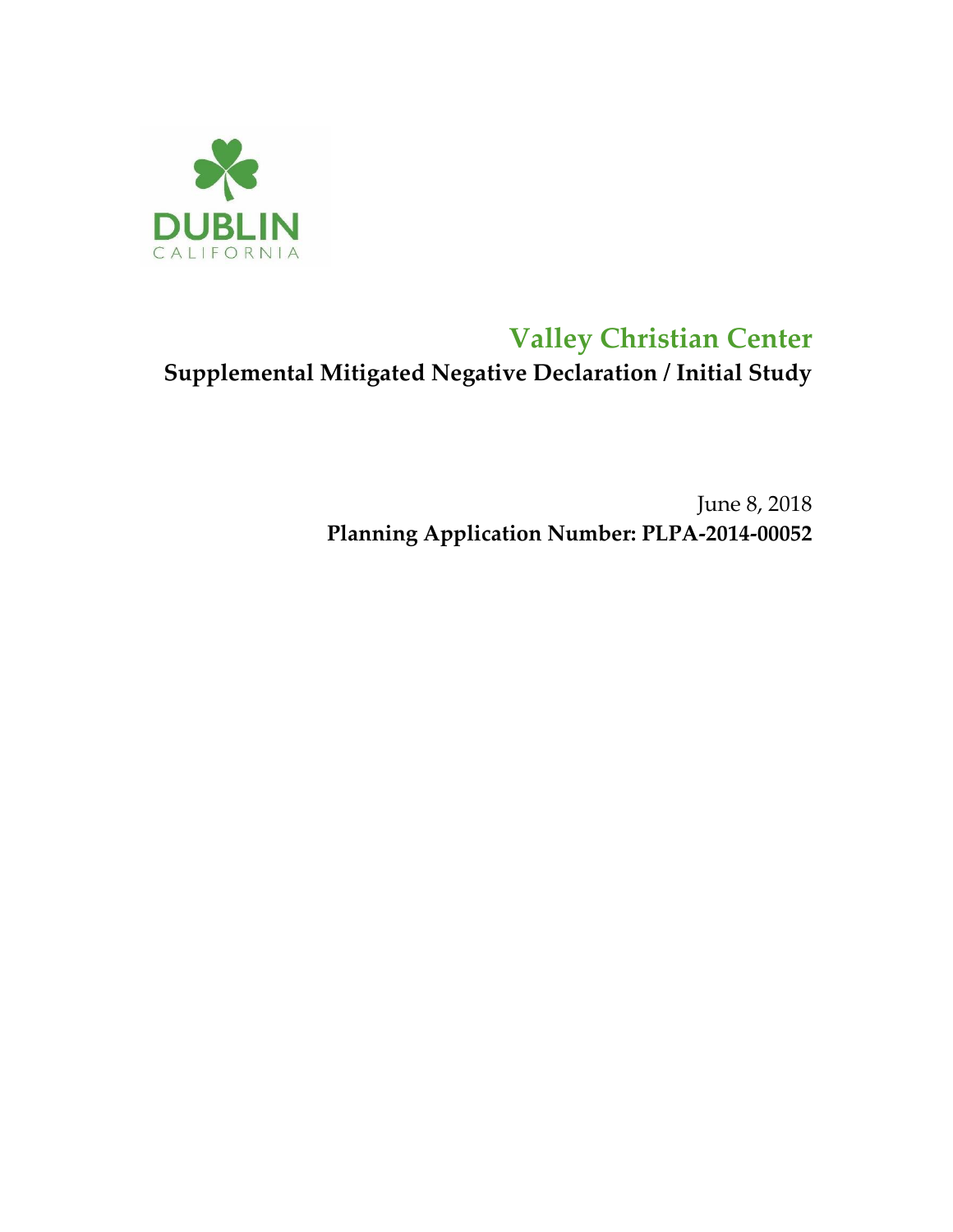## **Table of Contents**

| <b>Background &amp; Project Description</b>                           |           |
|-----------------------------------------------------------------------|-----------|
| <b>Environmental Checklist</b>                                        |           |
| <b>Determination</b>                                                  | 13        |
| <b>Explanation of Environmental Checklist Responses</b>               | 14        |
| <b>Environmental Impacts Checklist</b>                                | <b>16</b> |
| <b>Discussion of Checklist</b>                                        | 28        |
| <b>Initial Study Preparers &amp; Agencies/Organizations Contacted</b> |           |

### Attachments

- 1 Biological Resources Assessment Report & Update (WRA, 2015 & 2018)
- 2 Noise Assessment (Illingworth & Rodkin, Inc., 2018)
- 3 Traffic & Parking Analysis (Omni-Means, Ltd., 2015)

### **List of Exhibits**

Exhibit 1: Regional Location Exhibit 2: Site Context Exhibit 3: Parcelization Exhibit 4: Proposed Athletic Stadium Exhibit 5: Preliminary Landscape Plan Exhibit 6: Building Sections Exhibit 7: Proposed Master Plan *Note: All exhibits are included at the end of the document.*

### **List of Tables**

Table 1. Existing and Proposed Land Uses

- Table 2. Relevant California and National Ambient Air Quality Standards
- Table 3. Highest Measured Air Pollutant Concentrations at Livermore Station
- Table 4. Summary of Long-Term & Short-Term Noise Measurements (dBA)
- Table 5. City of Dublin Land Use/Noise Compatibility Standards
- Table 6. Summary of Short-Term Noise Measurements, Football game at Santa Teresa High School, San Jose, CA, 10/20/12

Table 7. Projected Noise Levels at Nearest Residences During Capacity Crowd Varsity Football Game at the Proposed Multi-purpose Field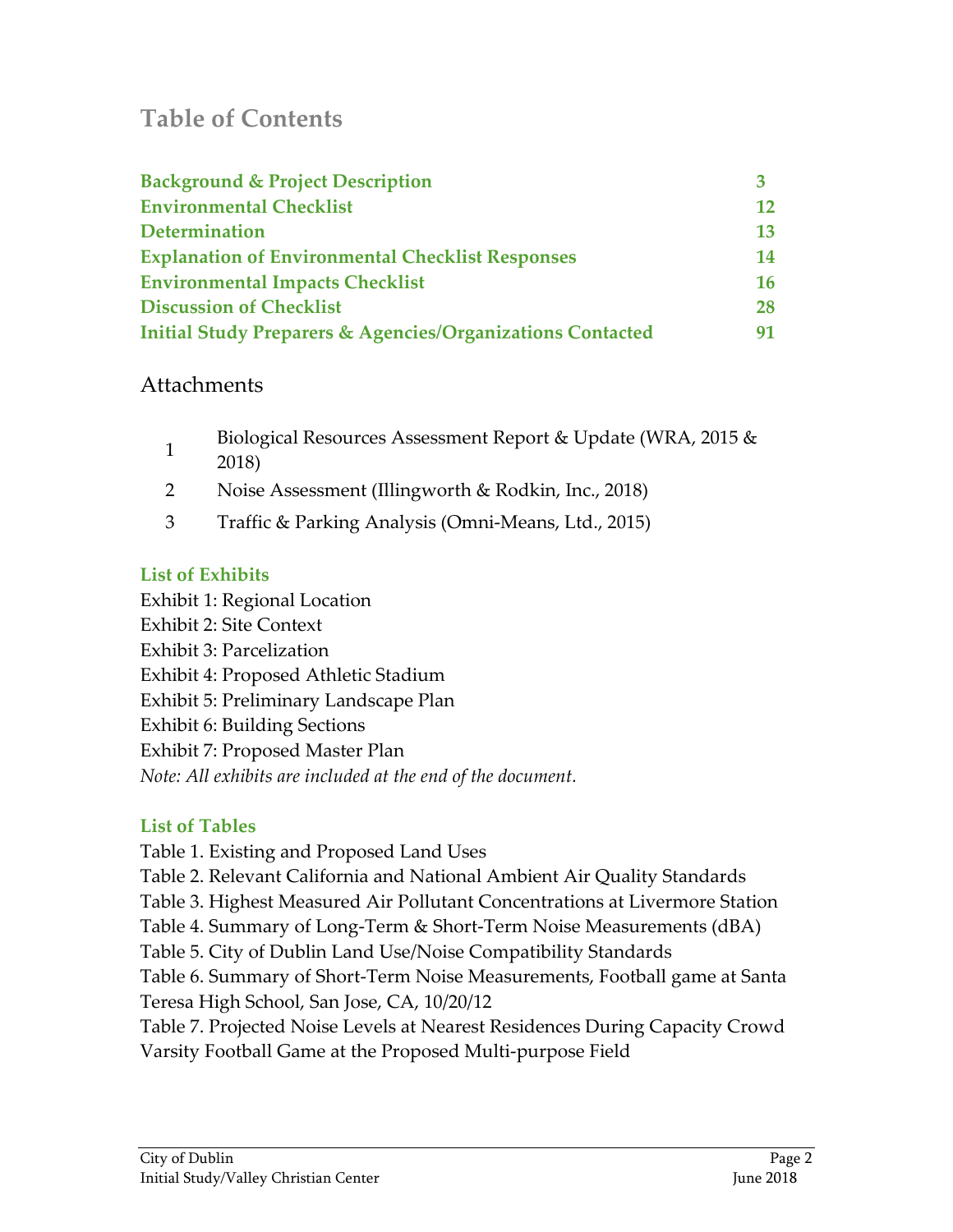## **Valley Christian Center Supplemental Mitigated Negative Declaration/Initial Study**

#### **PLPA-2014-00052**

June 8, 2018

### **Introduction**

This Initial Study has been prepared in accordance with the provisions of the California Environmental Quality Act ("CEQA", Pub. Res. Code §§ 21000 et seq.,) and the CEQA Guidelines (Cal. Code Regs. title 14, §§ 15000-15387). This Initial Study analyzes whether any further environmental review is required for the proposed expansion of Valley Christian Center ("VCC") under the standards of Public Resources Code section 21166 and CEQA Guidelines sections 15162 and 15163. Development of the project site has been previously analyzed in an Environmental Impact Report titled "Valley Christian Center Expansion Program (State Clearinghouse No. 200212070)." This EIR was certified by the City of Dublin on May 20, 2003 by City Council Resolution No. 92-03.

This Initial Study analyzes whether proposed changes to the development program for the VCC would result in any new or substantially more severe significant environmental impacts than those analyzed in the prior CEQA document or whether any of the other standards requiring further environmental review under CEQA are met.

This Initial Study assesses program changes and development level activities to implement that program through a Stage 1 and Stage 2 Development Plan Amendment, Site Development Review (SDR) and other related entitlements for the property.

### **Prior Environmental Impact Report**

In 2003, the City of Dublin certified an Environmental Impact Report for the VCC property. The VCC includes a church and related activities as well as a preschool through grade 12 private school. The EIR analyzed the following improvements on the site, which would be phased over a number of years.

• Expansion of the previously approved building area on the site to include up to a 90,000 square foot sanctuary building (with a seating capacity of 2,000), a pre-school, a fellowship hall and administration building (which could extend to 3 stories) a 1,000 square foot expansion to an existing preschool, construction of a 45,000 square foot junior and senior high school administration building (3 stories), construction of a 15,000 square foot sports building, construction of a 30,000 square foot senior activity center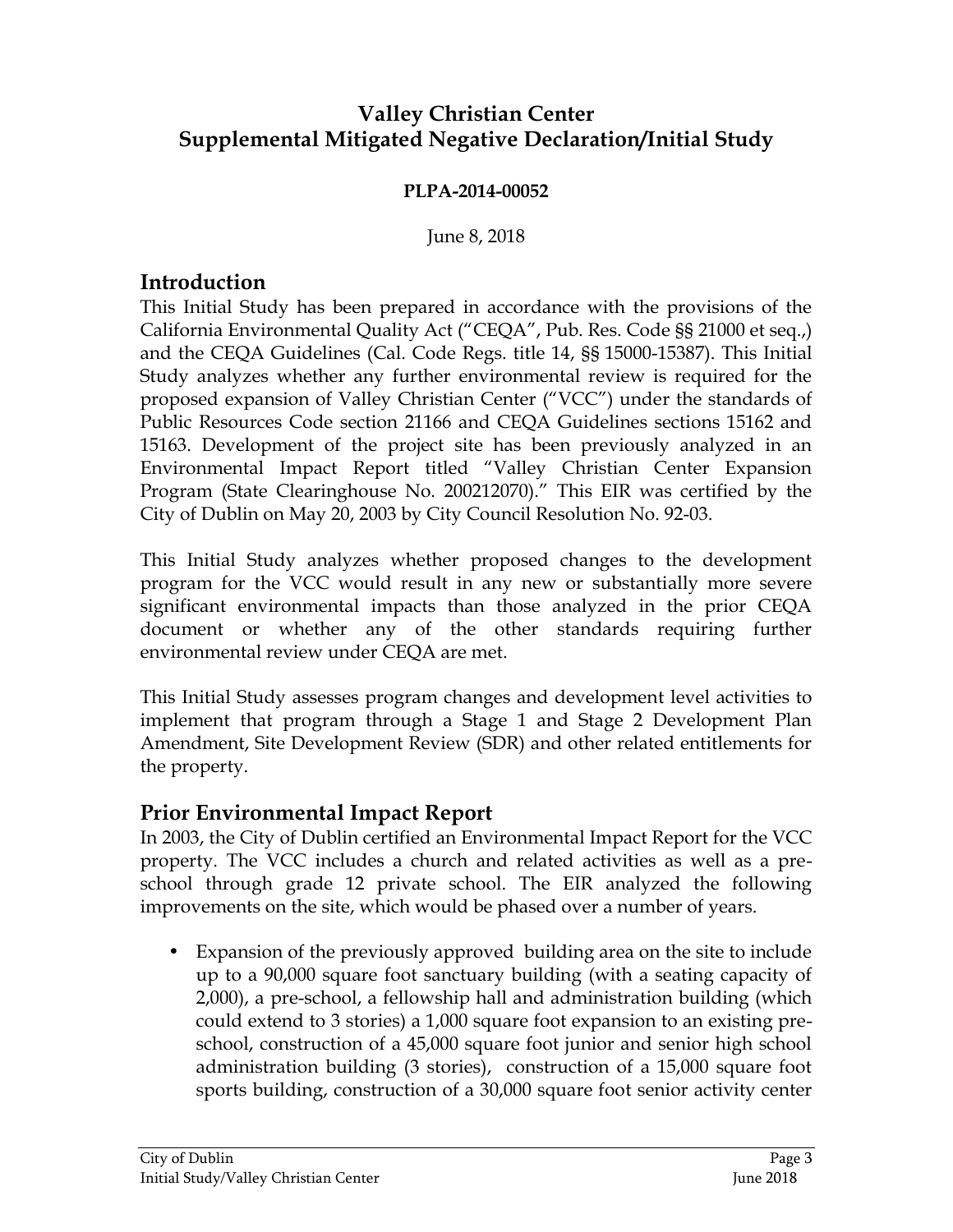(2 stories) and construction of a 6,000 square foot chapel building (2 stories).

- Construction of up to 22 multi-family dwellings on the northwest corner of Dublin Boulevard and Inspiration Drive. This component was withdrawn from the project by the Applicant and was not approved by the City.
- Construction of paved parking areas along the west side of Inspiration Drive near existing parking areas.
- Installation of an LED-readout changeable message board sign on the south side of the administration building and mounted on the building. The sign was approved at a dimension of 12 feet wide and 30 inches tall.

The 2003 EIR addressed the following environmental topics:

- Aesthetics and Light and Glare
- Air Quality
- Biological resources
- Cultural Resources
- Geology and Soils
- Hydrology and Water Quality
- Land Use
- Noise
- Population, Housing and Employment
- Transportation and Circulation
- Utilities and Public Services
- Parks and Recreation

The 2003 EIR analyzed the potential effects of developing the site with residential uses and an alternative configuration of the VCC facility. The EIR found that the proposed residential development alternative would not meet the objectives of the project and was rejected as infeasible. The alternative that would relocate certain uses to the central and northern portions of the site was found to be the Environmentally Superior Alternative compared to the proposed project.

The EIR identified a number of potentially significant impacts, but also recommended mitigation measures to reduce all impacts to a less-thansignificant level. These are identified in the following Initial Study. No significant and unavoidable impacts were found.

## **Applicant/Contact Person**

Valley Christian Center Attn: James Goring, Goring & Straja, project architect 7500 Inspiration Drive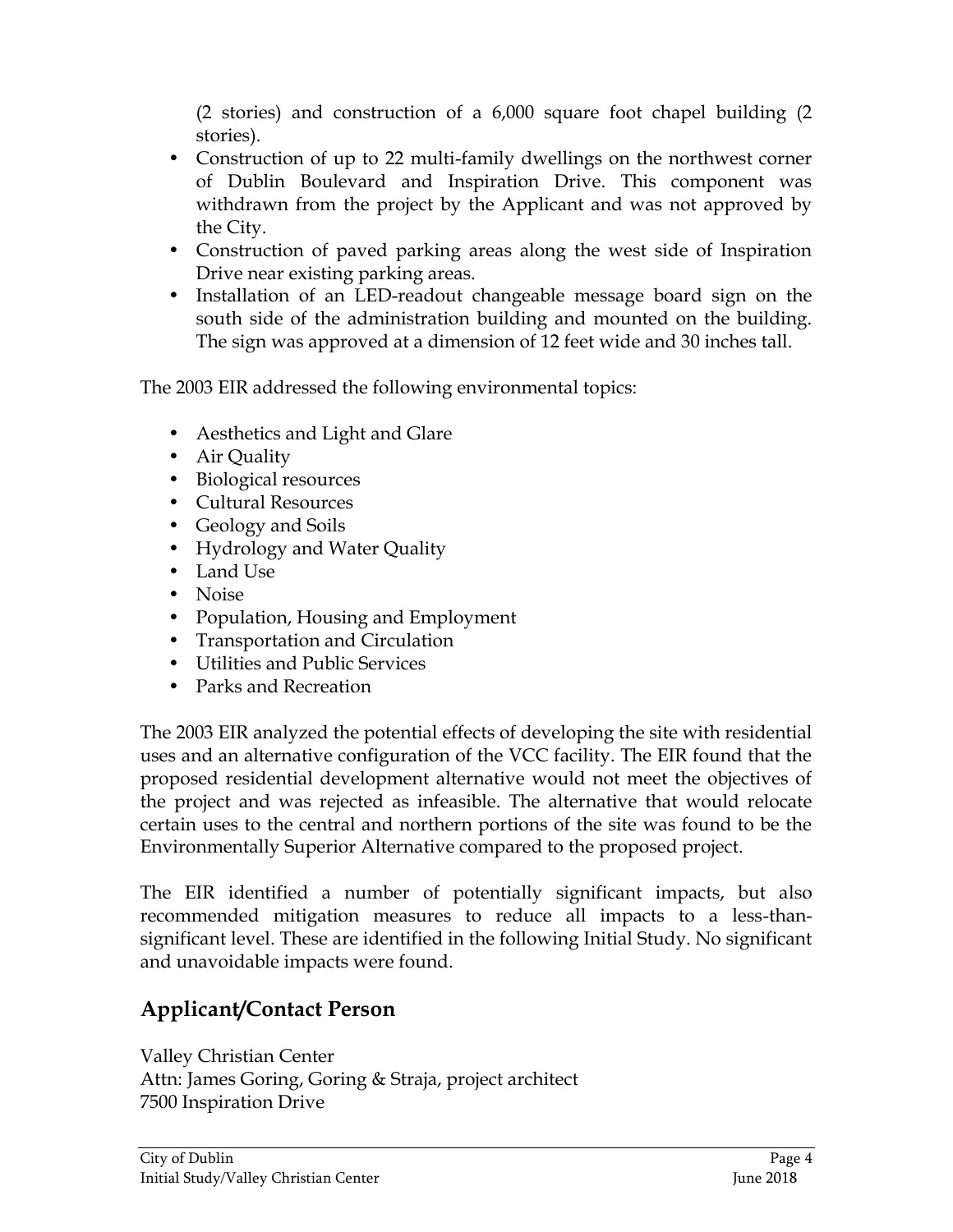Dublin, CA 94568 Phone: (510) 848-0895

## **Project Description**

*Project location and context.* The project site consists of approximately 51 acres of land located in the western portion of Dublin. **Exhibit 1** shows the regional location of Dublin in the Bay area and **Exhibit 2** shows the project site location in the context of the local roadways, freeways and other features.

The site is generally rectangularly shaped and is located on the north side of Dublin Boulevard. Inspiration Drive provides access into the project site and extends through the site in a north-south direction. The site address is 7500 Inspiration Drive.

Dublin Boulevard is the southern boundary of the site with the I-580 freeway located south of Dublin Boulevard. A combination of residential uses (located on Glengarry Lane, McPeak Lane and Brigadoon Lane) and open space exists west of the site. Single-family homes on Inspiration Circle and open spaces are located north of the site and single-family homes are located east of the site along Las Palmas Way and Bay Laurel Street.

*Project background and prior planning approvals*. The Valley Christian Center was approved under a Conditional Use Permit issued by Alameda County in 1978, prior to the incorporation of Dublin in 1982. Following incorporation, the City granted approval for an elementary school in 1994, and expansion of a playfield in 1995. In 1998, the City approved a Site Design Review (SDR) application for placement of two temporary classrooms. As described above, the City approved a Master Plan for the site in 2003.

*Existing On-Site Development*. Following approval of the Master Plan by the City in 2003, a number of buildings and other improvements have been constructed on the site. Table 1, below, summarizes exiting land uses on the site as well as proposed uses.

VCC currently operates church facilities on the site on Sundays and some weekday evenings. Peak attendance for Sunday services is approximately 520 visitors with 40 employees also on the site.

The private school on the site provides for pre-school through grade 12 educational services with an estimated enrollment of 790 students and a faculty and staff of 129.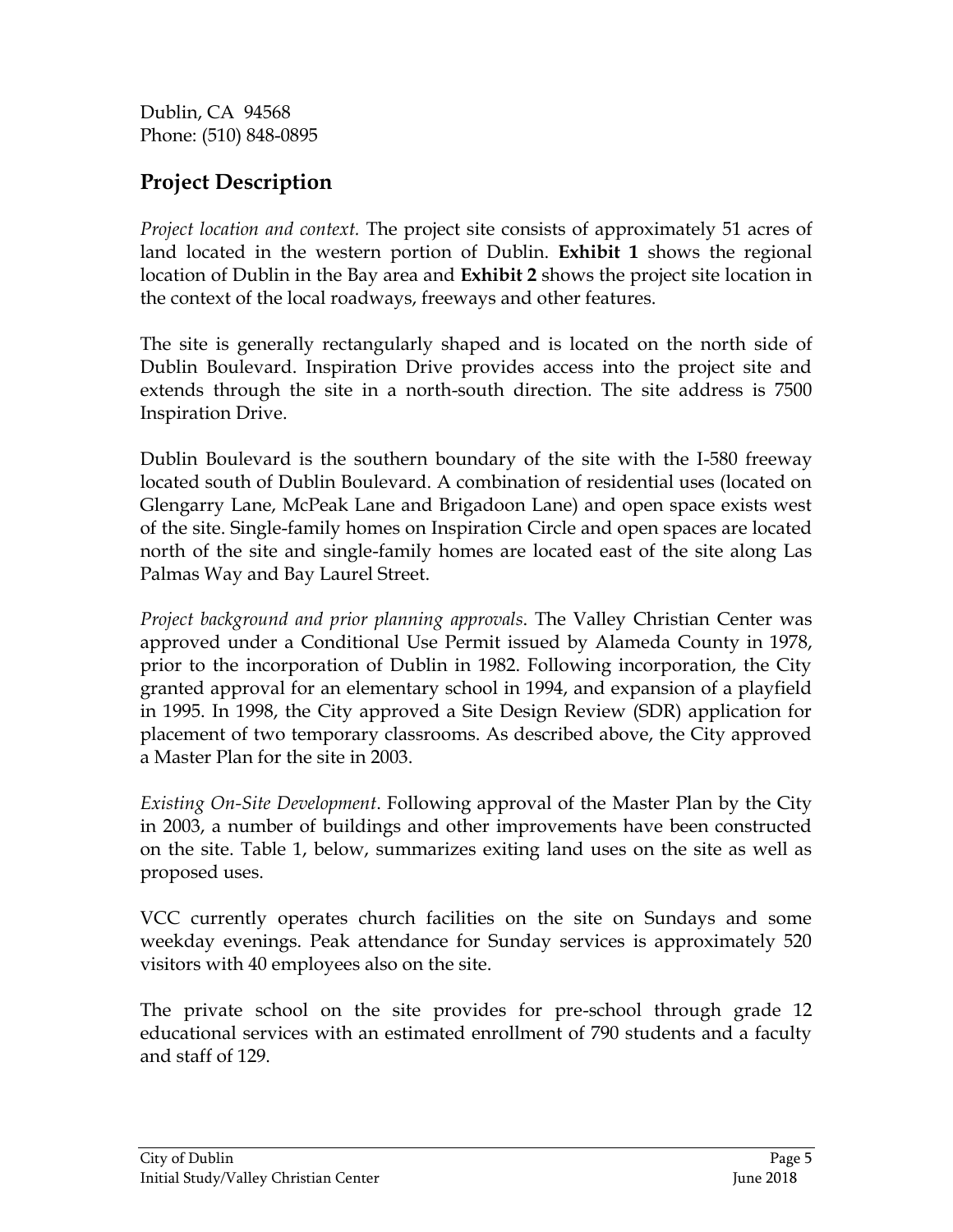## **Project Characteristics**

Overview*.* The application includes a request to the City of Dublin for amendments to the Valley Christian Center Master Plan that would include a lighted athletic field for football, soccer, track and other sports; construction of new buildings on the campus; expansion of existing buildings; and changes to on-site parking and landscaping. These are described below.

Proposed Master Plan Changes. The Applicant is requesting the following changes to the Master Plan that would allow additional development on the VCC site. Table 1 summarizes existing land uses shown in square footage, the amount of development allowed under the approved Master Plan and the amount of development that would be allowed if the amended Master Plan is approved. As shown in the table, a number of approved uses would be rearranged on the site to allow the facility to meet current and future needs. There would be up to a 1,300 square foot addition in the total amount of development square footage from what is currently permitted.

The ultimate size of the church sanctuary would be reduced by 42,600 square feet. School, fellowship, and administrative floor space would increase by up to 23,600 square feet. Space devoted to daycare use would expand by 11,300 square feet, and middle school and high school space would increase by 9,000 square feet. No increase in the student population is anticipated.

| <b>Building</b><br>(see Ex. 4) | <b>Land Use</b>          | Existing<br>Sq. Ft. | Proposed<br>Additional | Proposed<br>Total | Approved<br>Sq. Ft. | <b>Difference</b><br>(Sq. Ft.) |
|--------------------------------|--------------------------|---------------------|------------------------|-------------------|---------------------|--------------------------------|
|                                |                          |                     | Sq. Ft.                | Sq. Ft.           | (2003)              |                                |
| $\mathbf{A}$                   | Sanctuary                | 15,700              | 31,700                 | 47,400            | 90,000              | $-42,600$                      |
| A1                             | Pre-School/Day           |                     |                        |                   | 14,400              |                                |
|                                | Care/Fellowship/         | 14,400              | 16,200                 | 30,600            |                     | $+16,200$                      |
|                                | Admin.                   |                     |                        |                   |                     |                                |
| A2                             | Fellowship/Sanctuary/    | $\mathbf{0}$        | 7,400                  | 7,400             | $\theta$            | $+7,400$                       |
|                                | Admin.                   |                     |                        |                   |                     |                                |
| D, 2                           | Pre-School/Daycare       | 10,000              | 12,300                 | 22,300            | 11,000              | $+11,300$                      |
| 3                              | Jr. / Sr. High School    | 10,725              | $\Omega$               | 10,725            | 8,800               | $+1,925$                       |
| $\vert 4$                      | Jr./Sr. High School      | 32,600              | $\Omega$               | 32,600            | 32,600              | $\theta$                       |
| 5                              | <b>Elementary School</b> | 52,500              | $\Omega$               | 52,500            | 52,500              | $\Omega$                       |
| B                              | Sr.<br>&<br>High<br>Jr.  | $\mathbf{0}$        | 52,075                 | 52,075            | 45,000              | $+7,075$                       |
|                                | School/Admin./Sports     |                     |                        |                   |                     |                                |
| $\mathsf{C}$                   | Sports/School            | $\theta$            | 15,000                 | 15,000            | 15,000              | $\theta$                       |
| E                              | Senior                   |                     |                        |                   | 30,000              | $\theta$                       |
|                                | Center/Counseling/       | $\theta$            | 30,000                 | 30,000            |                     |                                |
|                                | Club/Activity Center     |                     |                        |                   |                     |                                |
| F                              | Church/School            | $\theta$            | 6,000                  | 6,000             | 6,000               | $\theta$                       |
|                                | Assembly                 |                     |                        |                   |                     |                                |
| Total                          |                          | 135,925             | 170,675                | 306,600           | 305,300             | $+1,300$                       |

**Table 1. Existing and Proposed Land Uses**

Source: Project Applicant, 2018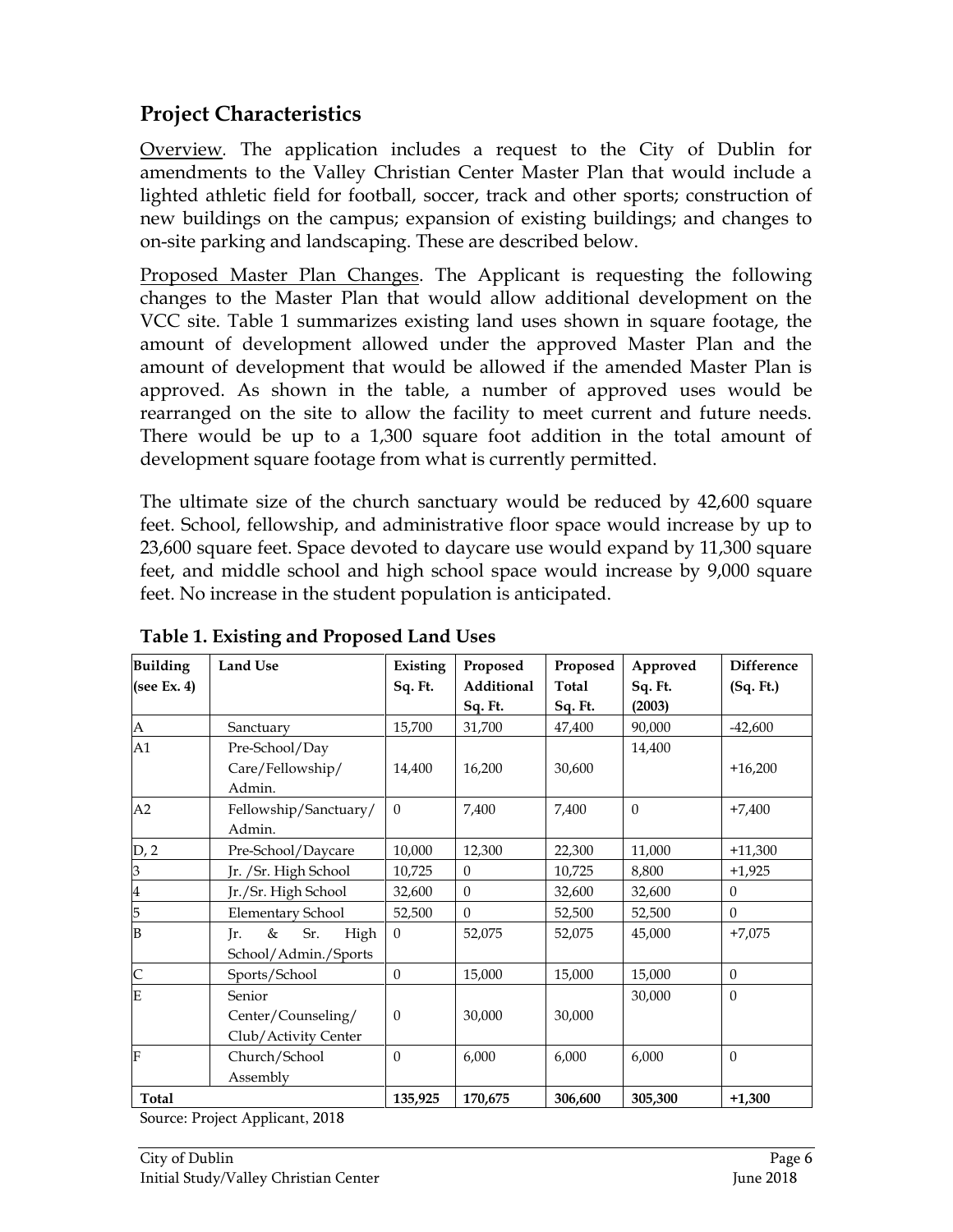The Applicant is also proposing to add one caretaker dwelling unit on the site in the future. A Site Development Review Permit will be required prior to the caretaker unit being constructed.

The site has been divided into four parcels as depicted on **Exhibit 3**. Parcel 1 (APN 941-0022-0040) is the largest parcel consisting of 33.3 acres of land located in the approximate center of the site. This parcel contains all school improvements, including buildings, athletic fields and parking. Parcel 1-A (APN 941-0022-003) is located on the northwest corner of the site and contains 3.7 acres of land that would be devoted to open space but would be converted to a baseball field as part of Phase 3.

Parcel 2 (APN 941-0022-005) is located on the northwest corner of Inspiration Drive and Dublin Boulevard and contains 1.4 acres of land. Parcel 3 (APN 941- 0022-006) contains 12.7 acres of land located east of Inspiration Drive. This parcel includes 8.02 acres of land that has been dedicated as a conservation easement that precludes development. Parcels 2 and 3 are undeveloped and no development is proposed as a part of the project.

Features of the proposed changes to the Master Plan include:

• *Football/Athletic Field*. A major portion of the project would include converting an existing softball field and parking lot on the northeast portion of the campus to a football athletic field. The field would be constructed in an oval configuration as shown on **Exhibit 4**. The field would accommodate soccer, track and field and other similar outdoor activities. Improvements would include grading the site to construct a flat playing field with raised edges to accommodate seating. Metal bleacher seating for up to 1,100 people would be located on the southwest side of the field, nearest to the main campus. The main field would be synthetic material with a gravel running track on the outside of the playing field.

It is anticipated that the field would be used during the academic year for a variety of sports activities, with the main use being football. The football season runs from approximately mid-August until mid-November. Up to six home games would be played; however, if the school qualifies for playoffs, an additional three games could for a total of nine games. Football practice would occur on Monday through Thursday from 3:00 pm to 5:30 pm with games scheduled for Friday evenings from 4:00 pm to 9:00 pm. Some Saturday evening games could be played between those hours as well. Attendance at football games is expected to average 400 visitors for most games. The attendance could increase to 600 visitors for homecoming and playoff games. The VCC junior varsity team would play at 4:00 pm.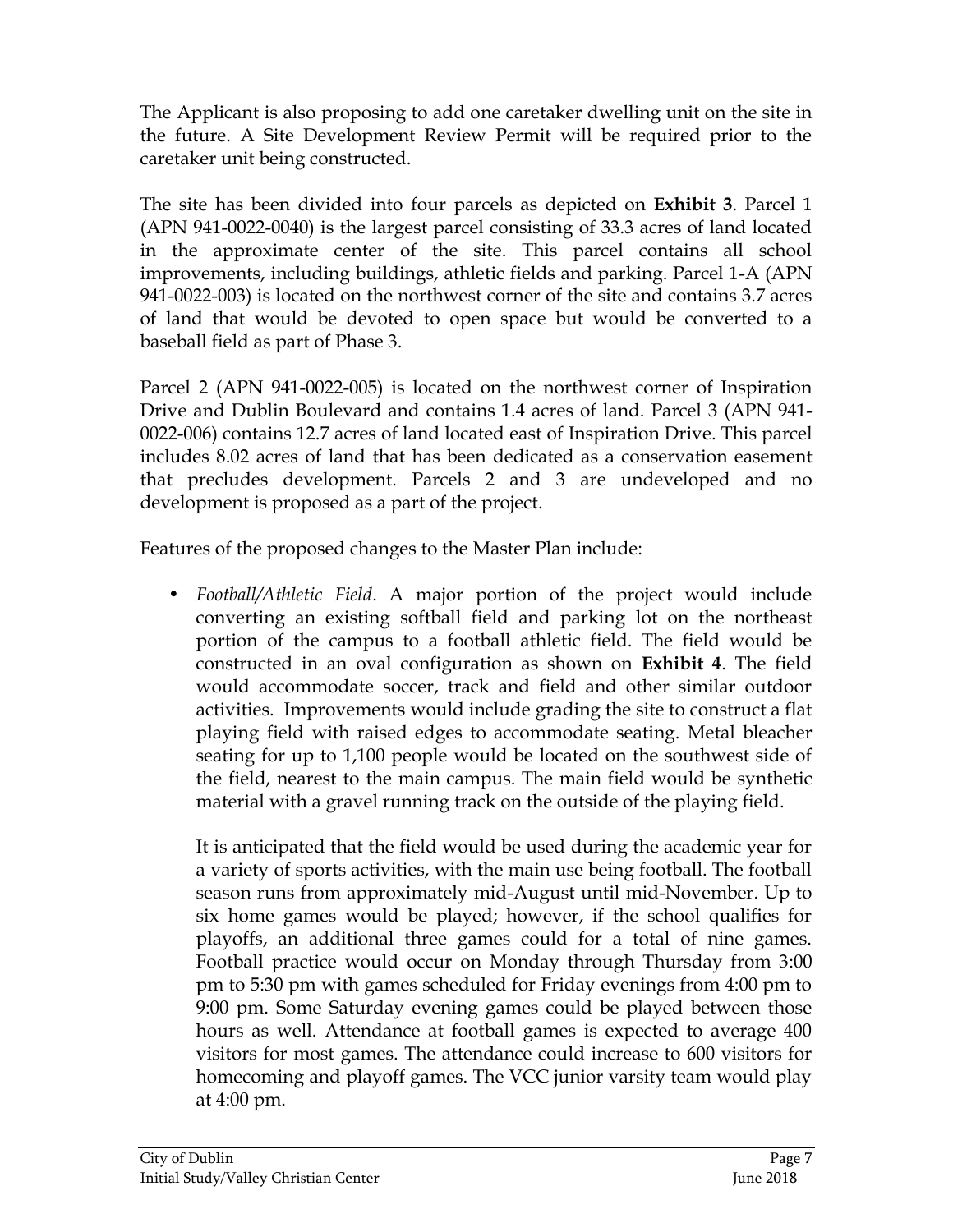Other sports including men's varsity soccer and middle school soccer would be played throughout the year. These sporting events would most likely not result in major attendance. Men's and women's soccer practice would occur three days per week from 3:00 pm to 5:00 pm. Additionally, there would be one to two homes games per week from 3:30 pm to 5:30 pm with occasional Saturday afternoon games. The varsity soccer team would play five homes games per season with the possibility of additional playoff games. There would also be middle school soccer matches. Maximum attendance at these non-football events is anticipated to include up to 40 visitors and 40 players and coaches. Junior varsity men's soccer games would occur between 3:30 and 5:30 pm.

Invitation track meets would occur on Saturdays. These events could involve visitation by multiple schools. Track practice would occur Monday through Friday from 3:00 pm to 5:00 pm. One track meet per month is anticipated, which would occur on a weekday from 2:00 pm to 6:00 pm. Attendance is expected to include 40-60 athletes and 40-60 visitors. There would also be a maximum of two all-day track events per year that would include up to 100-200 athletes and 200 visitors. These invitational track meets would occur on Saturdays.

VCC proposes using sound amplification during football games, track meets and other sporting events held on the proposed field. This would include the use of exterior speakers that would generally be directed onto the field. Use of amplified would cease no later than 10:00 pm. Exterior lights would be installed as part of the proposed athletic field to allow for nighttime activities. It is anticipated that lights would be used during football games, soccer matches and track and field events, generally on Friday and Saturday evenings. A condition of approval will be applied to the project requiring that the lights be turned off by 10:00 pm.

- *Softball/Athletic Field*. The existing athletic field in the northwest portion of the site would be expanded to accommodate the existing softball field that would be relocated from the football field site. A small outdoor play area would be constructed just north of the softball field. This facility would only accommodate future VCC events. No permanent bleacher seats are proposed.
- *Central plaza.* A plaza would be created in the approximate center of the campus, to be located north of Building 3 and east of Building 4. The intent of this feature is to serve as a central campus focal point and will include a mixture of hardscape and landscape features. A tall cross would be installed in the approximate center of the plaza.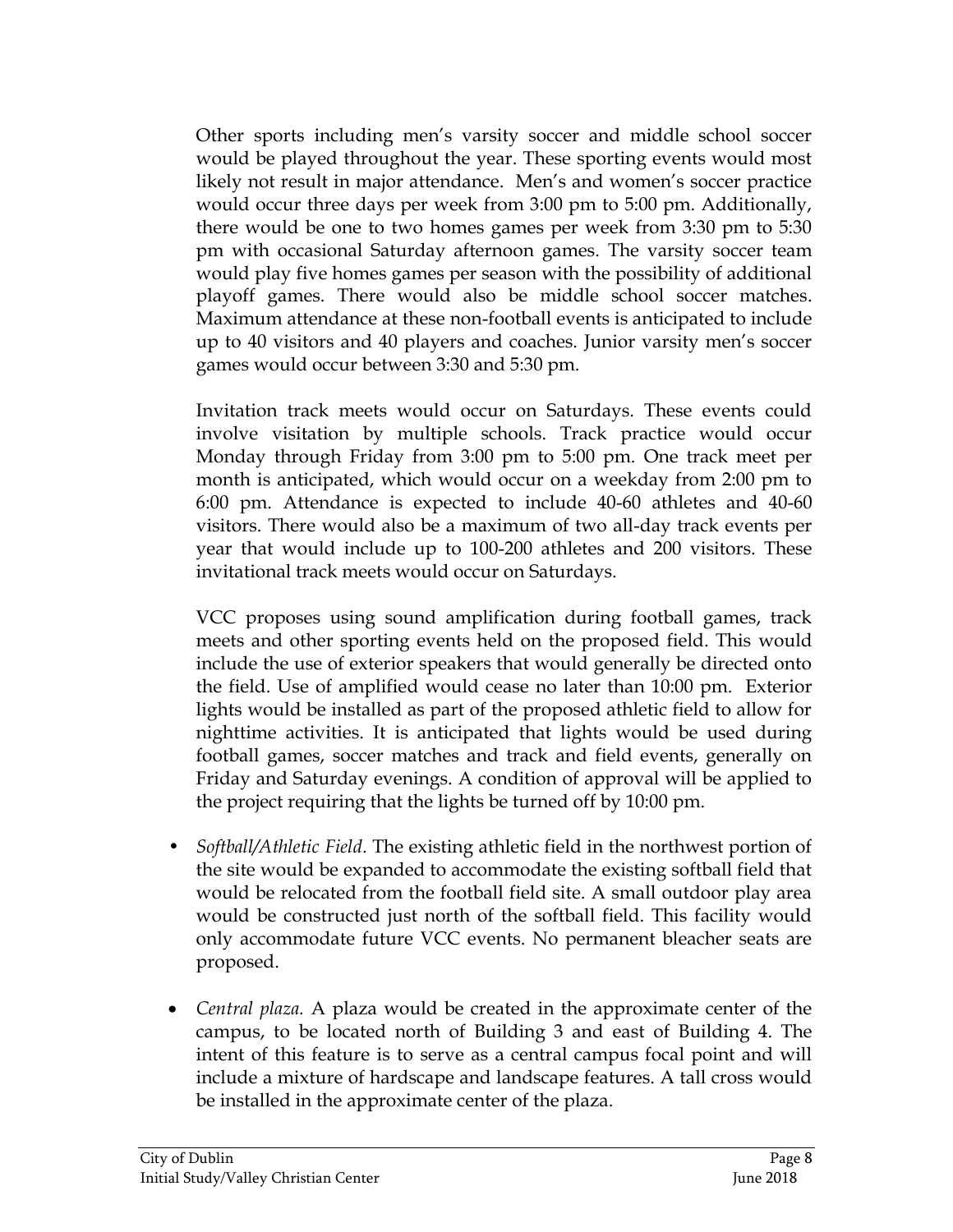- *On-site school enrollment*. School enrollment is not anticipated to increase above current enrollment levels. The estimated high school enrollment would be up to 750 students. Enrollment at the elementary and middle school is expected to be up to 400 students and the day care component would be capped at 156 students.
- *Parking*. An existing parking lot would be removed in the northeast portion of the site to accommodate the proposed multi-sports field. Other portions of the site would be converted to permanent parking. There are currently 510 parking spaces on the site. With implementation of the Master Plan, there would be 600 spaces on the site (540 permanent spaces on the site and 60 overflow spaces located east of Building B).

The supply of parking spaces would vary with each phase of development. An existing parking lot will be eliminated to allow construction of the stadium facility; however, the Applicant will be providing additional parking at a new parking area. A total of 511 parking spaces are provided for Phases 1 & 2, 530 parking spaces for Phase 3 and 600 parking spaces for Phase 4.

- *Landscaping*. The updated campus would include planting of trees, shrubs and groundcover around the periphery of the campus as well as adjacent to buildings and within parking lots. **Exhibit 5** depicts the preliminary landscape plan for the campus. A number of existing trees would be removed to accommodate proposed improvements, but replacement tree plantings would occur.
- *On-site dwelling*. One caretaker dwelling would be constructed on the site as part of later phases of development. The Stage 2 Development Plan is being amended as part of the current project to approve the use; however, a Site Development Review Permit will be required prior to construction of the unit.

Buildings. Buildings on the site are subject to Site Development Review (SDR) by the Dublin Planning Commission. SDR approval is required prior to issuance of a building permit. SDR approval is also required for landscaping, walls and fences, signs and similar improvements. The Applicant has requested SDR approval for the football/athletic field facility, central plaza, and site modifications including landscaping. **Exhibit 6** depicts building sections.

Access and Circulation. Access to and from the site would continue to be provided by Inspiration Drive. Inspiration Drive provides two vehicular access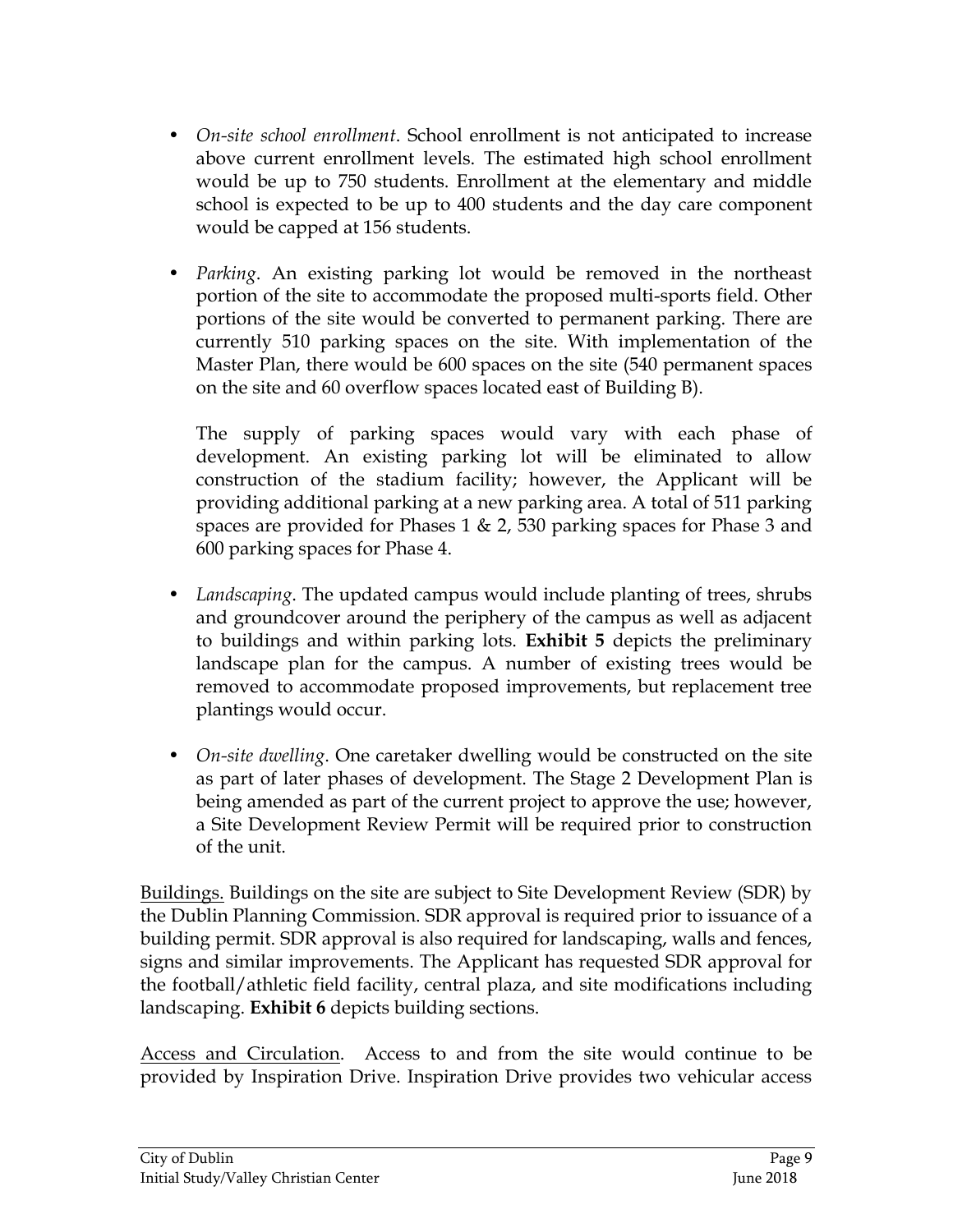points to and from the site via Dublin Boulevard to the south and Bay Laurel Drive to the north.

Water and Sewer Services: Utility services to support the proposed land use changes would continue to be supplied by the Dublin San Ramon Services District. This topic is described in the following Initial Study.

Water Quality Protection. Proposed improvements on the project site will continue to be subject to Best Management Practices to support water quality standards as enforced by the City of Dublin.

Project Grading. Portions of the project site, especially the proposed football field, would be graded to provide for a generally flat athletic field. Other portions of the site would also be graded to accommodate proposed improvements. Given the moderate to steep topography of the site, one or more retaining walls may be constructed. Preliminarily, it is anticipated that walls could extent to a height of 11 feet.

Phasing. Proposed improvements would be constructed over a number of years that would extend until the year 2030. **Exhibit 7** shows the proposed build-out of site improvements under the amended Master Plan.

Requested land use entitlements*.* The following land use entitlements have been requested to allow implementation of the proposed project:

- Planned Development Rezoning and Stage 1 & Stage 2 Development Plan amendment;
- Conditional Use Permit to establish the parking requirement for the football/athletic field;
- Minor Use Permit for Shared Parking; and
- Site Development Review approval (football/athletic field, central plaza, parking lot modifications and landscaping).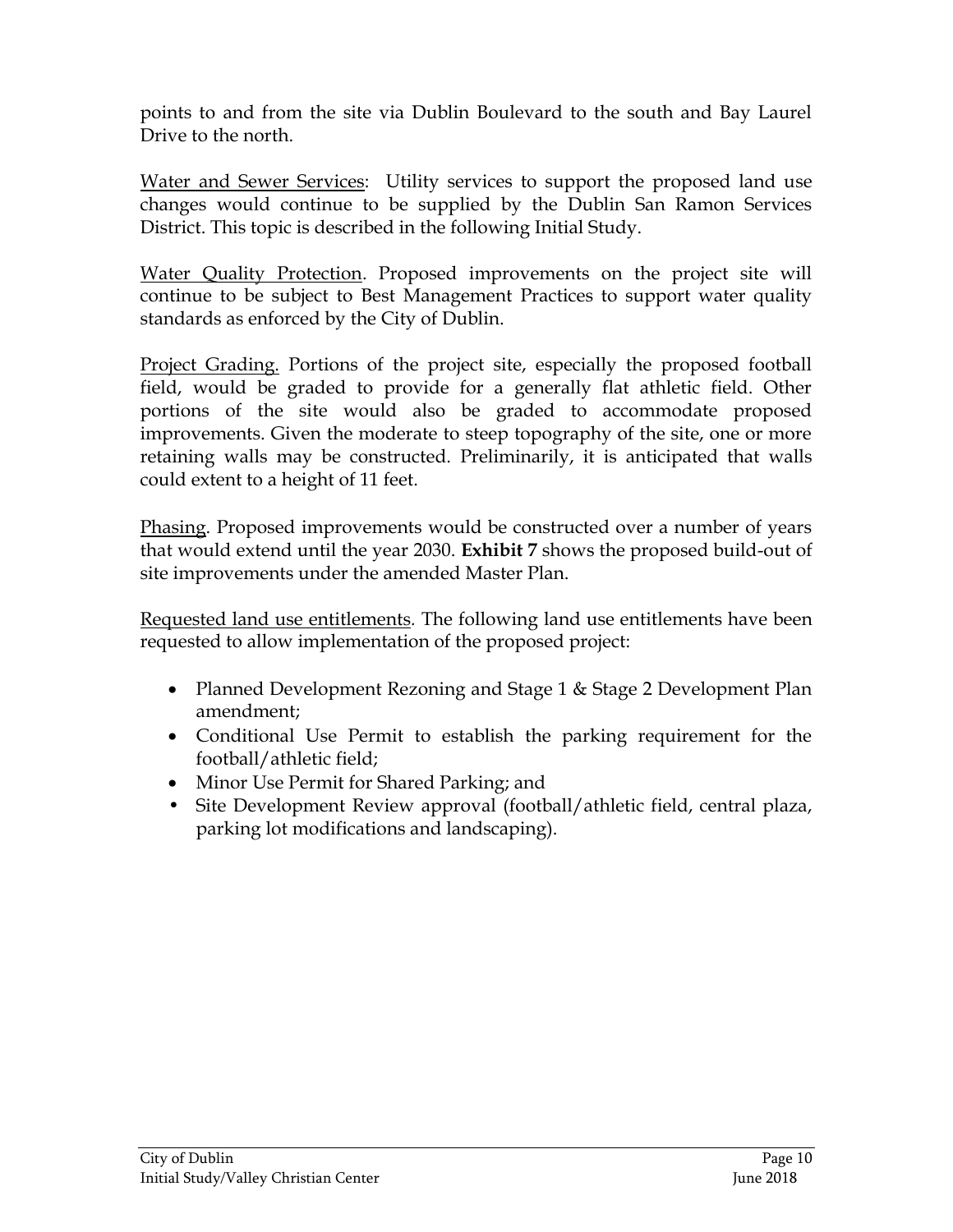|           | 1. Project description:                  | The Applicant requests approval of an<br>amendment to the approved Valley Christian<br>Center Master Plan to allow for a lighted<br>multi-purpose athletic field on the northeast<br>portion of the existing campus, construction of<br>a central plaza/quad area, construction of<br>other new buildings on the campus and<br>changes to on-site parking and landscaping. |
|-----------|------------------------------------------|----------------------------------------------------------------------------------------------------------------------------------------------------------------------------------------------------------------------------------------------------------------------------------------------------------------------------------------------------------------------------|
|           | 2. Lead agency:                          | City of Dublin<br>100 Civic Plaza<br>Dublin, CA 94583                                                                                                                                                                                                                                                                                                                      |
|           | 3. Contact person:                       | Martha Battaglia, Dublin Planning Department<br>$(925) 833 - 6610$                                                                                                                                                                                                                                                                                                         |
|           | 4. Project location:                     | North of Dublin Boulevard at Inspiration Drive<br>at 7500 Inspiration Drive                                                                                                                                                                                                                                                                                                |
|           | 5. Project contact person:               | James Goring, Goring & Straja Architects<br>$(510) 848 - 0895$                                                                                                                                                                                                                                                                                                             |
|           | 6. General Plan Land Use<br>Designation: | Public/Semi Public                                                                                                                                                                                                                                                                                                                                                         |
| 8. Zoning |                                          | PD-Planned Development                                                                                                                                                                                                                                                                                                                                                     |

- **9. Other public agency necessary, potential and/or desired approvals:**
	- Stage 1 and 2 Development Plan Amendment, Conditional Use Permit, Minor Use Permit and Site Development Review Permit (City of Dublin)
	- Grading Plans, Improvement Plans, and Building Permits (City of Dublin)
	- Sewer and water connections (DSRSD)
	- Encroachment permits (City of Dublin)
	- Notice of Intent (State Water Resources Control Board)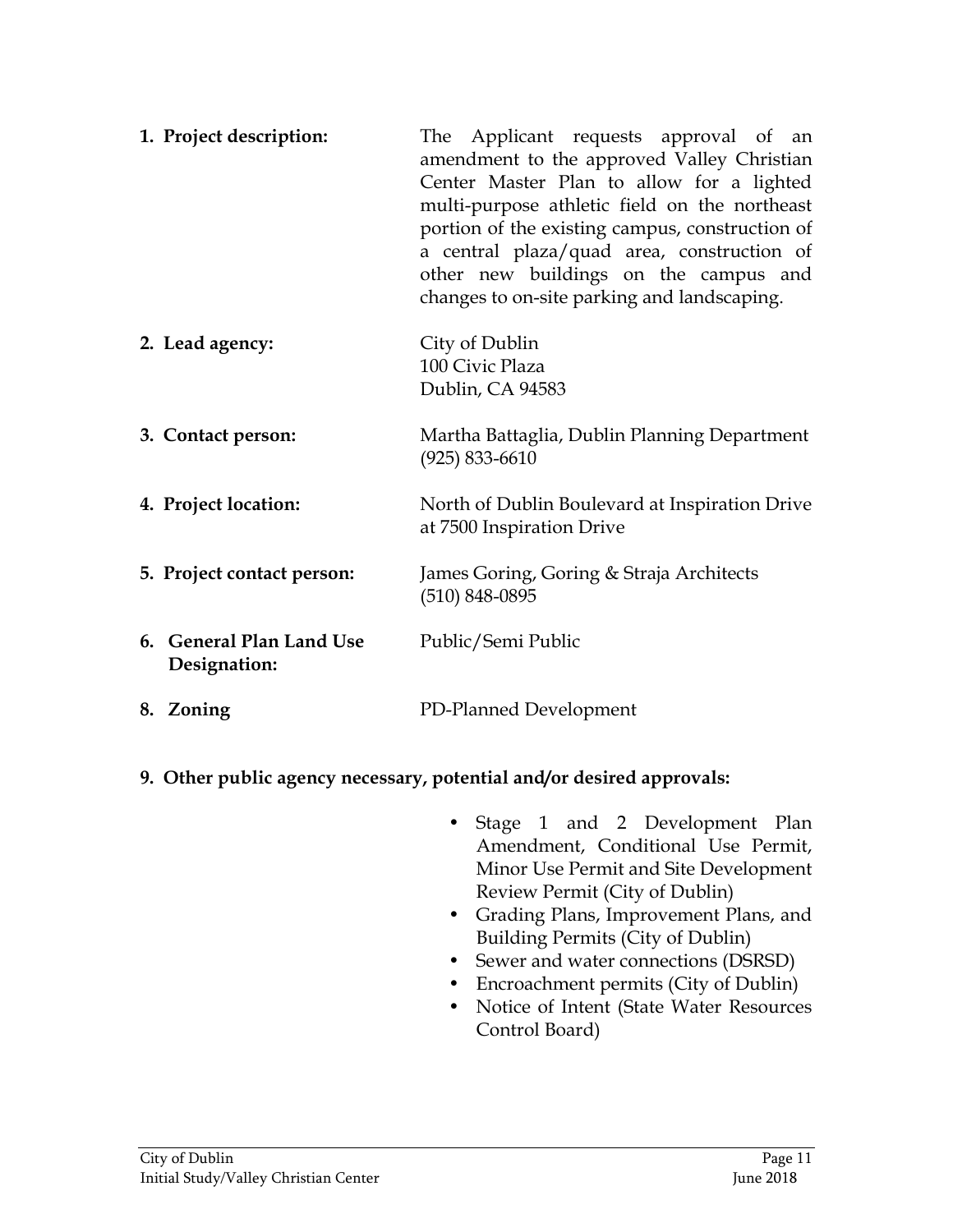## **Environmental Factors Potentially Affected**

The environmental factors checked below may be potentially affected by this project, involving at least one impact that is a "potentially significant impact" as indicated by the checklist on the following pages requiring preparation of a Supplemental Mitigated Negative Declaration.

| $\chi$ | Aesthetics        | $\overline{\phantom{0}}$ | Agricultural              |                          | Air Quality            |
|--------|-------------------|--------------------------|---------------------------|--------------------------|------------------------|
|        |                   |                          | Resources                 |                          |                        |
| $\chi$ | <b>Biological</b> |                          | <b>Cultural Resources</b> |                          | Geology/Soils          |
|        | Resources         |                          |                           |                          |                        |
|        | Greenhouse Gas    |                          | Hazards and               |                          | Hydrology/Water        |
|        | Emissions         |                          | Hazardous Materials       |                          | Quality                |
|        | Land Use/         |                          | <b>Mineral Resources</b>  | $\chi$                   | <b>Noise</b>           |
|        | Planning          |                          |                           |                          |                        |
|        | Population/       |                          | <b>Public Services</b>    |                          | Recreation             |
|        | Housing           |                          |                           |                          |                        |
| $\chi$ | Transportation/   |                          | Utilities/Service         | $\overline{\phantom{0}}$ | <b>Tribal Cultural</b> |
|        | Traffic           |                          | Systems                   |                          | Resources              |
|        | Mandatory         |                          |                           |                          |                        |
|        | Findings of       |                          |                           |                          |                        |
|        | Significance      |                          |                           |                          |                        |

## **Determination**

On the basis of this initial evaluation:

\_\_\_ I find that the proposed project **could not** have a significant effect on the environment and a **Negative Declaration** will be prepared.

\_\_\_ I find that the proposed project **could not** have a significant effect on the environment and a **Addendum** will be prepared.

\_\_\_ I find that although the proposed project could have a significant effect on the environment, there will not be a significant effect in this case because the mitigation measures described on an attached sheet have been added to the project. A **Mitigated Negative Declaration** will be prepared.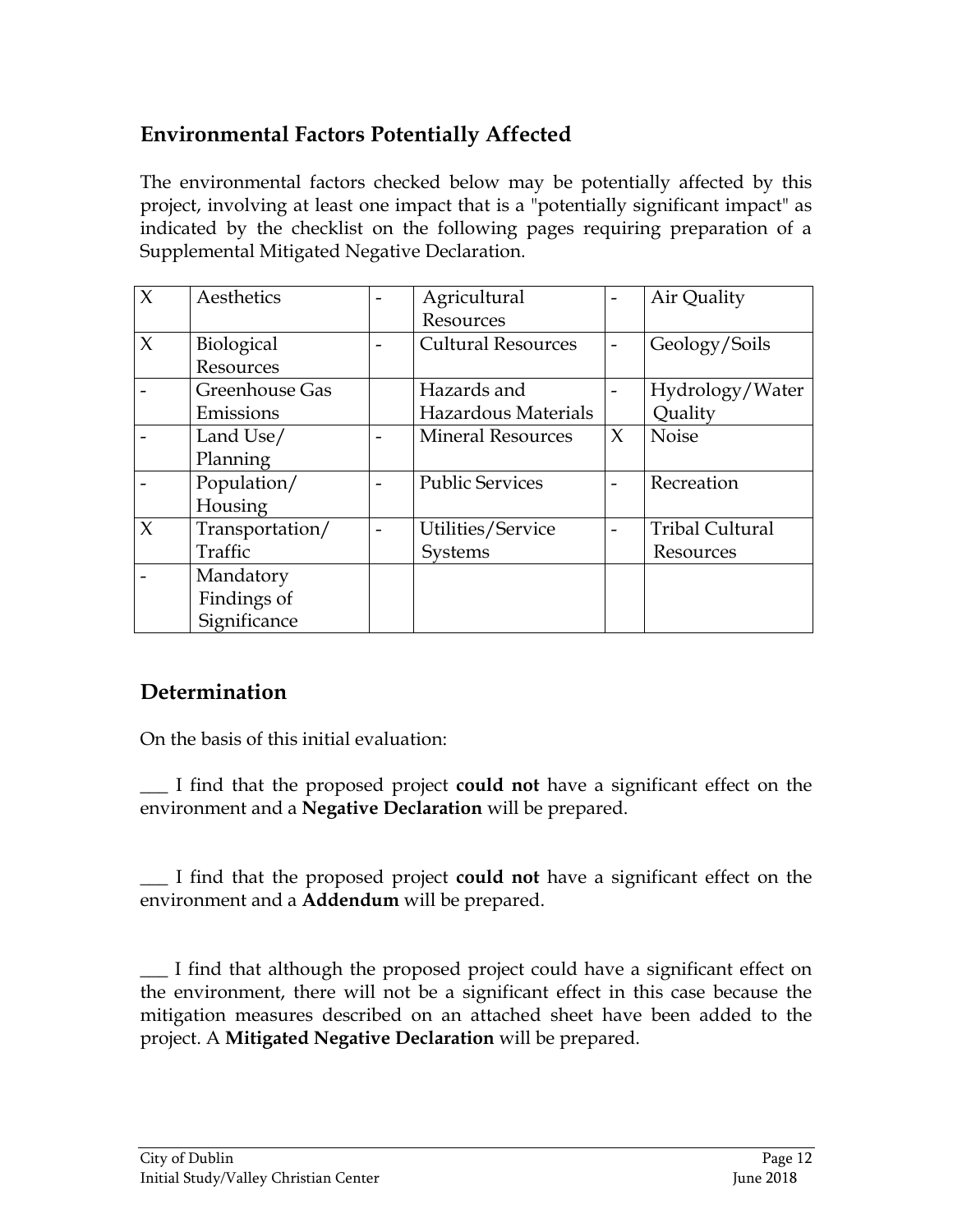\_X\_\_I find that although the proposed project **may** have a potentially significant effect, or a potentially significant effect unless mitigated, on the environment, but at least one or more effects: 1) has been adequately analyzed in an earlier document pursuant to applicable legal standards; and 2) has been addressed by mitigation measures based on the earlier analysis as described on the attached sheets. A **focused Supplemental Mitigated Negative Declaration** is required, but it must only analyze the effects that meet the CEQA standards for supplemental review as identified in attached checklist.

Signature: \_\_\_\_\_\_\_\_\_\_\_\_\_\_\_\_\_\_\_\_\_\_\_\_\_\_\_\_\_\_\_ Date: \_\_\_\_\_\_\_\_\_\_

Printed Name: Martha Battaglia, Associate Planner For: City of Dublin Community Development Department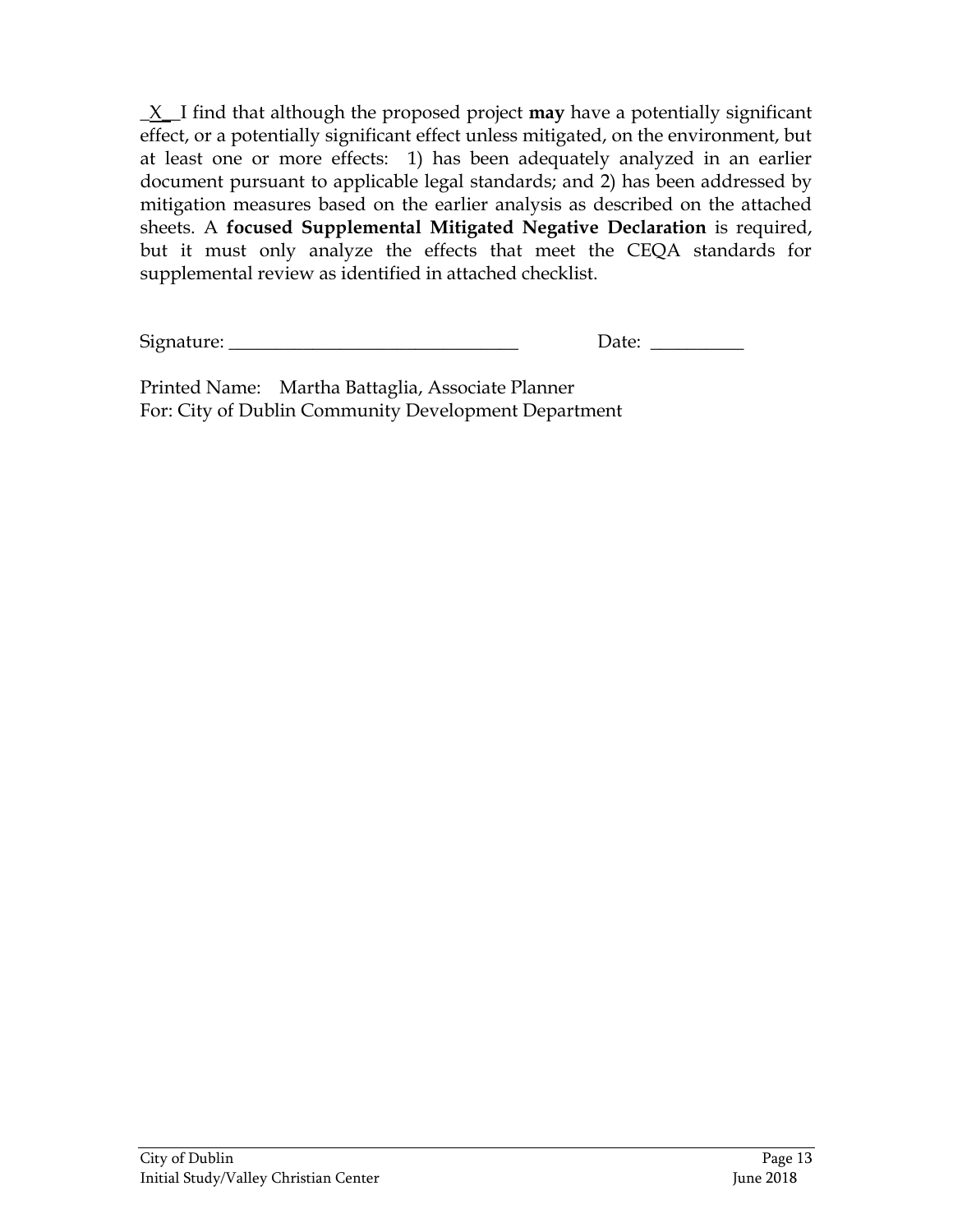## **Evaluation of Environmental Impacts**

- 1) A brief explanation is required for all answers. Certain "no impact" answers are supported by the information sources the lead agency cites in the parenthesis following each question. A "no impact" answer is adequately supported if the referenced information sources show that the impact simply does not apply to projects like the one involved (e.g. the project falls outside a fault rupture zone), or, in this case, there is no impact of the proposed project beyond that which was considered previously in the certified 2003 EIR (see explanation under Earlier Analysis section below). A "no impact" answer should be explained where it is based on project-specific factors as well as general factors (e.g. the project will not expose sensitive receptors to pollutants, based on a project-specific screening analysis).
- 2) All answers must take account of the whole action, including off-site as well as on-site, cumulative as well as project-level, indirect as well as direct, and construction as well as operational impacts.
- 3) "Potentially Significant Impact" is appropriate if there is substantial evidence that an effect is significant. It there are one or more "potentially significant impact" entries when the determination is made, an EIR is required.
- 4) "Negative Declaration: Potentially Significant Unless Mitigation Incorporated" implies elsewhere the incorporation of mitigation measures has reduced an effect from "potentially significant effect" to a "less-thansignificant impact." The lead agency must describe the mitigation measures and briefly explain how they reduce the effect to a less-thansignificant level.
- 5. Earlier Analysis may be used where, pursuant to the tiering, program EIR, or other CEQA process, one or more effects have been adequately analyzed in an earlier EIR or Negative Declaration. Section 15063(c)(3)(D). In this case, a discussion should identify the following on attached sheets:
	- a. Earlier analysis used. Identify earlier analyses and state where they are available for review.
	- b. Impacts adequately addressed. Identify which effects from the above checklist were within the scope of and adequately analyzed in an earlier document pursuant to applicable legal standards, and state whether such effects were addressed by mitigation measures based on the earlier analysis.
	- c. Mitigation measures. For effects that are "Less-than-Significant with Mitigation Incorporated," describe the mitigation measures, which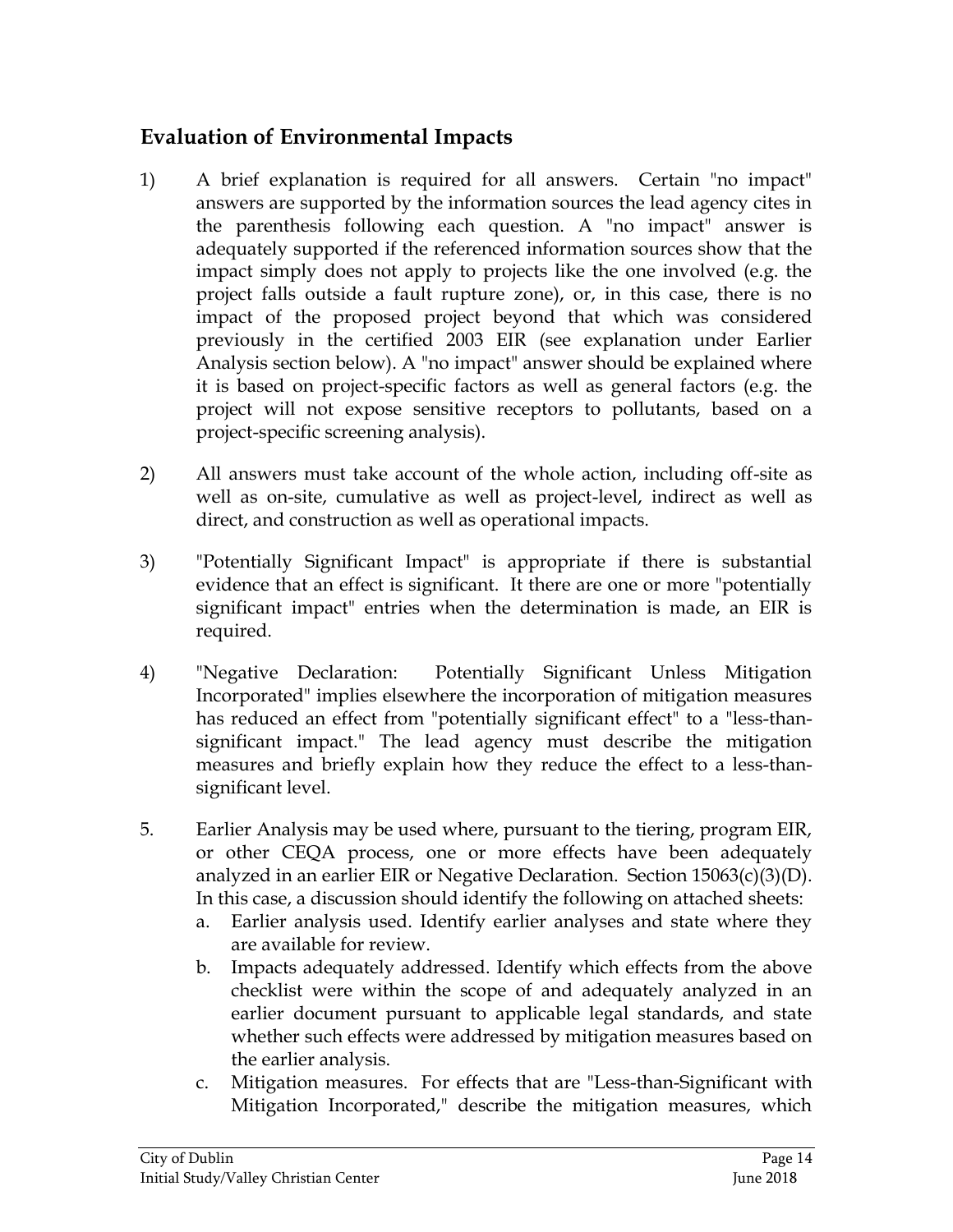were incorporated or refined from the earlier document and the extent to which they address site-specific conditions for the project.

- d. A "No New Impact" finding means that there would be no new or substantially more severe significant impacts to the impact area beyond what has been analyzed in 2003 EIR, and no other CEQA standards for supplemental review are met. Therefore, no further environmental review is required for the impact area.
- 6. Lead agencies are encouraged to incorporate into the checklist references to information sources for potential impacts (e.g., general plans, zoning ordinances). Reference to a previously prepared or outside document should, where appropriate, include a reference to the page or pages where the statement is substantiated.
- 7. Supporting Information Sources: A source list should be attached, and other sources used or individuals contacted should be cited in the discussion.
- 8. This is only a suggested form, and lead agencies are free to use different formats; however, lead agencies should normally address the questions from this checklist that are relevant to a project's environmental effects in whatever format is selected.
- 9. The explanation of each issue should identify:
	- a. The significance criteria or threshold, if any, used to evaluate each question.
	- b. The mitigation measure identified, if any, to reduce the impact to lessthan-significant.
- Note: Conducting consultation early in the CEQA process allows tribal governments, lead agencies, and project proponents to discuss the level of environmental review, identify and address potential adverse impacts to tribal cultural resources, and reduce the potential for delay and conflict in the environmental review process. (See Public Resources Code section 21083.3.2.) Information may also be available from the California Native American Heritage Commission's Sacred Lands File per Public Resources Code section 5097.96 and the California Historical Resources Information System administered by the California Office of Historic Preservation. Please also note that Public Resources Code section 21082.3(c) contains provisions specific to confidentiality.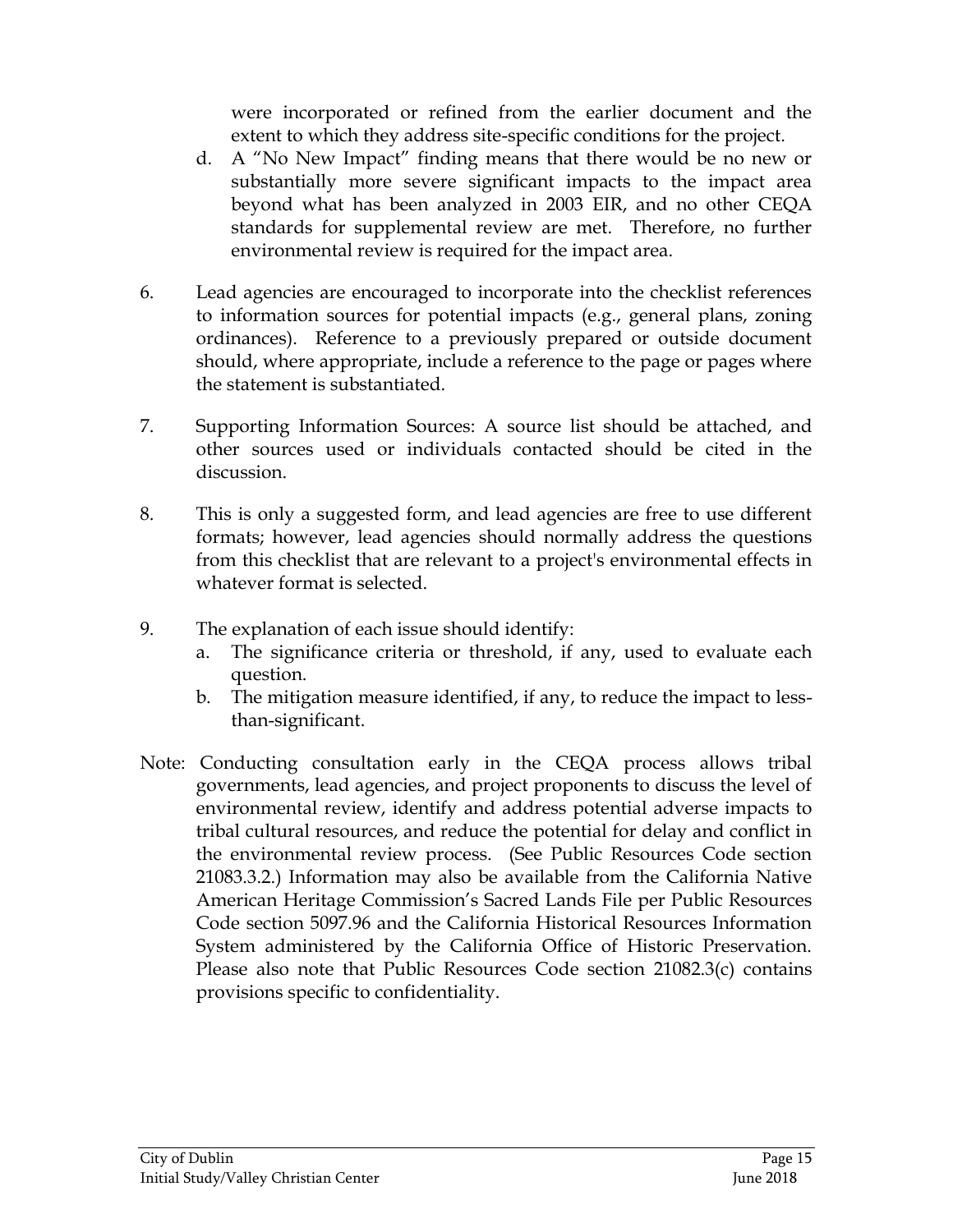Environmental Impacts (Note: Source of determination listed in parenthesis. See listing of sources used to determine each potential impact at the end of the checklist)

| Note: A full discussion of each item is found                                      | Potentially | Less Than   | Less than   | No New |
|------------------------------------------------------------------------------------|-------------|-------------|-------------|--------|
| following the checklist.                                                           | Significant | Significant | Significant | Impact |
|                                                                                    | Impact      | With        | Impact      |        |
|                                                                                    |             | Mitigation  |             |        |
| 1. Aesthetics. Would the project:                                                  |             |             |             |        |
| a) Have a substantial adverse effect on a scenic<br>vista? (Source: 2, 6)          |             |             |             | Χ      |
| Substantially damage scenic<br>b)<br>resources,                                    |             |             |             | Χ      |
| including but not limited to trees, rock                                           |             |             |             |        |
| outcroppings, and historic buildings within a                                      |             |             |             |        |
| state scenic highway? (Source: 2, 6)                                               |             |             |             |        |
| Substantially degrade the existing visual<br>$\mathbf{c})$                         |             |             |             | Χ      |
| character or quality of the site and its                                           |             |             |             |        |
| surroundings? (Source: 6)                                                          |             |             |             |        |
| d) Create a new source of substantial light or glare                               |             |             |             |        |
| which would adversely affect day or nighttime                                      |             | X           |             |        |
| views in the area? (Source: $2, 6$ )                                               |             |             |             |        |
| 2. Agricultural Resources. Would the project:                                      |             |             |             |        |
| a) Convert Prime Farmland, Unique Farmland or                                      |             |             |             |        |
| Farmland of Statewide Importance, as shown                                         |             |             |             |        |
| on the maps prepared pursuant to the                                               |             |             |             | Χ      |
| Farmland Mapping and Monitoring Program                                            |             |             |             |        |
| of the California Resources Agency, to a non-                                      |             |             |             |        |
| agricultural use? (Source: 2)                                                      |             |             |             |        |
| b) Conflict with existing zoning for agriculture                                   |             |             |             | X      |
| use, or a Williamson Act contract? (Source: 2)                                     |             |             |             |        |
| other changes in the existing<br>Involve<br>$\mathbf{c})$                          |             |             |             |        |
| environment which, due to their location or                                        |             |             |             |        |
| nature, could result in conversion of farmland                                     |             |             |             | Χ      |
| to a non-agricultural use? (Source: 2)                                             |             |             |             |        |
| 3. Air Quality (Where available, the significance                                  |             |             |             |        |
| criteria established by the applicable air                                         |             |             |             |        |
| quality management district may be relied on                                       |             |             |             |        |
| to make the following determinations). Would                                       |             |             |             |        |
| the project:                                                                       |             |             |             |        |
| a) Conflict with or obstruct implementation of the                                 |             |             |             | X      |
| applicable air quality plan? (Source: 1,4)                                         |             |             |             |        |
| b) Violate any air quality standard or contribute                                  |             | Χ           |             |        |
| substantially to an existing or projected air<br>quality violation? (Source: 2, 8) |             |             |             |        |
|                                                                                    |             |             |             |        |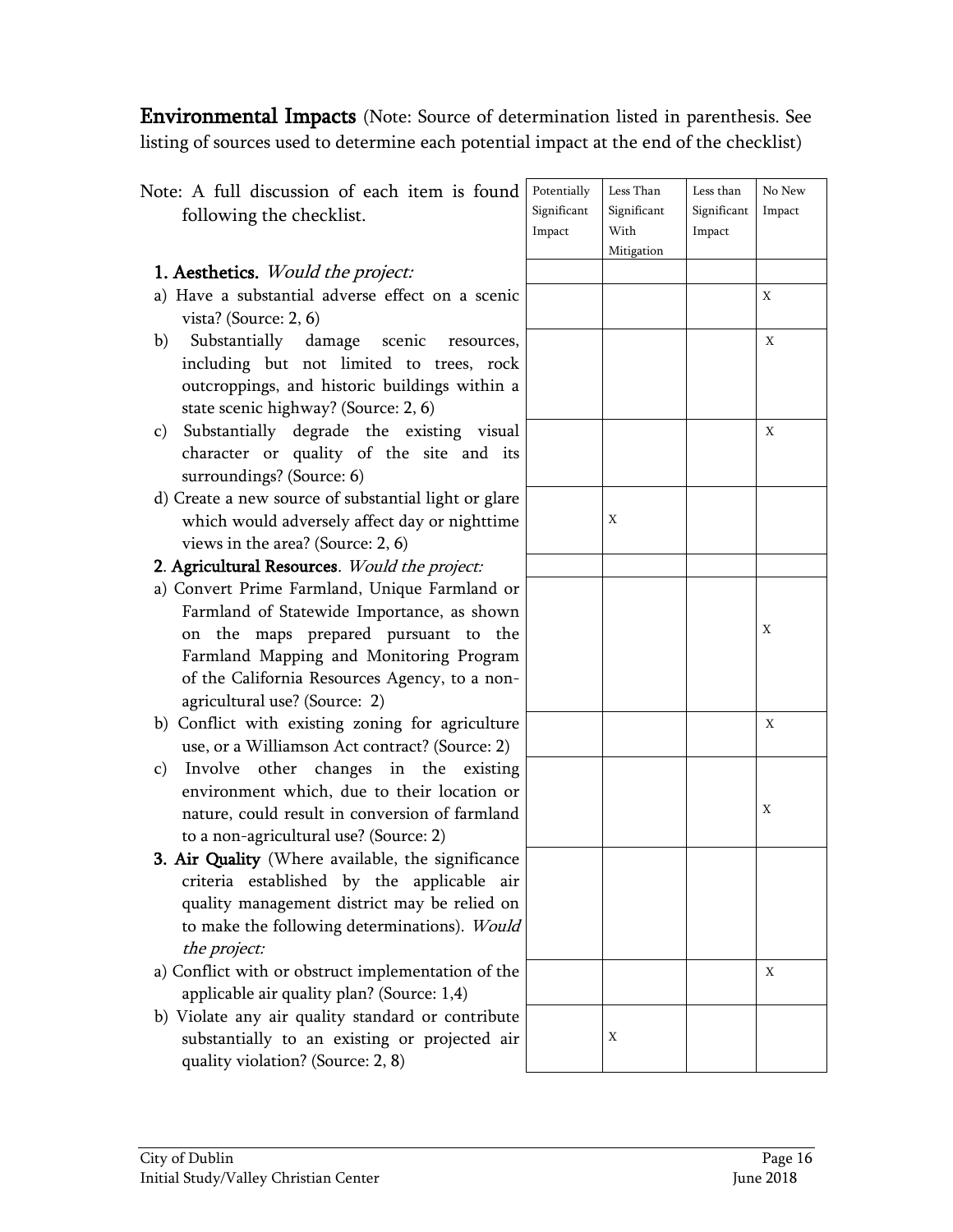|                                              | Potentially | Less Than   | Less than   | No New |
|----------------------------------------------|-------------|-------------|-------------|--------|
|                                              | Significant | Significant | Significant | Impact |
|                                              | Impact      | With        | Impact      |        |
|                                              |             | Mitigation  |             |        |
| considerable<br>net                          |             |             |             |        |
| utant for which the                          |             |             |             |        |
| ainment under an                             |             |             |             | X      |
| ambient air quality                          |             |             |             |        |
| ng emissions which                           |             |             |             |        |
| sholds for<br>ozone                          |             |             |             |        |
|                                              |             |             |             |        |
| ors to substantial<br>Source: 2, 8)          |             |             |             | X      |
| dors<br>affecting<br>a<br>le? (Source: 2, 6) |             |             |             | X      |
| d the project                                |             |             |             |        |
| ffect, either directly                       |             |             |             |        |
| ons, on any species                          |             |             |             |        |
| sensitive, or special                        |             | X           |             |        |
| or regional plans,                           |             |             |             |        |
| by the California                            |             |             |             |        |
| ume or the U.S. Fish                         |             |             |             |        |
| ce: 2,3)                                     |             |             |             |        |
| rse effect on any                            |             |             |             |        |
| r sensitive natural                          |             |             |             |        |
| local or regional                            |             | X           |             |        |
| ations or by the                             |             |             |             |        |
| Fish and Game or                             |             |             |             |        |
| e Service? (Source:                          |             |             |             |        |
|                                              |             |             |             |        |
| effect on federally                          |             |             |             |        |
| ned by Section 404                           |             |             |             |        |
|                                              |             | X           |             |        |
| (including but not                           |             |             |             |        |
| pool, coastal, etc.)                         |             |             |             |        |
| filling, hydrological                        |             |             |             |        |
| s?                                           |             |             |             |        |
|                                              |             |             |             |        |
| the movement of                              |             |             |             | X      |
| migratory fish or                            |             |             |             |        |
| established native                           |             |             |             |        |
| ldlife corridors, or                         |             |             |             |        |
| ildlife nursery sites?                       |             |             |             |        |
|                                              |             |             |             |        |

- c) Result in a cumulatively increase of any criteria poll project region is non-atta applicable federal or state standard (including releasii exceed quantitative thre precursors? (2, 8)
- d) Expose sensitive receptors pollutant concentrations? (Source:
- e) Create objectionable o substantial number of peopl

#### 4. Biological Resources. Would

- a) Have a substantial adverse ef through habitat modification identified as a candidate, status species in local policies or regulations, or Department of Fish and Ga and Wildlife Service?(Sourc
- b) Have a substantial adver riparian habitat or other community identified in plans, policies or regula California Department of the U.S. Fish and Wildlife 2,3)
- c) Have a substantial adverse protected wetlands as defined by of the Clean Water Act limited to marsh, vernal through direct removal, f interruption or other means

(Source: Source: 2,3)

d) Interfere substantially with any native resident or wildlife species or with resident or migratory wil impede the use of native wi (Source: 2, 3)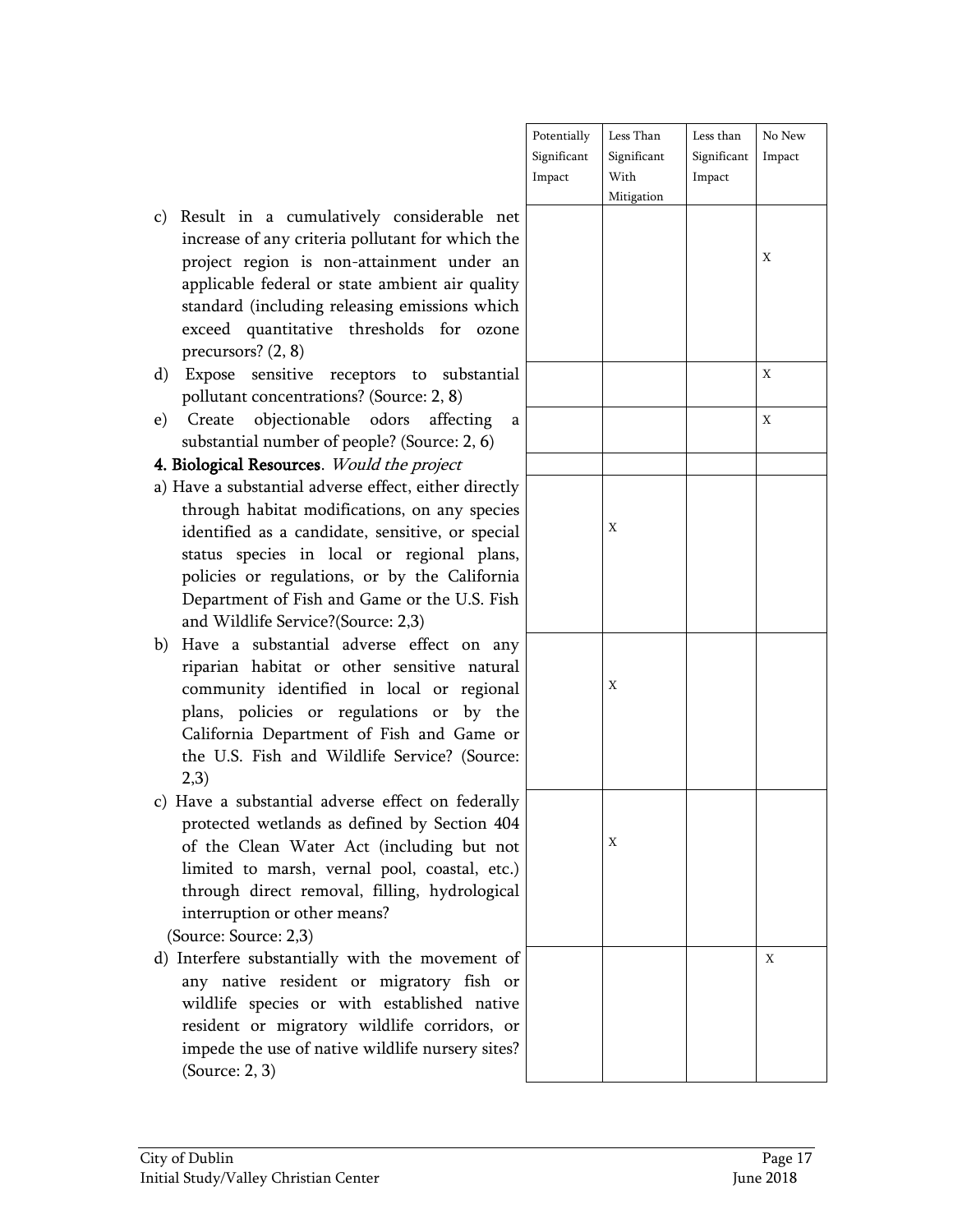|                                                                                                                                                                                                                          | Potentially<br>Significant<br>Impact | Less Than<br>Significant<br>With<br>Mitigation | Less than<br>Significant<br>Impact | No New<br>Impact |
|--------------------------------------------------------------------------------------------------------------------------------------------------------------------------------------------------------------------------|--------------------------------------|------------------------------------------------|------------------------------------|------------------|
| e) Conflict with any local policies or ordinances<br>protecting biological resources, such as tree<br>protection ordinances? (Source: 2, 3)                                                                              |                                      |                                                |                                    | Χ                |
| f) Conflict with the provision of an adopted<br>Conservation<br>Habitat<br>Plan,<br>Natural<br>Community Conservation Plan or<br>other<br>approved local, regional or state habitat<br>conservation plan? (Source: 2, 8) |                                      |                                                |                                    | X                |
| 5. Cultural Resources. Would the project                                                                                                                                                                                 |                                      |                                                |                                    |                  |
| a) Cause a substantial adverse impact in the significance<br>of a historical resource as defined in Sec. 15064.5 or<br>listed or eligible for listing on the CA Register of<br>Historic Places? (2)                      |                                      |                                                |                                    | X                |
| b) Cause a substantial adverse change in the<br>significance of an archeological resource<br>pursuant to Sec. 15064.5 (Source: 2)                                                                                        |                                      |                                                |                                    | X                |
| Directly or indirectly destroy a unique<br>c)<br>paleontological resource, site or unique<br>geologic feature? (Source: 2)                                                                                               |                                      |                                                |                                    | X                |
| 6. Geology and Soils. Would the project                                                                                                                                                                                  |                                      |                                                |                                    |                  |
| Expose people or structures to potential<br>a)<br>substantial adverse effects, including the risk<br>of loss, injury, or death involving:                                                                                |                                      |                                                |                                    | X                |
| Rupture of a known earthquake fault, as<br>i)<br>delineated on the most recent Earthquake<br>Fault Zoning Map issued by the State Geologist<br>or based on other substantial evidence of a<br>known fault (Source: 2)    |                                      |                                                |                                    | X                |
| ii) Strong seismic ground shaking (2)                                                                                                                                                                                    |                                      |                                                |                                    | X                |
| Seismic-related ground failure, including<br>iii)<br>liquefaction? (2)                                                                                                                                                   |                                      |                                                |                                    | Χ                |
| iv) Landslides? (2)                                                                                                                                                                                                      |                                      |                                                |                                    | X                |
| b) Result in substantial soil erosion or the loss of<br>topsoil? (Source: 2)                                                                                                                                             |                                      |                                                |                                    | X                |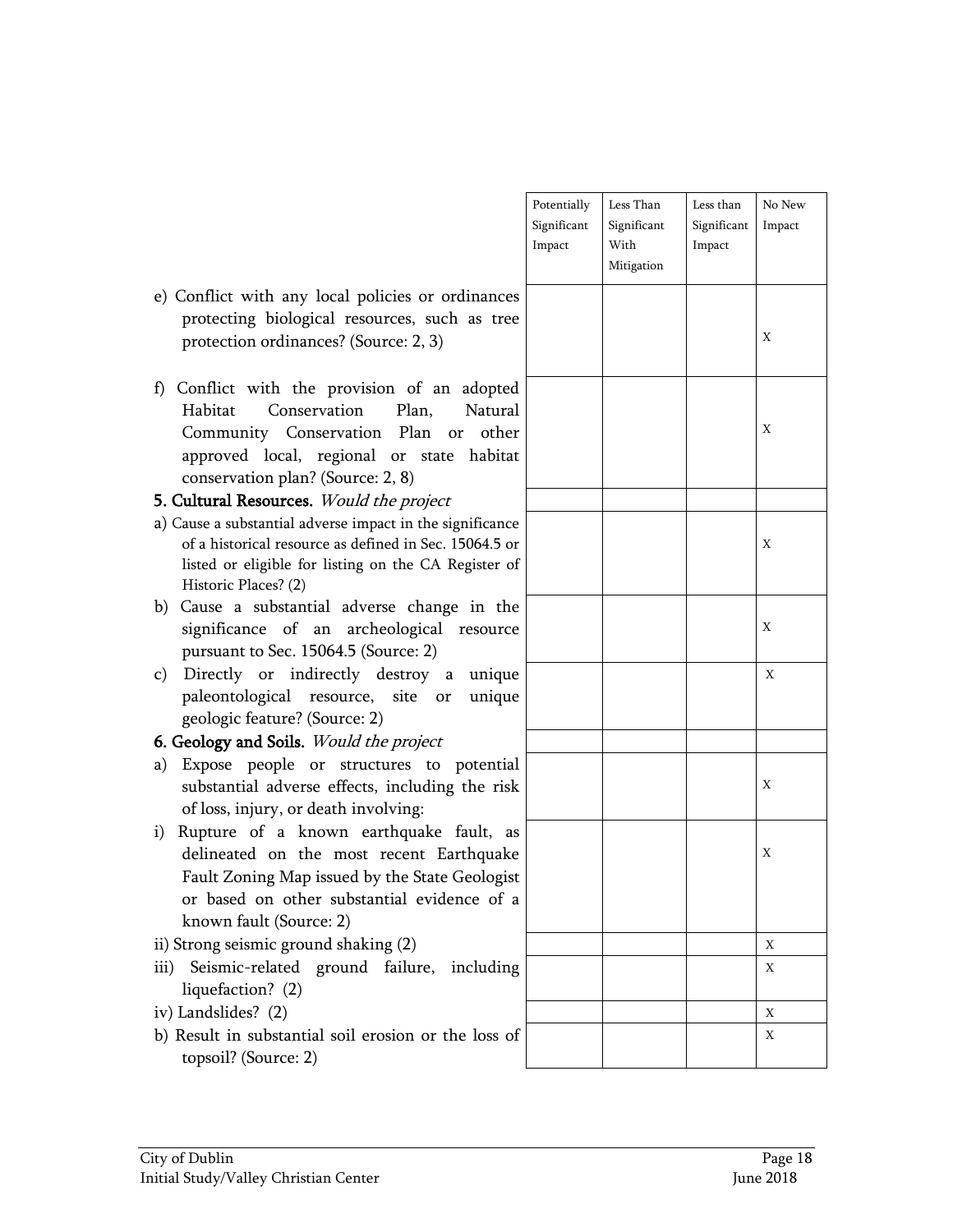|                                      | Potentially | Less Than          | Less than   | No New |
|--------------------------------------|-------------|--------------------|-------------|--------|
|                                      | Significant | Significant        | Significant | Impact |
|                                      | Impact      | With<br>Mitigation | Impact      |        |
| or soil that is                      |             |                    |             |        |
| e unstable as a                      |             |                    |             |        |
| itially result in                    |             |                    |             |        |
| eral spreading,                      |             |                    |             | Χ      |
|                                      |             |                    |             |        |
| lar hazards (2)                      |             |                    |             |        |
| ned in Table 18-<br>(1994), creating |             |                    |             | X      |
|                                      |             |                    |             |        |
| (2)(Source: 2)                       |             |                    |             |        |
| tely supporting                      |             |                    |             |        |
| alternative<br>or                    |             |                    |             |        |
| nere sewers are                      |             |                    |             | Χ      |
| of wastewater?                       |             |                    |             |        |
|                                      |             |                    |             |        |
| d the project.                       |             |                    |             |        |
| s, either directly                   |             |                    |             |        |
| ficant impact on                     |             |                    |             | X      |
|                                      |             |                    |             |        |
|                                      |             |                    |             |        |
| cy or regulation<br>the emissions of |             |                    |             | X      |
|                                      |             |                    |             |        |
|                                      |             |                    |             |        |
| als. Would the                       |             |                    |             |        |
|                                      |             |                    |             |        |
| e public or the                      |             |                    |             | X      |
| tine transport,                      |             |                    |             |        |
| materials<br>lous                    |             |                    |             |        |
|                                      |             |                    |             |        |
| e public or the                      |             |                    |             |        |
| bly foreseeable                      |             |                    |             |        |
| involving the                        |             |                    | Х           |        |
| into the                             |             |                    |             |        |
| ials                                 |             |                    |             |        |
|                                      |             |                    |             |        |
| ndle hazardous                       |             |                    |             |        |
| ous<br>materials,                    |             |                    | Х           |        |
| ne-quarter mile                      |             |                    |             |        |
| ol? (Source: 2)                      |             |                    |             |        |
| ded on a list of                     |             |                    |             |        |
| d pursuant to                        |             |                    |             |        |
| d, as a result,                      |             |                    |             | Χ      |
| o the public or                      |             |                    |             |        |
|                                      |             |                    |             |        |

- c) Be located on a geologic unit unstable, or that would become result of the project and poten on- or off-site landslide, late subsidence, liquefaction or simil
- d) Be located on expansive soil, as defined as 1-B of the Uniform Building Code substantial risks to life or property?
- e) Have soils incapable of adequat the use of septic tanks wastewater disposal systems wh not available for the disposal (Source: 1, 2)

#### 7. Greenhouse Gas Emissions. Would

- a) Generate greenhouse gas emissions or indirectly, that may have a signif the environment? (9)
- b) Conflict with applicable plan, poliadopted for the purpose of reducing greenhouse gases.
- 8. Hazards and Hazardous Materia project:
- a) Create a significant hazard to the environment through the rou use or disposal of hazard (Source: 2)
- b) Create a significant hazard to the environment through reasonal upset and accident conditions release of hazardous materi environment? (Source: 2)
- c) Emit hazardous emissions or handle materials or acutely hazard substances, or waste within on of an existing or proposed school

d) Be located on a site which is incluhazardous materials sites compiled Government Code Sec. 65962.5 and would it create a significant hazard to the environment? (Source: 2, 8)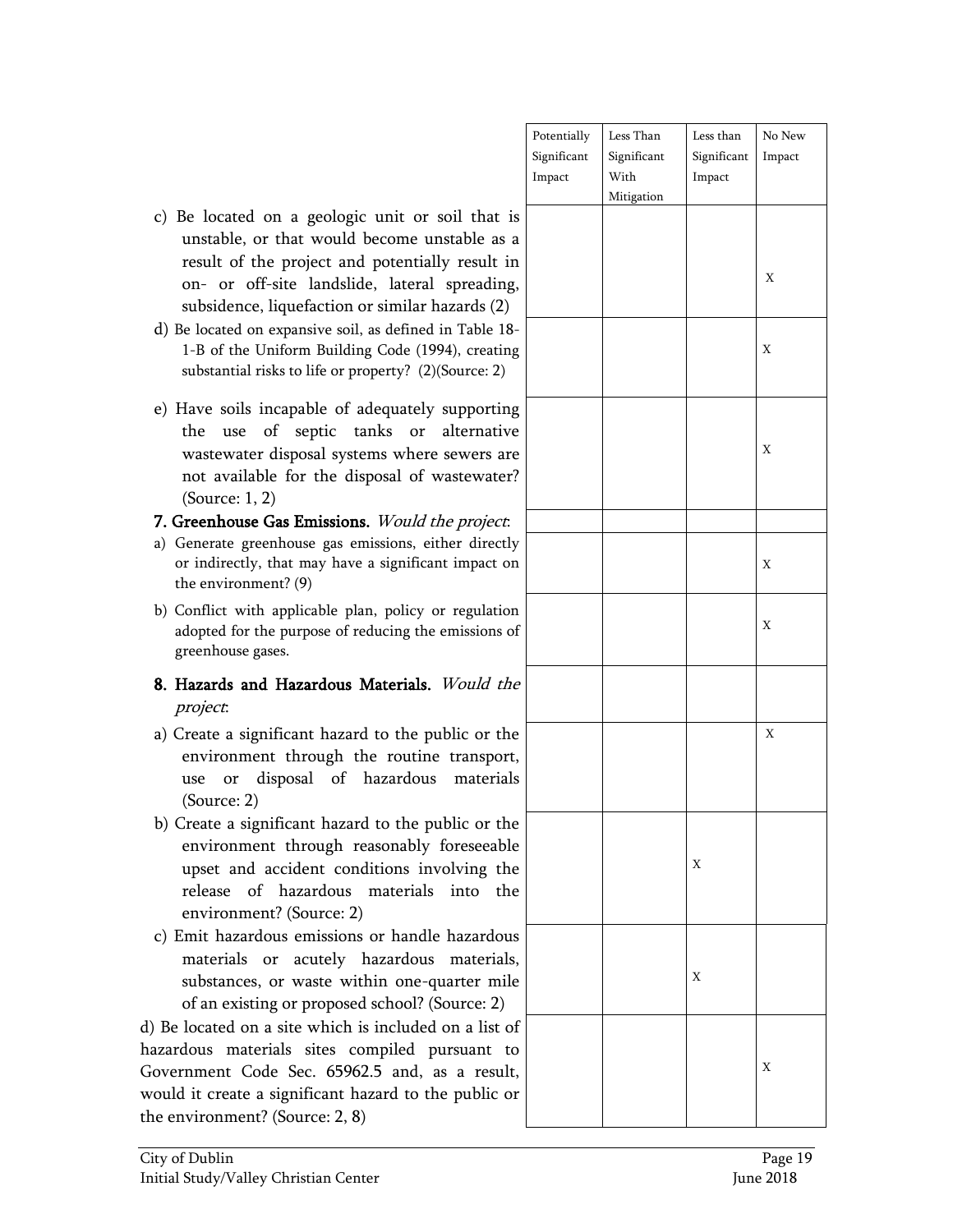|               | Potentially | Less Than   | Less than   | No New      |
|---------------|-------------|-------------|-------------|-------------|
|               | Significant | Significant | Significant | Impact      |
|               | Impact      | With        | Impact      |             |
|               |             | Mitigation  |             |             |
| use           |             |             |             | $\mathbf X$ |
| een           |             |             |             |             |
| t of          |             |             |             |             |
| in a          |             |             |             |             |
| g in          |             |             |             |             |
|               |             |             |             |             |
| ate           |             |             |             | $\mathbf X$ |
| fety          |             |             |             |             |
| the           |             |             |             |             |
|               |             |             |             |             |
| ally          |             |             |             |             |
| ncy           |             |             |             | $\mathbf X$ |
| an?           |             |             |             |             |
|               |             |             |             |             |
|               |             |             |             |             |
|               |             |             |             |             |
| risk          |             |             |             |             |
| and           |             |             |             | $\mathbf X$ |
| ent           |             |             |             |             |
| are           |             |             |             |             |
|               |             |             |             |             |
| the           |             |             |             |             |
|               |             |             |             |             |
| aste          |             |             |             |             |
|               |             |             |             | $\mathbf X$ |
| or            |             |             |             |             |
| ater          |             |             |             |             |
| icit          |             |             |             | $\mathbf X$ |
| ocal          |             |             |             |             |
| ion           |             |             |             |             |
| o a           |             |             |             |             |
| and           |             |             |             |             |
| ave           |             |             |             |             |
|               |             |             |             |             |
| ern           |             |             |             | $\mathbf X$ |
| the           |             |             |             |             |
| $, \text{in}$ |             |             |             |             |
|               |             |             |             |             |
| tial          |             |             |             |             |
| e: ,          |             |             |             |             |
|               |             |             |             |             |

- e) For a project located within an airport land plan or, where such a plan has not be adopted within two miles of a public airpor public use airport, would the project result safety hazard for people residing or working the project area? (Source: 1, 2)
- f) For a project within the vicinity of priv airstrip, would the project result in a saf hazard for people residing or working in project area?
- g) Impair implementation of or physically interfere with the adopted emergen response plan or emergency evacuation pla (1.2)
- h) Expose people or structures to a significant i of loss, injury or death involving wildla fires, including where wildlands are adjac to urbanized areas or where residences intermixed with wildlands? (Source: 2, 7)
- 9. Hydrology and Water Quality. Would project:
- a) Violate any water quality standards or wa discharge requirements? (Source: 2)
- b) Substantially deplete groundwater supplies interfere substantially with groundwa recharge such that there would be a net def in aquifer volume or a lowering of the lo groundwater table level (e.g. the product rate of existing nearby wells would drop t level which would not support existing la uses or planned uses for which permits have been granted? (2)
- c) Substantially alter the existing drainage patt of the site or area, including through alteration of the course of a stream or river. a manner which would result in substant erosion or siltation on- or off-site? (Sourc 72)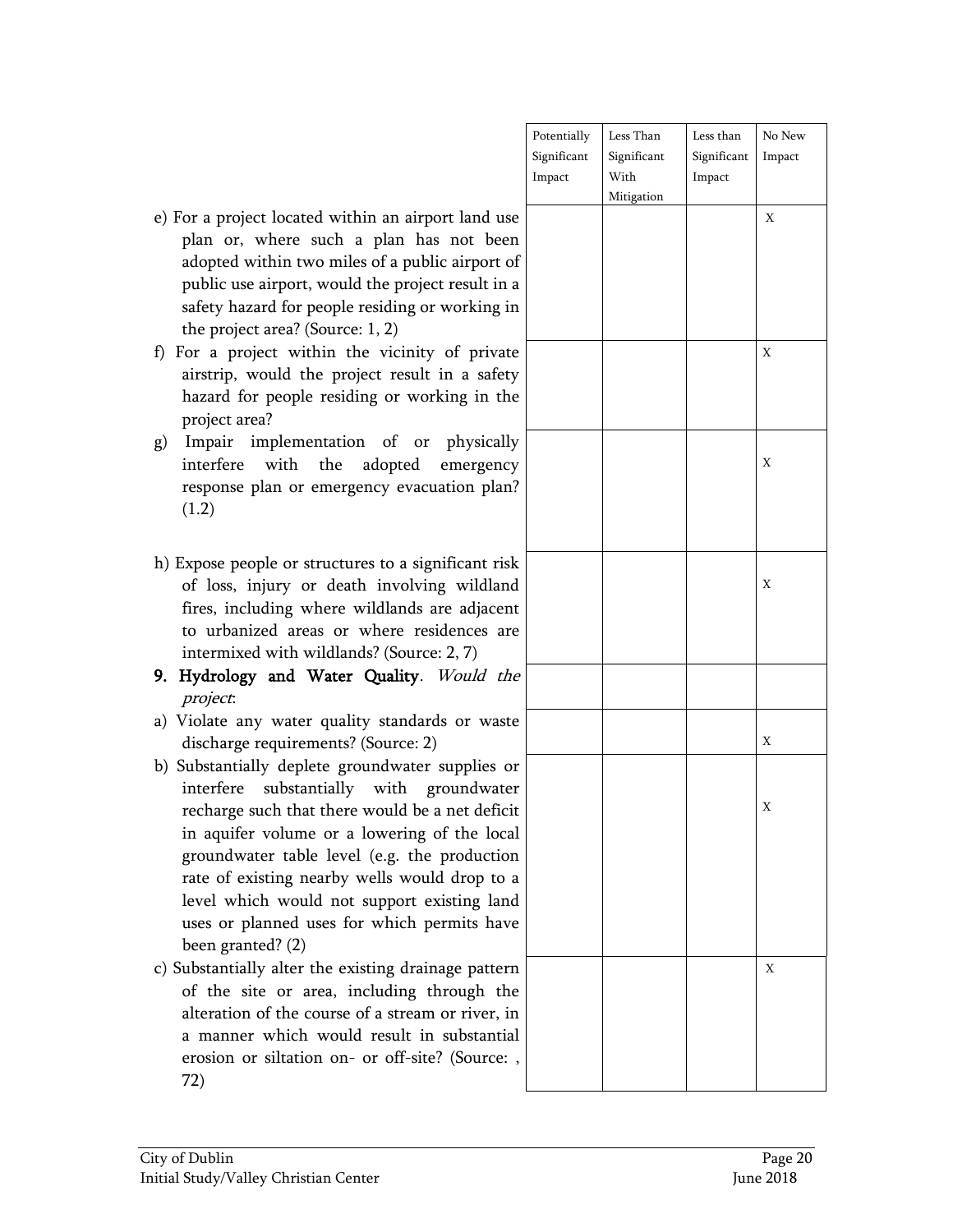|                                     | Potentially | Less Than   | Less than   | No New      |
|-------------------------------------|-------------|-------------|-------------|-------------|
|                                     | Significant | Significant | Significant | Impact      |
|                                     | Impact      | With        | Impact      |             |
|                                     |             | Mitigation  |             |             |
| er the existing drainage pattern    |             |             |             | $\mathbf X$ |
| areas, including through the        |             |             |             |             |
| e course of a stream or river, or   |             |             |             |             |
| ncrease the rate or amount of       |             |             |             |             |
| n a manner which would result       |             |             |             |             |
| or off-site? (Source: 2, 7)         |             |             |             |             |
| bute runoff water which would       |             |             |             | Χ           |
| pacity of existing or planned       |             |             |             |             |
| rainage systems or provide          |             |             |             |             |
| ditional sources of polluted        |             |             |             |             |
| : 2)                                |             |             |             |             |
| antially degrade water quality?     |             |             |             | Χ           |
|                                     |             |             |             |             |
| vithin a 100-year flood hazard      |             |             |             |             |
| d on a federal Flood Hazard         |             |             |             |             |
| Flood Insurance Rate Map or         |             |             |             | X           |
| ineation map? (Source: 2, 7)        |             |             |             |             |
|                                     |             |             |             |             |
|                                     |             |             |             |             |
| a 100-year flood hazard area        |             |             |             |             |
| ch would impede or redirect         |             |             |             | X           |
| purce: 2, 7)                        |             |             |             |             |
| r structures to a significant risk  |             |             |             |             |
| and death involving flooding,       |             |             |             | X           |
| ing as a result of the failure of a |             |             |             |             |
| 2, 7)                               |             |             |             |             |
| iche, tsunami or mudflow? (2)       |             |             |             | $\mathbf X$ |
| lanning. Would the project:         |             |             |             |             |
| de an established community?        |             |             |             | X           |
|                                     |             |             |             |             |
| any applicable land use plan,       |             |             |             |             |
| gulation of an agency with          |             |             |             |             |
| er the project (including but not   |             |             |             | X           |
| general plan, specific plan, or     |             |             |             |             |
| ice) adopted for the purpose of     |             |             |             |             |
| mitigating an environmental         |             |             |             |             |
| 1, 2)                               |             |             |             |             |
| h any applicable<br>habitat         |             |             |             |             |
| plan or natural community           |             |             |             | X           |
| an? $(1, 2)$                        |             |             |             |             |
|                                     |             |             |             |             |

- d) Substantially alter of the site or alteration of the substantially in surface runoff in in flooding on-
- e) Create or contril exceed the cap stormwater d substantial ad runoff? (Source
- f) Otherwise substa (Source: 2)
- g) Place housing v area as mapped Boundary or I other flood deli
- h) Place within a structures which flood flows? (Sc
- i) Expose people or of loss, injury, including flood levee or dam? (2
- j) Inundation by sei

#### 10. Land Use and P

- a) Physically divid (Source: 1, 2,)
- b) Conflict with policy, or reg jurisdiction ove limited to the zoning ordinan avoiding or effect? (Source:
- c) Conflict with conservation conservation pl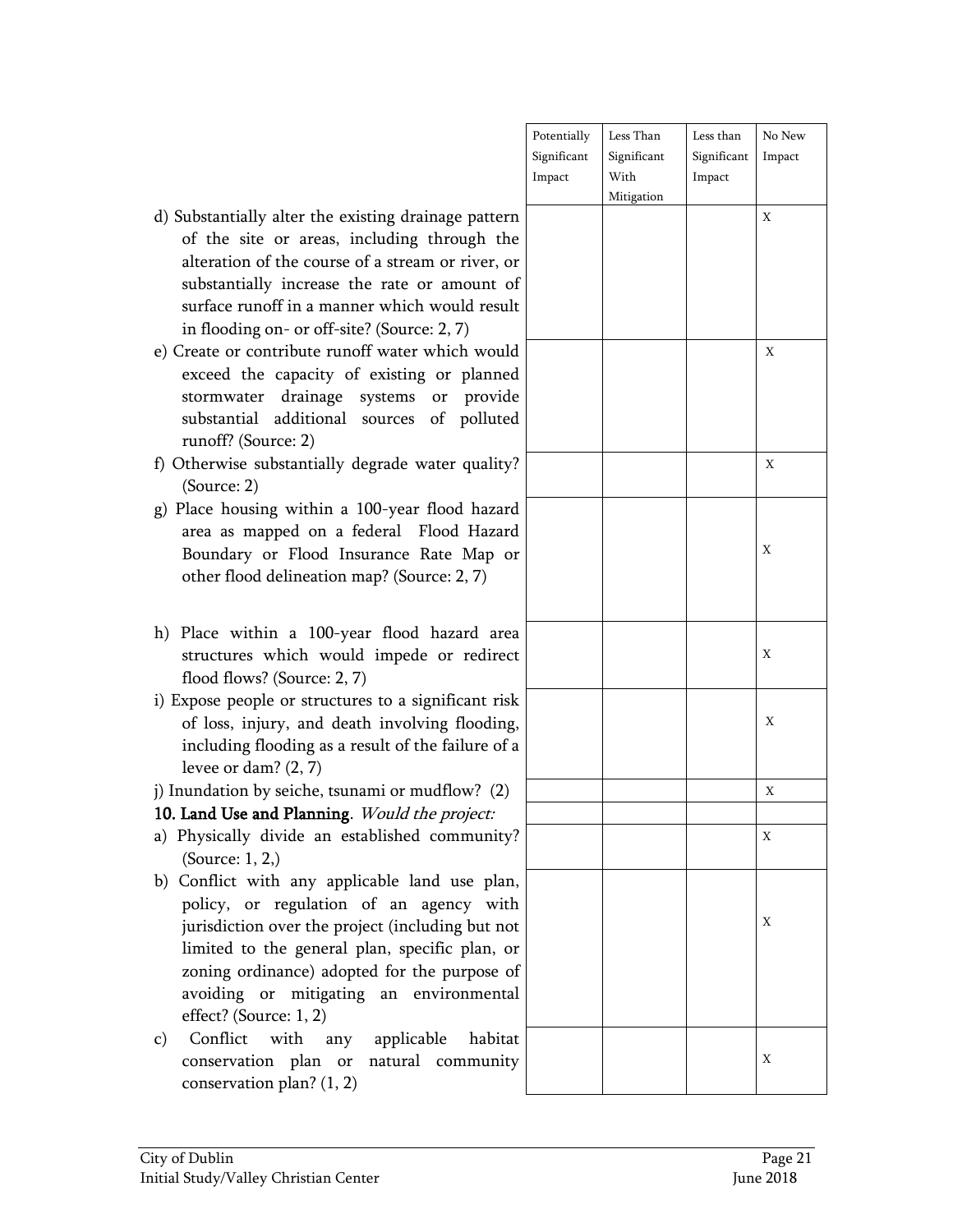|                             | Potentially<br>Significant<br>Impact | Less Than<br>Significant<br>With<br>Mitigation | Less than<br>Significant<br>$\bold{Im}$ | No $\hbox{New}$<br>Impact |
|-----------------------------|--------------------------------------|------------------------------------------------|-----------------------------------------|---------------------------|
|                             |                                      |                                                |                                         |                           |
| vn<br>he<br>e:              |                                      |                                                |                                         | $\mathbf X$               |
| ly<br>ite<br>fic            |                                      |                                                |                                         | $\mathbf X$               |
| se<br>he<br>or              |                                      | $\mathbf X$                                    |                                         |                           |
| l)<br>$\mathrm{of}$<br>or   |                                      |                                                |                                         | $\mathbf X$               |
| nt<br>ve                    |                                      | $\mathbf X$                                    |                                         |                           |
| in<br>ty<br>(2,             |                                      | $\mathbf X$                                    |                                         |                           |
| se<br>en<br>ort<br>se<br>ea |                                      |                                                |                                         | $\mathbf X$               |
| ıte<br>de<br>to             |                                      |                                                |                                         | $\mathbf X$               |
|                             |                                      |                                                |                                         |                           |

#### 11. Mineral Resources. Would the project

- a) Result in the loss of availability of a know mineral resource that would be of value to the region and the residents of the state? (Sourc 1, 2)
- b) Result in the loss of availability of a local important mineral resource recovery si delineated on a local general Plan, specif plan or other land use plan? (Source:1, 2)

#### 12. Noise. Would the proposal result in:

- a) Exposure of persons to or generation of nois levels in excess of standards established in th local general plan or noise ordinance, applicable standards of other agencies? (1, 2,4)
- b) Exposure of persons or to generation excessive groundborne vibration groundborne noise levels? (Source:2, 3)
- c) A substantial permanent increase in ambient noise levels in the project vicinity above existing levels without the project?  $(2,4)$
- d) A substantial temporary or periodic increase ambient noise levels in the project vicinity above levels existing without the project? ( 4)
- e) For a project located within an airport land u plan or, where such a plan has not bee adopted, within two miles of a public airpo or public use airport, would the project expo people residing or working n the project are to excessive noise levels? (2, 4)
- f) For a project within the vicinity of a priva airstrip, would the project expose peop residing or working in the project area excessive noise levels? (Source: 2, 4)
- 13. Population and Housing. Would the project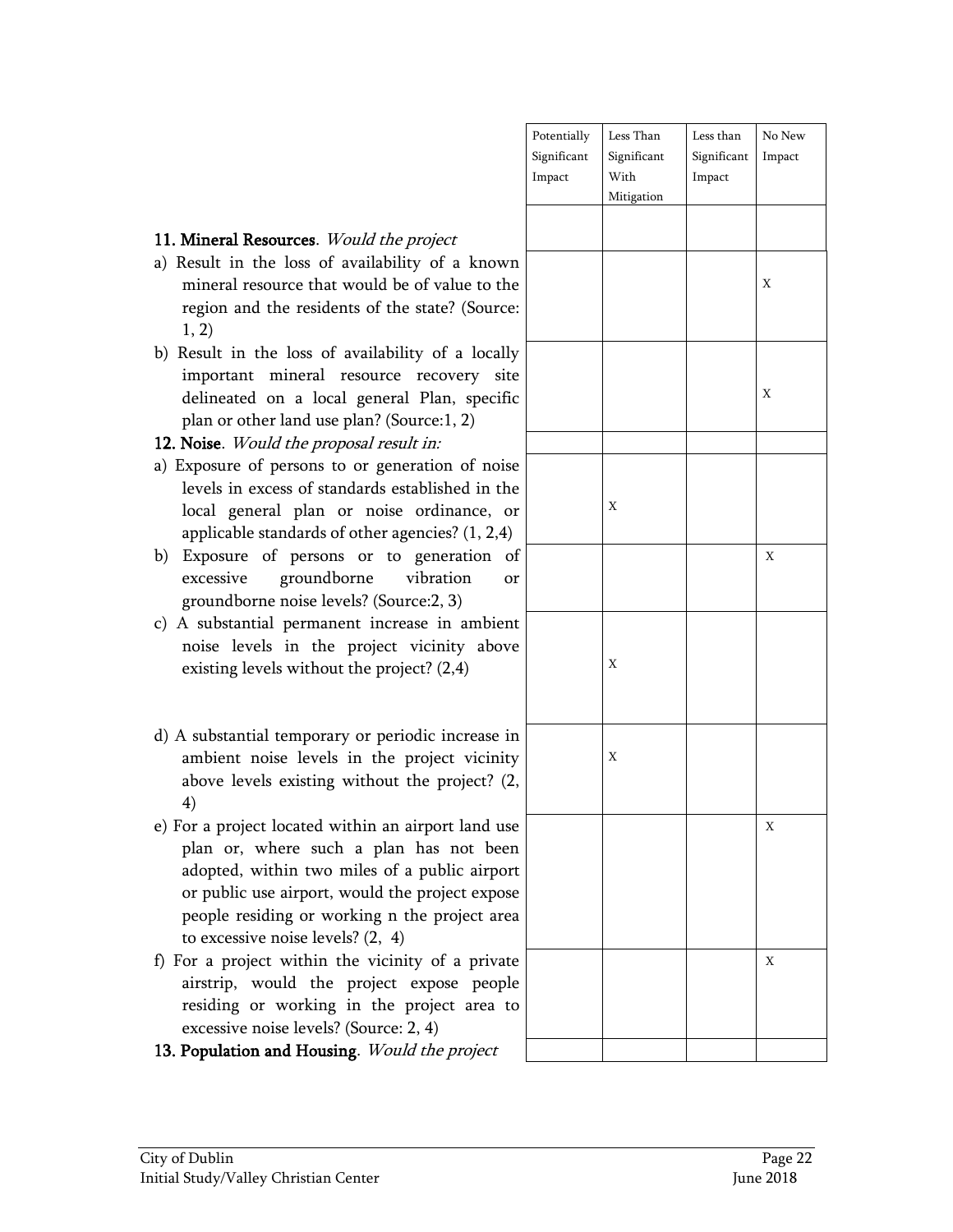|                                                | Potentially | Less Than   | Less than   | No New |
|------------------------------------------------|-------------|-------------|-------------|--------|
|                                                | Significant | Significant | Significant | Impact |
|                                                | Impact      | With        | Impact      |        |
|                                                |             | Mitigation  |             |        |
| uce substantial population growth in an area,  |             |             |             | X      |
| directly or indirectly (for example, through   |             |             |             |        |
| sion of roads or other infrastructure)?        |             |             |             |        |
| ce: 1, 2)                                      |             |             |             |        |
| isplace substantial numbers of existing        |             |             |             |        |
| busing, necessitating the construction of      |             |             |             | Χ      |
| placement housing elsewhere? (1, 2)            |             |             |             |        |
| isplace substantial numbers of people,         |             |             |             |        |
| ecessitating the construction of replacement   |             |             |             | Χ      |
| housing elsewhere? (Source: 6)                 |             |             |             |        |
| ablic Services. Would the proposal:            |             |             |             |        |
| buld the project result in substantial adverse |             |             |             |        |
| cal impacts associated with the provision of   |             |             |             |        |
| or physically altered governmental facilities, |             |             |             |        |
| for new or physically altered government       |             |             |             |        |
| ies, the construction of which could cause     |             |             |             |        |
| icant environmental impacts, in order to       |             |             |             |        |
| ain acceptable service rations, response times |             |             |             |        |
| her performance objectives for any of the      |             |             |             |        |
| services? (Sources: 2,7)                       |             |             |             |        |
| Fire protection                                |             |             |             | X      |
| Police protection                              |             |             |             | X      |
| Schools                                        |             |             |             | X      |
| Parks                                          |             |             |             | X      |
| Other public facilities                        |             |             |             | X      |
| Solid Waste                                    |             |             |             | Χ      |
|                                                |             |             |             |        |
|                                                |             |             |             |        |
| $\rm{c}$ reation.                              |             |             |             |        |
| buld the project increase the use of existing  |             |             |             | Χ      |
| eighborhood and<br>regional parks<br>or        |             |             |             |        |
| creational facilities such that substantial    |             |             |             |        |
| nysical deterioration of the facility would    |             |             |             |        |
| cur or be accelerated (Source: 1, 2)           |             |             |             |        |
| es the project include recreational facilities |             |             |             | Χ      |
| require the construction or expansion of       |             |             |             |        |
| creational facilities which might have an      |             |             |             |        |
| lverse physical effect on the environment?     |             |             |             |        |
| ource: 1, 2)                                   |             |             |             |        |
|                                                |             |             |             |        |
| ansportation and Traffic. Would the project:   |             |             |             |        |

a) Induce substantial population growth in a either directly or indirectly (for example, t extension of roads or other infrastru (Source: 1, 2)

- b) Displace substantial numbers of  $\epsilon$ housing, necessitating the construct replacement housing elsewhere? (1, 2)
- c) Displace substantial numbers of necessitating the construction of replacement of housing elsewhere? (Source: 6)

14. Public Services. Would the proposal:

a) Would the project result in substantial physical impacts associated with the provi new or physically altered governmental fa need for new or physically altered government facilities, the construction of which could significant environmental impacts, in or maintain acceptable service rations, respons or other performance objectives for any public services? (Sources: 2,7)

### 15. Recreation:

- a) Would the project increase the use of  $\epsilon$ neighborhood and regional parl recreational facilities such that sub physical deterioration of the facility occur or be accelerated (Source: 1, 2)
- b) Does the project include recreational facilities or require the construction or expans recreational facilities which might h adverse physical effect on the environ (Source: 1, 2)

16. Transportation and Traffic. Would the project: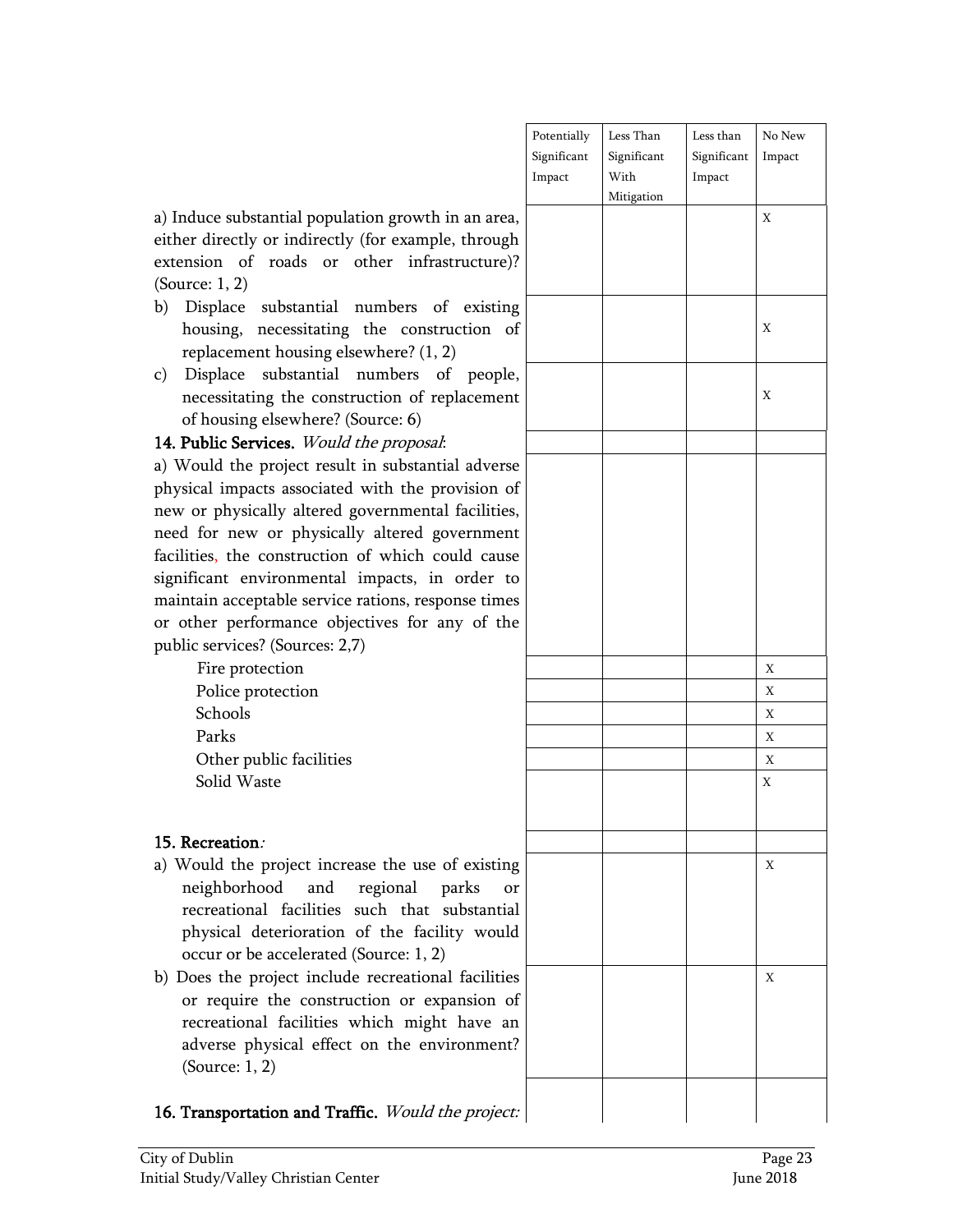| City of Dublin<br>Initial Study/Valley Christian Center                                            | Page 24<br>June 2018 |  |
|----------------------------------------------------------------------------------------------------|----------------------|--|
|                                                                                                    |                      |  |
| project:                                                                                           |                      |  |
| 18. Utilities and Service Systems. Would the                                                       |                      |  |
| American Tribe? (2, 7)                                                                             |                      |  |
| resources associated with a California Native                                                      |                      |  |
| 5024.1, including potential significance to any                                                    |                      |  |
| evidence, to be significant pursuant to criteria<br>in subdivision (c) of Pub. Resources Code sec. |                      |  |
| its discretion and supported by substantial                                                        | X                    |  |
| b) Be a resource determined by the lead agency, in                                                 |                      |  |
| Pub. Resources Code sec. 5020.1 (k)? (2, 7)                                                        |                      |  |
| local register of historic resources, as defied in                                                 |                      |  |
| Register of Historic Resources or be listed in a                                                   | X                    |  |
| a) Be listed or eligible for listing on the California                                             |                      |  |
| 17. Tribal Cultural Resources. Would the project:                                                  |                      |  |
| (1,2)                                                                                              |                      |  |
| (such as bus turnouts and bicycle facilities)                                                      |                      |  |
| programs supporting alternative transportation                                                     |                      |  |

- Potentially Significant Impact Less Than Significant With Mitigation Less than Significant Impact No New Impact X X X X X X X
- a) Cause an increase in traffic which is substantial in relation to the existing traffic load and capacity of the street system (i.e. result in a substantial increase in either the number of vehicle trips, the volume to capacity ratio on roads or congestion at intersections)? (2,5)
- b) Exceed, either individually or cumulatively, a level of service standard established by the County Congestion Management Agency for designated roads or highways? (2,5)
- c) Result in a change in air traffic patterns, including either an increase in traffic levels or a change in location that results in substantial safety risks? (2, 5)
- d) Substantially increase hazards due to a design feature (e.g. sharp curves or dangerous intersections) or incompatible uses, such as farm equipment? (5)
- e) Result in inadequate emergency access? (5)  $\vert x \vert$
- f) Result in inadequate parking capacity? (5)  $\vert x \vert$
- g) Conflict with adopted policies, plans or program  $(such a)$
- $(1,2)$

- a) Be liste Regist local register of historic resources, as defied in Pub. F
- b) Be a res its discretion and supported by substantial evidence, to be significant pursuant to criteria in subdivision (c) of Pub. Resources Code sec. 5024.1, including potential significance to any resources associated with a California Native Ameri
-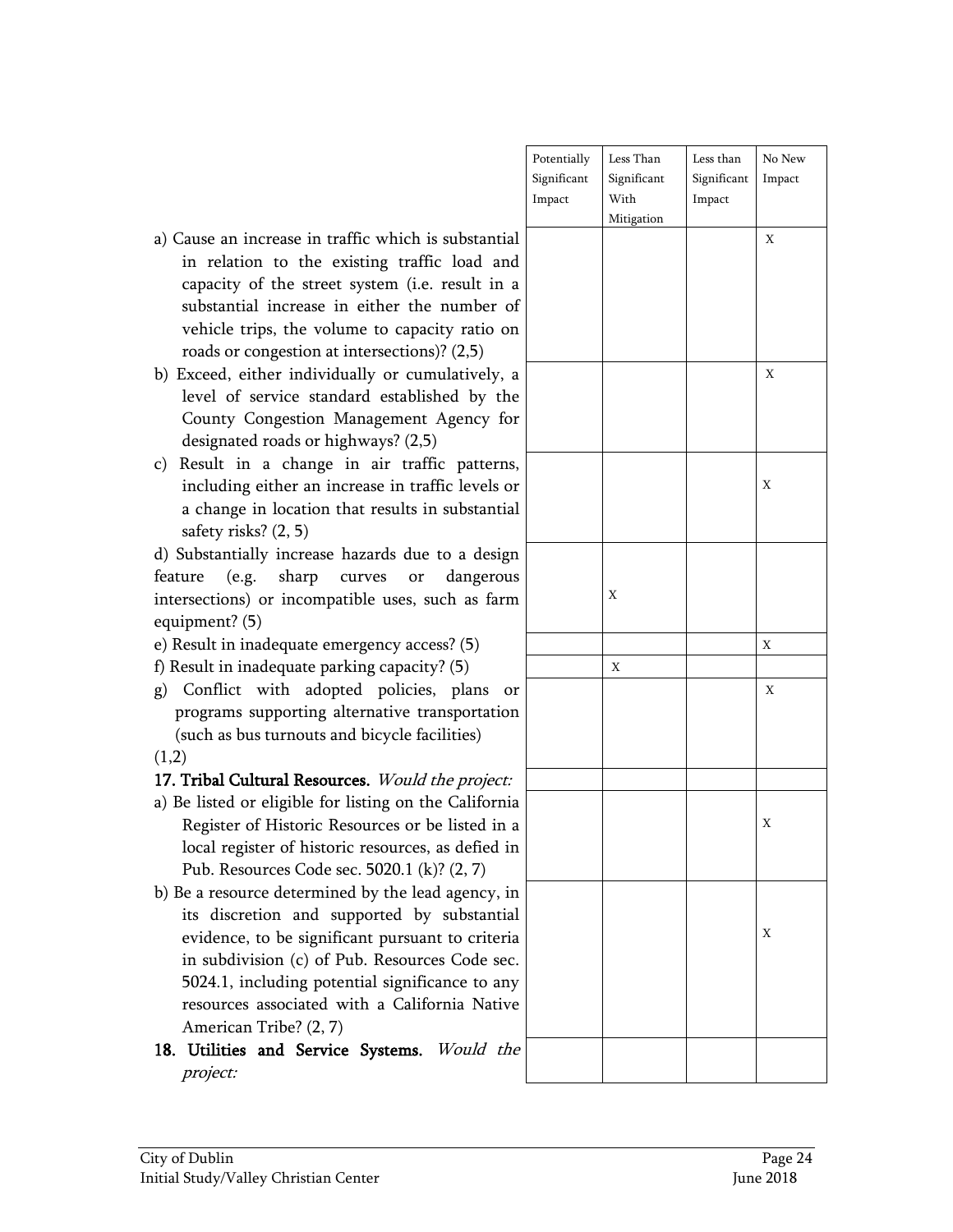|                     | Potentially | Less Than   | Less than   | $\rm No\ New$ |
|---------------------|-------------|-------------|-------------|---------------|
|                     | Significant | Significant | Significant | Impact        |
|                     | Impact      | With        | Impact      |               |
|                     |             | Mitigation  |             |               |
| of                  |             |             |             |               |
| rol                 |             |             |             |               |
|                     |             |             |             |               |
| $\mathbf{w}$        |             |             |             | $\mathbf X$   |
| or                  |             |             |             |               |
| he                  |             |             |             |               |
|                     |             |             |             |               |
| nt                  |             |             |             |               |
|                     |             |             |             |               |
| $\mathbf{w}$        |             |             |             | $\mathbf X$   |
| $_{\mathrm{of}}$    |             |             |             |               |
| ch                  |             |             |             |               |
| ts?                 |             |             |             |               |
|                     |             |             |             |               |
| ve                  |             |             |             | $\mathbf X$   |
| ıts                 |             |             |             |               |
| ed                  |             |             |             |               |
|                     |             |             |             |               |
| er                  |             |             |             | $\mathbf X$   |
| ve                  |             |             |             |               |
| ${\sf to}$          |             |             |             |               |
| $\operatorname{in}$ |             |             |             |               |
| ng                  |             |             |             |               |
|                     |             |             |             |               |
| ed                  |             |             |             |               |
| ste                 |             |             |             | $\mathbf X$   |
|                     |             |             |             |               |
|                     |             |             |             |               |
| tes                 |             |             |             | $\mathbf X$   |
|                     |             |             |             |               |
|                     |             |             |             |               |
| de                  |             |             |             | $\mathbf X$   |
| lly                 |             |             |             |               |
| es,                 |             |             |             |               |
|                     |             |             |             |               |
| )W                  |             |             |             |               |
| $\mathbf a$         |             |             |             |               |
| ce                  |             |             |             |               |
| or                  |             |             |             |               |
| ite                 |             |             |             |               |
| of                  |             |             |             |               |
|                     |             |             |             |               |
|                     |             |             |             |               |

a) Exceed wastewater treatment requirements the applicable Regional Water Quality Contr Board? (2, 7)

- b) Require or result in the construction of ne water or wastewater treatment facilities expansion of existing facilities, the construction of which could cause significant environmental effects? (2, 7)
- c) Require or result in the construction of new storm water drainage facilities or expansion existing facilities, the construction of which could cause significant environmental effect (4, 7)
- d) Have sufficient water supplies available to serv the project from existing water entitlement and resources, or are new or expande entitlements needed? (2, 7)
- e) Result in a determination by the wastewat treatment provider which serves or may serv the project that it has adequate capacity serve the project's projected demand addition to the providers existing commitments? (2, 7)

f) Be served by a landfill with sufficient permitted capacity to accommodate the project's solid was disposal needs? (2)

g) Comply with federal, state and local statut and regulations related to solid waste? (2)

#### 18. Mandatory Findings of Significance

a) Does the project have the potential to degraded the quality of the environment, substantial reduce the habitat of a fish or wildlife specie cause a fish or wildlife population to drop belo self-sustaining levels, threaten to eliminate plant or animal community, substantially reduthe number of or restrict the range of a rare endangered plant or animal or elimina important examples of the major periods California history or prehistory?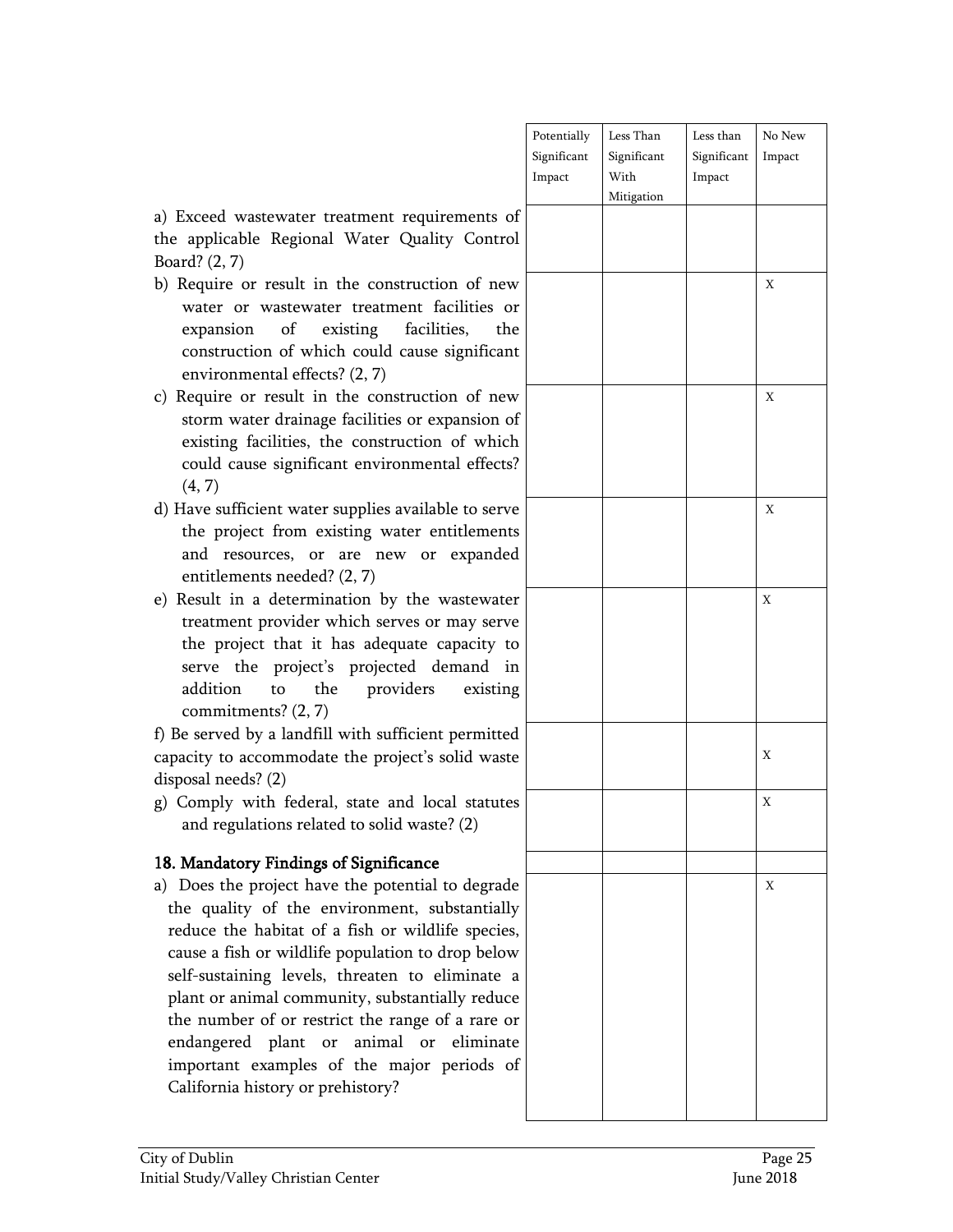|              | Potentially | Less Than   | Less than   | No New |
|--------------|-------------|-------------|-------------|--------|
|              | Significant | Significant | Significant | Impact |
|              | Impact      | With        | Impact      |        |
|              |             | Mitigation  |             |        |
| e            |             |             |             | X      |
| ý            |             |             |             |        |
| S            |             |             |             |        |
| e            |             |             |             |        |
| e            |             |             |             |        |
| t            |             |             |             |        |
| e            |             |             |             |        |
|              |             |             |             |        |
|              |             |             |             |        |
| S            |             |             |             |        |
| $\mathbf{a}$ |             |             |             | X      |
|              |             |             |             |        |
|              |             |             |             |        |

b) Does the project have impacts that are individually limited, but cumulatively considerable? ("Cumulatively considerable" means that the incremental effects of a project are considerable when viewed in connection with the effects of past projects, the effects of other current projects and the effects of probable future projects).

c) Does the project have environmental effects which will cause substantial adverse effects on human beings, either directly or indirectly?

Sources used to determine potential environmental impacts

- 1. Dublin General Plan Amendment
- 2. VCC Final EIR, City of Dublin 2003
- 3. Biological Reconnaissance, WRA, July 2015, Updated March, 2018
- 4. Acoustic Analysis, Illingworth & Rodkin, June 2018
- 5. Parking & Traffic Analysis, Omni-Means, November 2015
- 6. Site Visit
- 7 Information from Service Provider
- 8. Other Source

## **XVII. Earlier Analyses and Incorporation By Reference**

a) **Earlier analyses used**. Identify earlier analyses and state where they are available for review.

The following Environmental Impact Report has been used in the preparation of the Initial Study. All are available for review at the City of Dublin Community Development Department, 100 Civic Plaza, Dublin CA, during normal business hours. Each of the following documents are incorporated by reference into this Initial Study.

Valley Christian Center Expansion Program EIR (State Clearinghouse No. 200212070). March 2003.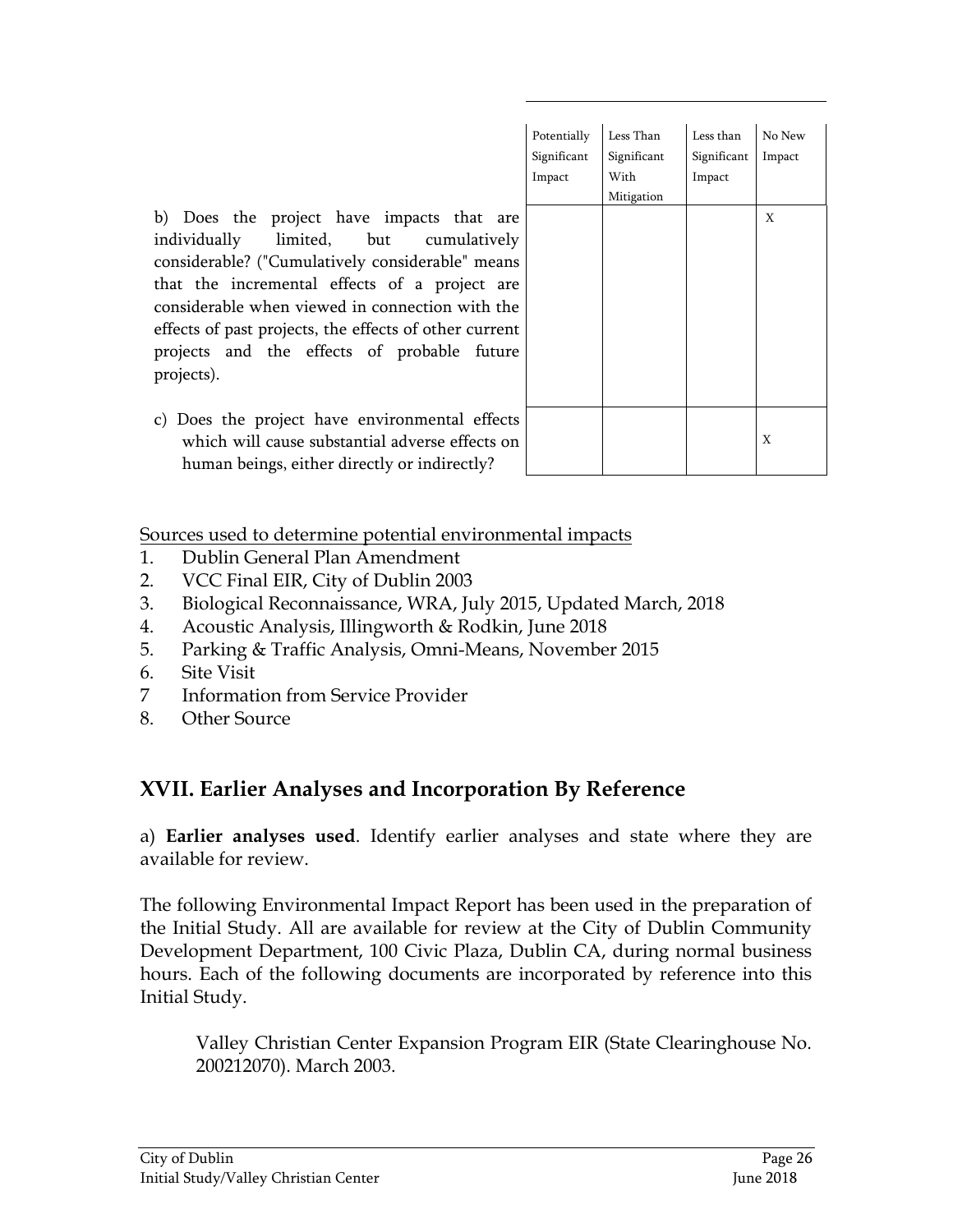This Initial Study analyzes whether any further environmental review than that performed in this prior certified EIR are required for the proposed project under the standards of Public Resources Code section 21166 and CEQA Guidelines section 15162 and 15163. This Initial Study analyzes whether the proposed changes to the VCC Master Plan Project will result in any new or substantially more severe significant environmental impacts than those analyzed in the prior EIR or whether any other of the standards requiring further environmental review under CEQA are met.

If the Initial Study determines that there are no new or substantially more severe environmental impacts than those analyzed in the prior EIR and no CEQA standard for subsequent or supplemental review is met, then the impact is identified as "No New Impact."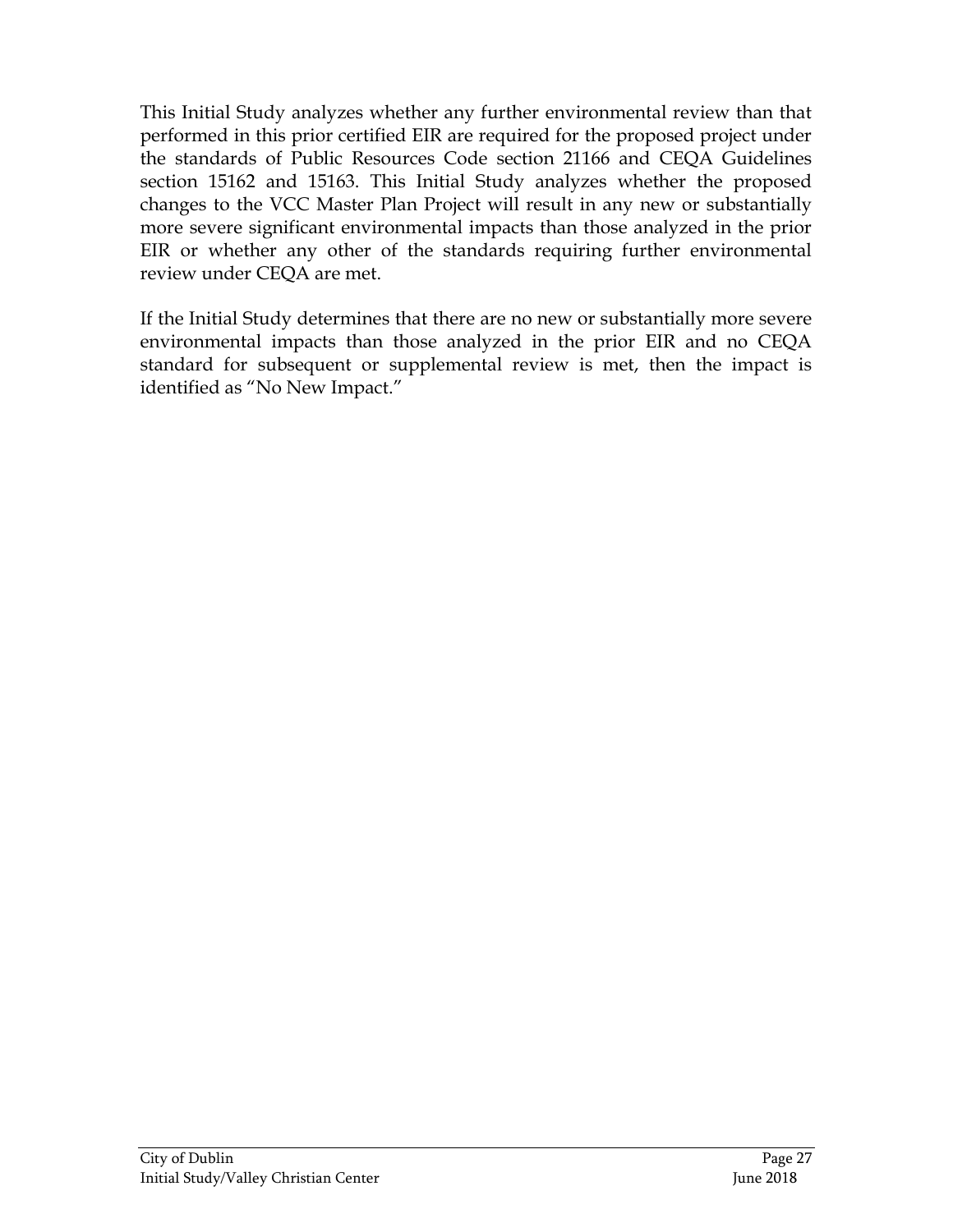## **Discussion of Checklist**

## **1. Aesthetics**

### Environmental Setting

The project is located on a prominent knoll north of the Interstate 580 (I-580) freeway and Dublin Boulevard in the western portion of Dublin. The site has steeply sloping hillsides rising to an elevation of approximately 830 feet above sea level at the highest elevation on the site.

Major features of the site include a number of buildings at the top of the knoll devoted to existing VCC operations. Buildings are largely screened by mature vegetation which has been planted on the campus. Inspiration Drive, the major access road to the site from Dublin Boulevard, is also noticeable from passers-by on the I-580 freeway and Dublin Boulevard. Views of the roadway are softened by mature trees planted adjacent to the road alignment. Lower portions of the site more visible from adjacent roadways are vacant and include native grasslands and low vegetation. Eastern facing side slopes are also vegetated with grasses.

The project site is not located adjacent to an officially designed state highway, although I-580 is considered by Caltrans to be eligible for listing as a state scenic highway (source: http://www.dot.ca.gov/hq/LandArch/scenic\_highways).

Existing light sources include streetlights along Inspiration Drive, parking lot lighting, building exterior lights and pathway lights.

### 2003 EIR

The 2003 EIR identified the following potentially significant aesthetic impacts and mitigation measures:

• Impact 4.1-1 identified a significant impact with respect to views of the project site from the I-580 freeway and from Dublin Boulevard since building proposed in the complex would be out of scale with other existing development in the western portion of Dublin. Mitigation Measure 4.1-1 required that the proposed senior center and chapel buildings on the site be restricted to one story constructed and set back from the top of the slope on the site. Consideration should also be given to reducing the apparent height by use of low rooflines use of earth tone colors and non-reflective surfaces. This mitigation also required that the residential component of the project be setback from Dublin Boulevard, restricted to single story construction on the south side of the site and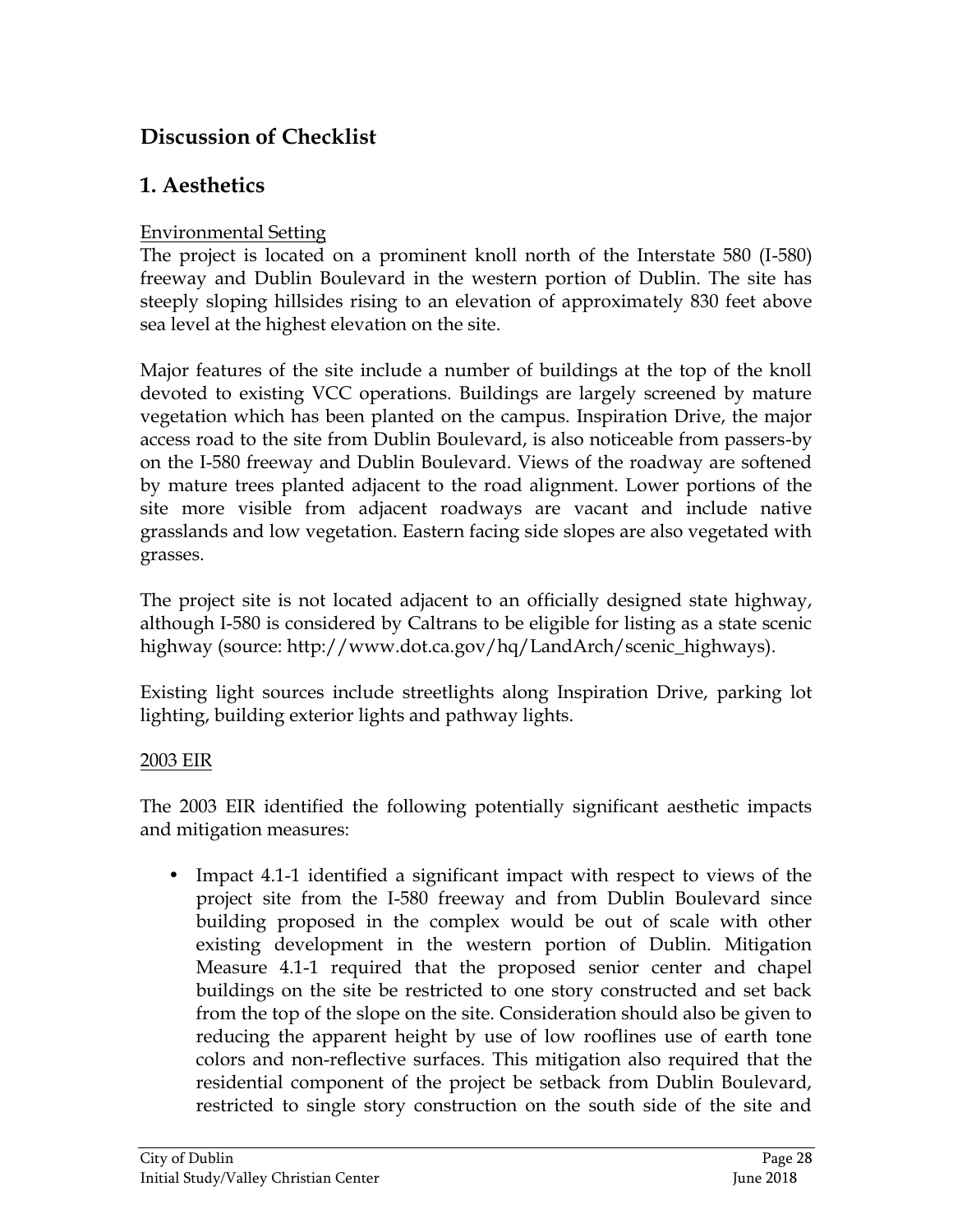using extensive landscaping near the entrance and using earth tome colors and non-reflective surfaces. These measures reduced this impact to a lessthan-significant level.

• Impact 4.1-3 found that construction of the proposed project would increase the amount of light and potential glare due to parking and building lights. Lighting of the playfields would be an additional source of light and glare that could impact nearby residential areas. Mitigation Measure 4.1-2 required that exterior light fixtures be equipped with cutoff lenses, directed downward and limited in height to minimize excess light and glare. Future lighting of playfields is subject to a publicly noticed Planning Commission hearing. Adherence to these measures reduced this impact to a less-than-significant level.

The proposed project will be required to adhere to all applicable mitigation measures identified above and other land use regulations dealing with aesthetics, visual conditions and light and glare.

### Project Impacts

- a) *Have a substantial adverse impact on a scenic vista*? No New Impact. Approval and implementation of the proposed project would increase the amount of future buildings on the site above existing land use approvals by an estimated 1,300 square feet. Existing open sports fields would also be expanded to accommodate a wider variety of sports and outdoor activities. Since the higher elevations of the site have previously been developed for Valley Christian Center, the addition of approximately 1,300 square feet would not represent a significant impact. The Applicant is also proposing to preserve approximately 8 acres of the eastern-facing slope as a permanent non-buildable open space conservation area. With adherence to previous applicable mitigation measures and applicable regulations, there would be no new or substantially more severe significant impacts to scenic vistas beyond what has been analyzed in the 2003 EIR and no other CEQA standards for supplemental review are met. Therefore, no further environmental review is required for this impact area.
- b) *Substantially damage scenic resources, including visual resources within state scenic highway*? No New Impact. Future development under the amended Master Plan would largely occur within or adjacent to the existing development portion of the site at the top of the knoll. New development would not be significantly noticeable from the I-580 freeway or Dublin Boulevard due to the lower elevation of roadways as compared to the top of the knoll.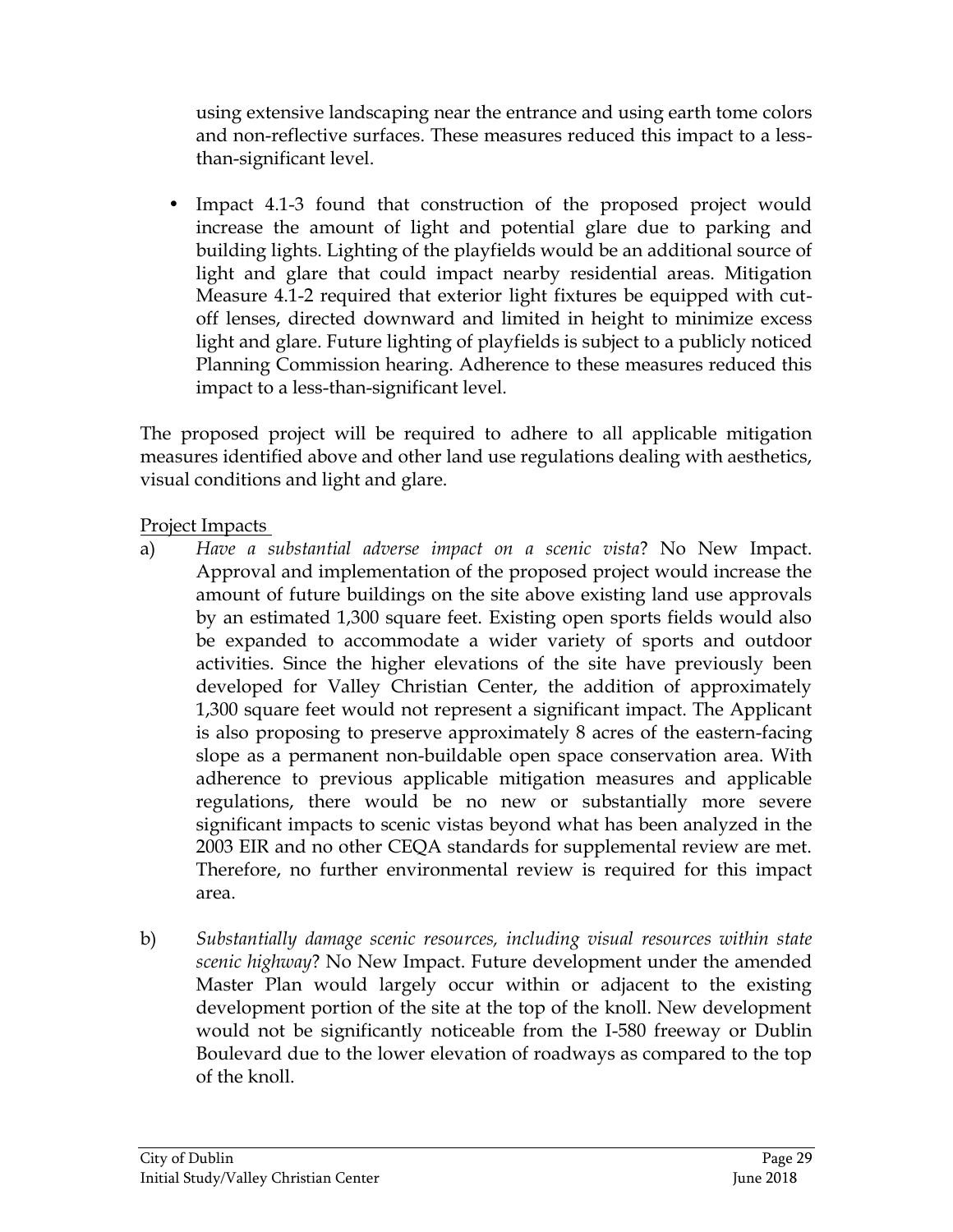As noted in the Biological Resources section of this Initial Study, a small wetland area with associated riparian vegetation is located on the southwest corner of the site. Based on the proposed development plan, this existing scenic resource would not be developed or otherwise impacted by the proposed development.

With adherence to previous applicable mitigation measures and applicable regulations, there would be no new or substantially more severe significant impacts to scenic resources beyond what has been analyzed in the 2003 EIR and no other CEQA standards for supplemental review are met. Therefore, no further environmental review is required for this impact area.

c) *Substantially degrade existing visual character or the quality of the site*? No New Impact. The proposed project would include limited new building construction (approximately 1,300 square feet), athletic fields, a central plaza and related improvements in close proximity to the existing VCC campus and at the top of the knoll. The Applicant is proposing to preserve approximately 8 acres of the eastern-facing slope as a permanent nonbuildable open space conservation area.

With the open space conservation easement to preclude additional development of buildings or improvements, there would be no new or more severe significant impact with respect to degradation of the visual character or quality of the site that was analyzed in the 2003 EIR and no other CEQA standards for supplemental review are met. Therefore, no further environmental review is required for this impact area.

d) *Create light or glare*? Less-than-Significant with Mitigation. The issue of light and glare was analyzed in the 2003 EIR. The EIR contained Mitigation Measure 4.1-2 that requires that exterior light fixtures be equipped with cut-off lenses, directed downward and limited in height to minimize excess light and glare. Future lighting of playfields is subject to a publically noticed Planning Commission and City Council hearings.

The current project includes lighted playfields on the northeast portion of the main campus that would be used at night several times per year, which was not included in the 2003 approved Master Plan. There are residences just east of the project site that could be impacted by lighting at the currently proposed playfield. Therefore, the following mitigation measure would augment the existing Mitigation Measure 4.1-2 by requiring documentation that there will be no spillover of light and glare from the site onto adjacent residences: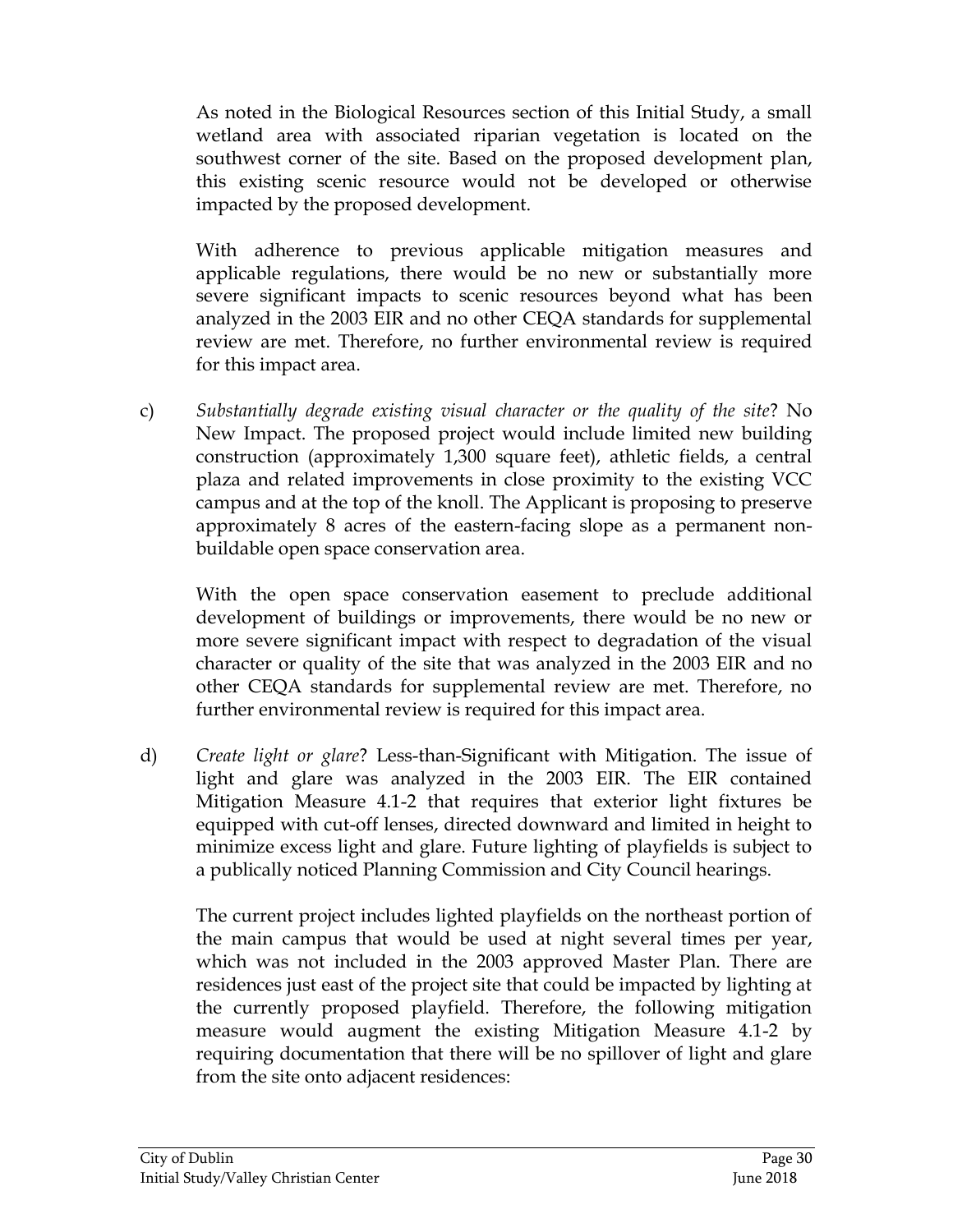**Mitigation Measure AES-1**. In addition to the requirements contained in 2003 EIR Mitigation Measure 4.1-2 to equip all exterior lighting with cut-off lenses, directed downward, limited in height and that lighting of playfields, the following shall also apply:

a) Submittal of final playfield lighting plans to the City of Dublin Community Development Department prior to issuance of a building permit for the sports stadium to include detailed photometric drawings documenting that no spill over of light or glare would occur off the VCC project site. The photometric drawings shall be approved prior to the issuance of the building permit.

The previous requirement for Planning Commission approval of lighting plans is no longer applicable.

## **2. Agricultural & Forestry Resources**

### Environmental Setting

The project site has been largely developed with the Valley Christian Center for more than thirty years. The site is zoned "Planned Development" which is not an agricultural zoning district and no Williamson Act Land Conservation Agreement has been signed on the property. No crop production occurs on the site.

Other than introduced, ornamental trees, no significant trees or forestry resources exist on the site.

### Previous EIR

The topic of agricultural and forestry resources was identified as a less-thansignificant impact in the 2003 EIR.

### Project Impacts

a-c) *Convert prime farmland to a non-agricultural use or involve other changes which could result in conversion of farmland to a non-agricultural use?* No New Impact. As noted in the Environmental Setting Section, the site is not used for agricultural production, is not zoned for agriculture and is not subject to a agricultural conservation easement. There would be no new or substantially more severe significant impacts to agricultural resources beyond what has been analyzed in the 2003 EIR and no other CEQA standards for supplemental review are met. Therefore, no further environmental review is required for this impact area.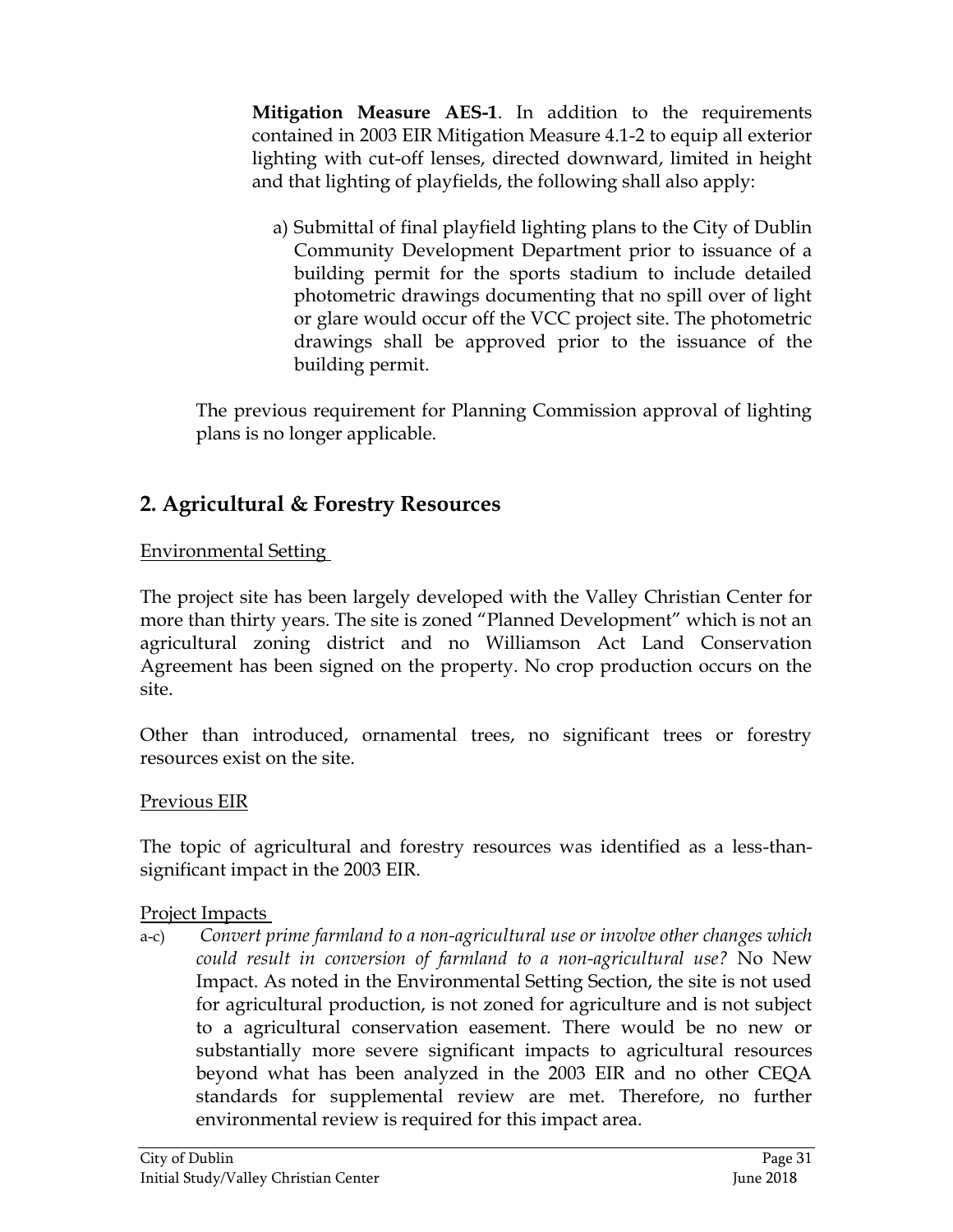d,e) *Involve other changes in the existing environment that, due to their location or nature, could result in conversion of farmland to a non-agricultural use or conversion of forestland to a non-forest use?* No New Impact. No significant forest resources exist on the site. There would be no new or substantially more severe significant impacts with respect to forestry resources beyond what has been analyzed in the 2003 EIR and no other CEQA standards for supplemental review are met. Therefore, no further environmental review is required for this impact area.

## **3. Air Quality**

Background. The project is located in the San Francisco Bay Area Air Basin. Ambient air quality standards have been established at both the state and federal level. The Bay Area meets all ambient air quality standards with the exception of ground-level ozone, respirable particulate matter (PM10) and fine particulate matter (PM2.5).

High ozone levels are caused by the cumulative emissions of reactive organic gases (ROG) and nitrogen oxides (NOx). These precursor pollutants react under certain meteorological conditions to form high ozone levels. Controlling the emissions of these precursor pollutants is the focus of the Bay Area's attempts to reduce ozone levels. Highest ozone levels in the Bay Area occur in the eastern and southern inland valleys that are downwind of air pollutant sources. High ozone levels aggravate respiratory and cardiovascular diseases, reduce lung function, and increase coughing and chest discomfort.

Particulate matter is another problematic air pollutant in the Bay Area. Particulate matter is assessed and measured in terms of respirable particulate matter or particles that have a diameter of 10 micrometers or less (PM10) and fine particulate matter where particles have a diameter of 2.5 micrometers or less (PM2.5). Elevated concentrations of PM10 and PM2.5 are the result of both region-wide (or cumulative) emissions and localized emissions. High particulate matter levels aggravate respiratory and cardiovascular diseases, reduce lung function, increase mortality (e.g., lung cancer), and result in reduced lung function growth in children.

The ambient air quality in a given area depends on the quantities of pollutants emitted within the area, transport of pollutants to and from surrounding areas, local and regional meteorological conditions, and the surrounding topography of the air basin. Air quality is described by the concentration of various pollutants in the atmosphere. Units of concentration are generally expressed in parts per million (ppm) or micrograms per cubic meter  $(\mu g/m3)$ . The project is located within the Livermore Valley. The Livermore Valley forms a small sub regional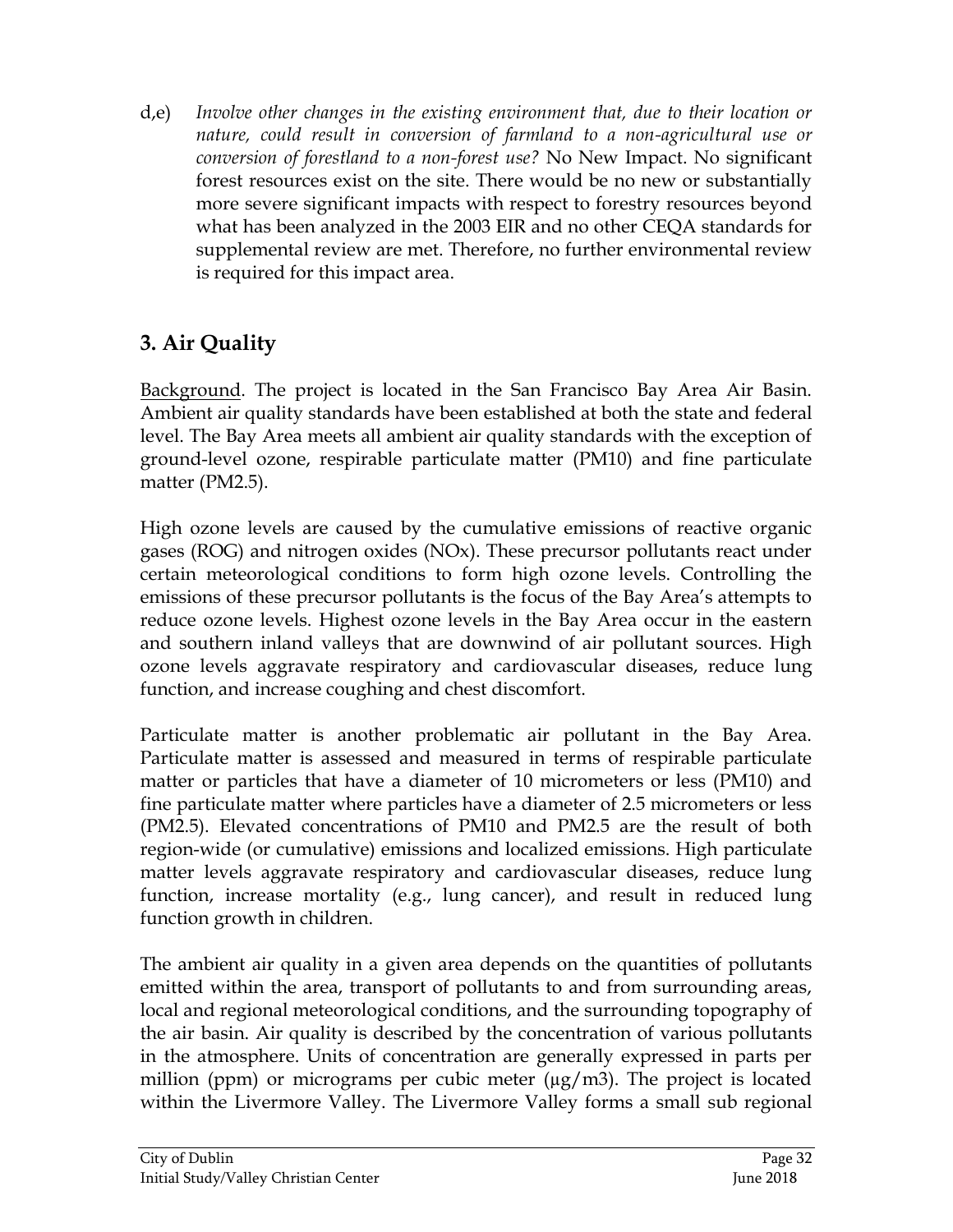air basin distinct from the larger San Francisco Bay Area air basin. The Livermore Valley air basin is surrounded on all sides by high hills or mountains. Significant breaks in the hills surrounding the air basin are Niles Canyon and the San Ramon Valley, which extends northward into Contra Costa County.

The terrain of the Livermore-Amador Valley influences both the climate and air pollution potential of the sub-regional air basin. As an inland, protected valley, the area has generally lighter winds and a higher frequency of calm conditions compared to the greater Bay Area.

The occurrence of episodes of high atmospheric stability, known as inversion conditions, severely limits the ability of the atmosphere to disperse pollutants vertically. Inversions can be found during all seasons in the Bay Area, but are particularly prevalent in the summer months when they are present about 90% of the time in both morning and afternoon.

According to the Bay Area Air Quality Management District (BAAQMD), air pollution potential is high in the Livermore Valley, especially for ozone in the summer and fall. High temperatures increase the potential for ozone, and the valley not only traps locally generated pollutants but can be the receptor of ozone and ozone precursors from upwind portions of the greater Bay Area. Transport of pollutants also occurs between the Livermore Valley and the San Joaquin Valley to the east.

During the winter, the sheltering effect of terrain and its inland location results in frequent surface-based inversions. Under these conditions pollutants such as carbon monoxide from automobiles and particulate matter generated by fireplaces and agricultural burning can become concentrated.

National and state ambient air quality standards. As required by the Federal Clean Air Act, National Ambient Air Quality Standards (NAAQS) have been established for six major air pollutants: carbon monoxide (CO), nitrogen dioxide (NO2), ozone (O3), particulate matter, including respirable particulate matter (PM10) and fine particulate matter (PM2.5), sulfur oxides, and lead. Pursuant to the California Clean Air Act, the State of California has established the California Ambient Air Quality Standards (CAAQS). Relevant current state and federal standards are summarized in Table 2. CAAQS are generally the same or more stringent than NAAQS.

Air Quality Monitoring Data. The significance of a pollutant concentration is determined by comparing the concentration to an appropriate ambient air quality standard. The standards represent the allowable pollutant concentrations designed to ensure that the public health and welfare are protected, while including a reasonable margin of safety to protect the more sensitive individuals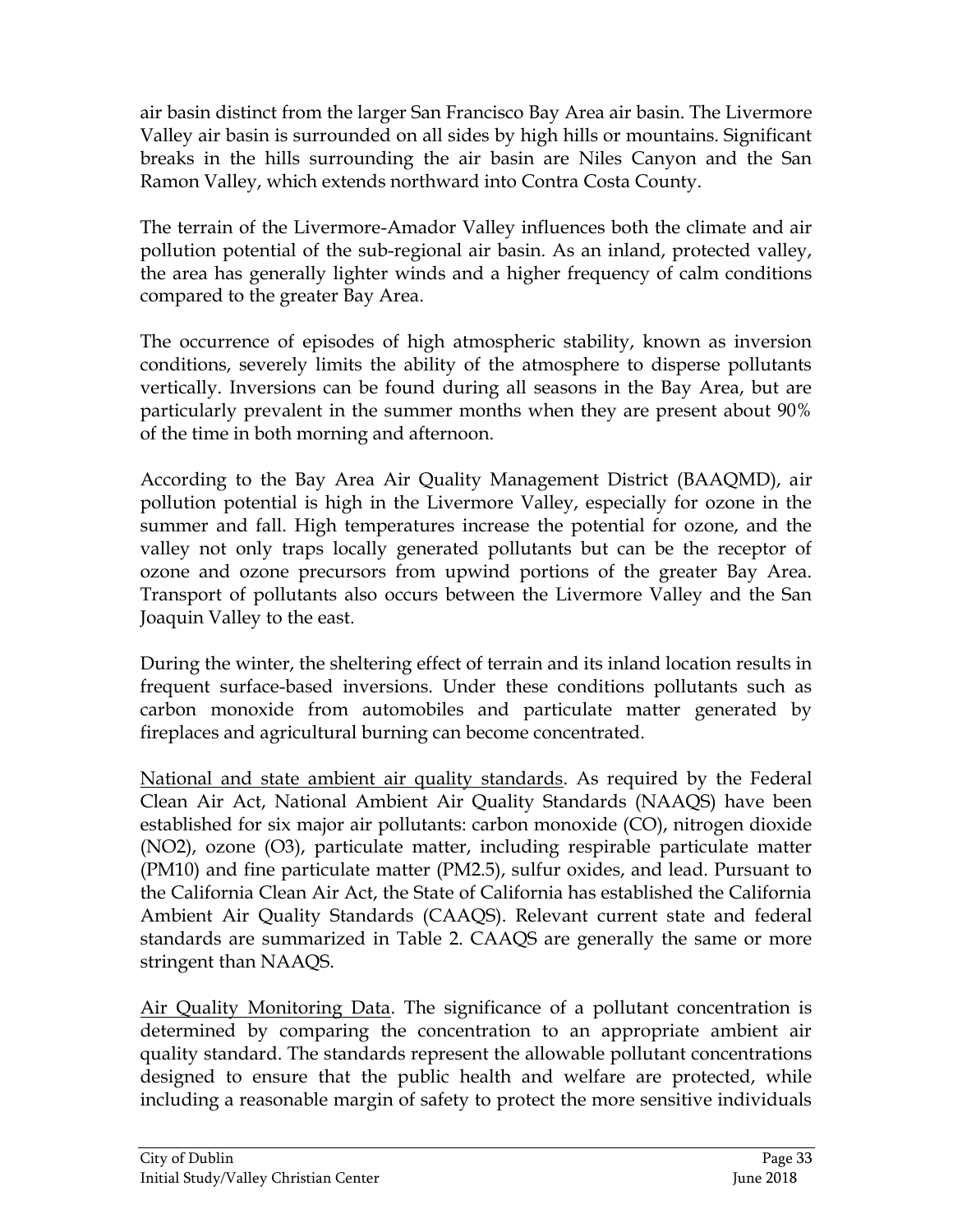in the population. BAAQMD monitors air quality conditions at more than 20 locations throughout the Bay Area. The closest monitoring station to the project site is in Livermore at the 793 Rincon Avenue monitoring station. Summarized air pollutant data for this station is provided in Table 3. This table shows the highest air pollutant concentrations measured at the station over the three-year period from 2012 through 2014. Note that BAAQMD discontinued monitoring of carbon monoxide in 2009 at this station. The data shows that ozone levels exceeded state or federal standards from 2012 through 2014. The PM2.5 24-hour standard was exceeded in 2013 and 2014.

Ambient Air Quality Status. Areas with air pollutant levels that exceed adopted air quality standards are designated as "nonattainment" areas for the relevant air pollutants. Nonattainment areas are sometimes further classified by degree (marginal, moderate, serious, severe, and extreme for ozone, and moderate and serious for carbon monoxide and PM10) or status ("nonattainment-transitional"). Areas that comply with air quality standards are designated as "attainment" areas for the relevant air pollutants. "Unclassified" areas are those with insufficient air quality monitoring data to support a designation of attainment or nonattainment, but are generally presumed to meet the ambient air quality standard. State Implementation Plans must be prepared by states for areas designated as federal nonattainment areas to demonstrate how the area will come into attainment of the exceeded federal ambient air quality standard. The Bay Area is considered a marginal nonattainment area for ozone under the NAAQS and nonattainment for ozone under the CAAQS (both 1-hour and 8 hour standards). The Bay Area is also designated as nonattainment for the 24 hour PM2.5 NAAQS. The Bay Area is also considered nonattainment for the State annual PM2.5 standard and the 24-hour PM10 standard. The region is designated attainment or unclassified for all other ambient air quality standards.

Sensitive Receptors. There are groups of people more affected by air pollution than others. The California Air Resources Board (CARB) has identified the following persons who are most likely to be affected by air pollution: children under 14, the elderly over 65, athletes, and people with cardiovascular and chronic respiratory diseases. These groups are classified as sensitive receptors. Locations that may contain a high concentration of these sensitive population groups include residential areas, hospitals, daycare facilities, elder care facilities, elementary schools, and parks. The Valley Christian Center site itself is the closest sensitive receptor since it currently contains a day care facility, elementary school and outdoor playgrounds.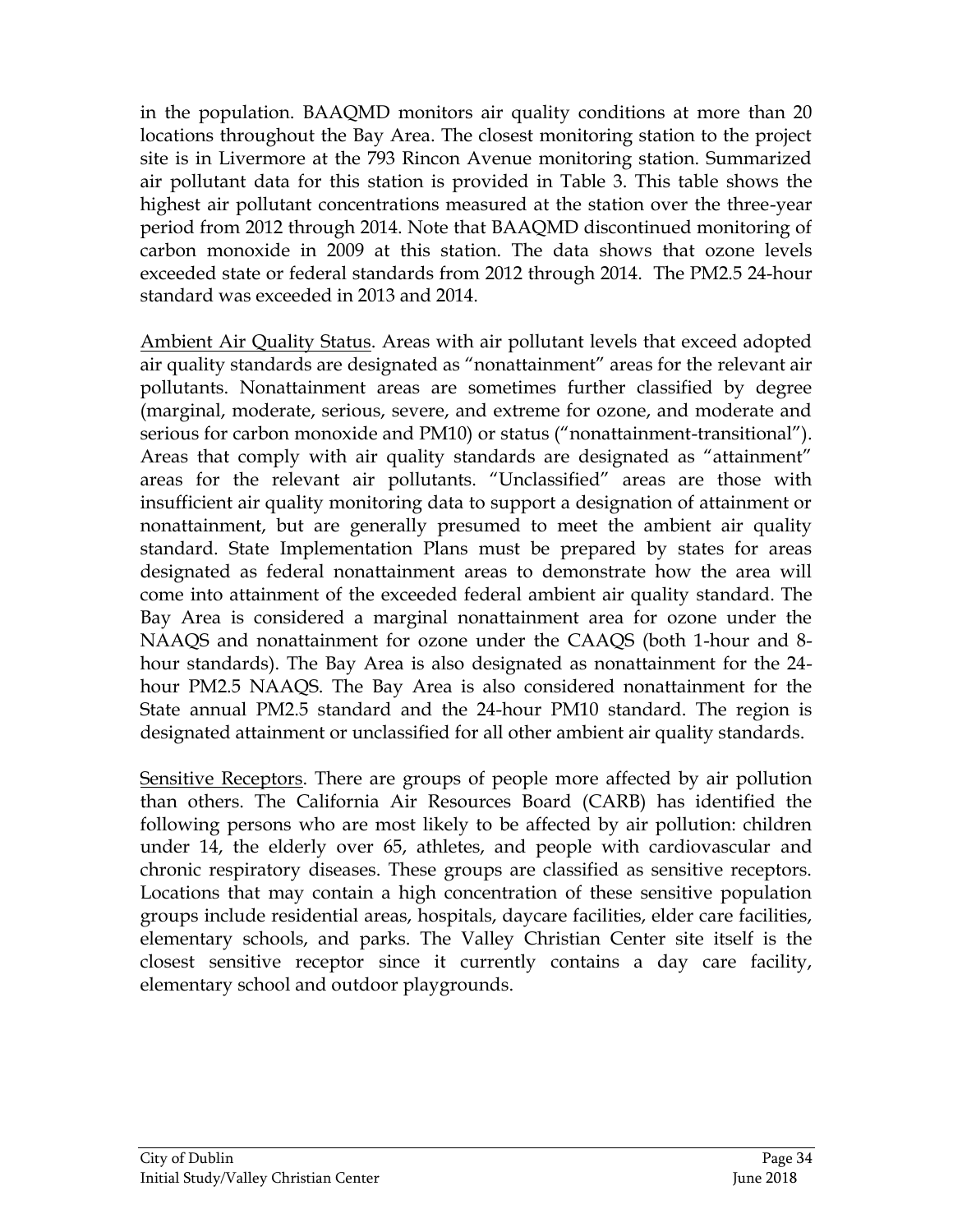| Pollutant   | Averaging Time | California Standards         | National Standards           |
|-------------|----------------|------------------------------|------------------------------|
|             | 8-hour         | $0.070$ ppm                  | $0.075$ ppm                  |
| Ozone       |                | $(137 \,\mu g/m3)$           | $(147 \mu g/m3)$             |
|             | 1-hour         | $0.09$ ppm                   |                              |
|             |                | $(180 \,\mu g/m3)$           |                              |
|             | 1-hour         | 20 ppm                       | 35 ppm                       |
| Carbon      |                | $(23 \text{ mg}/\text{m}^3)$ | $(40 \text{ mg}/\text{m}^3)$ |
| monoxide    | 8-hour         | 9.0 ppm                      | 9 ppm                        |
|             |                | $(10 \text{ mg}/\text{m}^3)$ | $(10 \text{ mg}/\text{m}^3)$ |
|             | 1-hour         | $0.18$ ppm                   | $0.100$ ppm                  |
| Nitrogen    |                | $(339 \,\mu g/m3)$           | $(188 \,\mu g/m3)$           |
| dioxide     | Annual         | 0.030 ppm                    | $0.053$ ppm                  |
|             |                | $(57 \,\mu g/m3)$            | $(100 \,\mu g/m3)$           |
| Sulfur      | 1-hour         | $0.25$ ppm                   | 0.075 ppm                    |
| Dioxide     |                | $(655 \,\mu g/m3)$           | $(196 \,\mu g/m3)$           |
|             | 24-hour        | $0.04$ ppm                   | $0.14$ ppm                   |
|             |                | $(105 \,\mu g/m3)$           | $(365 \,\mu g/m3)$           |
|             | Annual         |                              | $0.03$ ppm                   |
|             |                |                              | $(56 \,\mu g/m3)$            |
| Particulate | Annual         | $20 \mu g/m3$                |                              |
| Matter      | 24-hour        | $50 \mu g/m3$                | $150 \mu g/m3$               |
| (PM10)      |                |                              |                              |
| Particulate | Annual         | $12 \mu g/m3$                | $12 \mu g/m3$                |
| Matter      | 24-hour        |                              | $35 \mu g/m3$                |
| (PM2.5)     |                |                              |                              |

**Table 2. Relevant California and National Ambient Air Quality Standards**

Source: BAAQMD and EPA, 2015.

Notes: ppm = parts per million mg/m3 = milligrams per cubic meter  $\mu$ g/m3 = micrograms per cubic meter

Toxic Air Contaminants. Toxic air contaminants (TAC) are a broad class of compounds known to cause morbidity or mortality (usually because they cause cancer). TACs are found in ambient air, especially in urban areas, and are caused by industry, agriculture, fuel combustion, and commercial operations (e.g., dry cleaners). TACs are typically found in low concentrations, even near their source (e.g., diesel particulate matter near a freeway). Because chronic exposure can result in adverse health effects, TACs are regulated at the regional, state, and federal level.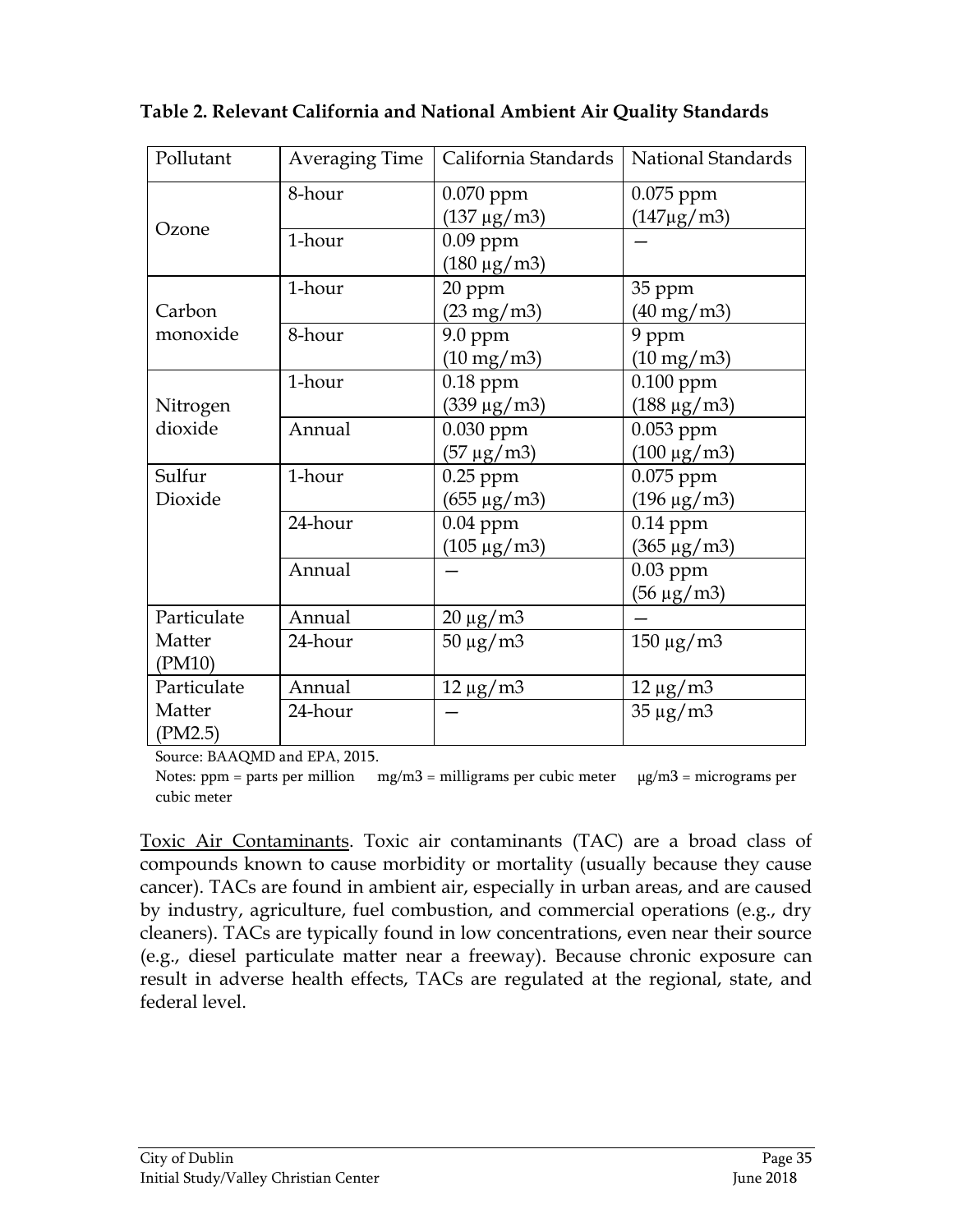|                           |                 | Measured Air Pollutant Levels    |           |                             |
|---------------------------|-----------------|----------------------------------|-----------|-----------------------------|
| Pollutant                 | Average<br>Time | 2012                             | 2013      | 2014                        |
|                           | 1-Hour          | $0.102$ ppm                      | 0.096     | $0.093$ ppm                 |
| Ozone $(O3)$              | 8-Hour          | $0.090$ ppm                      | 0.077     | $0.080$ ppm                 |
| Carbon Monoxide (CO)      | 8-Hour          | ND                               | <b>ND</b> | <b>ND</b>                   |
| Nitrogen                  | 1-Hour          | 0.053 ppm                        | 0.051     | 0.049 ppm                   |
| Dioxide (NO2)             | Annual          | $0.010$ ppm                      | 0.011     | $0.010$ ppm                 |
| Respirable<br>Particulate | 24-Hour         | <b>ND</b>                        | <b>ND</b> | <b>ND</b>                   |
| Matter (PM10)             | Annual          | ND                               | <b>ND</b> | <b>ND</b>                   |
| Fine Particulate Matter   | 24-Hour         | $31.1 \text{ ug}/\text{m}$ 3     | 40.1      | $42.9 \text{ ug}/\text{m}3$ |
| (PM2.5)                   | Annual          | 6.6 $\frac{u}{g}$ m <sup>3</sup> | 8.4       | $7.6 \text{ ug}/\text{m}$ 3 |
| Source: CARB, 2015.       |                 |                                  |           |                             |

**Table. 3. Highest Measured Air Pollutant Concentrations at Livermore Station**

Source: CARB, 2015.

Notes: ppm = parts per million and  $\mu$ g/m3 = micrograms per cubic meter.

Values reported in bold exceed ambient air quality standard.

ND = No data.

Diesel exhaust is the predominant TAC in urban air and is estimated to represent about three-quarters of the cancer risk from TACs (based on the Bay Area average). According to CARB, diesel exhaust is a complex mixture of gases, vapors and fine particles. This complexity makes the evaluation of health effects of diesel exhaust a complex scientific issue. Some of the chemicals in diesel exhaust, such as benzene and formaldehyde, have been previously identified as TACs by CARB, and are listed as carcinogens either under the state's Proposition 65 or under the Federal Hazardous Air Pollutants programs.

CARB has adopted and implemented a number of regulations for stationary and mobile sources to reduce emissions of diesel particulate matter. Several of these regulatory programs affect medium and heavy duty diesel trucks that represent the bulk of diesel particulate matter emissions from California highways. These regulations include the solid waste collection vehicle rule, in-use public and utility fleets, and the heavy-duty diesel truck and bus regulations. In 2008, CARB approved a new regulation to reduce emissions of diesel particulate matter and nitrogen oxides from existing on-road heavy-duty diesel fueled vehicles. The regulation requires affected vehicles to meet specific performance requirements between 2012 and 2023, with all affected diesel vehicles required to have 2010 model-year engines or equivalent by 2023. These requirements are phased in over the compliance period and depend on the model year of the vehicle.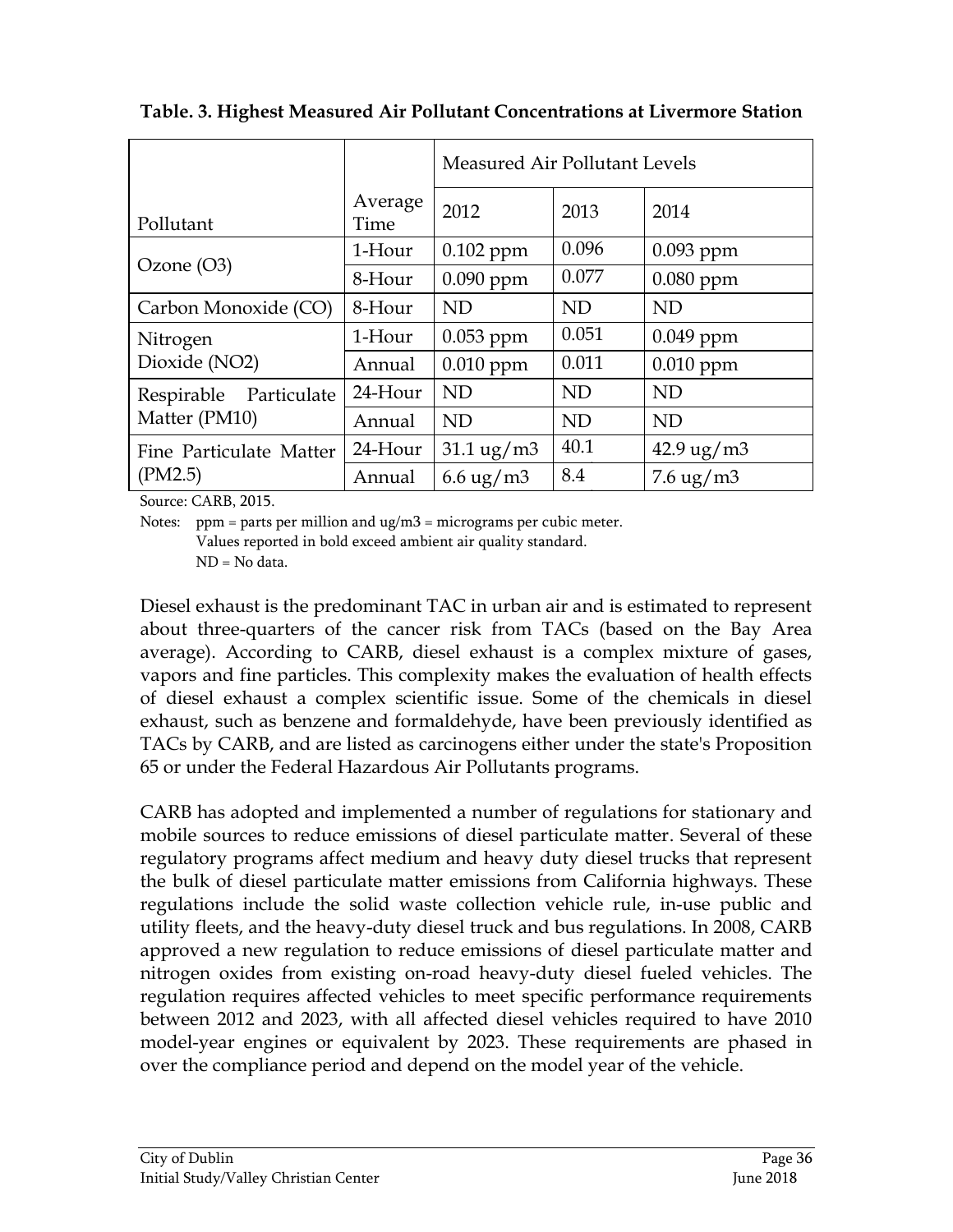BAAQMD. The BAAQMD is the regional agency tasked with managing air quality in the region. At the state level, CARB (a part of the California Environmental Protection Agency) oversees regional air district activities and regulates air quality at the state level. The BAAQMD published CEQA Air Quality Guidelines are used in this assessment to evaluate air quality impacts of projects.

### Previous EIR

The 2003 EIR identified the following potentially significant air quality impact and mitigation measure:

• Impact 4.2-1 identified a significant short-term construction impact that included increased dustfall and locally elevated emissions of PM10 for downwind properties. Adherence to Mitigation Measure 4.2-1 reduced this impact to a less-than-significant level by requiring watering of active construction sites, watering of covering of stockpiled material, covering of haul trucks, paving or stabilizing unpaved access roads, sweeping all paved access roads, sweeping nearby streets on a daily basis, hydroseeding inactive construction areas, limiting on-site truck speeds to 15 miles per hour, installing sandbags to limit silt runoff onto adjacent streets, and replanting vegetation on disturbed areas as soon as possible. These measures reduced this impact to a less-than-significant level.

The proposed project will be required to comply with the above mitigation measure as modified below in Mitigation Measure AIR-1.

Project Impacts

a) *Would the project conflict with or obstruct implementation of an air quality plan?* No New Impact. The proposed project would allow for a redistribution of uses on the site, many of which have been approved by the City for more than ten years. Limited expansion of school facilities would be allowed should the project be approved. The project also includes a new football and track stadium which was not been previously approved by the City.

The Association of Bay Area Governments (ABAG) Clean Air Plan is predicated on population projections for local agencies within the region based on ABAG's regional population projections. The population projections are based on a compilation of local agency general plan documents. Development allowed under the proposed project would be generally consistent with the type and amount of development allowed under the Dublin General Plan and the approved VCC Master Plan.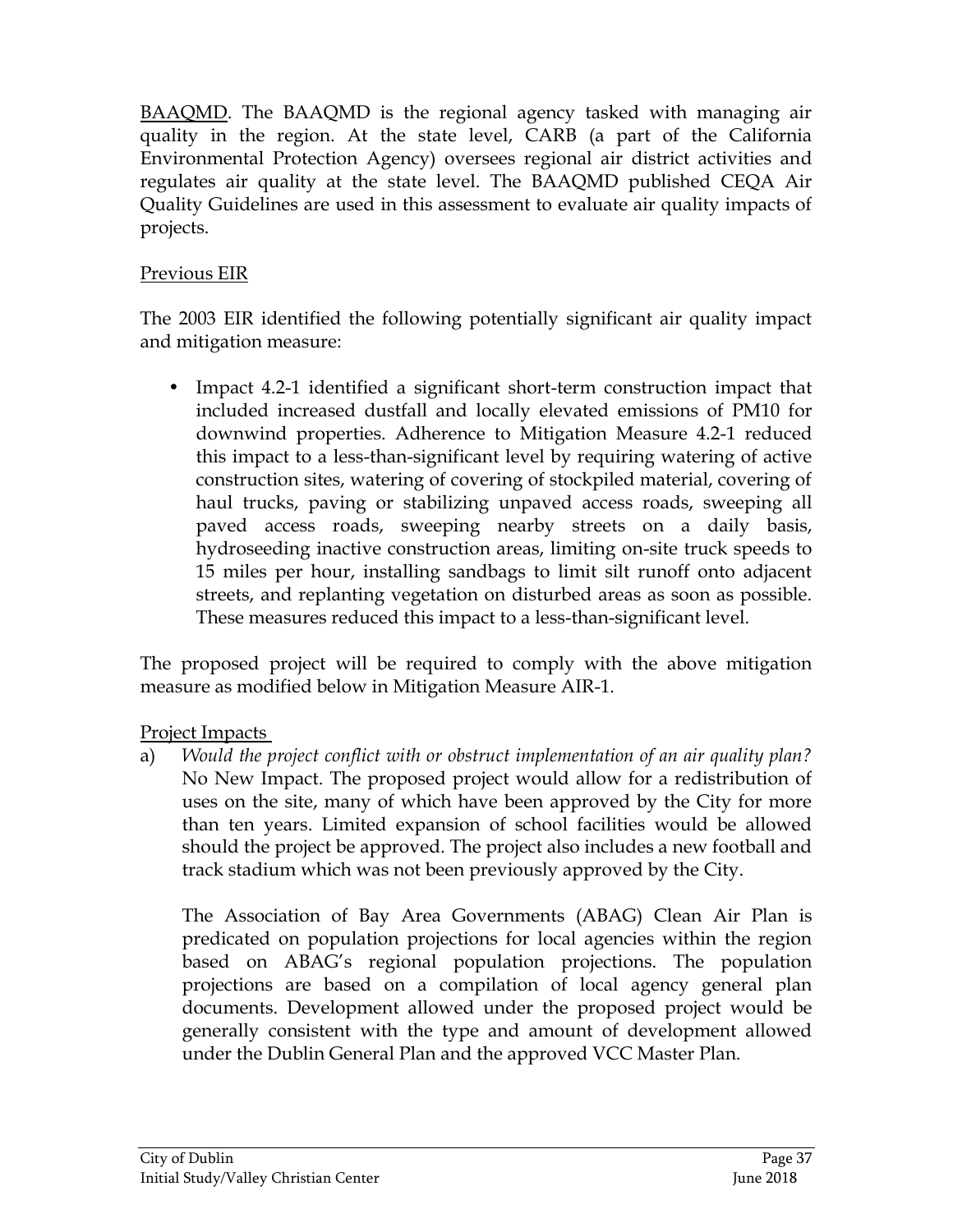The Applicant is proposing the construction of one on-site dwelling unit. The proposed dwelling would be occupied by VCC staff (caretakers), which would have the effect of slightly reducing vehicle trips to and from the site.

With adherence to mitigation measures and other local and regional requirements, there would be no new or more severe significant impact with respect to a potential conflict with or obstruction of the regional Clean Air Plan than was analyzed in the 2003 EIR and no other CEQA standards for supplemental review are met. Therefore, no further environmental review is required for this impact area.

b) *Would the project violate any air quality standards*? Less-than-Significant with Mitigation. The 2003 EIR found that construction of the VCC project could violate air quality standards, which could be a potentially significant impact. Adherence to Mitigation Measure 4.2-1 reduced this impact to a less-than-significant level by requiring project grading contractors to comply with then current BAAQMD's standards to minimize emission of dust and construction vehicle emission during grading operations. The BAAQMD has since adopted newer and more restrictive standards to reduce construction dust and construction vehicle emission and, as an additional mitigation measure; the Applicant shall adhere to the following to reduce this construction impact to a less-than-significant level.

> **Mitigation Measure AIR-1**. The Applicant's grading contractor(s) shall adhere to the most current Bay Area Air Quality Management District's (BAAQMD) construction mitigation measures (Tables 8-1 and 8-2 or as may be updated at the time a grading permit is requested) as set forth in the May 2017 BAAQMD CEQA Guidelines, or as may be amended in the future and in effect at time of issuance of grading permit.

Operational and mobile air quality impacts were analyzed in the 2003 EIR. The 2003 EIR found that construction of the project would fall below the BAAQMD daily emission threshold of 80 pounds per day and that this was a less-than-significant impact (Impact 4.2-2). The current project would include an additional 1,300 square feet of floor space above the amount of development analyzed in the 2003 EIR and approved by the City. This amount of development falls below the screening thresholds for pollutant screening size adopted by the BAAQMD (see Table 3-1 of the 2017 BAAQMD CEQA Guidelines). Table 3.1 notes that high schools (the closest land use type shown on this table) with less than 311,000 square feet falls below the level of significance as adopted by the BAAQMD.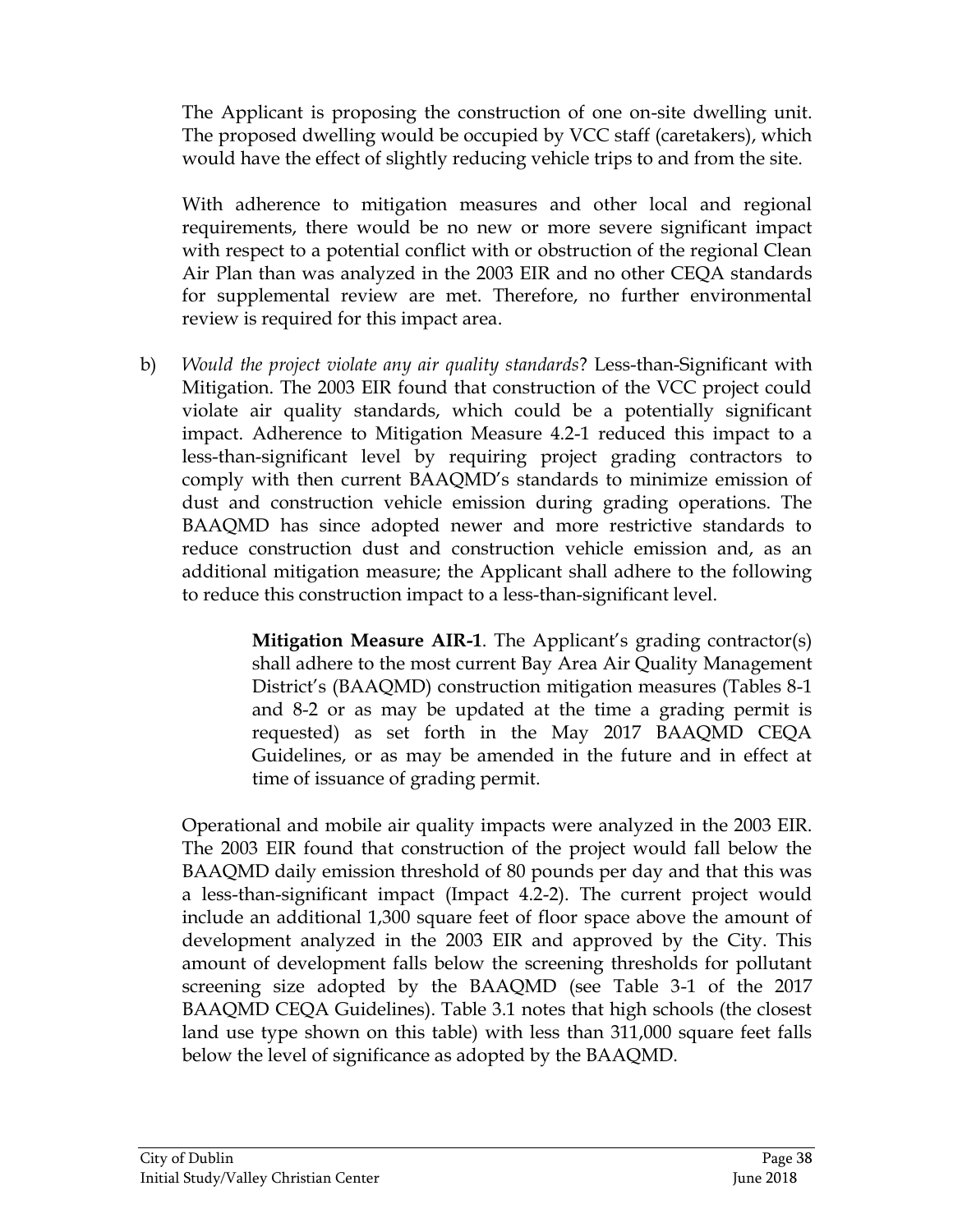In addition to the above, and as documented in the Transportation and Traffic section of this Initial Study, implementation of the proposed project would generate 15 fewer vehicle trips in the am peak hour and 19 fewer trips in the pm peak hour period that was set forth in the 2003 EIR.

With adherence to other local and regional requirements, there would be no new or more severe significant impacts with respect to violation of any air quality standard from operations than was analyzed in the 2003 EIR and no other CEQA standards for supplemental review are met. Therefore, no further environmental review is required for the impact from operations on this area.

- c) *Would the project result in cumulatively considerable air pollutants?* Less-than-Significant with Mitigation for construction and No New Impact for operations. See item "b."
- d,e) *Expose sensitive receptors to significant pollutant concentrations or create objectionable odors?* No New Impact. Existing users on the site include young children that are sensitive receptors, surrounded by single-family residential uses that would likely also contain sensitive air quality receptors. Proposed changes to the Master Plan as requested by the Applicant are generally minor in nature and would not generate significantly greater pollution concentrations that previously analyzed in the 2003 EIR. As documented in subsection "b" above, implementation of the proposed project would generate slightly fewer am and pm peak hour vehicle trips that was documented in the 2003 EIR.

None of the existing or proposed uses would generate objectionable odors. Proposed uses would consist of new educational facilities, athletic fields and parking lots. With adherence to previous applicable mitigation measures and applicable regulations, there would be no new or substantially more severe significant impacts to scenic resources due to odors beyond what has been analyzed in the 2003 EIR and no other CEQA standards for supplemental review are met. Therefore, no further environmental review is required for this impact area.

## **4. Biological Resources**

## Environmental Setting

A Biological Reconnaissance Analysis of the project site was completed in July 2015 by WRA. The WRA report is incorporated by reference into this Initial Study and is included as Attachment 1. The findings and conclusions of WRA's 2015 report were reviewed and reconfirmed by WRA in March, 2018.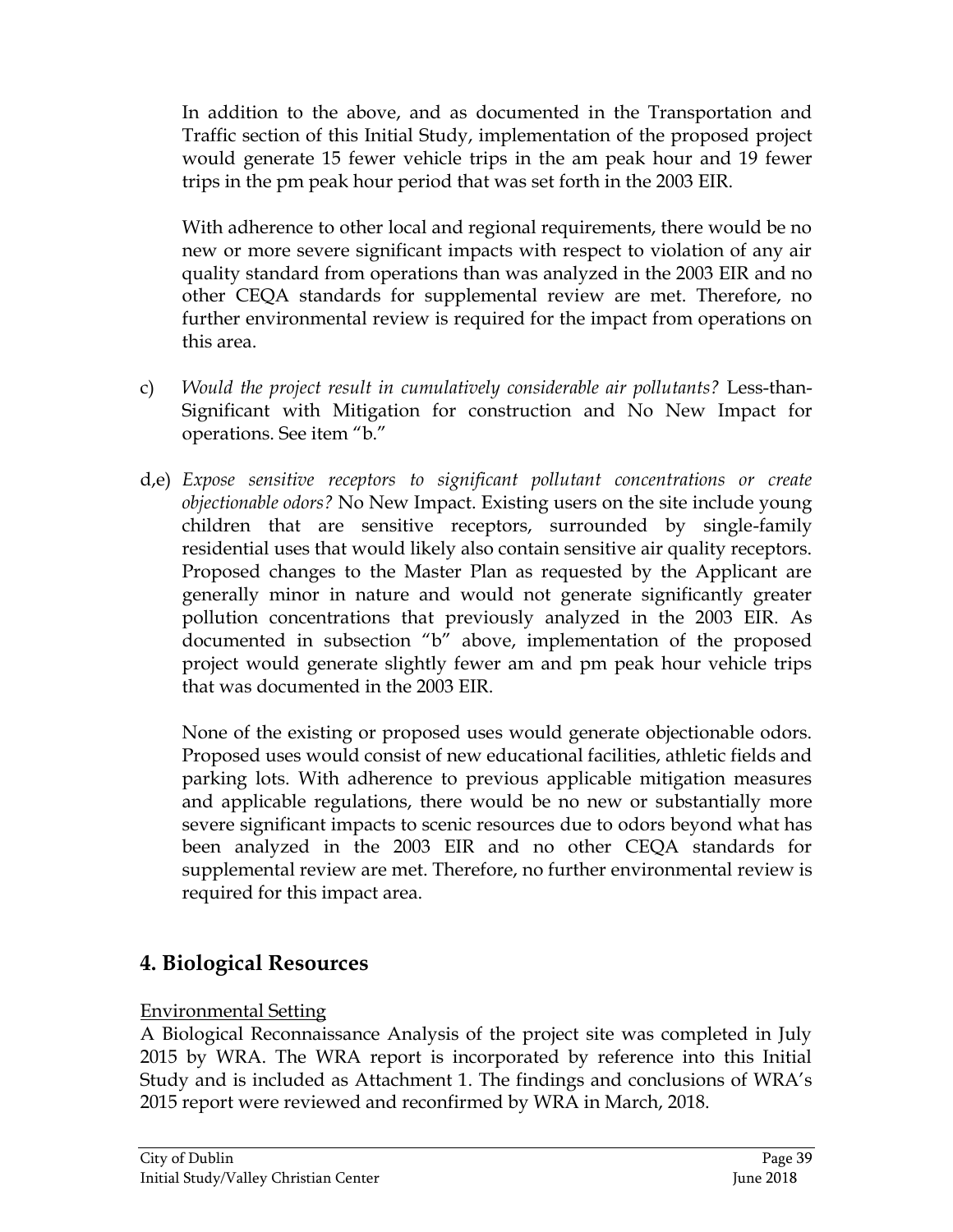*Biological communities.* Six biological communities have been identified on the site, as follows:

Developed Land. Developed land on the project site consists of all portions of the site not mapped as a natural community type, comprising approximately 35.68 acres. Developed land on the site includes school, church, and administrative buildings, sports facilities, parking areas, Inspiration Drive, and associated landscaping. Much of these developed areas contain planted exotic vegetation, including common landscape tree and shrub species such as Bradford pear (*Pyrus calleryana* 'Bradford'), Raywood ash (*Fraxinus angustifolia* 'Raywood'), Monterey pine (*Pinus radiata*), and oleander (*Nerium oleander*).

Non-Native Annual Grassland/Ruderal Vegetation. Non-native annual grassland comprises the majority of the site (32.33 acres of the site) and is composed of a mix of non-native annual grasses and other predominantly non-native herbaceous species. This community is similar to the non-native grassland community described by Holland (1986). Non-native annual grassland site is dominated by slender oats (*Avena barbata*), Italian rye grass (*Festuca perennis* [*Lolium multiflorum*]), mouse barley (*Hordeum murinum* ssp. *leporinum*), and longbeak stork's bill (*Erodium botrys*).

Non-native grassland mapped on the site also includes dense stands of ruderal herbaceous species, including black mustard (*Brassica nigra*), short podded mustard (*Hirschfeldia incana*), Italian thistle (*Carduus pycnocephalus*) and poison hemlock (*Conium maculatum*), all of which are listed as having "moderate" potential to cause negative ecological impacts by the Cal-IPC (2015). Native plant cover is less than 5% within the non-native annual grassland. Wildlife species observed in this community on the site were turkey vulture (*Cathartes aura*), common raven (*Corvus corax*), song sparrow (*Melospiza melodia*), and black-tailed deer (*Odocoileus hemionus*).

Coyote Brush Scrub. Coyote brush scrub is scattered in small, fragmented portions throughout the site, on both natural slopes and disturbed, previously graded areas. This community contains approximately 1.4 acres. The dominant plant in this community is coyote brush (*Baccharis pilularis*  ssp. *consanguinea*) and the understory is dominated by the non-native grasses and forbs also observed non-native annual grassland/ruderal vegetation community. This community is similar to the Northern coyote brush scrub community described by Holland (1986) and the coyote brush scrub series described by Sawyer et al. (2009).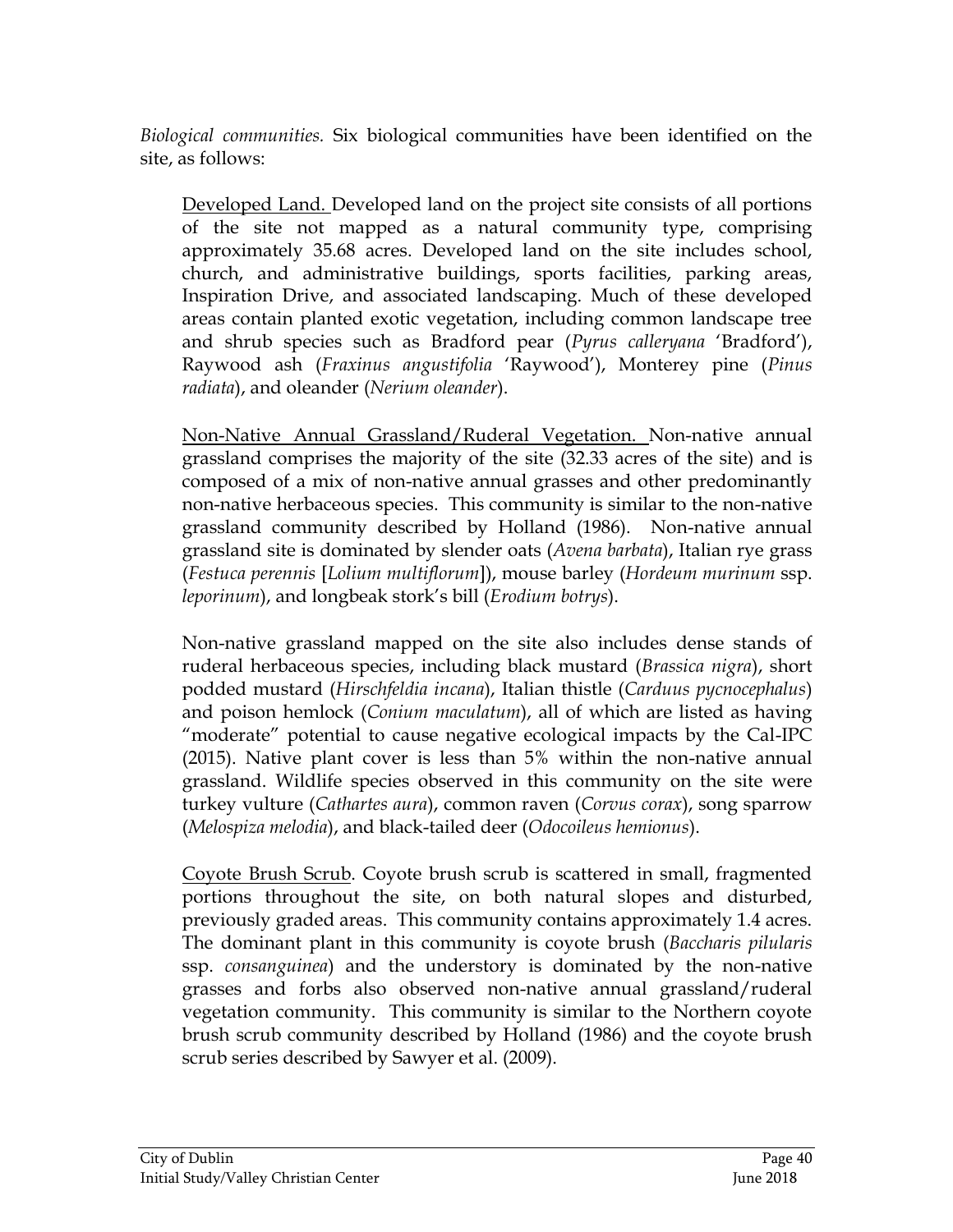Riparian Woodland. The riparian woodland occupies a small area (approximately 0.57 acres of the site) near the southwest corner of the site. This community is considered a sensitive community in that it may contain protected species, similar to the central coast live oak riparian forest community described by Holland (1986). The riparian woodland consists of coast live oak (*Quercus agrifolia*), valley oak (*Quercus lobata*), arroyo willow (*Salix lasiolepis*), and red willow (*Salix laevigata*). The understory consists of a mixture of native and non-native herbaceous species including California bulrush (*Schoenoplectus californicus*), tall flatsedge (*Cyperus eragrostis*), and fiddle dock (*Rumex pulcher*). Riparian woodland is considered sensitive under the CEQA and is protected by the California Fish and Game Code (Section 1600 et seq.).

Coast Live Oak Woodland. Coast live oak woodland occupies a small (approximately 1.29 acre), fragmented area in the northeast corner of the site. This community is similar to the coast live oak woodland community described by Holland (1986) and is considered a sensitive biological community. Coast live oak woodland is dominated by coast live oak, but also consists of California bay (*Umbellularia californica*), valley oak, and California buckeye (*Aesculus californica*). The understory is dominated by non-native grasses and forbs also observed non-native annual grassland/ruderal vegetation community. A portion of the area mapped as coast live oak woodland in the west part of the site consists of planted oaks.

Ephemeral Stream. An ephemeral stream exists within the southwestern corner of the site. The ephemeral stream is located in a concave, north to south drainage to the south and downhill from the baseball field and is approximately 462 lineal feet. The ephemeral stream appears to be the result of a culvert system that drains the hillside to the north, and could also potentially be fed by a seep. Water was present in the ephemeral stream during the site visit; however, the presence of a seep could not be confirmed, as the water appeared to originate from under a dense patch of poison oak (*Toxicodendron diversilobum*), and Himalayan blackberry (*Rubus armeniacus*). The ephemeral stream was intermittent during the time of the site visit, flowing down the south-facing hill and into a rock-lined trapezoidal ditch, at which point the water appeared to become subsurface flow. The trapezoidal ditch parallels the property boundary and feeds into a culvert where it flows into Dublin Creek. This community is also considered to be significant.

*Special-status species.* The project site does not contain woodland or scrub habitats or rocky outcroppings to support this species, nor is it adjacent to these necessary physical and biological conditions. Additionally, the site does not serve as a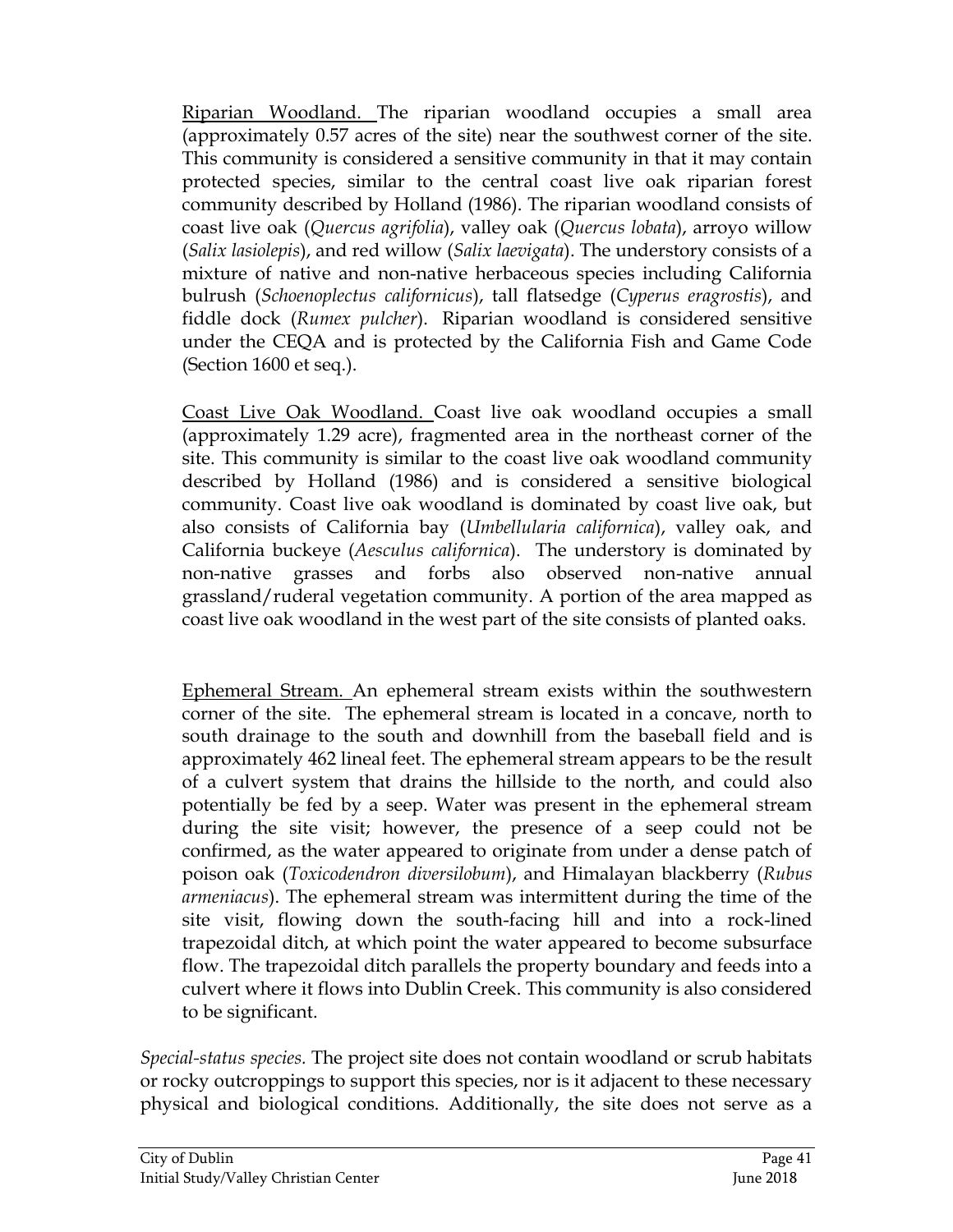corridor to existing suitable habitat because it is surrounded on three sides by suburban development, an effective barrier to dispersal that isolates the site from access by this species.

In summary, no special-status wildlife species were observed during the May 20, 2015 site visit by WRA field biologists, and six special-status wildlife species have a moderate potential to occur on the project site.

### Previous CEQA documents

The 2003 EIR identified the following significant biological impacts and contains the following mitigation measures.

• Impact 4.3-1 found that development of the proposed residential component of the project on the southwest corner of the site would impact an existing wetland area. Other wetlands may also be found on the site. Adherence to Mitigation Measure 4.3-1 reduced this impact to a less-thansignificant level by requiring a protocol level wetland delineation on the site. Based on the delineation, the development plan may be modified to avoid wetlands. If avoidance is not possible, alternative replacement wetlands shall be identified and secured at a 2:1 ratio with issuance of necessary permits from regulatory agencies.

The current project does not include development on the southwest corner of the site. However, due to the potential of wetlands on-site, a new mitigation measure Mitigation Measure BIO-5 is included below. Project Impacts

a) *Have a substantial adverse impact on a candidate, sensitive, or special-status species?* Less-than-Significant with Mitigation. Most of the project site is comprised of developed land and non-native annual grassland/ruderal vegetation. Although non-native annual grassland and developed land are not sensitive biological communities under CEQA, they may provide habitat for special status plant and wildlife species. Such species will require mitigation if found on the site. The site contains 1.29 acres of coast live oak woodland, which is potentially sensitive under the Oak Woodland Conservation Act and 0.57 acre of riparian woodland, which is potentially within the jurisdiction of the California Department of Fish  $\&$ Wildlife (CDFW) under Sections 1600-1616 of California Fish and Game Code. Construction of proposed project improvements could result in both direct and indirect impacts to sensitive on-site biological resources.

Construction of the proposed project could directly or indirectly impact on-site sensitive biological resources on the site, as follows: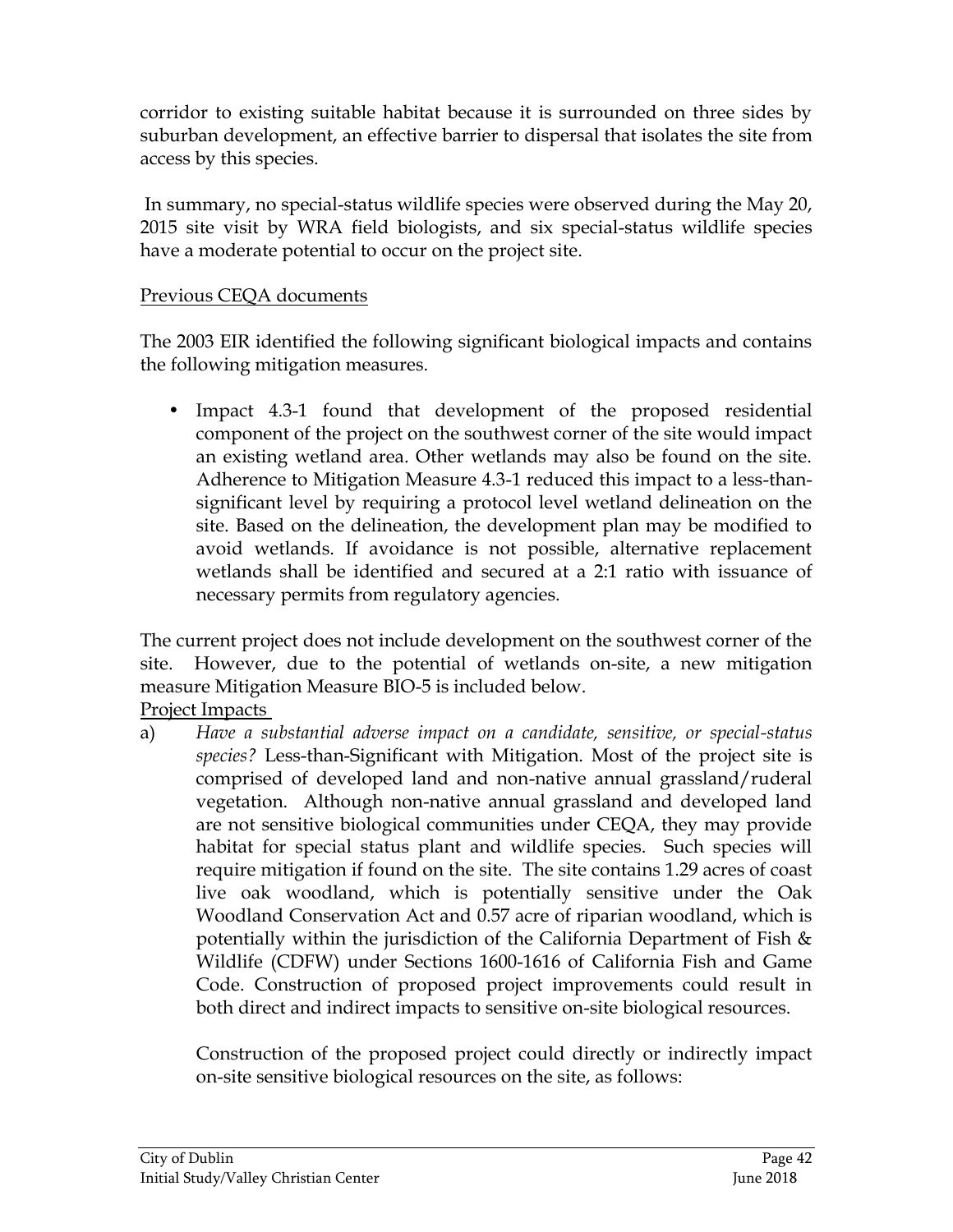Development of non-native grasslands. Future development of non-native grasslands could impact habitat for special-status birds and other mammals that forage or nest in this type of community. The following mitigation will reduce this impact to a less-than-significant level.

**Mitigation Measure BIO-1**. No more than 14 days prior to ground disturbance and vegetation removal during the nesting season (February 1-August 31), the project Applicant shall retain a qualified biologist to perform pre-construction breeding bird surveys. If nests are found, they shall be flagged and protected with a suitable buffer. Buffer distance would vary based on species and conditions at the project site, but would usually be at least 50 feet and up to 250 feet for raptors. This measure shall not apply to ground disturbance of vegetation removal outside of the nesting season (September 1 to January 31).

Removal of Coast Live Oak Woodland. Impacts to coast live oak woodlands as a result of construction could be significant and such impacts will be reduced to a less-than-significant impact by adherence to the following.

**Mitigation Measure BIO-2**. Any on-site coast live oak lost or impacted as a result of project construction shall be replaced on site or in the immediate vicinity at a 2:1 (replacement: impacted) ratio. A Replacement Plan shall be prepared by a qualified biologist identifying the location of replacement habitat, replanting plans and long-term monitoring to ensure the success of the replacement habitat area. Necessary permits shall be obtained from local, state and federal biological resource agencies prior to commencement of replantings.

Impacts to Special-Status plants. Of the 42 special-status plant species known to occur in the vicinity of the project site, one species, Congdon's tarplant, has a moderate potential to occur on the site. Most of the species found in the review of background literature occur in high quality vernal pool habitat, in different plant communities, often at higher elevations, or in high quality grassland habitat. Due to the history of disturbance, and predominance of non-native ruderal species, the grassland and woodlands on the site are likely of too low quality to support the majority of these other special-status plant species.

Congdon's tarplant is considered to have a moderate potential to occur on the project site. Two tarplant individuals (*Centromadia* sp.) were observed in the northeast portion on the site in a disturbed ruderal field used for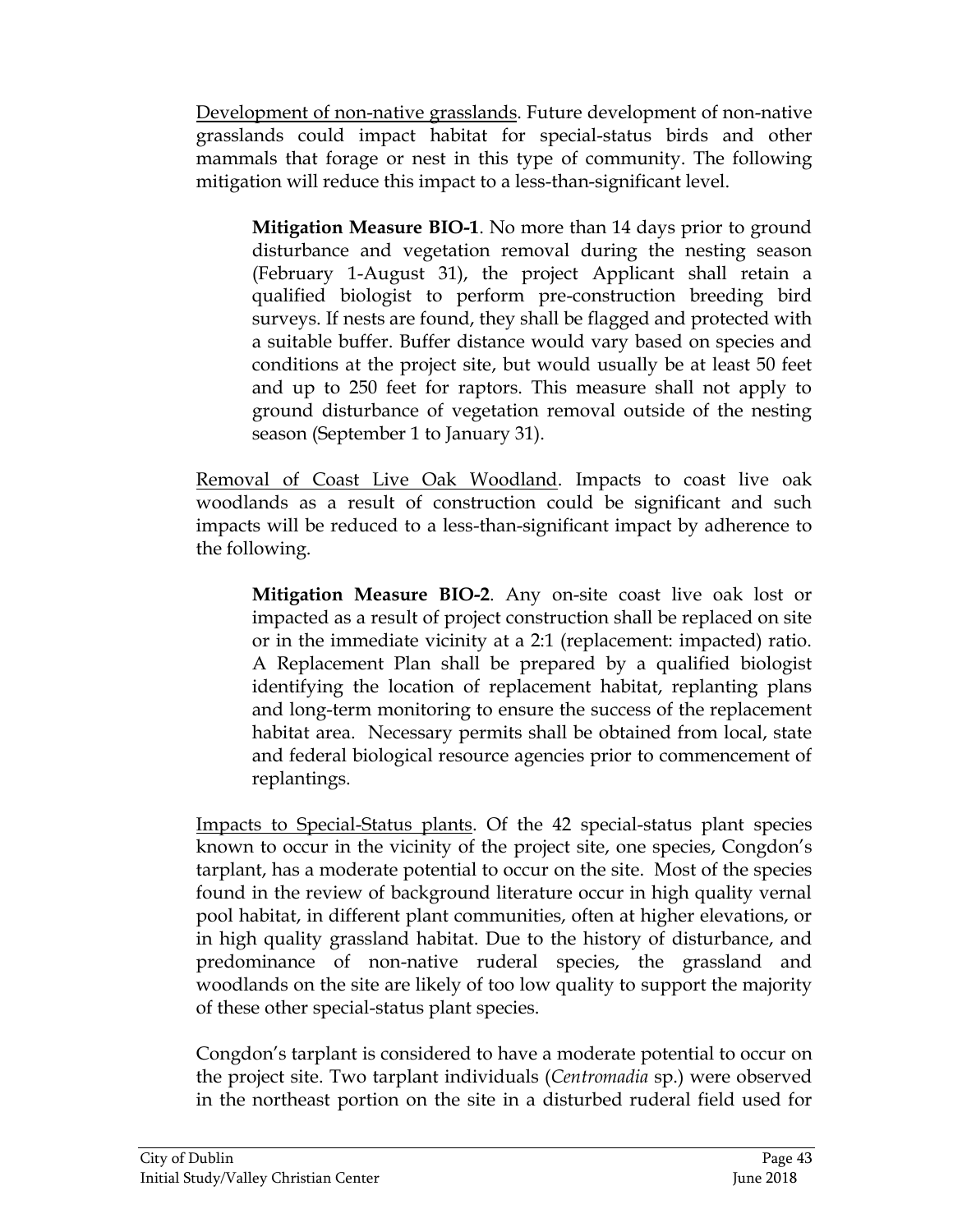heavy equipment storage. This area is an "island" of non-native annual grassland/ruderal vegetation surrounded by developed land. The tarplant individuals observed in this area during the site visit were unidentifiable to species level due to the timing of the site visit and the absence of mature inflorescences.

Given the presence of *Centromadia* species in the region, it is unlikely, all though not impossible, that these individuals are not Condon's tarplant and instead common tarweed, (*[Centromadia pungens](http://www.calflora.org/cgi-bin/species_query.cgi?where-taxon=Centromadia+pungens+ssp.+pungens)* ssp*. pungens*), a nonlisted species.

Due to the very low number of individuals present, and the presence of larger populations in the region, these two individuals do not represent a significant population and loss of these plants would not be considered significant. To ensure absence of a greater population on site, rare plant surveys for this species is recommended during the blooming season. The following measure is recommended to reduce this impact to a less-thansignificant level.

**Mitigation Measure BIO-3**. The project Applicant shall retain a qualified botanist to conduct rare plant surveys within construction zones on the site for Congdon's Tarplant or for other species within the project site during the appropriate time of year in accordance with agency protocols. Impacts to special-status plants shall be avoided to the fullest extent feasible and habitat that supports special-status plant species shall be preserved. Rare plant surveys shall be conducted at the proper time of year when rare or endangered species are both evident and identifiable. Field surveys shall be scheduled to coincide with known blooming periods and/or during periods of physiological development that are necessary to identify the plant species of concern. If no specialstatus plant species are found, the proposed project would not have a significant impact to species and no additional mitigation is needed.

If any of the species are found on-site and cannot be avoided, the following measures shall be required:

a) Where surveys determine that special-status plant species are present within or adjacent to the proposed project site, direct and indirect impacts of the project on the species (e.g., Congdon's tarplant and/or San Joaquin spearscale) shall be avoided where feasible through the establishment of activity exclusion zones, where no ground-disturbing activities shall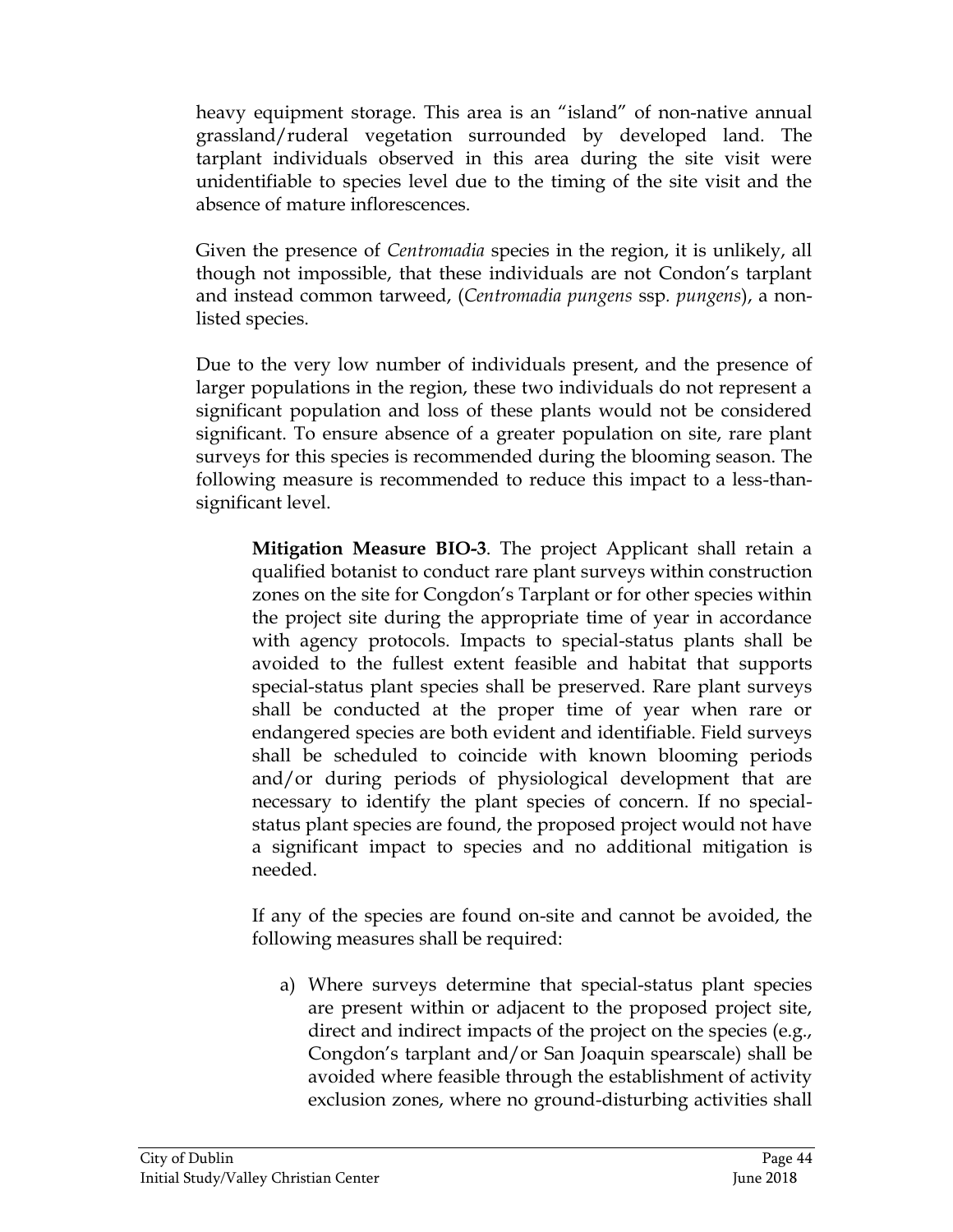take place, including construction of new facilities, construction staging, or other temporary work areas. Activity exclusion zones for special-status plant species shall be established prior to construction activities around each occupied habitat site, the boundaries of which shall be clearly marked with standard orange plastic construction exclusion fencing or its equivalent. The establishment of activity exclusion zones shall not be required if no construction related disturbances would occur within 250 feet of the occupied habitat site. The size of activity exclusion zones may be reduced through consultation with a qualified biologist and with concurrence from California Department of Fish & Wildlife (CDFW) based on site-specific conditions.

b) If exclusion zones and avoidance of impacts on a specialstatus plant species are not feasible, then the loss of individuals or occupied habitat of a special-status plant species shall be compensated for through the acquisition, protection, and subsequent management of other existing occurrences. Before the implementation of compensation measures, the project's Applicant shall provide detailed information to the CDFW and lead agency on the quality of preserved habitat, location of the preserved occurrences, provisions for protecting and managing the areas, the responsible parties involved, and the other pertinent information that demonstrates the feasibility of the compensation. A mitigation plan identifying appropriate mitigation ratios shall be developed in consultation with, and approved by, the CDFW and the City prior to the commencement of any activities that would impact any special status plants.

Impacts to California red-legged frog. There is no aquatic breeding for the California red-legged frog (CRLF) on the project site. However, CRLF may inhabit the wetland/riparian areas and uplands within the Study Area 200 feet of these wet areas. Construction of project improvements near or on riparian areas may be a significant impact on this protected species. The following measure shall be implemented for development near potential wetland areas of the site.

**Mitigation Measure BIO-4**. For any development near on-site riparian areas, the project Applicant shall conduct pre-construction surveys for CRLF species. The survey shall be completed no more than 30 days prior to work within 200 feet of potential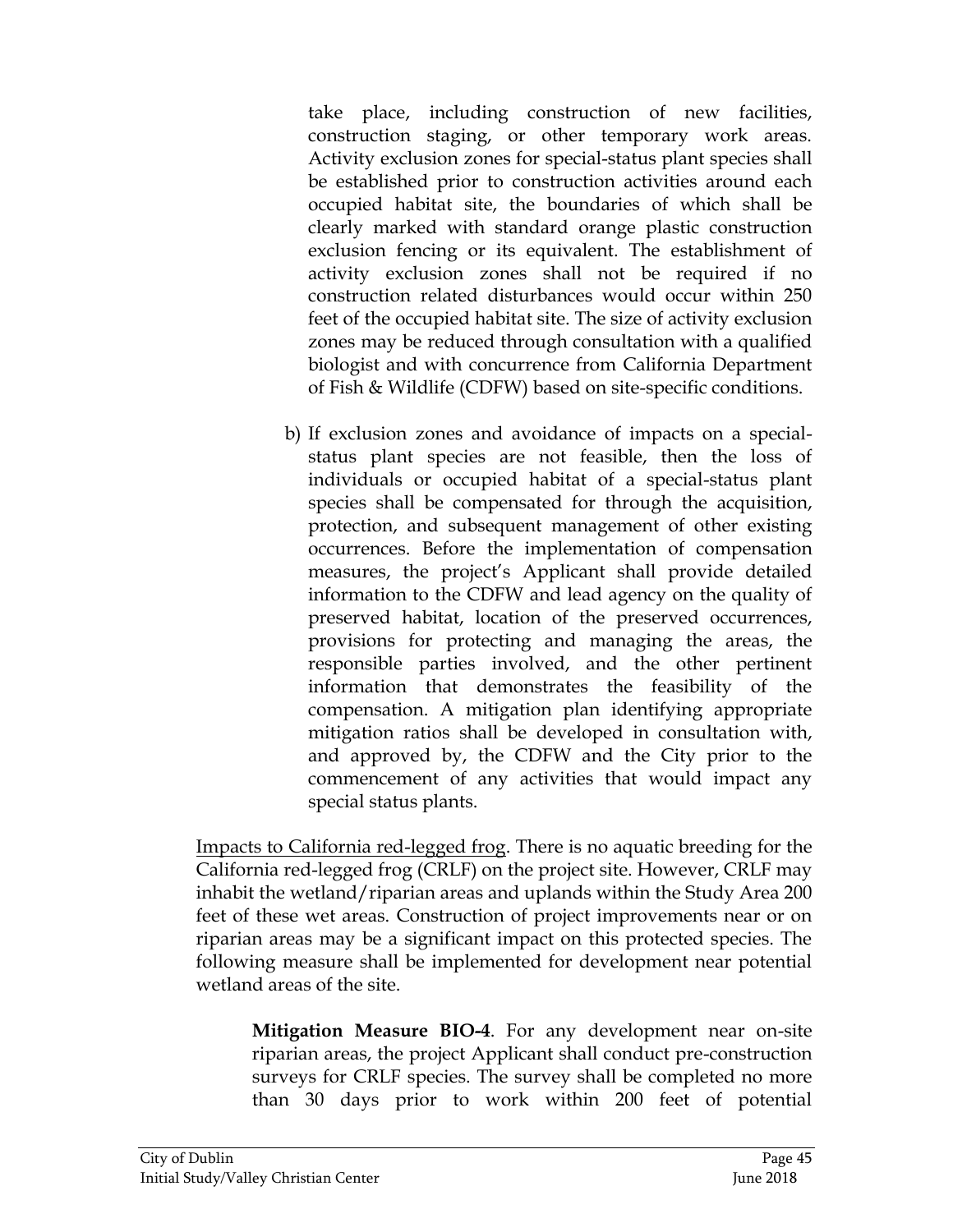wetland/wet areas on the site. If no species are found, no mitigation shall be required.

If CRFL are found on the project site then the project Applicant shall provide information to support Section 7 consultation with the U.S. Fish & Wildlife Service (USFWS) and the project Applicant shall ensure no net loss of habitat that shall be achieved through avoidance, preservation, creation and/or purchase of credits. The final selected measures may be part of the Section 7 permitting process.

The project Applicant shall obtain a biological opinion from the USFWS and comply with the conditions and mitigation requirements under the opinion to ensure that no net loss of habitat occurs. Mitigation may include, but would not be limited to on-site and off-site preservation and creation of CRLF habitat, purchase of credits at mitigation banks, payment of in-lieu fees approved by the agencies, or other agency approved and required mitigation measures.

Avoidance measures may include the following or equivalent protective measures:

- a) To minimize disturbance of breeding and dispersing CRLF construction activity within CRLF upland habitat shall be conducted during the dry season between April 15 and October 15 or before the onset of the rainy season, whichever occurs first. If construction activities are necessary in CRLF upland habitat between October 15 and April 15, the project Applicant would contact the USFWS for approval to extend the work period.
- b) To minimize disturbance and mortality of adult and juvenile CRLF in aquatic habitat and underground burrows, the project Applicants should minimize the extent of grounddisturbing activities within these habitats by requiring the contractor to limit the work area to the minimum necessary for construction. In addition, the project Applicant should ensure that the contractor installs temporary exclusion fence between the construction work area and potential aquatic habitat for all construction within grasslands near aquatic habitat. A minimum buffer zone of 150 feet shall be maintained around CRLF aquatic habitat during construction. No staging, parking, material storage or ground disturbance shall be allowed in the buffer zone. The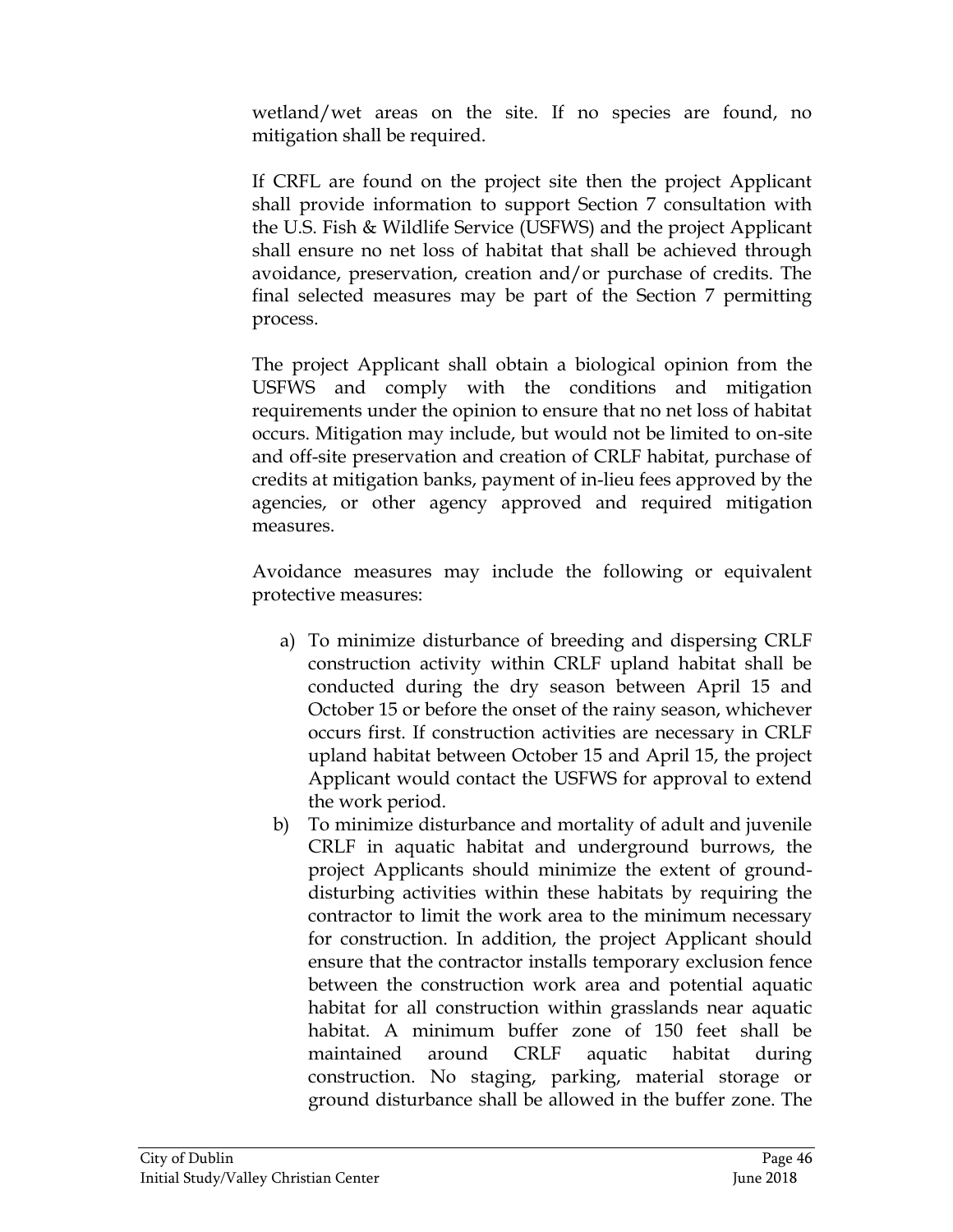buffer zone will be clearly defined with construction fencing prior to the initiation of construction activities and shall be maintained until completion of construction.

- c) The project Applicant should ensure that a qualified wildlife biologist monitors all construction activities within CRLF upland habitat to ensure no take of individual CRLF occurs during project construction. If a CRLF is found, then the monitor would immediately stop construction in that area and contact USFWS for development of a plan for how to proceed with construction.
- b, c) *Have a substantial adverse impact on riparian habitat or federally protected wetlands?* Less-than-Significant with Mitigation. The project contains an ephemeral stream that could be within the jurisdiction of the Regional Water Quality Control Board (RWQCB) under the Porter Cologne Act and Section 401 of the Clean Water Act. The conversion of ephemeral streams to developed land is a potentially significant impact under CEQA that could require mitigation efforts. Therefore, before continuing development on portions of the project area, a formal jurisdictional wetlands delineation is recommended to determine whether the potential seasonal wetlands are jurisdictional wetlands. The creek may also be subject to jurisdiction by CDFW under Sections 1600-1616 of California Fish and Game Code

**Mitigation Measure BIO-5**. Prior to commencement of ground disturbing activities on Parcel 1 of the project site, the Applicant shall retain a qualified biologist to determine the potential presence of wetlands or other waters. If wetlands are found, the Applicant shall prepare a wetland mitigation plan acceptable to the Community Development Department that demonstrates compliance with the following:

- a) The project Applicant shall obtain all required resource agency permits and shall prepare and obtain approval of a wetland mitigation plan that ensures no net loss of wetland and water habitat.
- b) The wetland mitigation plan shall include measures for avoidance, minimization and compensation for wetland impacts. Avoidance and minimization measures may include the designation of buffers around wetland features to be avoided or project design measures. Compensation measures shall include the preservation and/or creation of wetlands or other waters. The final mitigation ratio (the amount of wetlands and other water created or preserved compared to the amount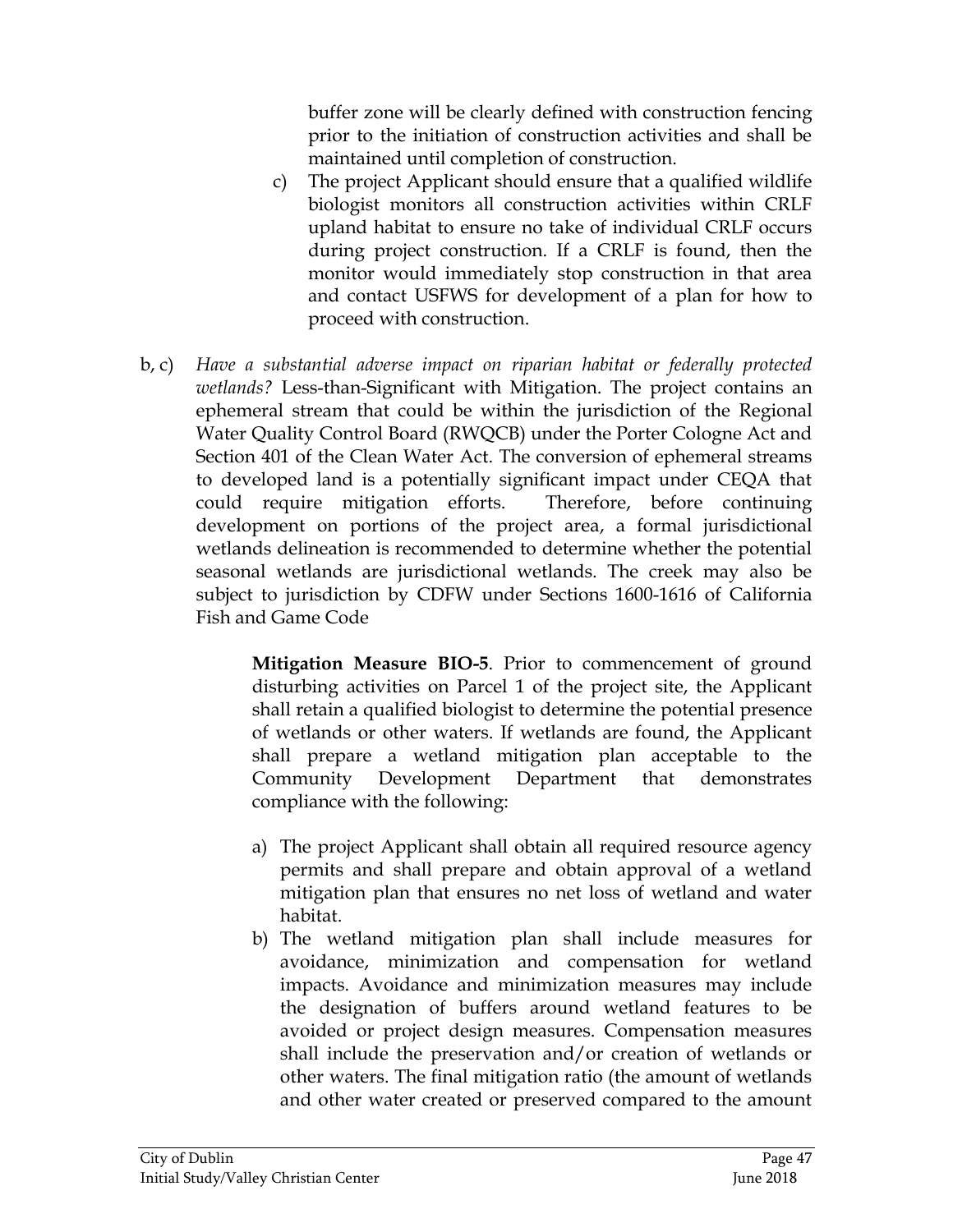impacted) shall be determined by the applicable resource agency(s). The wetland mitigation and monitoring plan shall include the following:

- Description of wetland types and their expected functions and values;

- Performance standards and monitoring protocol to ensure the success of the mitigation wetlands over a period of time to be determined by the resource agencies;

- Engineering plans showing the location, size and configuration of wetlands to be created or preserved;

-An implementation schedule showing the construction or preservation of mitigation areas shall commence prior to or concurrently with the initiation of construction; and

-A description of legal protection of the preserved wetlands (such as dedication of fee title, conservation easement and/or an endowment held by an approved conservation organization, government agency or mitigation bank).

d) *Interfere with movement of native fish or wildlife species?* No New Impact. The project site is located in an urban area of western Dublin that consists of a patchwork of developed residential areas interspersed with undeveloped, open areas. The site is bordered to the north by residential development and open space, to the east by residential development, to the south by I-580 and to the west by residential development and open space. Since surrounding properties are largely developed, there is a very low probability that the site is used for wildlife or fish migration. No migratory corridors were observed on the site as part of the biological reconnaissance performed by WRA.

With adherence to other local and regional requirements, there would be no new or more severe significant impacts with respect to interference with fish or wildlife corridors than was analyzed in the 2003 EIR and no other CEQA standards for supplemental review are met. Therefore, no further environmental review is required for this impact area.

e, f) *Conflict with local policies or ordinances protecting biological resources or any adopted Habitat Conservation Plans or Natural Community Conservation Plans*? No New Impact. The project site lies within the Eastern Alameda County Conservation Strategy (EACCS) planning area. The City of Dublin utilizes the Conservation Strategy as guidance for environmental permitting for public projects, and private development projects are encouraged to use the EACCS as a resource. The Conservation Strategy embodies a regional approach to permitting and mitigation for wildlife habitat impacts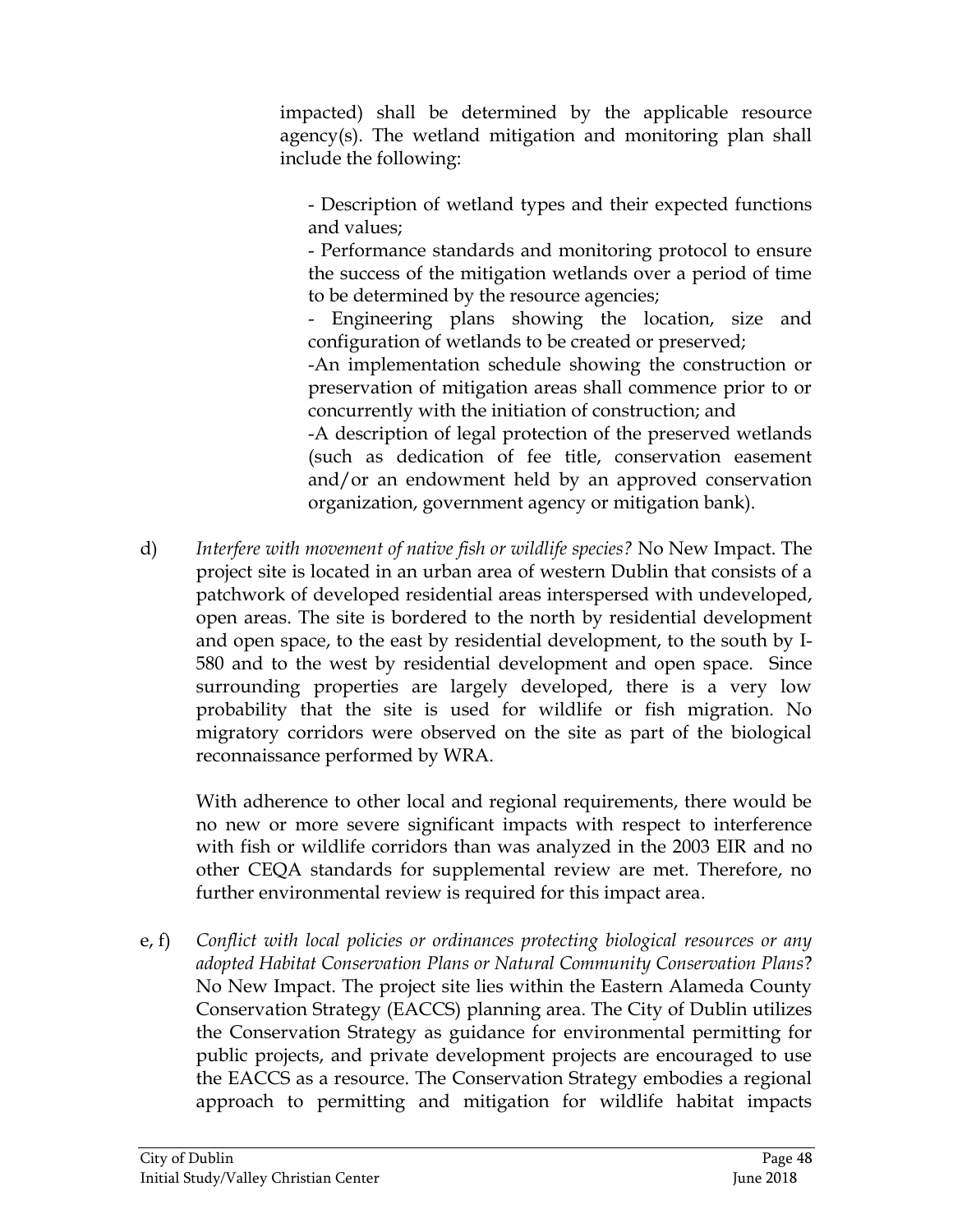associated with land development, infrastructure, and other activities. The Conservation Strategy is neither a Habitat Conservation Plan nor a Natural Community Conservation Plan, but is a document intended to provide guidance during the project planning and permitting process to ensure that impacts are offset in a biologically effective manner.

A number of trees are present on the site, some likely protected under the provisions of the Dublin Heritage Tree Ordinance. Future individual development projects will be reviewed as part of Site Development Review (SDR) applications to ensure compliance with the Heritage Tree Ordinance. There may be a requirement for planting of replacement trees to satisfy the requirements of the ordinance. Compliance with the regulatory requirements of the Dublin Heritage Tree Ordinance will ensure impacts are less than significant.

With adherence to other local and regional requirements, there would be no new or more severe significant impacts with respect to conflicts with local ordinances and policies as well as local Habitat Conservation Plans or Natural Community Conservation Plans than was analyzed in the 2003 EIR and no other CEQA standards for supplemental review are met. Therefore, no further environmental review is required for this impact area.

## **5. Cultural Resources**

## Environmental Setting

The 2003 EIR did not identify significant impacts on historic, cultural, Native American or other cultural resources. This conclusion was based on a cultural records search conducted at the Northwest Information Center (NWIC) at Sonoma State University in 2002. The NWIC is affiliated with the California Office of Historic Preservation and is a repository for cultural reports in the Bay Area and coastal Northern California.

The project site has been largely disturbed for the construction of buildings, parking lots, on-site roads and other improvements. Much of the undeveloped portions of the site will remain as undisturbed open space as part of the proposed project, as noted in the Project Description.

On October 31, 2017, the Dublin Community Development Department sent a letter to Mr. Randy Yonemura of the Ione Band of Miwok Indian tribe informing the tribe of the City of Dublin's intent to prepare a Mitigated Negative Declaration for this project as required by AB 52. As of the public date of this Initial Study, no response has been received by the City. This letter is hereby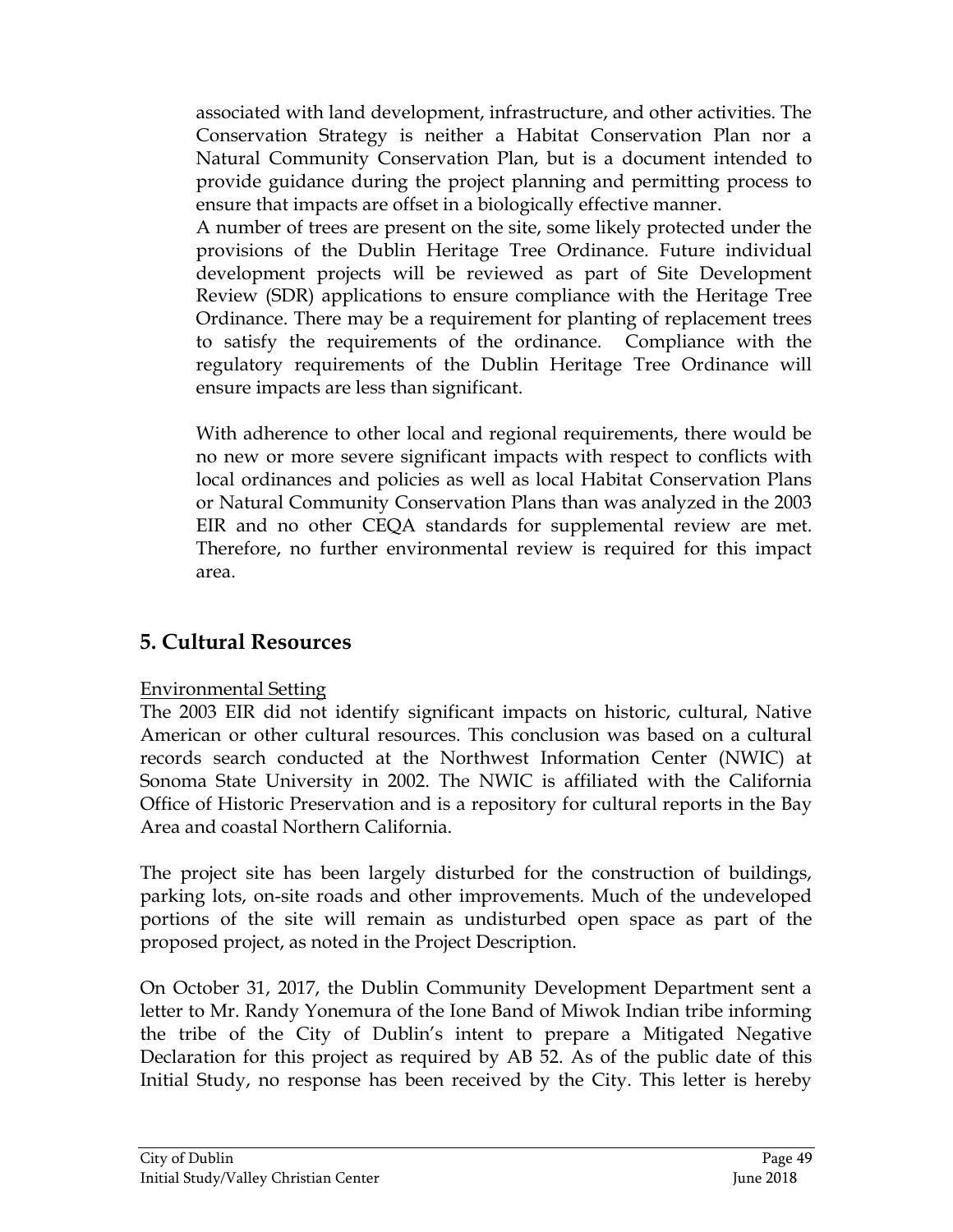incorporated by reference into this document and is available for review at the Dublin Community Development Department during normal business hours.

Previous EIR.

Two cultural resource impacts and an associated mitigation measure were contained in the 2003 EIR.

• Impact 4.4-1 noted that on-site construction, including building foundations, utility lines and similar improvements could disturb archeological and/or Native American underground resources. Adherence to Mitigation Measure 4-1.1 reduced this impact to a less-thansignificant level by requiring that work on the project shall cease until a resource protection plan prepared by a qualified archeologist consistent with CEQA Guideline Section 15064.5 (e) is prepared and implemented. If human remains are identified, the County Coroner was to be contacted.

The proposed project will be required to comply with the above cultural resource mitigation measure.

Project Impacts

a) *Cause substantial adverse change to significant historic resources or be listed or eligible for listing in the California Register of Historical Resources*? No New Impact. All buildings on the site have been constructed since 1978 and would not qualify as historic resources. Generally, structures 50 years old and regional requirements and EIR Mitigation Measures, there would be no new or substantially more severe significant impacts to historic resources beyond what has been analyzed in the 2003 EIR. Therefore, no further environmental review is required for this impact area.

b-d) *Cause a substantial adverse impact or destruction to archeological or* 

*paleontological resources, human remain or disturb any human remains, including those interred outside of a formal cemetery?* No New Impact. A remote possibility exists that underground historic, pre-historic or human resources could be uncovered as part of project implementation. Adherence to Mitigation Measure 4.4-1 included in the 2003 EIR will be required as part of the project approval to reduce this impact to a lessthan-significant level.

With adherence to local requirements and EIR Mitigation Measures, there would be no new or more severe significant impacts with respect to impacts to archeological resources, paleontological or human remains outside of a formal cemetery than was analyzed in the 2003 EIR.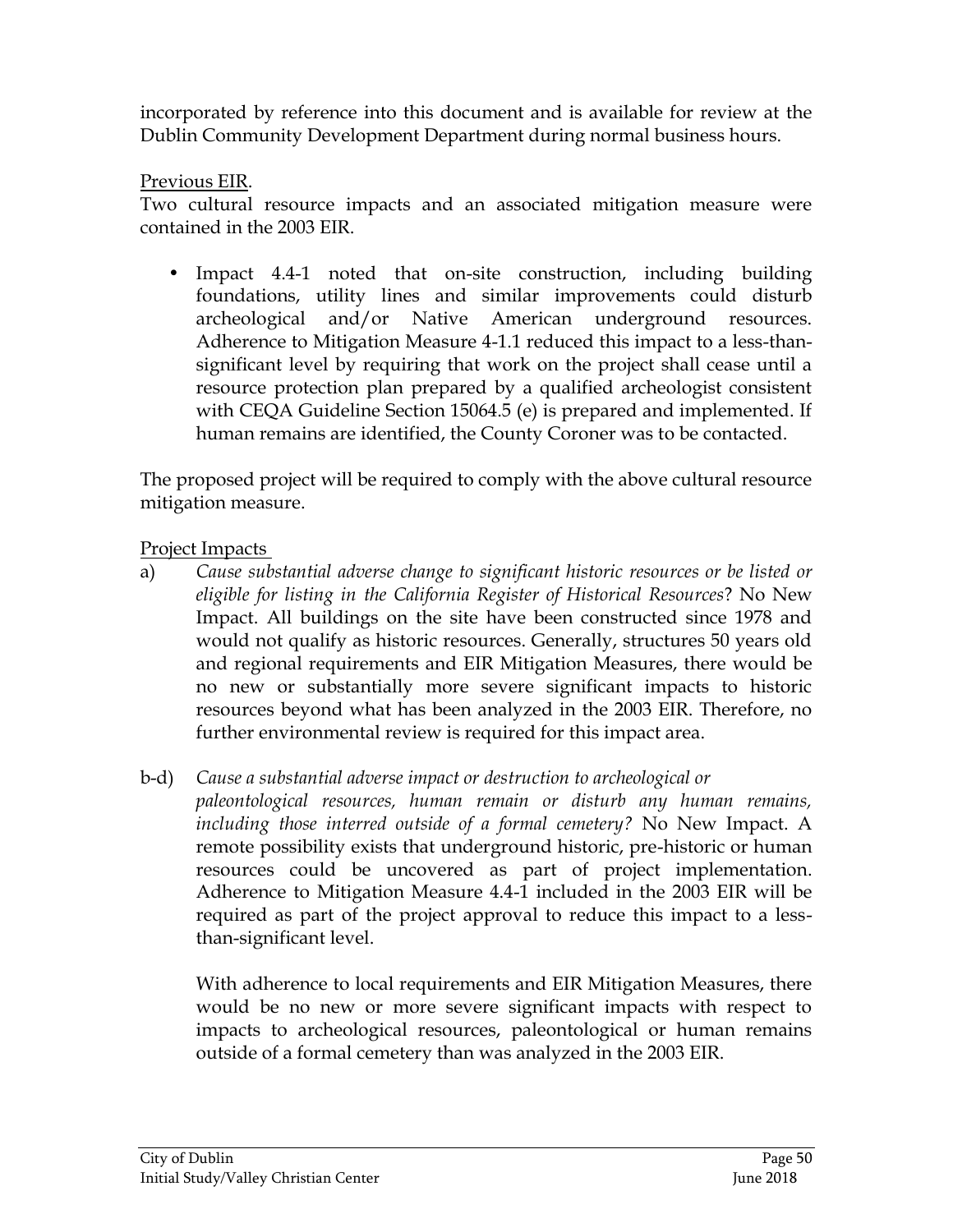# **6. Geology and Soils**

#### Environmental Setting

Soils, geologic and seismic conditions on the site and the immediate vicinity were analyzed in Chapter 4.5 of the 2003 EIR. The Geology section of the previous EIR noted that the project site is subject to moderate to severe ground shaking as a result of movement on regional faults including the Dublin Fault, believed to exist just east of the site; however, the project site is not located within an Earthquake Fault.

The 2003 EIR also noted that portions of the site exhibited characteristics of a large landslide. Landslide damage on the site were generally remediated by previous grading on the site for current site improvements. The EIR noted that previous landslide may not have been fully remediated.

#### Previous CEQA documents

The 2003 EIR contained two impacts and associated impacts dealing with geology and soils, as follows.

- Impact 4-5-1 identified the potential for moderate to strong ground shaking on the project site during a seismic event. This could damage buildings, roads and other improvements with a risk to residents, employees and visitors. This was reduced to a less-than significant level by adherence to Mitigation Measure 4-5.1 that required completion of a site-specific geotechnical investigation for each future building on the site. Report(s) must address potential for seismic ground shaking, expansive site soils and the potential for future landslides.
- Impact 4-5-2 found an impact with respect to the presence of expansive soils and landslides on the site that could damage foundations and other improvements. Adherence to Mitigation Measure 4.5-1 reduced this impact to a less-than-significant level.

The proposed project will be required to comply with the above mitigation measures.

### Project Impacts

a) *Expose people or structures to potential substantial adverse impacts, including*  loss, injury or death related to ground rupture, seismic ground shaking, ground *failure, or landslides*? No New Impact. The previous 2003 EIR noted a significant impact (Impact 4-5-1) with respect to seismic ground shaking on the site that could result in damage to buildings and risk to residences, employees and visitors to the site. The same impact also referenced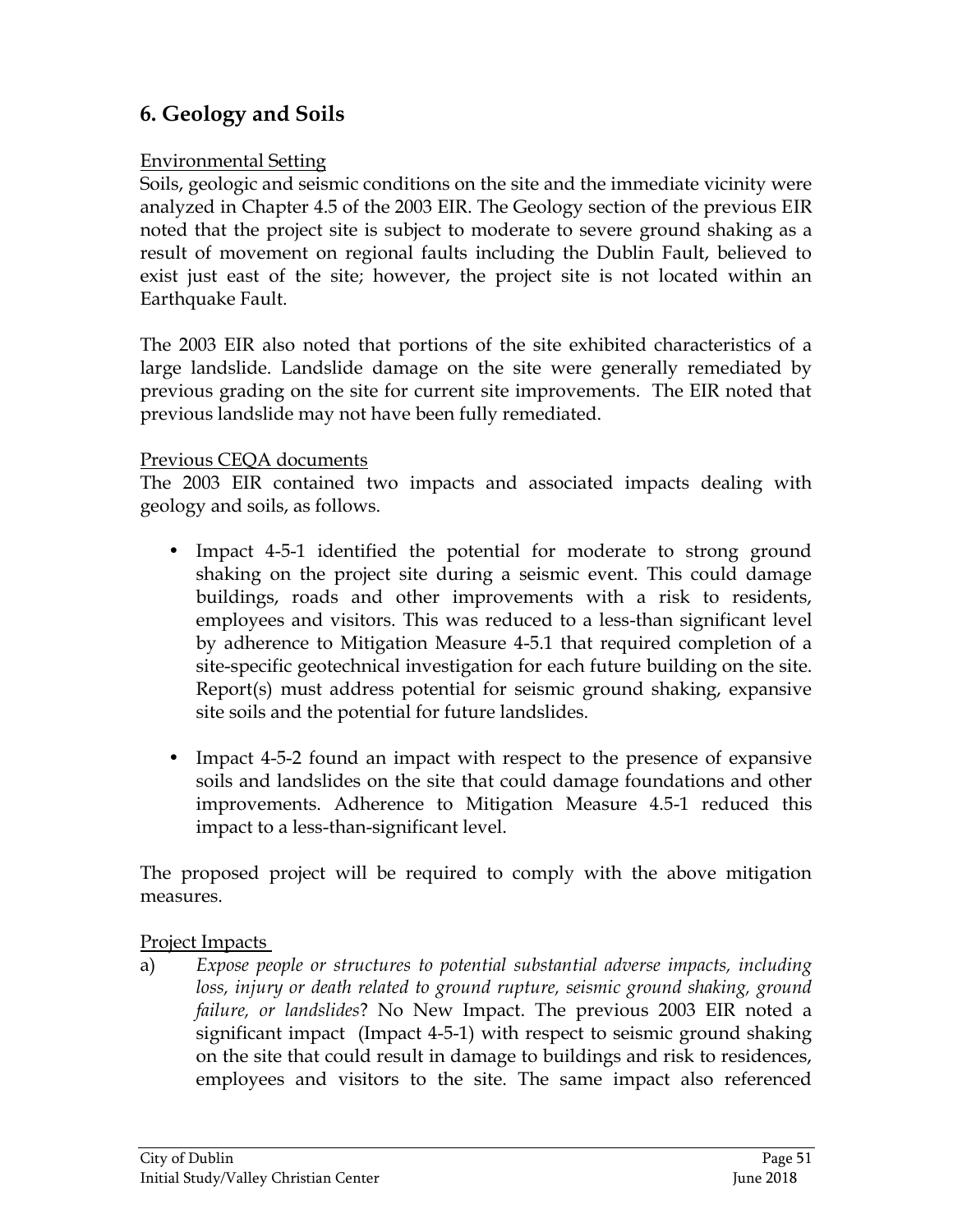potential damage to future site buildings and occupants from previous landslides that may have not been fully remediated.

Mitigation Measure 4.5-1 contained in the 2003 EIR reduced impacts related to seismic activity, landsliding, ground failure and similar soil hazards to a less-than-significant level. Provisions included in this Mitigation Measure will be applied to the current project to reduce soil and seismic hazards to a less-than-significant level.

With adherence to previous applicable mitigation measures and regulations, there would be no new or substantially more severe significant impacts to seismic hazards beyond what has been analyzed in the 2003 EIR and no other CEQA standards for supplemental review are met. Therefore, no further environmental review is required for this impact area.

- b) *Is the site subject to substantial erosion and/or the loss of topsoil*? No New Impact. Construction of the proposed project would modify the existing ground surface and alter patterns of surface runoff and infiltration. These actions could result in a short-term increase in erosion and sedimentation off of the site into the local and regional drainage system. The Applicant will be required to prepare an erosion control plan, consistent with City of Dublin and Regional Water Quality Control Board standards to ensure that impacts related to substantial erosion and loss of topsoil would not be significant. A Stormwater Pollution Prevention Plan (SWPPP) will also be required to be submitted to the Public Works Department to assure that there would be no long-term significant impacts with respect to erosion of polluted material. With adherence to previous applicable mitigation measures and applicable regulations, there would be no new or substantially more severe significant impacts to loss of top soil or significant erosion beyond what has been analyzed in the 2003 EIR and no other CEQA standards for supplemental review are met. Therefore, no further environmental review is required for this impact area.
- c,d) *Is the site located on soil that is unstable or expansive or result in potential lateral spreading, liquefaction, landslide or collapse*? No New Impact. The 2003 EIR noted that portions of the project site may be subject to liquefaction during seismic events. As noted in subsection "a," the site contains a historic landslide that may not have been fully repaired as a result of previous site grading. Adherence to Mitigation Measure 4.5-1 will reduce impacts related to expansive soil, liquefaction, landslides and other soil hazards will be reduced to a less-than-significant level. With adherence to previous applicable mitigation measures and applicable regulations, there would be no new or substantially more severe significant impacts to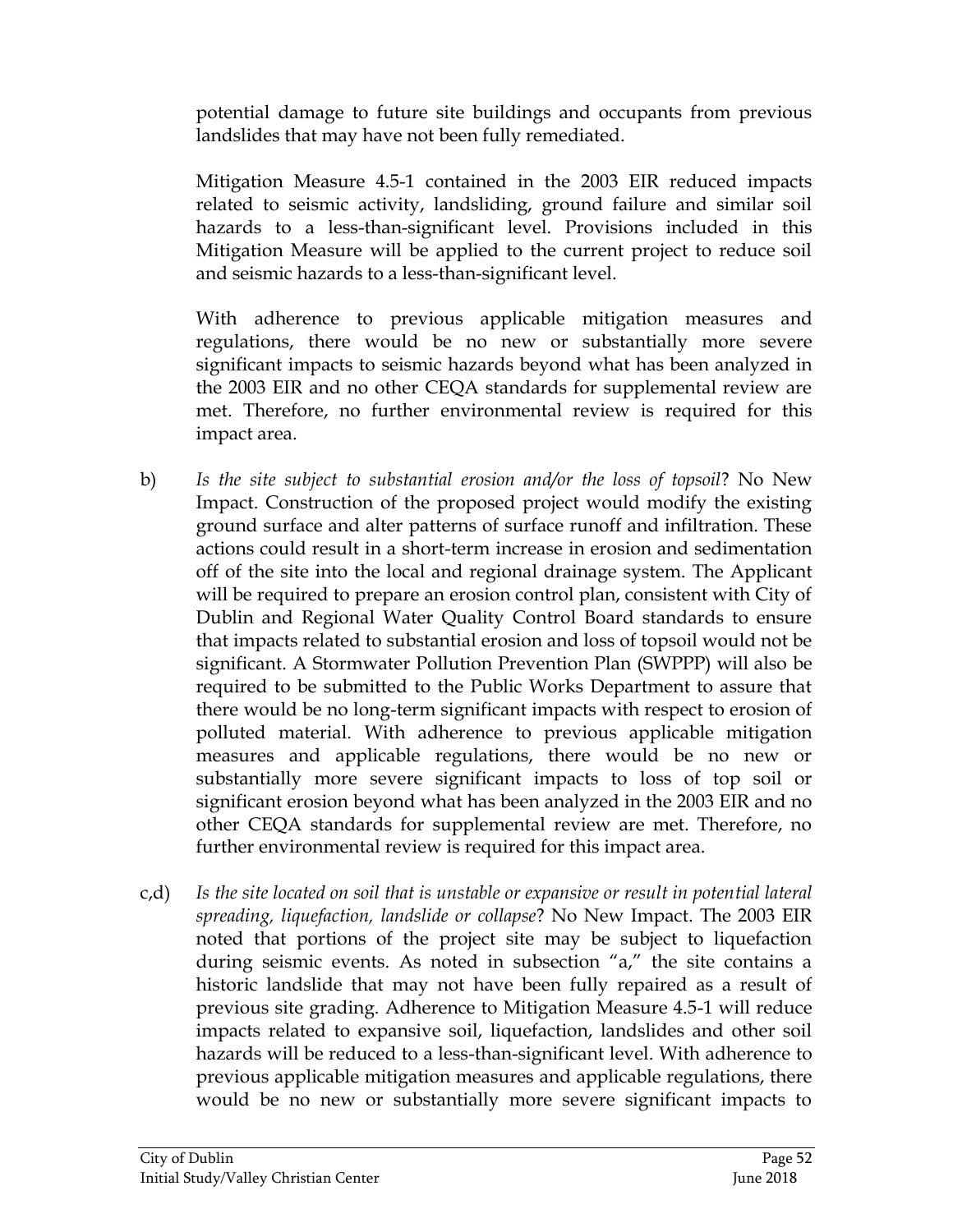lateral spreading, liquefaction, landslide or similar hazards beyond what has been analyzed in the 2003 EIR and no other CEQA standards for supplemental review are met. Therefore, no further environmental review is required for this impact area.

e) *Have soils incapable of supporting on-site septic tanks if sewers are not available*? No New Impact. The proposed caretaker unit and other non-residential land uses that would be approved as part of this project would be connected to sanitary sewers provided by DSRSD, so there would be no impacts with regard to septic systems. There would therefore be no new or substantially more severe significant impacts with respect to this topic than has been previously analyzed in the 2003 EIR and no other CEQA standards for supplemental review are met. Therefore, no further environmental review is required for this impact area.

## **7. Greenhouse Gas Emissions**

### Environmental Setting

Since certification of the Valley Christian Center EIR in 2003, the issue of contribution of greenhouse gasses to climate change has become a more prominent issue of concern as evidenced by passage of AB 32 in 2006. On March 18, 2010, amendments to the State CEQA Guidelines took effect which set forth requirements for the analysis of greenhouse gasses. The topic of the project's contribution to greenhouse gas emissions and climate change was not analyzed in the 2003 EIR. Since the VCC EIR has been certified, the determination of whether greenhouse gasses and climate change needs to be analyzed for this proposed project is governed by the law on supplemental or subsequent EIRs (Public Resources Code section 21166 and CEQA Guidelines, Sections 15162 and 15163). Greenhouse gas and climate change is not required to be analyzed under those standards unless it constitutes "new information of substantial importance," which was not known and could not have been known at the time the previous EIR was certified as complete (CEQA Guidelines Sec. 15162 (a) (3).) Greenhouse gas and climate change impacts is not new information that was not known or could not have been known at the time the VCC EIR was certified. The issue of climate change and greenhouse gasses was widely known prior to the certification of the 2003 EIR. The United Nations Framework Convention on Climate Change was established in 1992. The regulation of greenhouse gas emissions to reduce climate change impacts was extensively debated and analyzed throughout the early 1990s. The studies and analyses of this issue resulted in the adoption of the Kyoto Protocol in 1997. In the early and mid-2000s, GHGs and climate change were extensively discussed and analyzed in California. In 2000, SB 1771 established the California Climate Action Registry for the recordation of greenhouse gas emissions to provide information about potential environmental impacts. Therefore, the impact of greenhouse gases on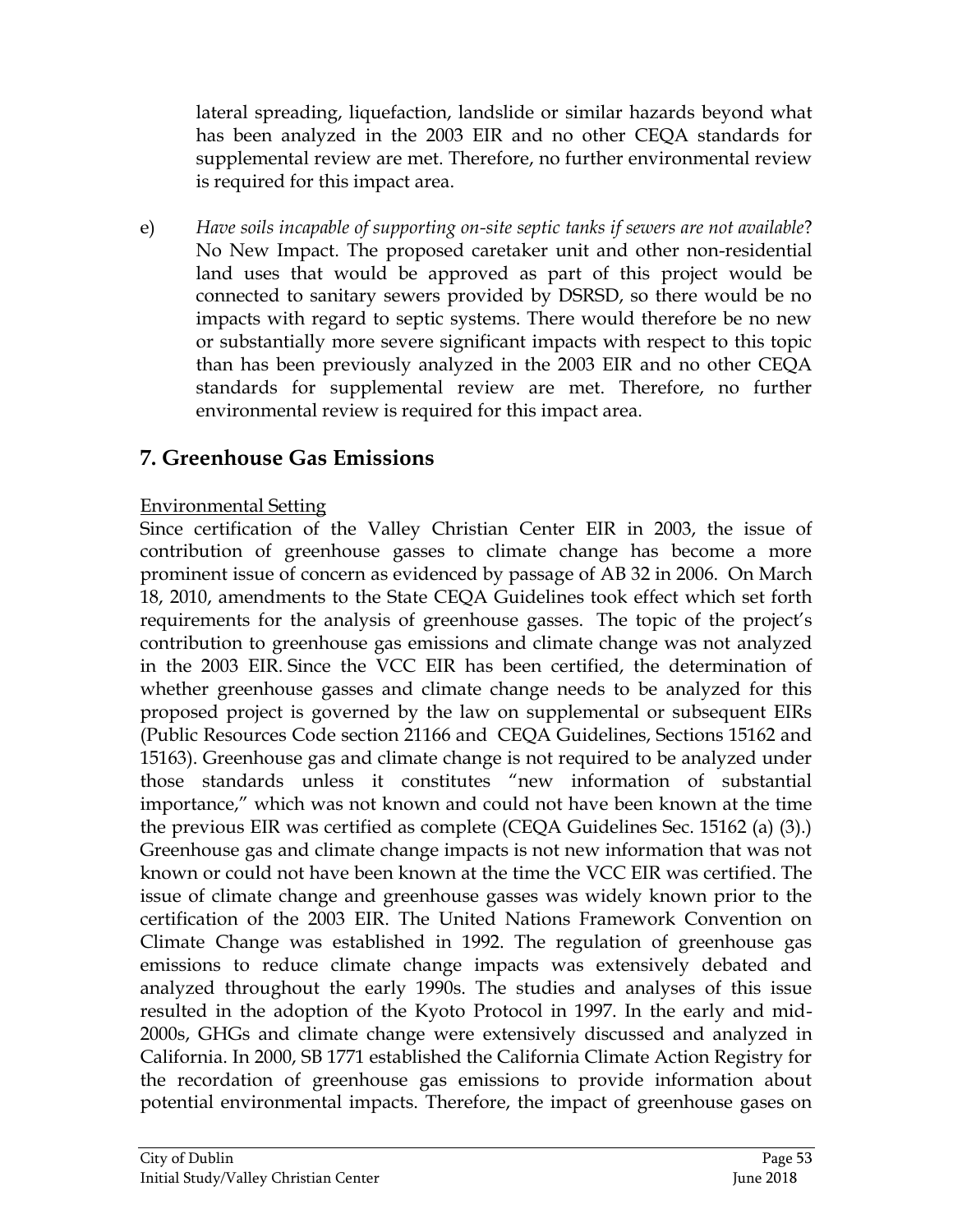climate change was known at the time of the certification of the VCC EIR in 2003. Under CEQA standards, it is not new information that requires analysis in a supplemental EIR or Negative Declaration. No supplemental environmental analysis of the project's impacts on this issue is required under CEQA.

## Project Impacts

a,b *Generate greenhouse gas emissions, either directly or indirectly, that may have a significant impact on the environment or conflict with an applicable plan, policy or regulation adopted for the purpose of reducing the emissions of greenhouse gases*? No New Impacts. As discussed above, no additional environmental analysis is required under CEQA Section 21166.

# **8. Hazards and Hazardous Materials**

## Environmental Setting

The VCC site is currently developed with a church, private school and associated land uses pursuant to permits granted by Alameda County (prior to City of Dublin incorporation) and the City of Dublin. Approximately half of the site has been disturbed to allow for development, which has occurred.

The project site is located in western Dublin and is surrounded primarily by residential and open space areas. There are no industrial or similar uses near the site that could have the potential for use, transport or storage of hazardous materials.

The facility currently uses small quantities of lawn and landscape care materials as well as building maintenance substances such as paints, solvents and similar materials. Such materials are normally and customarily used by this type of land use.

The project site was not listed on the Cortese List of hazardous sites as of February 7, 2018.

No public or private airports or airstrips exist near the site.

### Previous EIR

The topic of hazards and hazardous materials was not included in the scope of the previous EIR for this project.

### Project Impacts

a) *Create a significant hazard to the public or the environment through the routine transport, use or disposal of hazardous materials*? No Impact. There would be no impact with regard to transport, use or disposal of hazardous materials,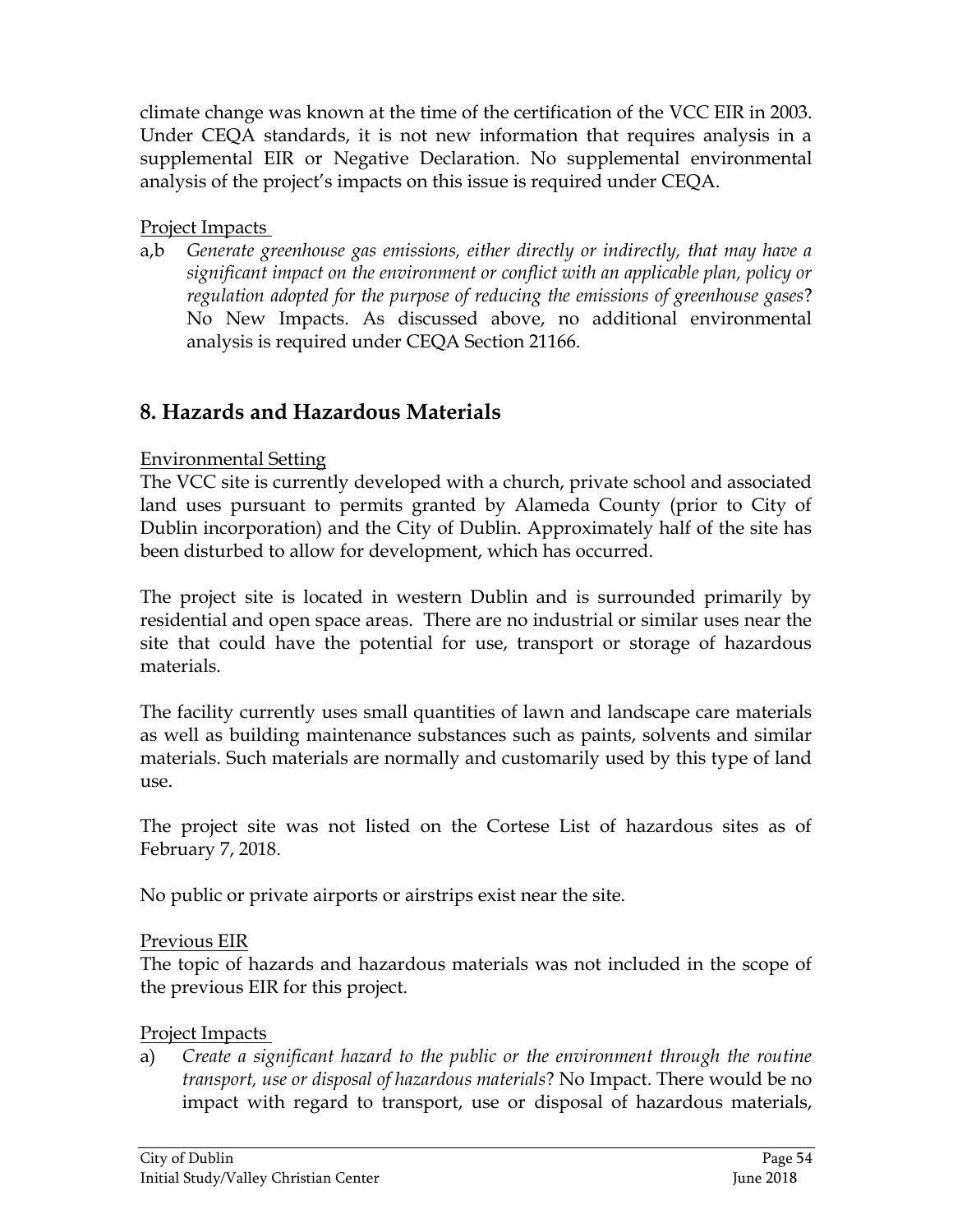since the proposed project involves expansion of church and school uses and activities. There would be continued limited use, storage and transport of hazardous materials associated with the facility as is typical of these types of facilities which will be conducted in compliance with all applicable regulatory requirements. There would therefore be no significant impact with respect to this topic.

b) *Create a significant hazard to the public or the environment through reasonably foreseeable upset and accident conditions involving the release of hazardous materials into the environment*? Less-than-Significant Impact. The project site has been largely developed with buildings, parking lots, on-site roads, pathways and similar improvements. The proposed project would result in 1,300 square feet of new building area and expanded athletic fields. Proposed improvements would generally be located in areas of the site that have been previously disturbed. The possibility of the release of contaminated soil and/or groundwater during future site grading would be low and less-than-significant.

The project site is not listed by the California Environmental Protection Agency (Cal EPA) as a contaminated site as of February 28, 2018, nor is the site located near a major polluting land use, such as industrial facility, dry cleaning establishment or a similar use.

The potential for release of hazardous materials from the use, storage or transport of hazardous materials would also be less-than-significant since only limited quantities of such materials are used, stored or transported on the site, which will be conducted in compliance with all applicable regulatory requirements.

- c) *Emit hazardous materials or handle hazardous materials or acutely hazardous materials, substances, or waste within one-quarter mile of an existing or proposed school*? Less-than-Significant Impact. Approval and implementation of the proposed project would have a less-than-significant impact with respect to this topic. The site itself contains a school. However, as noted in subsection "b" above, there would be limited new ground disturbance and limited use of on-site hazardous materials. The site is not listed as a contaminated site on the Cal EPA Cortese List. This impact would be less-than-significant.
- d) *Is the site listed as a hazardous materials site*? No Impact. The VCC project site is not listed on the State of California Department of Toxic Substances Control as an identified hazardous site as of February 28, 2018. There is therefore no impact with regard to this topic.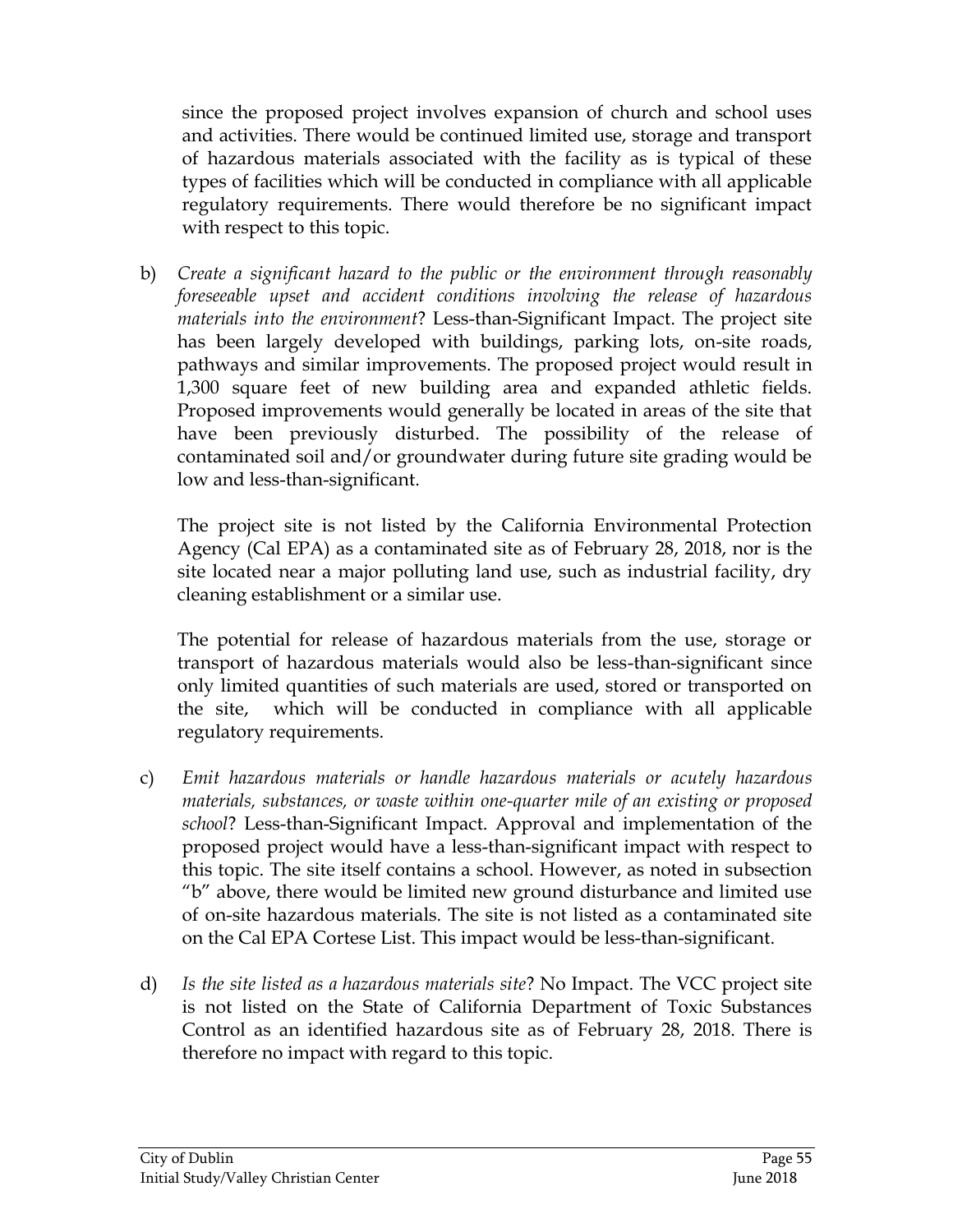- e,f) *Is the site located within an airport land use plan of a public airport or private airstrip*? No Impact. The nearest airport to the site is Livermore Municipal Airport, located several miles southeast of the site. The VCC project site is not located in any airport safety or referral zones for a public or private airport or airstrip. There would be no impact with respect to this topic.
- g) *Interference with an emergency evacuation plan*? No Impact. The proposed project would include the expansion of an existing church and school complex on private land. No emergency evacuation plan would be affected since no roadways would be blocked. There would therefore be no impact with respect to this topic.
- h) *Expose people and structures to a significant risk of loss, injury or death involving wildland fires or where residences are intermixed with wildlands*? No Impact. The project site is located in western Dublin and is substantially surrounded by roadways, residential land uses and open space. The proposed expansion will be reviewed by the Alameda County Fire Department to ensure that required fire protection elements are incorporated into final building plans, including but not limited to provision of adequate water supply and pressure, installation of new fire hydrants that may be required, use of fire resistance building and landscape materials and other features. With adherence to the California Fire and Building Codes, there would be no impact with respect to this topic.

# **9. Hydrology and Water Quality**

## Environmental Setting

*Local and regional drainage*. The site is located on a relatively steep hill. The site is connected to the City of Dublin and Zone 7 regional drainage system. Stormwater from the project site is collected and transported off-site and ultimately flows south and west to San Francisco Bay.

The project area is located within the jurisdiction of Zone 7 of the Alameda County Flood Control and Water Conservation District (Zone 7). Zone 7 provides maintenance of regional drainage facilities within this portion of Alameda County.

### *Surface water quality*

Water quality in California is regulated by the U.S. Environmental Protection Agency's National Pollution Discharge Elimination System (NPDES), which controls the discharge of pollutants to water bodies from point and non-point sources. In the San Francisco Bay area, this program is administered by the San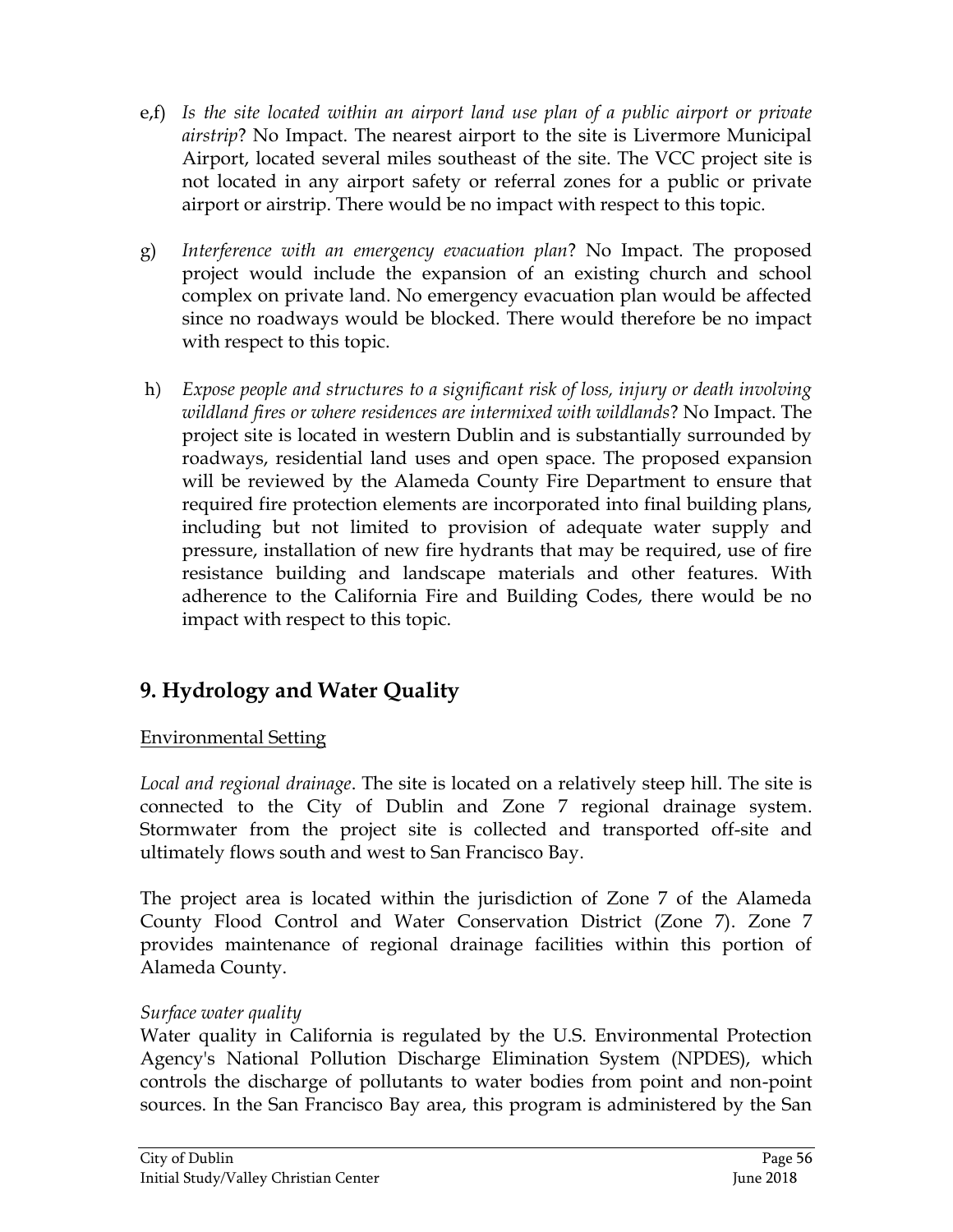Francisco Bay Regional Water Quality Control Board (RWQCB). Federal regulations issued in November 1990 expanded the authority of the RWQCB to include permitting of stormwater discharges from municipal storm sewer systems, industrial processes, and construction sites that disturb areas larger than one acre of land area. The City of Dublin is a co-permittee of the Alameda Countywide Clean Water Program (CWP). The CWP provides guidance to cities with respect to establishing programs to implement RWQCB requirements. The City of Dublin participates in the CWP and adheres to the regionally established guidelines.

In 1994, the RWQCB issued a set of recommendations for New and Redevelopment Controls for Storm Water Programs. These recommendations include policies that define watershed protection goals, set forth minimum nonpoint source pollutant control requirements for site planning, construction and post-construction activities, and establish criteria for ongoing reporting of water quality construction activities. Watershed protection goals are based on policies identified in the San Francisco Bay Basin Water Quality Control Plan (Basin Plan), and the entire program relies on the implementation of Best Management Practices to limit pollutant contact with stormwater runoff at its source and to remove pollutants before they are discharged into receiving waters. The California Stormwater Quality Task Force has published a series of Best Management Practices handbooks for use in the design of source control; and treatment programs to achieve the water quality objectives identified by the Basin Plan for the beneficial uses of surface waters, groundwaters, wetland and marshes.

Pursuant to Section 402 of the Clean Water Act and the Porter-Cologne Water Quality Control Act, municipal stormwater discharges in the City of Dublin are regulated under the San Francisco Bay Region Municipal Regional Stormwater National Pollutant Discharge Elimination Systems NPDES Permit (MRP), Order No. R2-2015-0049, NPDES Permit No. CAS612008, adopted November 19, 2015. The MRP is overseen by the San Francisco RWQCB. Provision C.3 (New Development & Redevelopment) of the MRP addresses post-construction stormwater management requirements for new development and redevelopment projects that meet certain impervious surface area thresholds. Provision C.3 requires the incorporation of site design, source control, and low impact development stormwater treatment measures in development projects to minimize the discharge of pollutants in stormwater runoff and prevent nonstormwater discharges.

Surface water quality is affected by a number of pollutants generated from existing structures, parking areas and open space uses on the project area, including but not limited to petrochemicals (oil and grease), yard and landscape chemicals (herbicides, pesticides and fertilizers), and similar sources.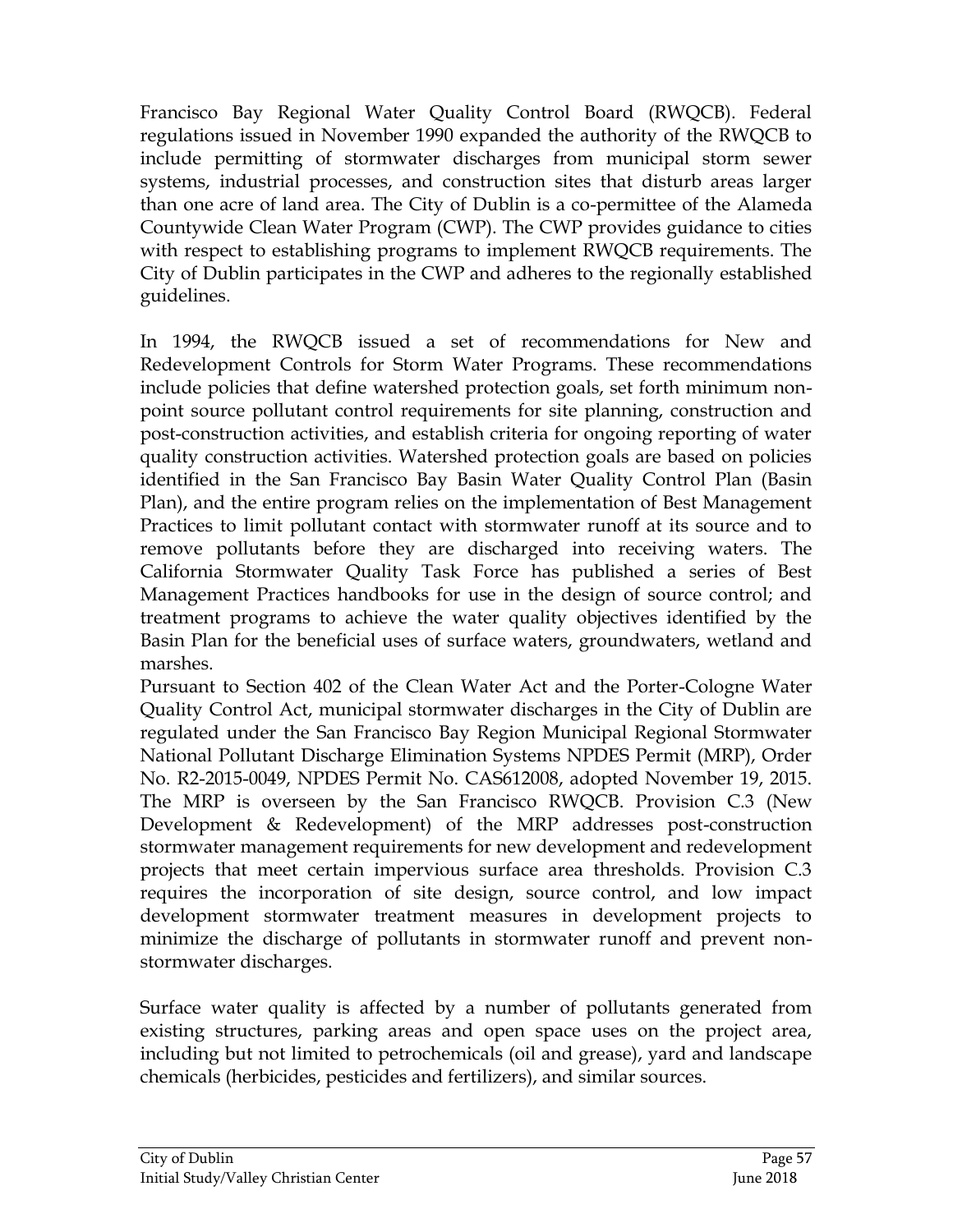## *Flooding*

The site lies approximately 540 feet above the valley floor and is not located within a 100-year flood hazard area. City of Dublin Public Works staff note no recent issues with drainage problems or flooding on or near the site (source: Michael O'Connor, Dublin Public Works Department, 3/6/18).

## Previous EIR

The following impacts and mitigation measures were included in the 2003 EIR.

- Impact 4-6.1 noted an impact with respect to short-term increases in the amount of soil erosion from the site as natural vegetation is removed for project improvements with the potential for wind and water erosion. Adherence to Mitigation Measure 4-6-1 reduced this impact to a less-thansignificant level by requiring the preparation of an erosion and sedimentation control plan consistent with City of Dublin and Regional Water Quality Control Board standards.
- Impact 4-6.2 identified an impact on surface water quality through the deposition of oil, grease and other chemicals from parking areas into nearby surface waters. This impact was reduced to a less-than-significant level by adherence to Mitigation Measure 4.6-2 that required the project developer to prepare a Stormwater Pollution Prevention Plan to ensure that Best Management Practices will be employed.
- Impact 4.6-3 stated that construction of the project could impact downstream drainage facilities by increasing overall and peak storm flows. This impact was reduced to a less-than-significant level by adherence to Mitigation Measure 4.6-3 which required that the Applicant prepare a hydrology study for the project that documents the amount of current stormwater from the site, estimated amounts of increased flow and the ability of downstream facilities to accommodate any increases. If needed, improvements to downstream drainage facilities are to be identified as well as the Applicant's financial responsibility to make needed improvements.

The proposed project will be required to adhere to the above mitigation measures.

### Project Impacts

a) *Violate any water quality standards or waste discharge requirements*? No New Impact. Adherence to mitigation measures set forth in the 2003 EIR and the Alameda County Clean Water Program as enforced by the City of Dublin will ensure that construction allowed by the proposed project would not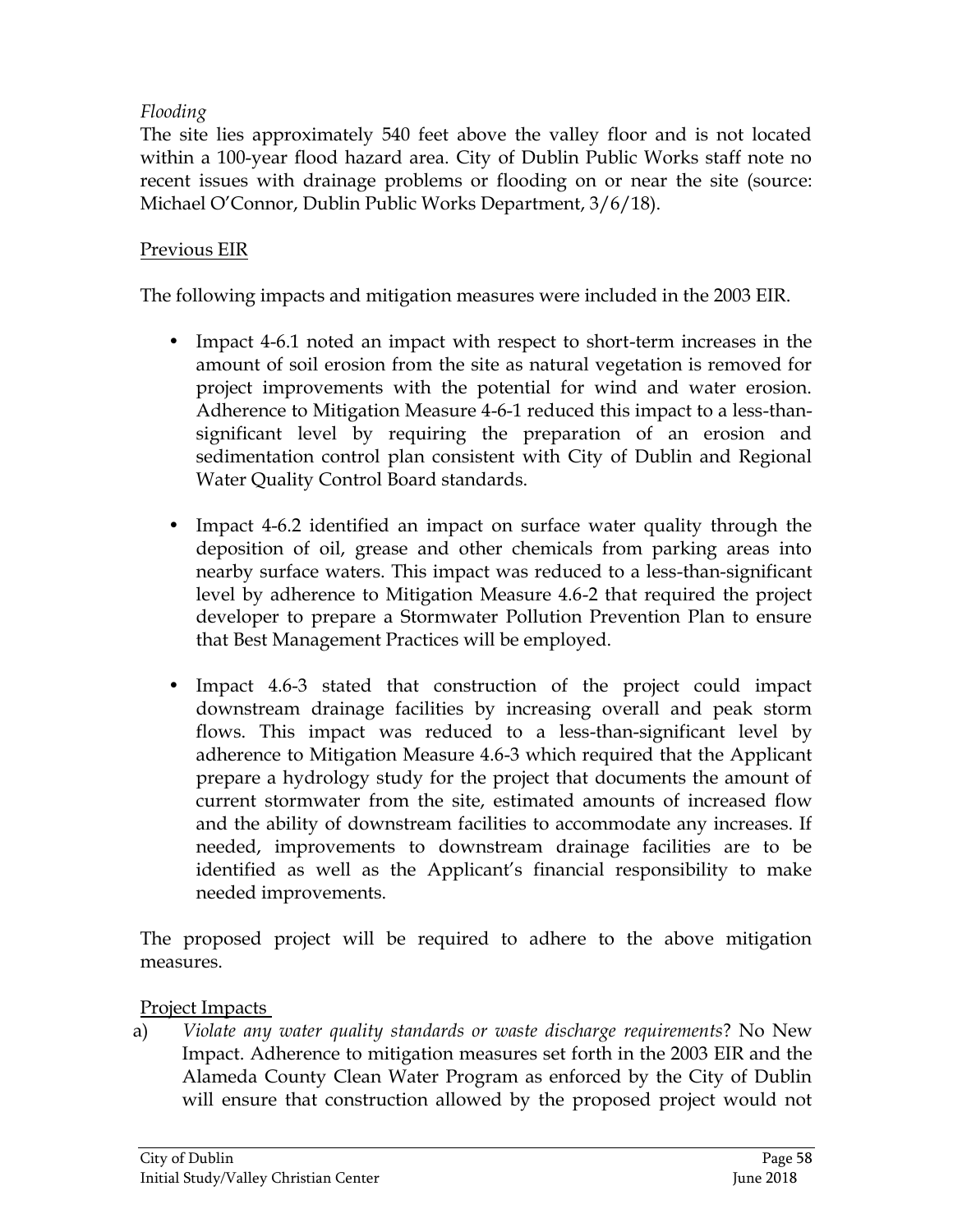violate water quality standards or any waste discharge requirements. The project developer has installed on-site facilities to protect water quality including but not limited to use of bioretention areas, water quality basins and similar elements.

With adherence to applicable regulations and mitigation measures, there would be no new or substantially more severe significant impacts to water quality standards or waste discharge requirements than what has been analyzed in the 2003 EIR and no other CEQA standards for supplemental review are met. Therefore, no further environmental review is required for this impact area.

- b) *Substantially deplete groundwater recharge areas or lowering of water table*? No New Impact. The project site is substantially developed. The Applicant has committed to retaining an existing 8 acre vacant portion of the site located on the west side of Inspiration Drive in a conservation easement that would preclude future development. There would be no substantial depletion of existing groundwater recharge areas with adherence to previous Mitigation Measures, and other local and regional requirements. Therefore, there would be no new or more severe significant impacts with respect to depletion of groundwater recharge areas or lowering of the water table than was analyzed in the 2003 EIR and no other CEQA standards for supplemental review are met. Therefore, no further environmental review is required for this impact area.
- c) *Substantially alter drainage patterns, including streambed courses such that substantial siltation or erosion would occur*? No New Impact. New impervious surfaces would be added to the project site to accommodate new buildings, parking areas, athletic fields and related improvements. Proposed improvements would be constructed of impervious surfaces that could increase stormwater runoff from the site that could change existing drainage patterns. Adherence to Mitigation Measure 4.6-3 will reduce this impact to a less-than-significant level by requiring completion of a hydrology study to ensure that downstream drainage facilities can accommodate future runoff. The Mitigation Measure also requires the project developer to assist in funding any downstream improvements.

Mitigation Measure 4.6-2 requires the project developer to prepare a Stormwater Pollution Prevention Plan to reduce the amount of polluted runoff from the site.

With adherence to applicable EIR Mitigation Measures and other local and regional requirements, there would be no new or more severe significant impacts with respect to this topic than was analyzed in the 2003 EIR and no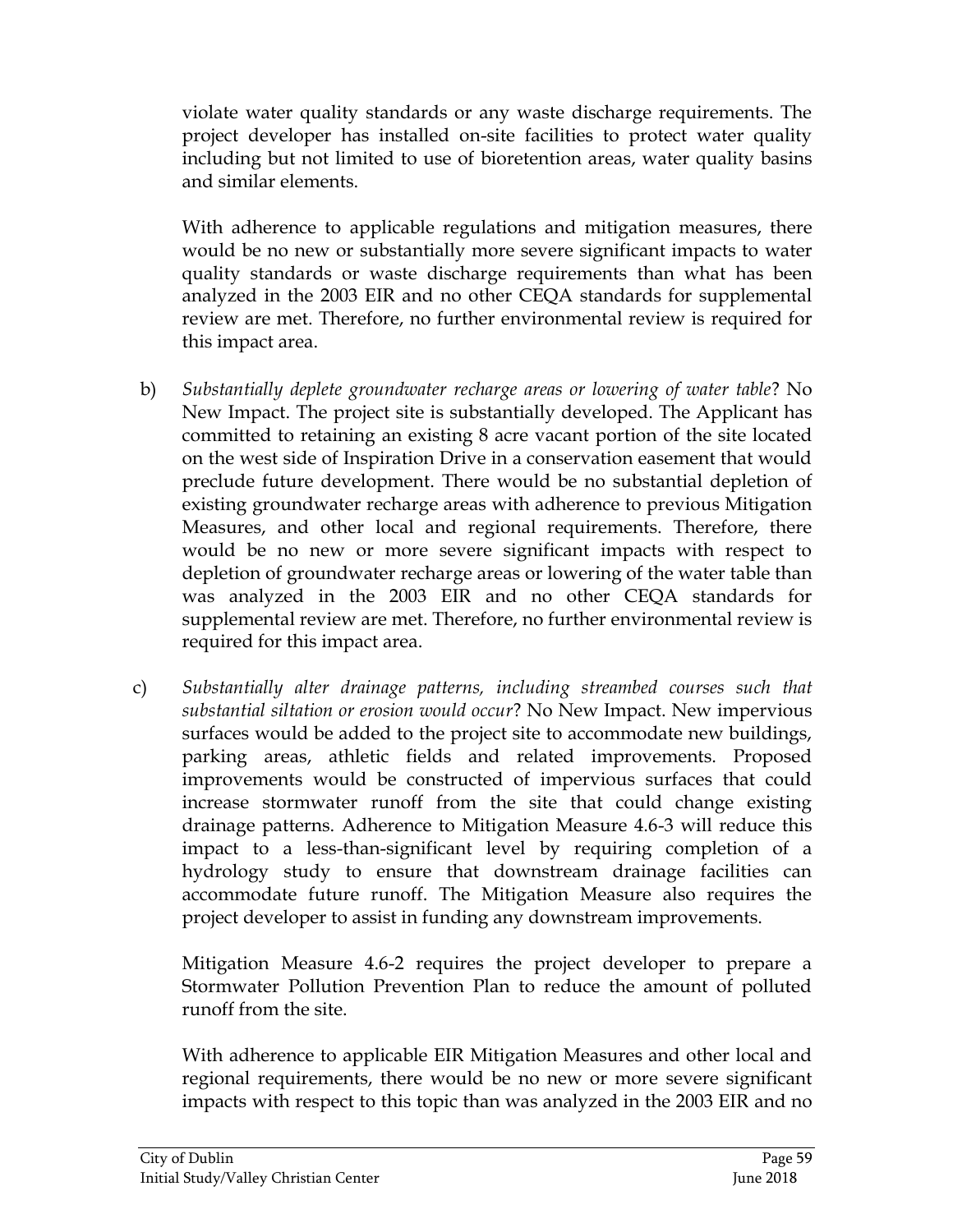other CEQA standards for supplemental review are met. Therefore, no further environmental review is required for this impact area.

- d) *Substantially alter drainage patterns or substantially increase surface water runoff that would result in flooding, either on or off the project site*? No New Impact. As noted in subsection "c," Mitigation Measure 4.6-3 contained in the 2003 EIR requires the developer to prepare a hydrology study to ensure that drainage facilities can accommodate downstream runoff and requires the developer to assist in financing any needed improvements to ensure that no on-site or off-site flooding would occur. With adherence to previous applicable mitigation measures and applicable regulations, there would be no new or substantially more severe significant impacts beyond what has been analyzed in the 2003 EIR and no other CEQA standards for supplemental review are met. Therefore, no further environmental review is required for this impact area.
- e) *Create stormwater runoff that would exceed the capacity of drainage systems or add substantial amounts of polluted runoff*? No New Impact. See subsections "c" and "d," above. With adherence to EIR Mitigation Measures and other local and regional requirements, there would be no new or more severe significant impacts with respect to stormwater impacts and the local and regional drainage systems than was analyzed in the 2003 EIR and no other CEQA standards for supplemental review are met. Therefore, no further environmental review is required for this impact area.
- f) *Substantially degrade water quality*? No New Impact. Refer to item "a" above.
- g) *Place housing within a 100-year flood hazard area as mapped by a Flood Insurance Rate Map*? No New Impact. The project site lies outside of a 100-year flood hazard zone as mapped by FEMA. The only housing proposed on the site is a single caretaker unit. There would therefore be no new or substantially more severe significant impacts with respect to this impact than has been previously analyzed in the previous CEQA documents.
- h, i) *Place within a 100-year flood hazard boundary structures that impeded or redirect flood flow, including dam failures*? No New Impact. Refer to item "g," above.
- j) *Result in inundation by seiche, tsunami or mudflows*? No New Impact. The project site is located well inland from San Francisco Bay or other major bodies of water to be impacted by a tsunami or seiche. The project site is located at the approximate summit of a local hill and would not be subject to mudflows from other adjacent properties. With adherence to applicable regulations, there would be no new or substantially more severe significant impacts to this topic beyond what has been analyzed in the 2003 EIR and no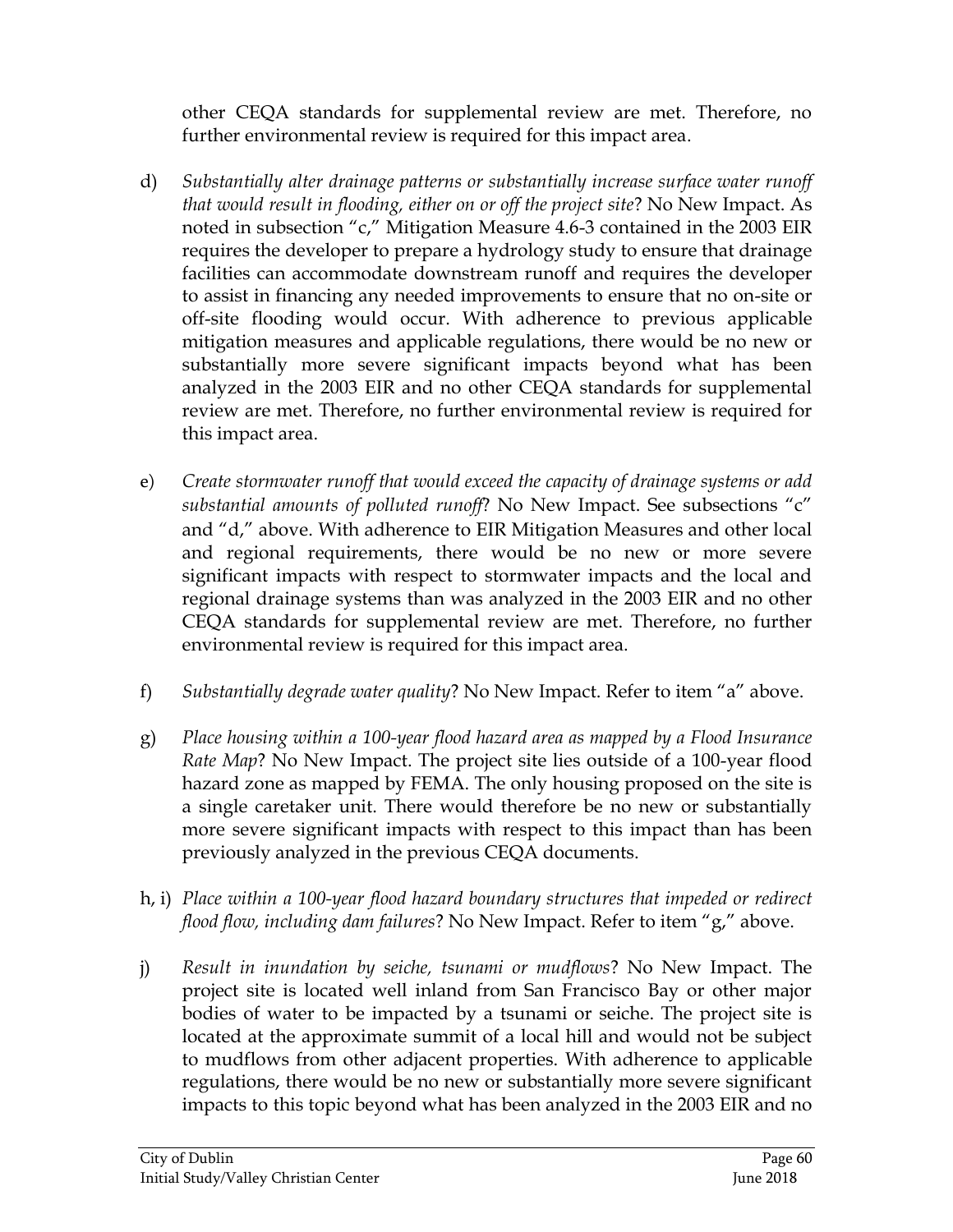other CEQA standards for supplemental review are met. Therefore, no further environmental review is required for this impact area.

# **10. Land Use and Planning**

### Environmental Setting

The project site is occupied by the existing Valley Christian Center complex which includes a church, private school and similar accessory uses. Approximately one-half of the site is vacant.

Surrounding uses are generally attached and detached dwellings.

The City of Dublin General Plan designates this site as Public/Semi-Public. This land use designation allows for facilities and uses operated by a public agency or non-profit organization which can include but are not limited to schools, libraries, fire stations, post offices and similar uses. The site is zoned PD-Planned Development which permits a specific list of uses as contained in the PD-Planned Development Ordinance for this site.

Previous EIR

No significant land use impacts were identified in the 2003 EIR.

Project Impacts

- a) *Physically divide an established community*? No New Impact. The VCC site is self-contained, with direct vehicular access from Dublin Boulevard via Inspiration Drive. The existing use has been on the site since the late 1970's and none of the existing neighborhoods near the site would be physically divided should the project application be approved. There would therefore be no new or substantially more severe significant impacts with respect to this impact than has been previously analyzed in the previous CEQA document. Therefore, no further environmental review is required for this impact area.
- b) *Conflict with any applicable land use plan, policy or regulation*? No New Impact. Proposed land uses are fully consistent with the City of Dublin General Plan and Zoning Ordinance and no changes to these documents have been requested. The Applicant will be required to comply with all other land use policies and regulations as a condition of project approval. No impact would result. There would therefore be no new or substantially more severe significant impacts with respect to this impact than has been previously analyzed in previous CEQA documents. Therefore, no further environmental review is required for this impact area.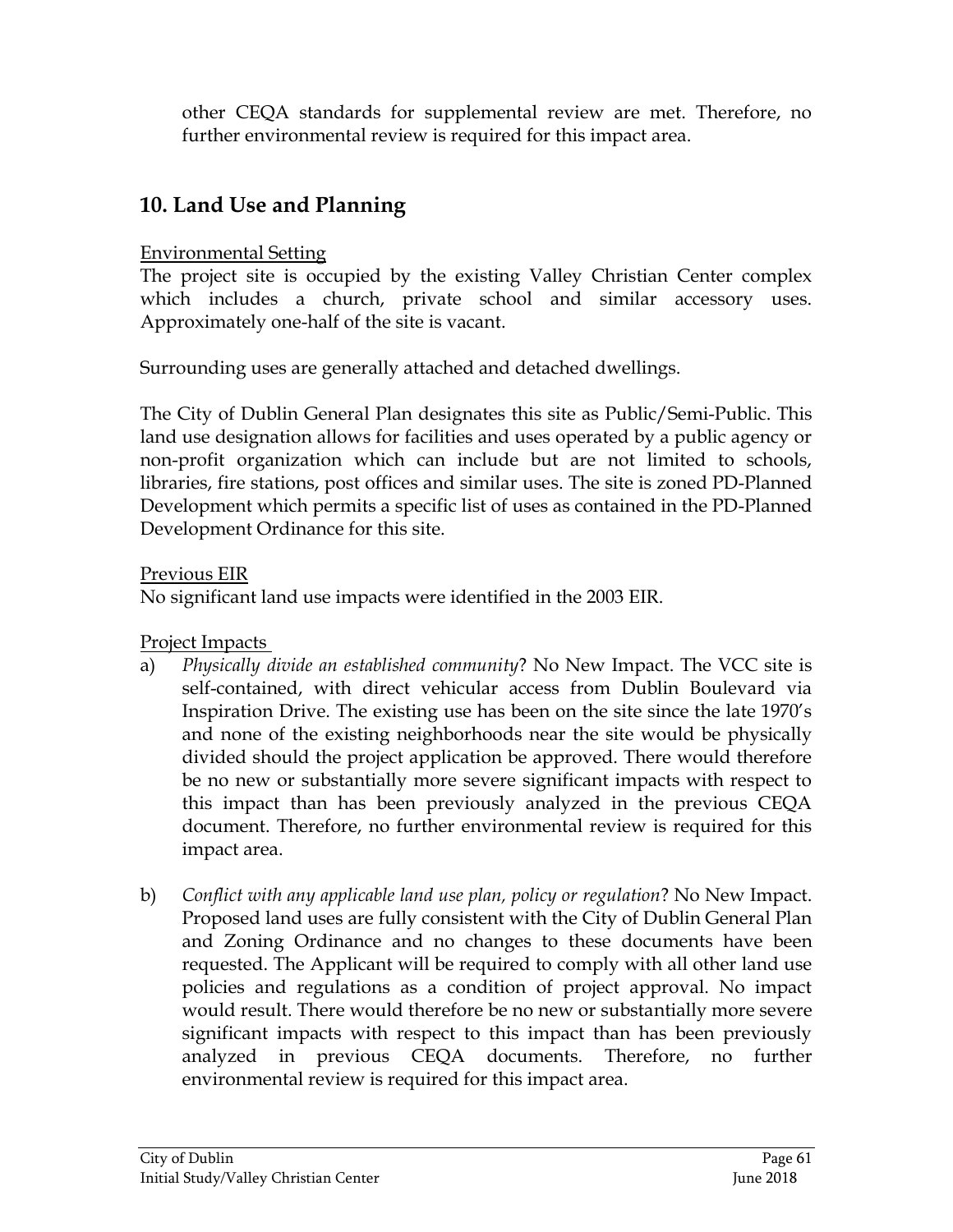c) *Conflict with a habitat conservation plan or natural community conservation plan*? No New Impact. No such plan has been adopted within the General Plan. There would therefore be no impact to a habitat conservation plan or natural community conservation plan for the proposed project. There would be no new or substantially more severe significant impacts to applicable habitat conservation plan(s) beyond what has been analyzed in the VCC EIR, and no other CEQA standards for supplemental review are met. Therefore, no further environmental review is required for this impact area.

# **11. Mineral Resources**

## Environmental Setting

No significant quantities of mineral resources exist on the project site according to the Dublin General Plan or the previous EIR that affects the project site.

## Project Impacts

a, b) *Result in the loss of availability of regionally or locally significant mineral resources*? No New Impact. None of the City of Dublin land use regulatory documents or the 2003 EIR indicates that significant deposits of minerals exist on the project site, therefore no impacts would occur.

# **12. Noise**

## Environmental Setting

*Noise background*. Noise may be defined as unwanted sound. Noise is usually objectionable because it is disturbing or annoying. The objectionable nature of sound could be caused by its pitch or its loudness. Pitch is the height or depth of a tone or sound, depending on the relative rapidity (frequency) of the vibrations by which it is produced. Higher pitched signals sound louder to humans than sounds with a lower pitch. Loudness is intensity of sound waves combined with the reception characteristics of the ear. Intensity may be compared with the height of an ocean wave in that it is a measure of the amplitude of the sound wave.

In addition to the concepts of pitch and loudness, there are several noise measurement scales which are used to describe noise in a particular location. A *decibel (dB)* is a unit of measurement which indicates the relative amplitude of a sound. The zero on the decibel scale is based on the lowest sound level that the healthy, unimpaired human ear can detect. Sound levels in decibels are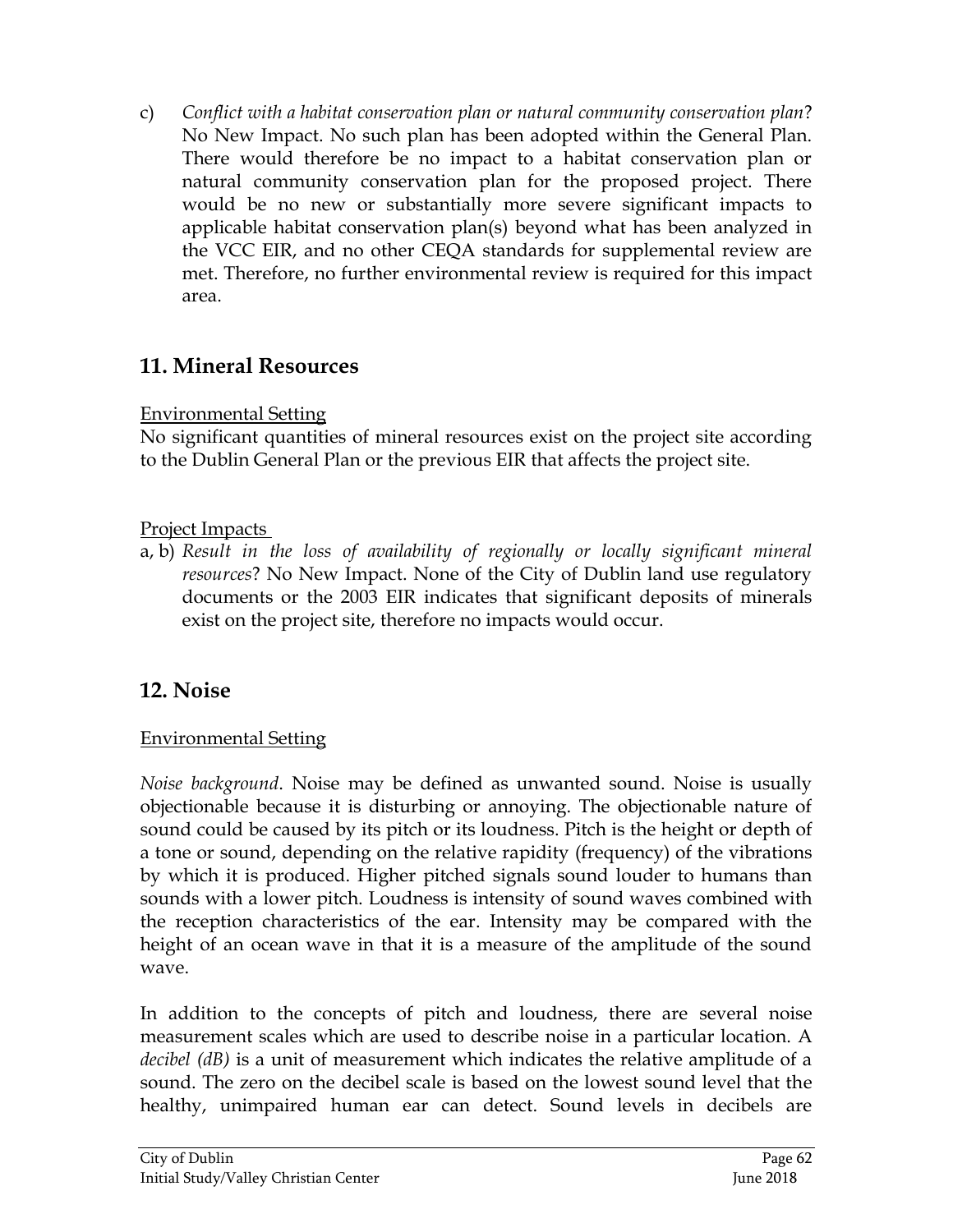calculated on a logarithmic basis. An increase of 10 decibels represents a ten-fold increase in acoustic energy, while 20 decibels is 100 times more intense, 30 decibels is 1,000 times more intense, etc. There is a relationship between the subjective noisiness or loudness of a sound and its intensity. Each 10 decibel increase in sound level is perceived as approximately a doubling of loudness over a fairly wide range of intensities. Technical terms are defined in Table 1 of the full acoustic report (see Attachment 2).

There are several methods of characterizing sound. The most common in California is the A-weighted sound level (dBA). This scale gives greater weight to the frequencies of sound to which the human ear is most sensitive. Representative outdoor and indoor noise levels in units of dBA are shown in Table 2. Because sound levels can vary markedly over a short period of time, a method for describing either the average character of the sound or the statistical behavior of the variations must be utilized. Most commonly, environmental sounds are described in terms of an average level that has the same acoustical energy as the summation of all the time-varying events. This energy-equivalent sound/noise descriptor is called *Leq*. The most common averaging period is hourly, but Leq can describe any series of noise events of arbitrary duration.

The scientific instrument used to measure noise is the sound level meter. Sound level meters can accurately measure environmental noise levels to within about plus or minus 1 dBA. Various computer models are used to predict environmental noise levels from sources, such as roadways and airports. The accuracy of the predicted models depends upon the distance the receptor is from the noise source. When the receptor is close to the noise source, the models are accurate to within about plus or minus 1 to 2 dBA.

Since the sensitivity to noise increases during the evening and at night (because excessive noise interferes with the ability to sleep) 24-hour descriptors have been developed that incorporate artificial noise penalties added to quiet-time noise events. The Community Noise Equivalent Level (CNEL) is a measure of the cumulative noise exposure in a community, with a 5 dB penalty added to evening (7:00 pm - 10:00 pm) and a 10 dB addition to nocturnal (10:00 pm - 7:00 am) noise levels. The Day/Night Average Sound Level  $(L<sub>dn</sub>)$  is essentially the same as CNEL, with the exception that the evening time period is dropped and all occurrences during this three-hour period are grouped into the daytime period.

*Background on vibration*. Ground vibration consists of rapidly fluctuating motions or waves with an average motion of zero. Several different methods are typically used to quantify vibration amplitude. One method is the Peak Particle Velocity (PPV). The PPV is defined as the maximum instantaneous positive or negative peak of the vibration wave. In this report, a PPV descriptor with units of mm/sec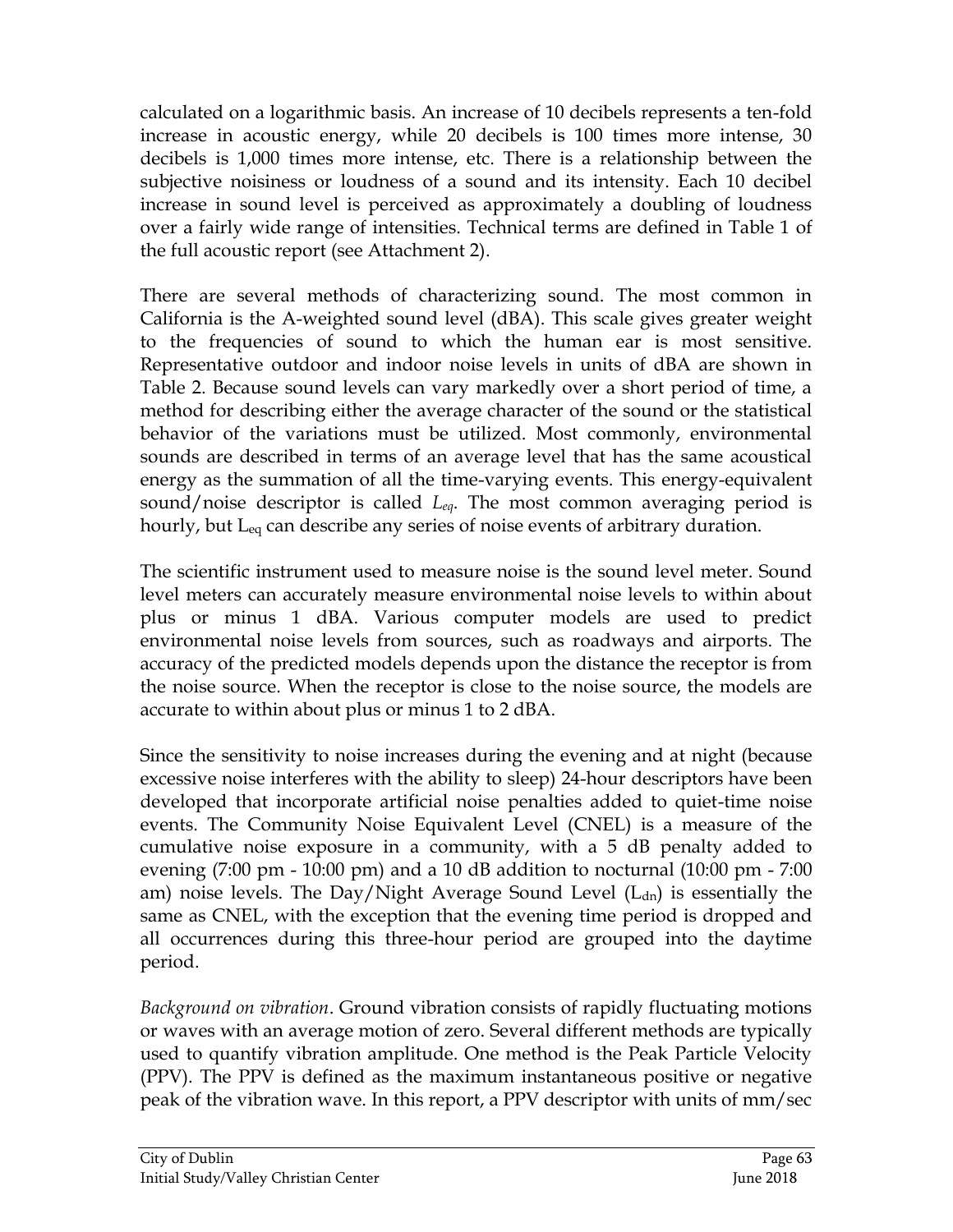or in/sec is used to evaluate construction generated vibration for building damage and human complaints. Table 3 displays the reactions of people and the effects on buildings that continuous vibration levels produce.

The annoyance levels shown in Table 3 should be interpreted with care since vibration may be found to be annoying at much lower levels than those shown, depending on the level of activity or the sensitivity of the individual. To sensitive individuals, vibrations approaching the threshold of perception can be annoying. Low-level vibrations frequently cause irritating secondary vibration, such as a slight rattling of windows, doors, or stacked dishes. The rattling sound can give rise to exaggerated vibration complaints, even though there is very little risk of actual structural damage.

Construction activities can cause vibration that varies in intensity depending on several factors. The use of pile driving and vibratory compaction equipment typically generates the highest construction related groundborne vibration levels. Because of the impulsive nature of such activities, the use of the PPV descriptor has been routinely used to measure and assess groundborne vibration and almost exclusively to assess the potential of vibration to induce structural damage and the degree of annoyance for humans.

The two primary concerns with construction induced vibration is the potential to damage a structure and the potential to interfere with the enjoyment of life. These concerns are evaluated against different vibration limits. Studies have shown that the threshold of perception for average persons is in the range of 0.008 to 0.012 in/sec PPV. Human perception to vibration varies with the individual and is a function of physical setting and the type of vibration. Persons exposed to elevated ambient vibration levels, such as people in an urban environment, may tolerate a higher vibration level.

Structural damage can be classified as cosmetic only, such as minor cracking of building elements, or may threaten the integrity of the building. Safe vibration limits that can be applied to assess the potential for damaging a structure vary by researcher and there is no general consensus as to what amount of vibration may pose a threat for structural damage to the building. Construction induced vibration that can be detrimental to the building is very rare and has only been observed in instances where the structure is at a high state of disrepair and the construction activity occurs immediately adjacent to the structure.

*Existing noise environment*. The Valley Christian Center is located west of Inspiration Drive and north of Dublin Boulevard in the western part of the City of Dublin. Currently, there are five buildings on the project site with existing sports fields located to the west of the buildings that are used for football, soccer, and baseball. Parking lots are located to the east, to the north, and to the south of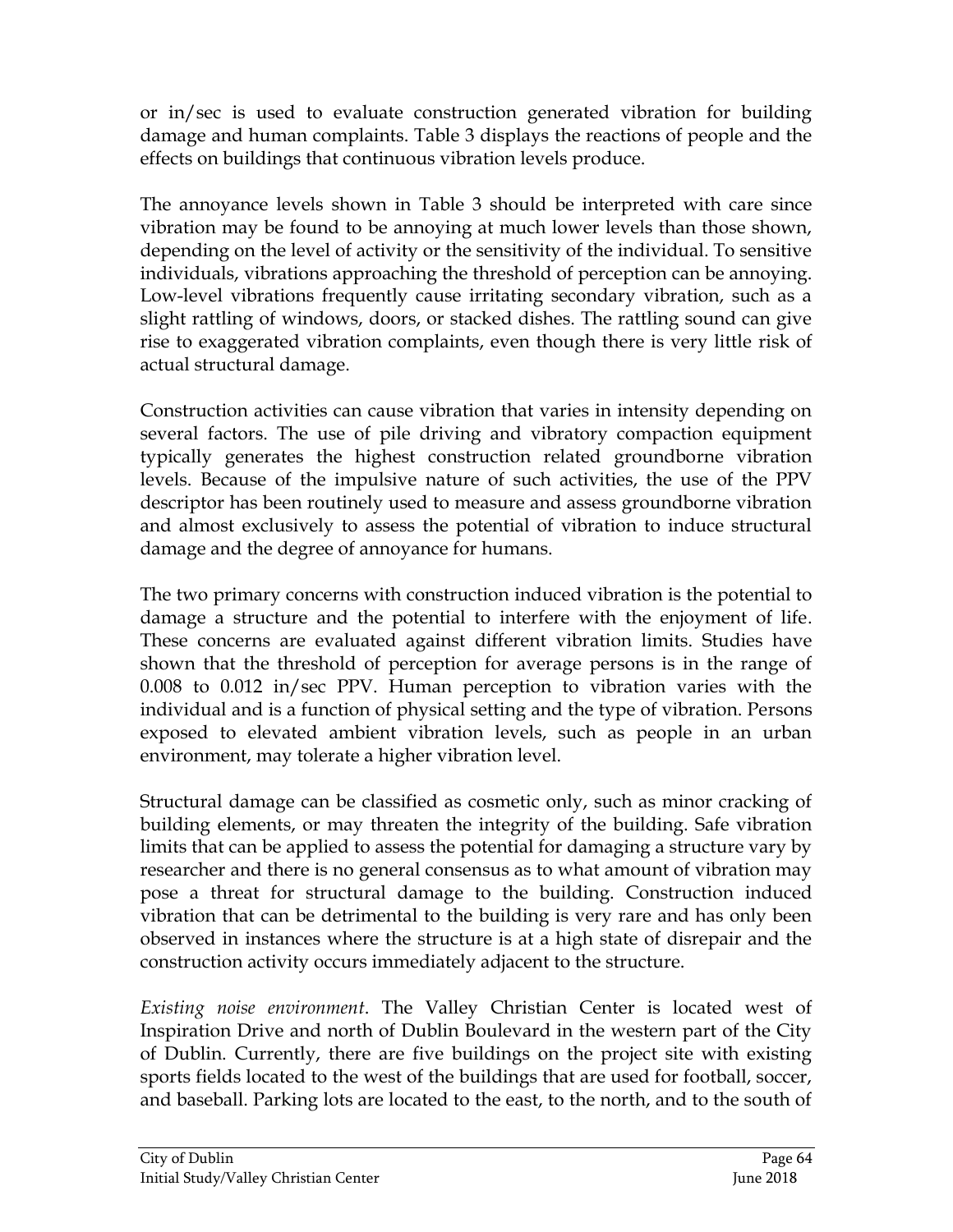existing buildings. To the north and to the east of the project site, opposite Inspiration Drive, are single-family residences. Multi-family housing developments are located approximately 510 feet southwest of the project site. Designated open space is located to the northwest of the project site. Open parcels of land are also located along the southern boundary of the project site.

A noise monitoring survey, consisting of two long-term and three short-term measurements, was performed at the site beginning on Wednesday May 6, 2015 and concluding on Monday May 11, 2015. Each measurement location is shown in the Acoustic Report (Attachment 2). The noise environment at the site and in the surrounding areas results primarily from vehicular traffic along I-580, as well as neighborhood traffic along Inspiration Drive and connecting roadways. Occasional aircraft associated with the Livermore Municipal Airport also contribute to the noise environment at the project site.

Long-term noise measurement LT-1 was made along the northern boundary of the project site, approximately 75 feet south of the centerline of Inspiration Dive. LT-1 represented the existing noise environment near the location of the proposed multi-purpose recreation field. Hourly average noise levels at this location typically ranged from 48 to 60 dBA L<sub>eq</sub> during the day, and from 39 to 55 dBA Leq at night. The average community noise equivalent level from Wednesday May 6, 2015 through Monday May 11, 2015 ranged from 57 to 58 dBA CNEL during the weekdays and was 55 dBA CNEL on weekend days.

LT-2 was positioned in the single-family residential development to the east of the project site. LT-2 was approximately 65 feet west of the intersection of Betlen Drive and Las Palmas Way and was approximately 210 feet east of the centerline of Inspiration Drive. This measurement represented the noise-sensitive receptors located to the east and to the north of the project site. Hourly average noise levels at this location typically ranged from 41 to 54 dBA Leq during the day, and from 37 to 52 dBA  $L_{eq}$  at night. The average community noise equivalent level from Wednesday May 6, 2015 through Monday May 11, 2015 ranged from 52 to 54 dBA CNEL during the weekdays and ranged from 50 to 51 dBA CNEL on weekend days.

The short-term noise measurements were made on Monday May 11, 2015 in tenminute intervals starting at 12:20 pm. ST-1 was measured in the multi-family residential development located to the southwest of the project site. This measurement was made approximately 20 feet east of the intersection of Brigadoon Way and Sornoway Lane. The ten-minute average noise level measured at ST-1 was 53 dBA  $L_{eq(10)}$ , and the estimated average community noise equivalent level was 55 dBA CNEL. ST-2 was made in the single-family development to the northwest of the project site, approximately 30 feet south of the centerline of Mountain Rise Place. The ten-minute average noise level at ST-2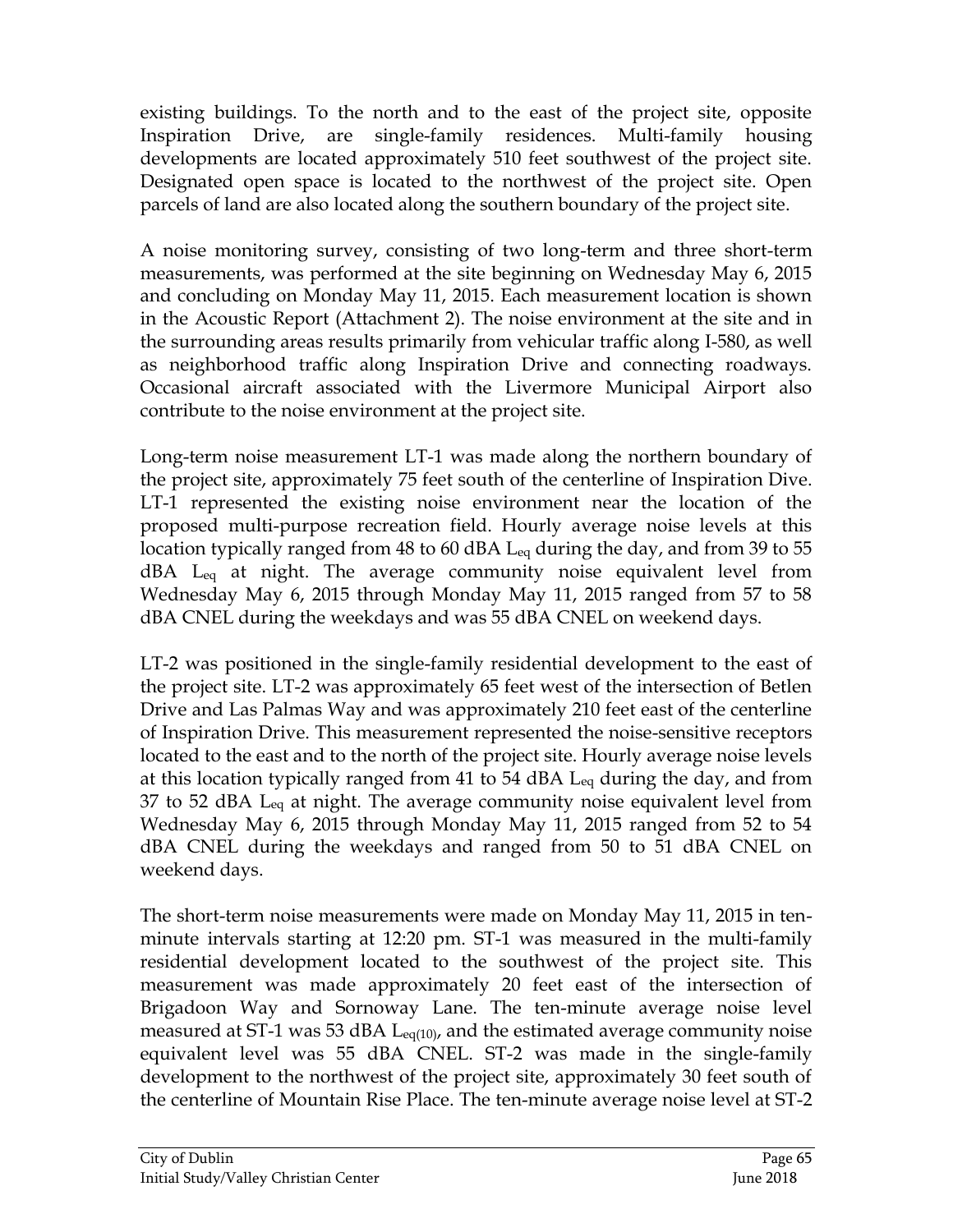was 50 dBA L<sub>eq(10)</sub>, and the estimated average community noise equivalent level was 50 dBA CNEL. The final short-term measurement, ST-3, was made opposite Inspiration Drive from LT-1 and represented the single-family development located north of the project site. ST-3 was approximately 125 feet north of the centerline of Inspiration Drive, and the ten-minute average noise level measured at this location was 56 dBA  $L_{eq(10)}$ . The estimated average community noise equivalent level at ST-3 was 56 dBA CNEL. Table 4 summarizes the results for the short-term measurements.

| <b>Noise</b><br><b>Measurement</b><br><b>Location (Date, Time)</b>                                                                   | $L_{\rm max}$          | L(1)                   | $L_{(10)}$             | $L_{(50)}$             | $L_{(90)}$             | $\mathbf{L}_{eq(10)}$  | <b>CNEL</b>                         |
|--------------------------------------------------------------------------------------------------------------------------------------|------------------------|------------------------|------------------------|------------------------|------------------------|------------------------|-------------------------------------|
| LT-1:northern                                                                                                                        | $58 - 81$ <sup>a</sup> | $56 - 74$ <sup>a</sup> | $45 - 67$ <sup>a</sup> | $41 - 57$ <sup>a</sup> | $39 - 54$ <sup>a</sup> | $47 - 62^{\rm a}$      |                                     |
| boundary of the site,<br>$\sim$ 75 feet south of the<br>centerline of Inspiration<br>Drive (5/6/2015, 16:20-<br>$5/11/2015$ , 13:10) | $40-72b$               | $39-66^b$              | $38-62^b$              | $37-54^b$              | $35-52b$               | $37-57b$               | $57 -$<br>58 <sup>c</sup><br>$55^d$ |
| LT-2: $~65$ feet from<br>intersection of Betlen<br>Drive and Las Palmas                                                              | $43 - 79$ <sup>a</sup> | $42 - 71$ <sup>a</sup> | $40-64^a$              | $39 - 58$ <sup>a</sup> | $37 - 54$ <sup>a</sup> | $39 - 59$ <sup>a</sup> | $52 -$<br>54 <sup>c</sup>           |
| Way (5/6/2015, 16:40-<br>$5/11/2015$ , 13:20)                                                                                        | $37-69^b$              | $37-66^b$              | $37-57^{\rm b}$        | $35 - 54^b$            | $33 - 52^b$            | $36 - 54^b$            | $50-$<br>51 <sup>d</sup>            |
| $ST-1: \sim 20$ feet east of<br>the intersection of<br>Brigadoon Way and<br>Sornoway Lane<br>$(5/11/2015, 12:20-$<br>12:30)          | 69                     | 64                     | 53                     | 50                     | 48                     | 53                     | 55                                  |
| $ST-2$ : ~30 feet south of<br>the centerline of<br><b>Mountain Rise Place</b><br>$(5/11/2015, 12:40-$<br>12:50                       | 66                     | 62                     | 52                     | 47                     | 44                     | 50                     | 50                                  |
| $ST-3$ : ~125 feet north<br>of the centerline of<br><b>Inspiration Drive</b><br>$(5/11/2015, 13:00-$<br>13:10                        | 71                     | 67                     | 57                     | 53                     | 51                     | 56                     | 56                                  |

|  | Table 4. Summary of Long-Term and Short-Term Noise Measurements (dBA) |  |
|--|-----------------------------------------------------------------------|--|
|  |                                                                       |  |

<sup>a</sup> Range of noise levels measured during daytime hours (between 7:00 a.m. and 10:00 p.m.).

 $b$  Range of noise levels measured during nighttime hours (between 10:00 p.m. and 7:00 a.m.).

<sup>c</sup> CNEL measured on weekdays.

<sup>d</sup> CNEL measured on weekends.

Source: Illingworth & Rodkin, 2016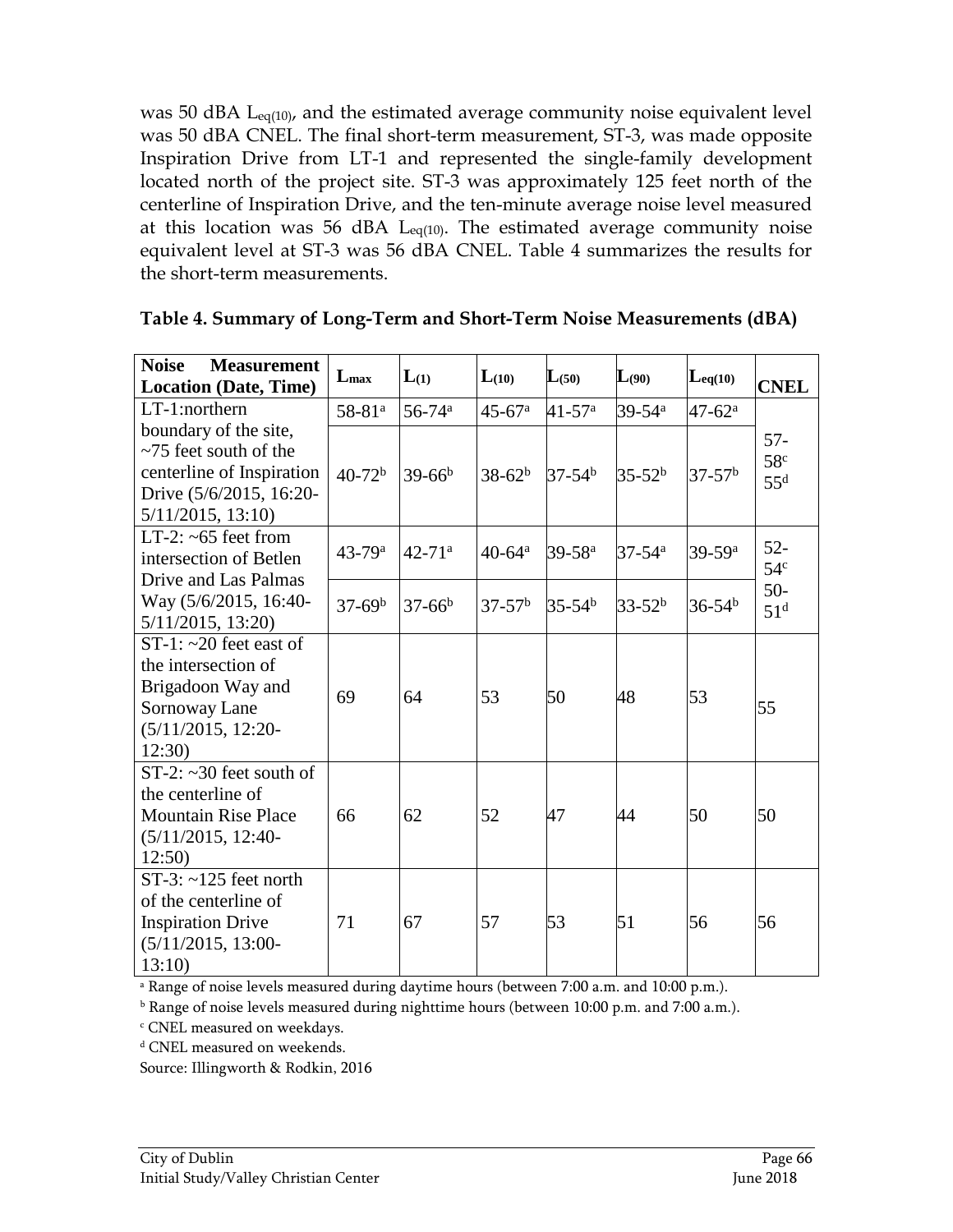Based on the measurements made in the vicinity of the project site, existing noise levels are below 60 dBA CNEL, which meets the City of Dublin's noise exposure limits for residential land uses and schools.

#### Regulatory setting

The Noise Element of the Dublin General Plan identifies the following primary sources of noise in Dublin: traffic noise from freeways and major roadways within the community and noise generated by the BART line adjacent to the I-580 freeway.

The Noise Element identifies the following maximum noise exposure levels by land use type.

| <b>Land Use</b>           | Normally   | Conditionally | Normally     | Clearly      |
|---------------------------|------------|---------------|--------------|--------------|
|                           | Acceptable | Acceptable    | Unacceptable | Unacceptable |
| Residential               | 60 or less | 60-70         | 70-75        | $75+$        |
| <b>Lodging Facilities</b> | $60 - 70$  | 70-80         | $80+$        | $- -$        |
| Schools, churches,        | $60 - 70$  | 70-80         | $80+$        | --           |
| nursing homes             |            |               |              |              |
| Neighborhood              | 60 or less | $60 - 65$     | 65-70        | $70+$        |
| parks                     |            |               |              |              |
| Office/Retail             | 70 or less | 70-75         | 75-80        | $80+$        |
| Industrial                | 70 or less | 70-75         | $75+$        | --           |

#### **Table 5. City of Dublin Land Use/Noise Compatibility Standards (decibels)**

Source: Dublin General Plan Noise Element, Table 9-1

The City of Dublin also enforces an interior noise standard of 45 decibels for residential dwellings.

### Previous EIR

The 2003 VCC EIR identified the following noise impacts and mitigation measures.

- Impact 4.8-1 found a short-term impact on surrounding residential projects due to construction noise. Mitigation Measure 4.8-1 limited project construction noise by requiring future construction activities to adhere to a number of specific features, including but not limited to specific hours of construction, keeping noisy equipment away from nearby residences, ensuring that construction equipment is in good working order and designating a site noise coordinator to respond to complaints. Adherence to this measure reduced construction noise to a less-than-significant level.
- Impact 4.8-2 noted a potentially significant impact with respect to noise impacts on residences that were previously proposed as part of project.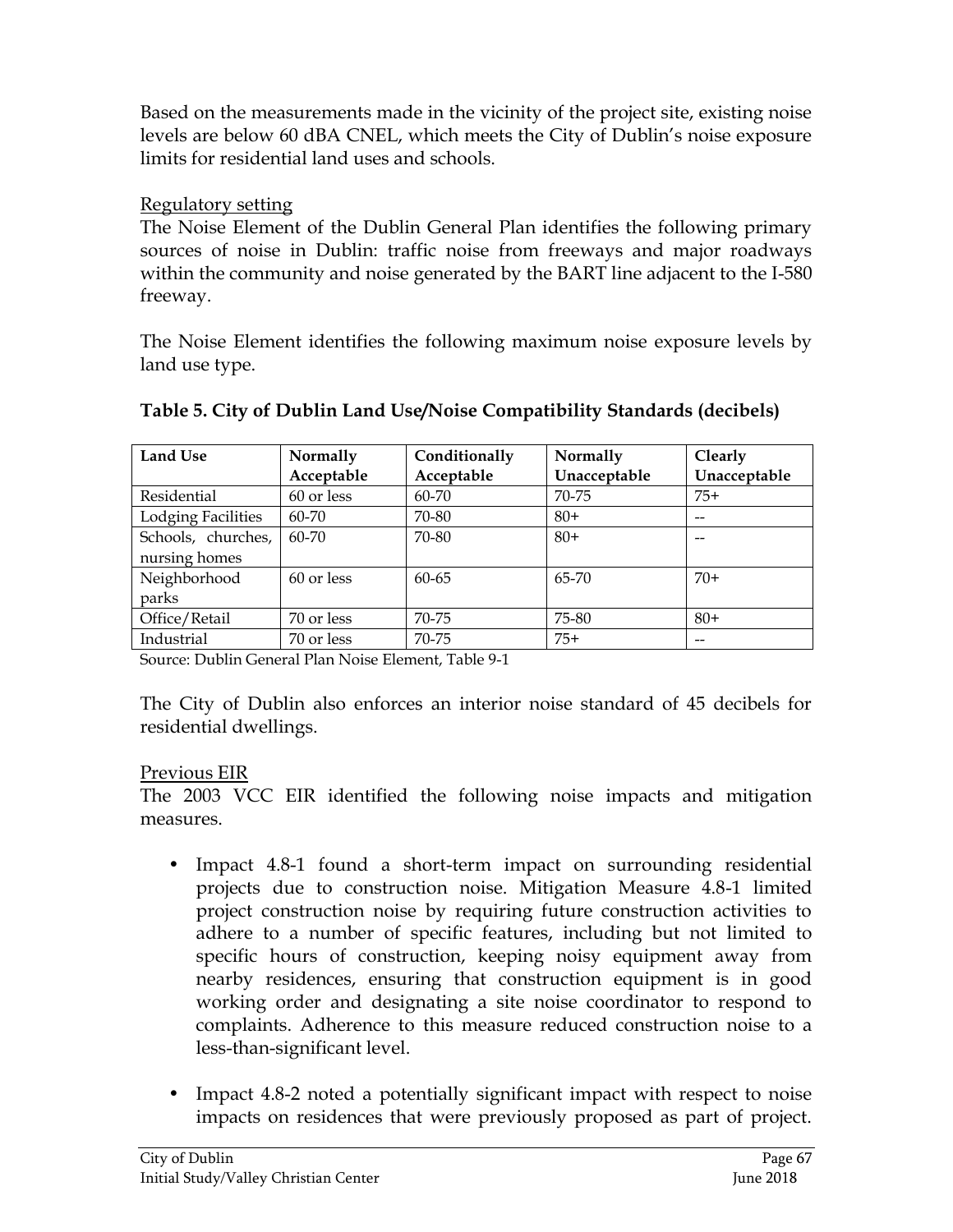Mitigation Measure 4.8-2 reduced this impact to a less-than-significant level by requiring a site-specific acoustic study for all future Site Development Review applications and including any noise reduction recommendations into that portion of the project.

- Impact 4.8-3 found that the main campus would be subject to potentially significant noise from the I-580 freeway. This was reduced to a less-thansignificant level by adherence to Mitigation Measure 4.8-3, which required the completion of an acoustic analysis for the chapel portion of the site and incorporation of report recommendations into the final design of the chapel.
- Impact 4.8-4 identified a potentially significant impact with respect to future noise levels on surrounding uses during evening hours if night lighting were to be installed. Mitigation Measure 4.8-4 reduced this impact to a less-than-significant level by requiring an acoustic analysis prior to the commencement of evening activities and incorporation of report recommendations during future evening activities.

The proposed project will be required to comply with applicable noise mitigation measures contained in the previous EIR.

Project Impacts

a,c) *Would the project expose persons or generation of noise levels in excess of standards established by the General Plan or other applicable standard and result in a substantial increases in permanent in ambient noise levels?* Less-than-Significant with Mitigation. The City of Dublin does not define a stationary equipment noise level standard. Therefore, for the purpose of this project, project-generated operational noise is compared to existing ambient conditions at the surrounding noise-sensitive receptors.

Under conditions of the proposed project, a new baseball field would be located in the northwestern corner of the campus and a new multipurpose recreational field would be located in the northeastern corner of campus adjacent to Inspiration Drive. The new baseball field would be relocated approximately 360 feet northwest from the location of the existing multipurpose sports field. The new multipurpose recreational field would host football, soccer, and track and field sports activities. Currently, football practices are played on the existing multipurpose baseball field, while track and field activities occur off site. As part of the proposed project, a sound amplification system and lighting standards would also be installed at the new multipurpose recreational field.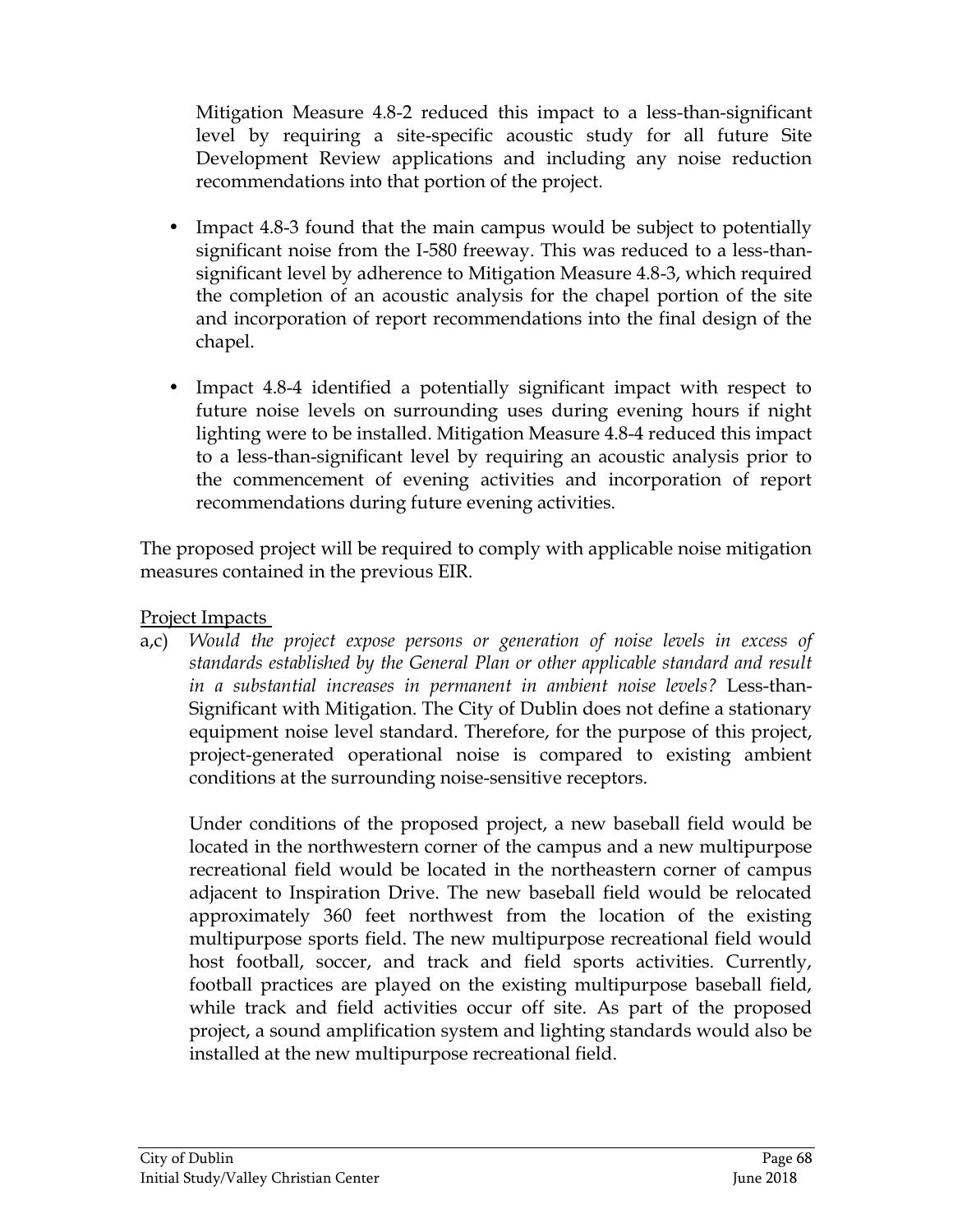An outdoor amphitheater is proposed on the interior of the site, southwest of the new multipurpose recreation field. This amphitheater can be used during the school year for lectures during regular school hours and for Northern California Bible College lectures during evening hours. These lectures would not require amplification or lighting. Sunday services may elect to hold church services at the amphitheater, which would require amplification, and the amphitheater may also be used for outdoor theatrical plays during summer months.

Following is an analysis of potential noise impacts from major project elements.

*Multipurpose sports field*. The proposed plan for the new multipurpose recreational sports field includes hosting football games, as well as track and field events, that would include seating for spectators. From mid-August through mid-November, football practices would be held Monday through Thursday from 3:00 pm to 5:30 pm. Organized football games would include one scrimmage and up to six regular season games with the potential for an additional three playoff games. Football games would be held on Friday nights from 4:00 pm to 9:00 pm. The field is proposed to be lighted for night games until 10:00 pm and would require amplified sound until 10:00 pm. Football games would occasionally occur on Saturday nights from 4:00 pm to 9:00 pm. Lighting and amplified sound would be required for the Saturday night games as well. A Condition of Approval has been added to the project that allows the use of amplified sound and lighting on Friday and Saturday nights until 10:00 pm. The proposed stadium bleacher capacity is 1,100 seats. Two speakers for the public address (PA) system would be located at both ends of the bleachers on the southwestern side of the track.

Illingworth & Rodkin, Inc. (I&R) monitored noise levels during activities at the Santa Teresa High School football stadium in San Jose, CA. Noise measurements of a football game were made on October 20, 2012. The varsity football game between Santa Teresa High School and Oak Grove High School was considered to be the "rivalry" game of the football season. The attendance was estimated by the high school to be approximately 1,600 people. Measurements of 15-minute durations were made at several locations on the Santa Teresa High School campus and in the adjacent single-family neighborhoods at distances ranging from 425 to 740 feet from the center of the football field. These measurements were attended by a qualified noise technician who documented maximum noise levels resulting from the various sources of noise generated during a varsity football game on October 20, 2012, and during band practice on October 22, 2012. Football game activities were generally the primary noise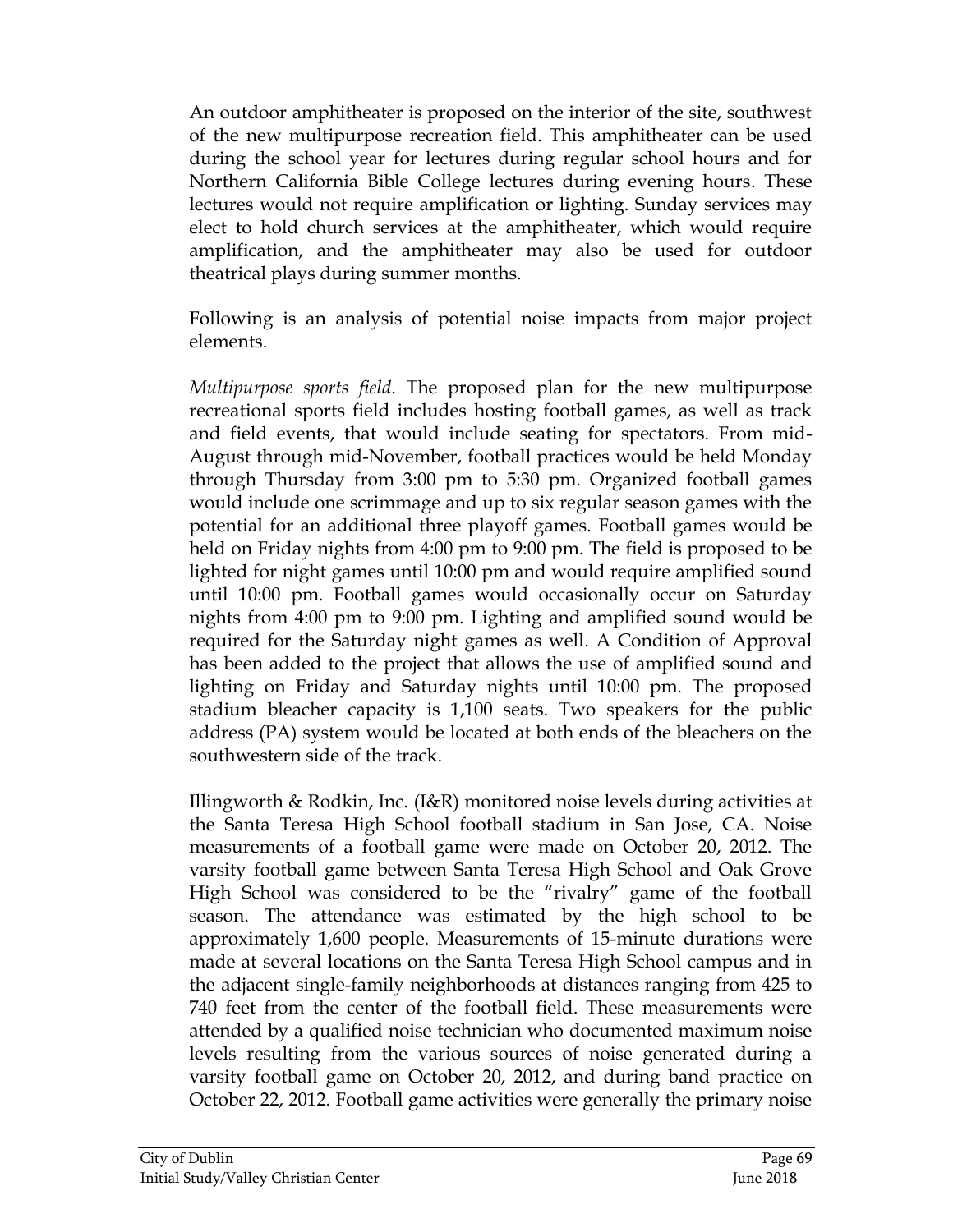sources at measurement locations during the varsity game. During band practice, the band was audible and measurable in the absence of local traffic at all short-term measurement locations, but was typically at levels below other noise sources in the area.

Table 6 summarizes the measurement results at the nearest locations about 425 feet from the center of the field during noisy intervals at the varsity football game on Saturday, October 20, 2012, including the average noise level ( $L_{eq}$ ) and background noise level ( $L_{90}$ ) measured during each interval, and the maximum noise levels measured during various noise-generating activities.

**Table 6. Summary of Short-Term Noise Measurements, Football Game at Santa Teresa High School, San Jose CA, 10/20/12**

| <b>Location</b>                                                     | Average Noise L <sub>max</sub> | <b>Typical Maximum Instantaneous Noise Levels, dBA</b> |                  |                 |  |
|---------------------------------------------------------------------|--------------------------------|--------------------------------------------------------|------------------|-----------------|--|
|                                                                     | Level, dBA $L_{eq}$ Cheering/  | Crowd                                                  | <b>PA</b> System | <b>Whistles</b> |  |
| 425 feet, as measured<br>from the center of the $\vert$ 60<br>field |                                | 57 to 73                                               | 53 to 59         | 56 to 63        |  |

Source: Illingworth & Rodkin, 2016

The nearest residences to the proposed field are residences on Bay Laurel Street located about 490 feet north of the center of the field, and residences on Las Palmas Way located about 580 feet east of the center of the field. These residences are located substantially below the elevation of the proposed field. The intervening grading associated with the school itself and Inspiration Drive provides acoustical barriers created by the tops of the slopes between the proposed field and the residences. The attenuation provided by distance and the intervening topography was calculated using standard methods. Projected noise levels are summarized in Table 7.

The existing average noise levels during the evening in the residential areas range from 48 to 50 dBA Leq. Noise from the football games would increase the average level by up to 1 dBA  $L_{eq}$  at the nearest residences. The cheers would be intermittently audible because the levels would exceed the existing background level, but would fall within the overall range of existing ambient levels. Noise from football games would not cause a substantial increase in noise levels at the most affected residences. This is a less-than-significant impact.

For the proposed project, calculations were made to assign a performance standard to the PA system selected by the Applicant, since a specific system has not yet been chosen. It is assumed that both speakers would be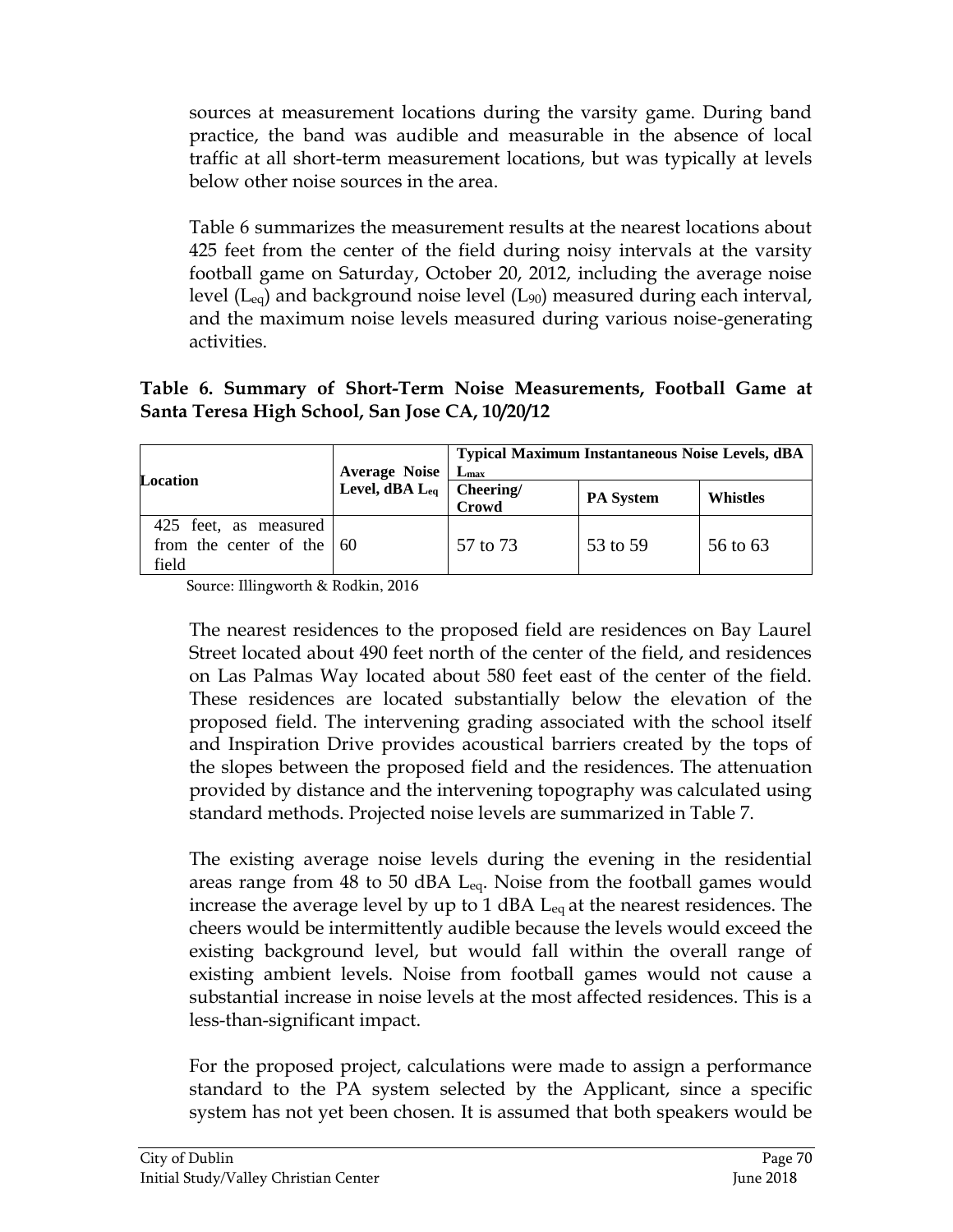operating simultaneously and that the noise levels from each speaker would be the same. Two speakers would be located at the multipurpose field. The speaker nearest the Bay Laurel Street residences would be approximately 500 feet south of the nearest rear yard. The speaker nearest to the Las Palmas Way residences would be approximately 500 west of the nearest rear yard. To ensure that the PA system would not exceed 55 dBA Lmax at the nearest residences, assuming attenuation provided by distance and the intervening topography, the amplification system should not exceed 75 dBA Lmax at a distance of 50 feet. This limitation is required as a mitigation measure.

| Table 7. Projected Noise Levels at Nearest Residences During Capacity Crowd |
|-----------------------------------------------------------------------------|
| Varsity Football Game at the Proposed Multipurpose Recreational             |
| Field                                                                       |

| Location                                                           | <b>Noise</b><br>Average<br>Level, dBA Leq | <b>Typical Maximum Instantaneous Noise Levels, dBA</b><br>$L_{\rm max}$ |                  |                 |  |
|--------------------------------------------------------------------|-------------------------------------------|-------------------------------------------------------------------------|------------------|-----------------|--|
|                                                                    |                                           | Cheering/<br>Crowd                                                      | <b>PA</b> System | <b>Whistles</b> |  |
| Bay Laurel home, 490<br>feet from the center of $ 42$<br>the field |                                           | 39 to 55                                                                | 35 to 41         | 38 to 45        |  |
| Las Palmas home, 580<br>feet from the center of  <br>the field     | 40                                        | 37 to 53                                                                | 33 to 39         | 36 to 43        |  |

Source: Illingworth & Rodkin, 2016

From mid-November to mid-February, men's soccer would utilize the proposed multipurpose field. Practices would typically occur three days per week from 3:00 pm to 5:00 pm. Junior varsity and varsity games would be played one to two nights per week from 3:30 pm to 7:30 pm. While nighttime lighting would be required for these activities, these events would have a lower attendance than football games. The noise sources are similar in character to the football game, but with lower average and maximum instantaneous levels. VCC has indicated that they do not plan to use the amplification system for soccer games, but if they choose to in the future, the impact would be less-than-significant as long as the amplification system does not exceed 75 dBA L<sub>max</sub> at a distance of 50 feet, as stated above. This limitation is required as a mitigation measure. Varsity soccer games would occasionally occur on Saturdays from 1:30 pm to 3:30 pm. Varsity women's soccer would occur during the spring between mid-February and mid-May. Practices would typically occur Monday through Friday (depending upon game schedule) from 3:00 pm to 5:00 pm. A total of 12 home games would occur between 4:00 pm to 6:00 pm. Occasionally, a Saturday game would occur from 1:30 pm to 3:30. All soccer events would have significantly lower attendance than football games. Average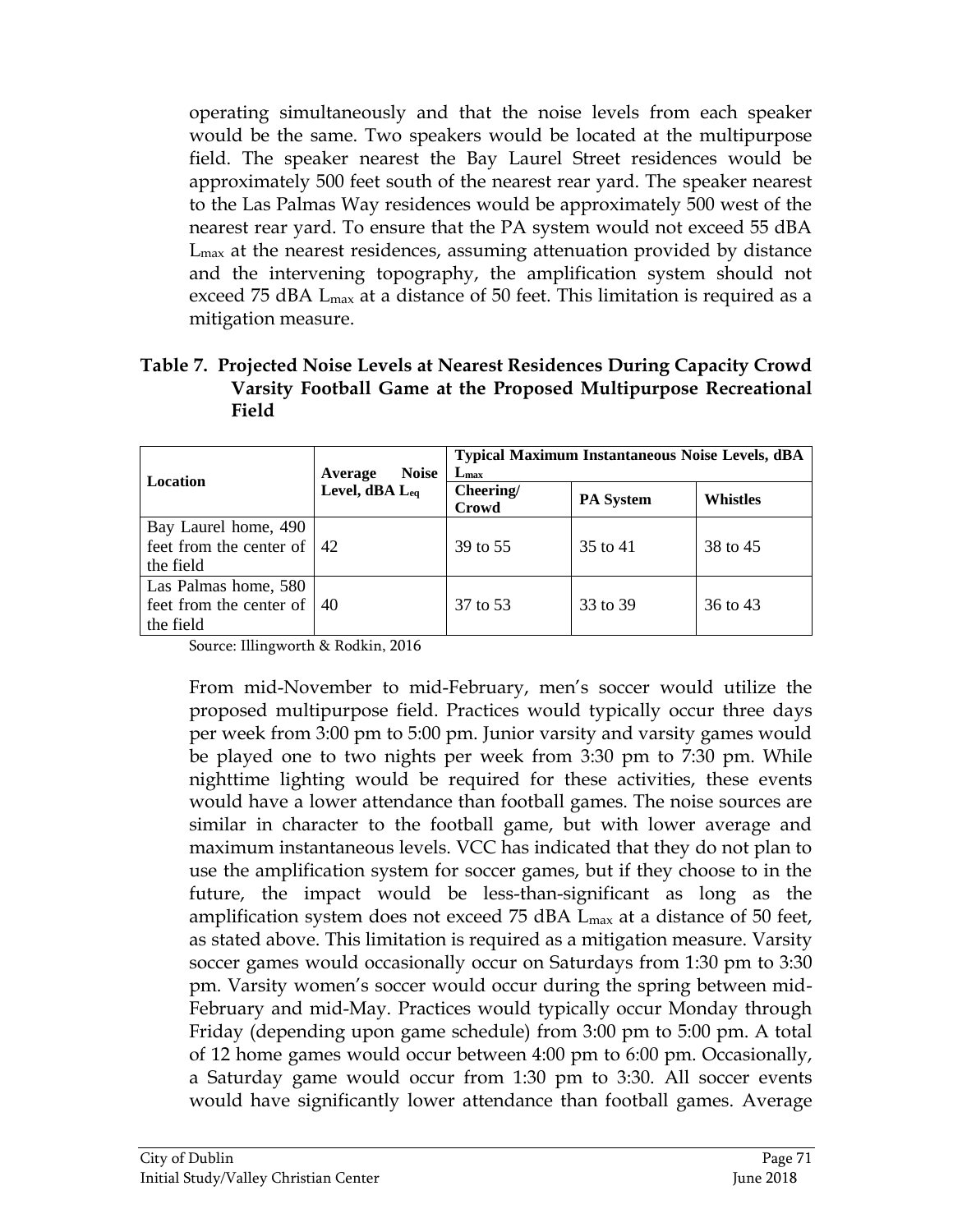hourly noise levels resulting from soccer games are anticipated to be about 60 dBA Leq at a distance of 100 feet from the center of the field, with maximum noise levels from cheering and whistles as high as  $67 \text{ dBA L}_{\text{max}}$ . At the nearest residences along Bay Laurel Street and Las Palmas Way, average hourly noise levels due to soccer games would be below 30 dBA  $L_{eq}$ , with maximum instantaneous noise levels up to 36 dBA  $L_{max}$ . This would not exceed the existing ambient levels and would be a less-thansignificant impact.

The field would also be used for track and field events during the springtime from mid-February to mid-May. Practices would occur on weekdays from 3:00 pm to 5:00 pm. One track meet per month is anticipated, which would occur on a weekday from 2:00 pm to 6:00 pm. Additionally, one invitational per month is anticipated on Saturday from 9:00 am to 6:00 pm. Track meets would require amplified sound, but not lighting. These events have much lower attendance than football games. The noise sources are similar in character to the football game, but with lower average and maximum instantaneous levels. It is assumed that a starter pistol would be used during track meets and track invitationals. Typical noise levels produced by a .22 caliber starter pistol would be approximately 79 dBA Lmax at 50 feet. From the approximate positions on the multipurpose field where the starter pistol would be used, the distances to the nearest residences would be approximately 435 feet to the Bay Laurel Street residences and approximately 475 feet to the Las Palmas Way residences. At these distances and assuming attenuation from intervening topography, the maximum instantaneous noise levels expected from the starter pistol would range from 42 to 43 dBA  $L_{\text{max}}$ , which would not exceed range of existing ambient noise levels. This would be a lessthan-significant impact. Noise from sports activities on the proposed multipurpose recreational sports field would cause a less-than-significant impact on residents in the area.

Graduation ceremonies, which are currently held off-campus, could occur at the new multipurpose field. These special occasions would occur on Saturdays in the early afternoon. Noise from graduations would include cheering from the crowd and amplified sound. Attendance is expected to be less than football games; therefore, average and maximum instantaneous noise levels would be lower than those discussed for football games. Graduation ceremonies are not expected to increase existing ambient noise levels. This would be a less-than-significant impact.

*Relocated baseball field*. The primary use for this field would be baseball. Baseball is currently played on the existing multi-purpose field. The new field would be relocated from the south side of Building 5 to the west side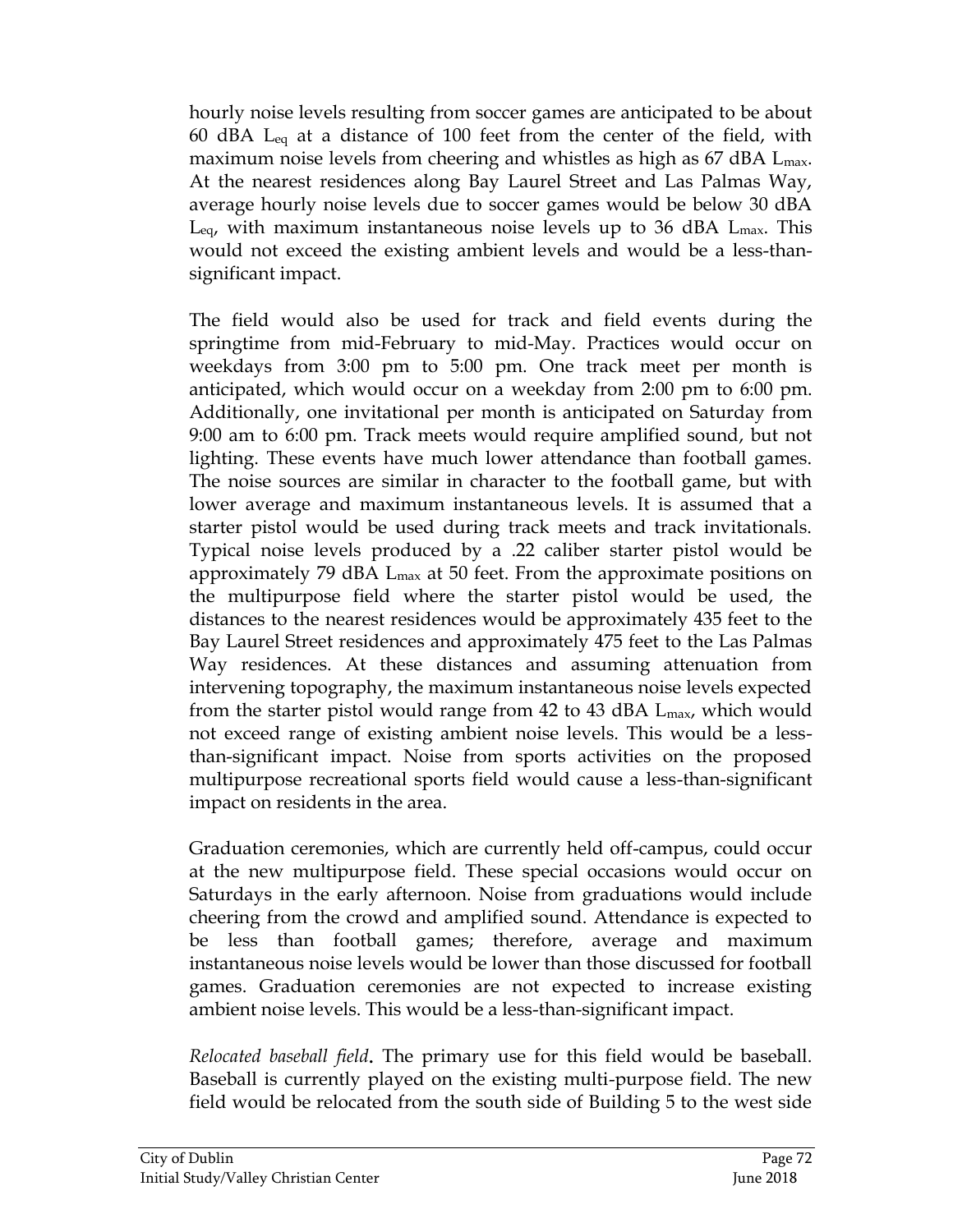of Building 5. The level of baseball activities on the field would be similar to existing, but football and soccer would be relocated to the new multipurpose recreational field. The nearest residences to the proposed location of the baseball field are located about 500 feet to the north on Inspiration Circle. An intervening hill would continue to buffer the residences. Noise levels from activities on the field would not change from the existing conditions. Neighbors to the southwest would be located further from the new field than from the existing field. Noise levels from the new field would be equal to or lower than from the existing field. The relocation of the baseball field would cause no additional noise impacts on residents in the area over existing conditions.

*Amphitheater Activities*. Three types of events are anticipated at the outdoor amphitheater: theatrical plays during the summertime; daytime lectures during the school year by the Valley Christian Center schools and evening lectures by the Northern California Bible College; and church sermons on Sundays. Amplified sound would be required for the sermons and potentially during the theatrical plays. Locations around the amphitheater for the amplification system speakers were not provided at the time of this study, but for worst-case scenario calculation purposes, it is expected that a speaker would be located on each side of the seating area and at the stage. Figure 5, contained in the full acoustic report, shows the assumed worstcase scenario locations used for this study. The nearest residence along Bay Laurel Street would be approximately 540 feet from the outdoor amphitheater, and the nearest residence along Las Palmas Way would be approximately 860 feet from the outdoor amphitheater. At these distances and assuming attenuation from intervening topography, maximum instantaneous noise levels would remain at or below 55 dBA  $L_{\text{max}}$  if the performance standard for the amplification system would not exceed 75 dBA Lmax at a distance of 50 feet. This limitation is required as a mitigation measure. The following mitigation measure shall be followed to ensure consistency with City of Dublin exterior noise standards.

**Mitigation Measure NOISE-1.** The following noise performance standard for Public Address (PA) systems shall be met by the Applicant.

- a. To ensure that a PA system would not exceed 55 dBA Lmax at the nearest residences, the amplification system at the new multipurpose field should not exceed 75 dBA Lmax at a distance of 50 feet from each speaker.
- b. To ensure that the PA system would not exceed 55 dBA  $L_{\text{max}}$ at the nearest residences, the amplification system at the new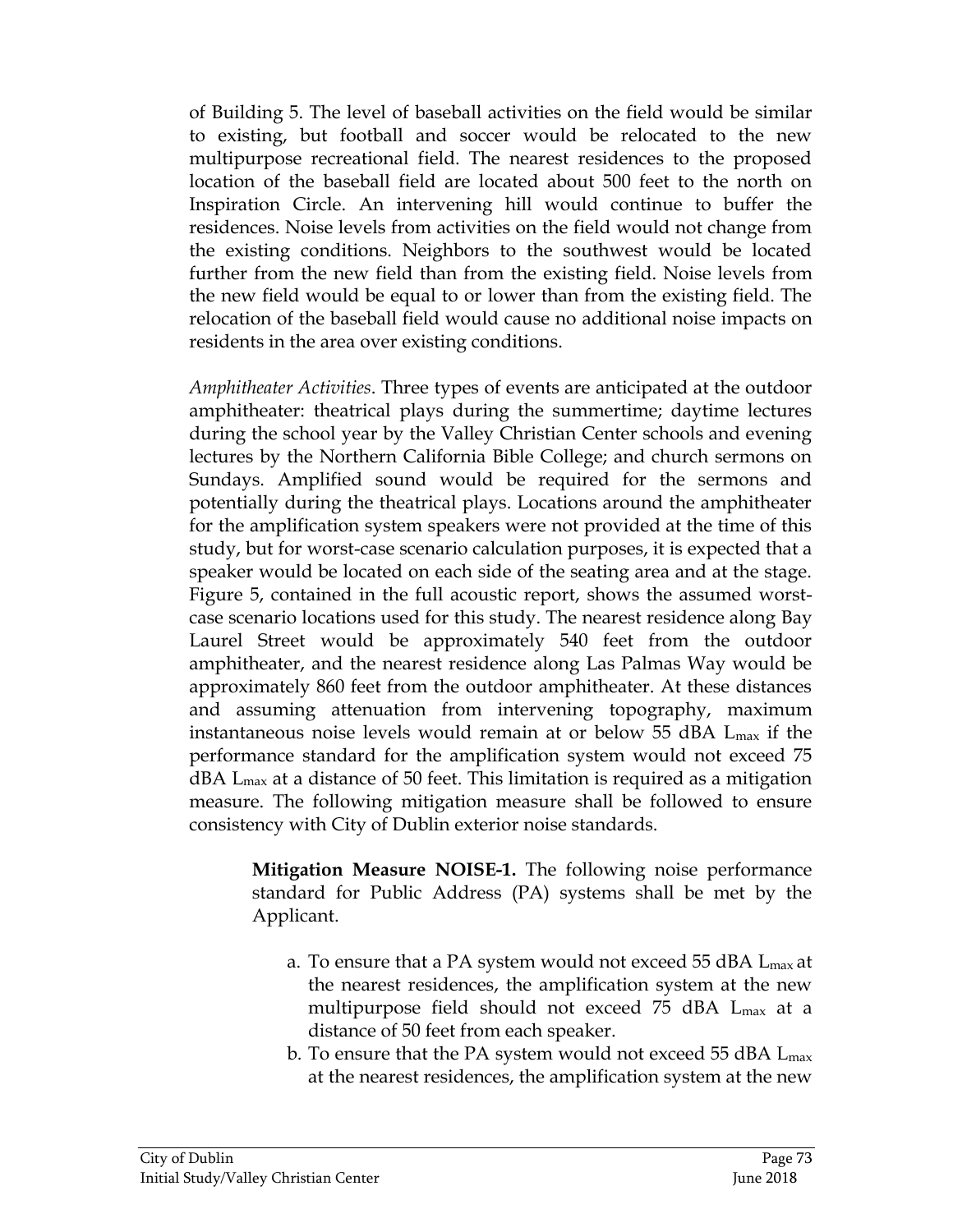outdoor amphitheater should not exceed 75 dBA at a distance of 50 feet from each speaker.

b) *Exposure of people to excessive groundborne vibration or groundborne noise levels*? No New Impact. The construction of the project may generate perceptible vibration when heavy equipment or impact tools (e.g. jackhammers, hoe rams) are used. Construction activities would include site demolition, preparation work, foundation work, and new building framing and finishing. The proposed project would not require pile driving, which can cause excessive vibration.

Ground-borne vibration levels exceeding 0.3 in/sec PPV would have the potential to result in a significant vibration impact. Table 7 contained in the full acoustic report (Attachment 2) presents typical vibration levels that could be expected from construction equipment at a distance of 25 feet. Construction activities, such as drilling, the use of jackhammers, rock drills and other high-power or vibratory tools, and rolling stock equipment (tracked vehicles, compactors, etc.) may generate substantial vibration in the immediate vicinity. Vibration levels would vary depending on soil conditions, construction methods, and equipment used. The single-family residences located to the east and to the north of the project site, opposite Inspiration Drive, are at least 160 feet from the project site. The multifamily residences located to the southwest are at least 385 feet from the project site. At these distances, vibration levels would be expected to be less than 0.1 in/sec PPV, which is below the 0.3 in/sec PPV significance threshold.

According to the project Applicant, normal construction methods would be used to build the proposed project so there would be limited and less-thansignificant generation of groundborne noise or vibration. With adherence to applicable regulations, there would be no new or substantially more severe significant impacts to ground vibration beyond what has been analyzed in the 2003 EIR and no other CEQA standards for supplemental review are met. Therefore, no further environmental review is required for this impact area.

d) *Substantial temporary or periodic increase in ambient noise levels in the project vicinity above levels without the project*? Less-than-Significant with Mitigation. Noise impacts resulting from construction depend upon the noise generated by various pieces of construction equipment, the timing and duration of noise-generating activities, and the distance between construction noise sources and noise-sensitive areas. Construction noise impacts primarily result when construction activities occur during noisesensitive times of the day (e.g., early morning, evening, or nighttime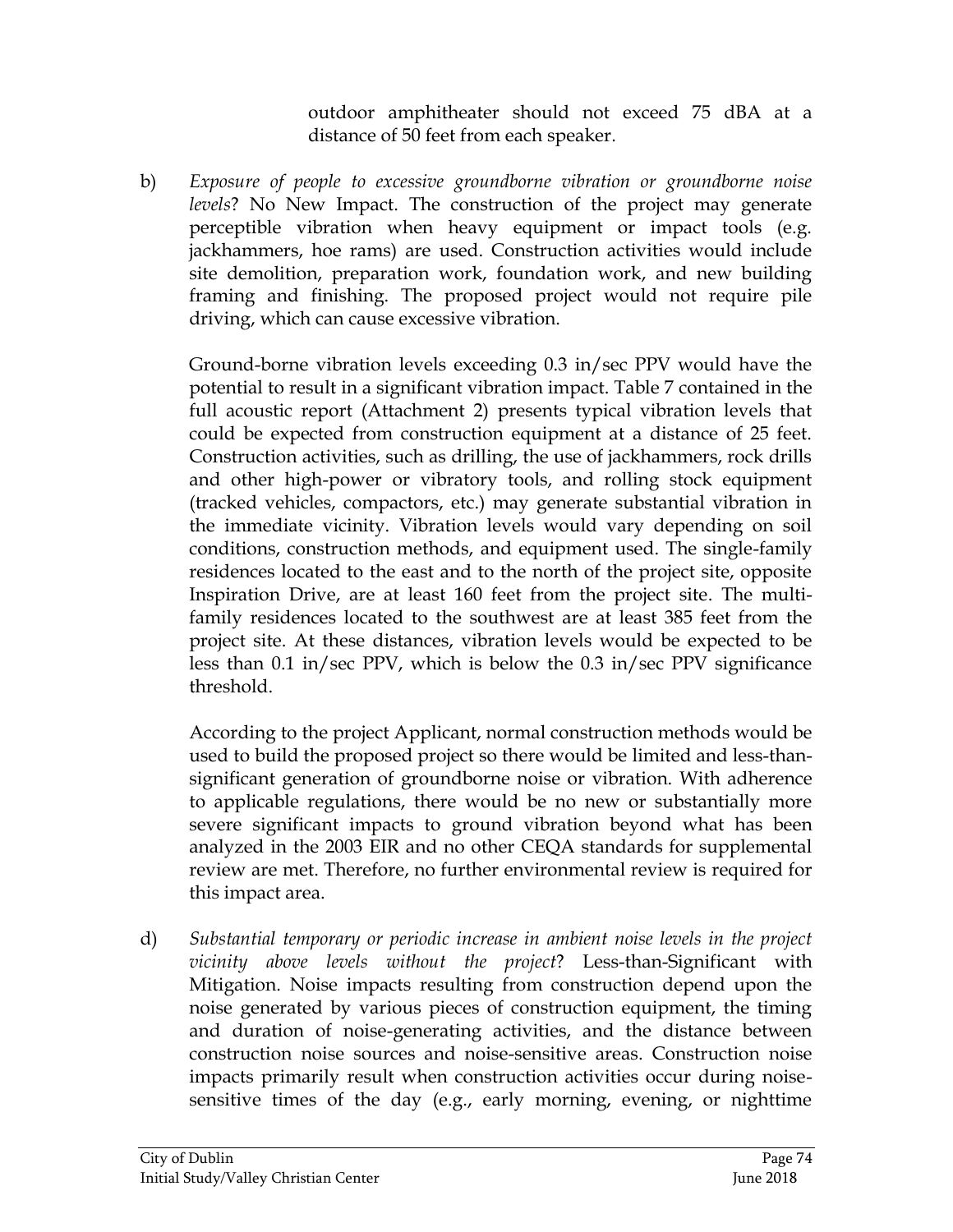hours), the construction occurs in areas immediately adjoining noisesensitive land uses, or when construction lasts over extended periods of time. Where noise from construction activities exceeds 60 dBA  $L_{eq}$  and exceeds the ambient noise environment by at least  $5$  dBA  $L_{eq}$  at noisesensitive uses in the project vicinity, the impact would be considered significant.

Construction activities generate considerable amounts of noise, especially during earth-moving activities when heavy equipment is used. Table 8 contained in the full acoustic report (see Attachment 2) presents the typical range of hourly average noise levels generated by different phases of construction measured at a distance of 50 feet. Hourly average noise levels generated by excavation equipment associated with the project are calculated to range from 71 to 89 dBA  $L_{eq}$  measured at a distance of 50 feet. Construction generated noise levels drop off at a rate of about 6 dBA per doubling of the distance between the source and receptor. Shielding by buildings or terrain can provide an additional 5 to 10 dBA noise reduction at distant receptors.

Construction for the proposed project would include excavation, possibly some minor building construction, and foundation work for the lighting standards and the sound amplification system. Noise generated by construction activities would temporarily elevate noise levels at adjacent noise sensitive receptors. Conservatively, this would be considered a more severe impact than was included in the 2003 EIR since the current project includes an increase of up to 1,300 square feet of floor space over the approved Master Plan and a football stadium.

The 2003 EIR contains Mitigation Measure 4.8-1 that mandates a number of features to reduce construction noise, including limitations on construction activities, placing noisy stationary equipment away from nearby residences, installation of mufflers and designation of a noise coordinator to respond to issues raised by neighbors. Mitigation Measure 4.8-1 has been augmented to include the following additional measures to ensure construction noise impacts are mitigated to less-than-significant.

**Mitigation Measure NOISE-2**. In addition to the measures required by 2003 EIR 4.9-1, the project Applicant shall prepare a construction noise management plan that identifies measures to be taken to minimize construction noise on surrounding sensitive receptors (e.g., residential uses and schools) and includes specific noise management measures to be included into project plans and specifications subject to review and approval by the City. These measures shall include, but not be limited to the following: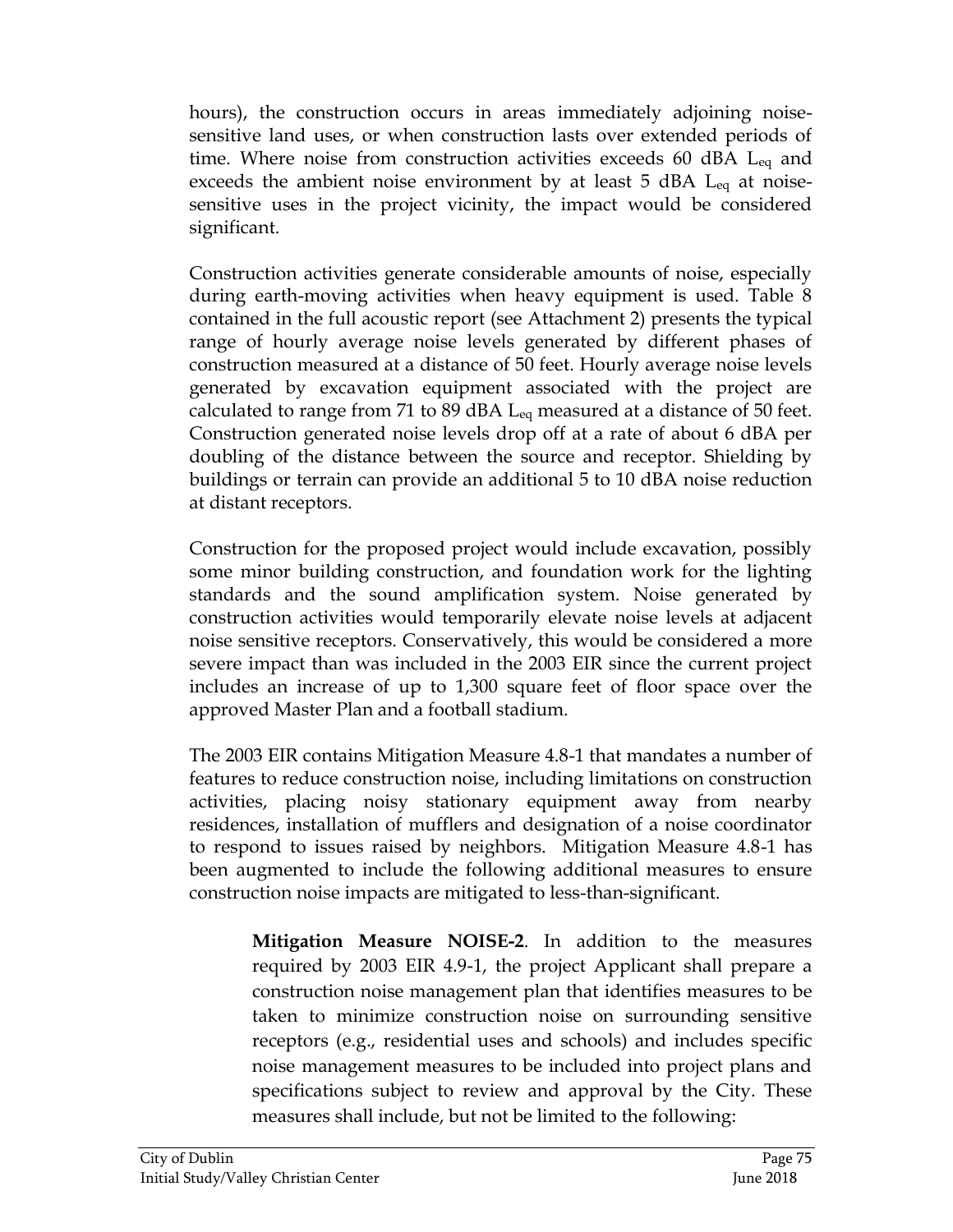- a) All construction equipment shall be equipped with mufflers and sound control devices (e.g., intake silencers and noise shrouds) no less effective than those provided on the original equipment and no equipment shall have an unmuffled exhaust.
- b) The contractor shall maintain and tune-up all construction equipment to minimize noise emissions.
- c) Stationary equipment shall be placed so as to maintain the greatest possible distance to the sensitive receptors.
- d) All equipment servicing shall be performed so as to maintain the greatest possible distance to the sensitive receptors.
- e) The project Applicant(s) shall provide, to the satisfaction of the City of Dublin Planning Department, a qualified "Noise Disturbance Coordinator." The Noise Disturbance Coordinator shall be responsible for responding to any local complaints about construction noise. When a complaint is received, the Noise Disturbance Coordinator shall notify the City within 24 hours of the complaint and determine the cause of the noise complaint (e.g., starting too early, malfunctioning muffler, etc.) and shall implement reasonable measures to resolve the compliant, as deemed acceptable by the Dublin Planning Department. If any notices are sent to residential units immediately surrounding the construction site by the City and all signs posted at the construction site shall include the contact name and the telephone number for the Noise Disturbance Coordinator.
- f) Select demolition method to minimize vibration, where possible (e.g. sawing masonry into sections rather than demolishing it by pavement breakers).
- g) The construction contractor shall limit all on-site noise producing construction activities, including deliveries and warming up of equipment, to the daytime hours of 7:30 am to 5:00 pm, Monday through Friday (excluding holidays) unless otherwise approved by the City Engineer.
- e, f) *For a project located within an airport land use plan, would the project expose people to excessive noise levels*? No New Impact. The project site is not located within the planning area of any nearby airport land use plan. The closest airport to the project site is Livermore Municipal Airport, located several miles southeast of the site. There would therefore be no new or substantially more severe significant impacts with respect to this impact than has been previously analyzed in the previous CEQA document.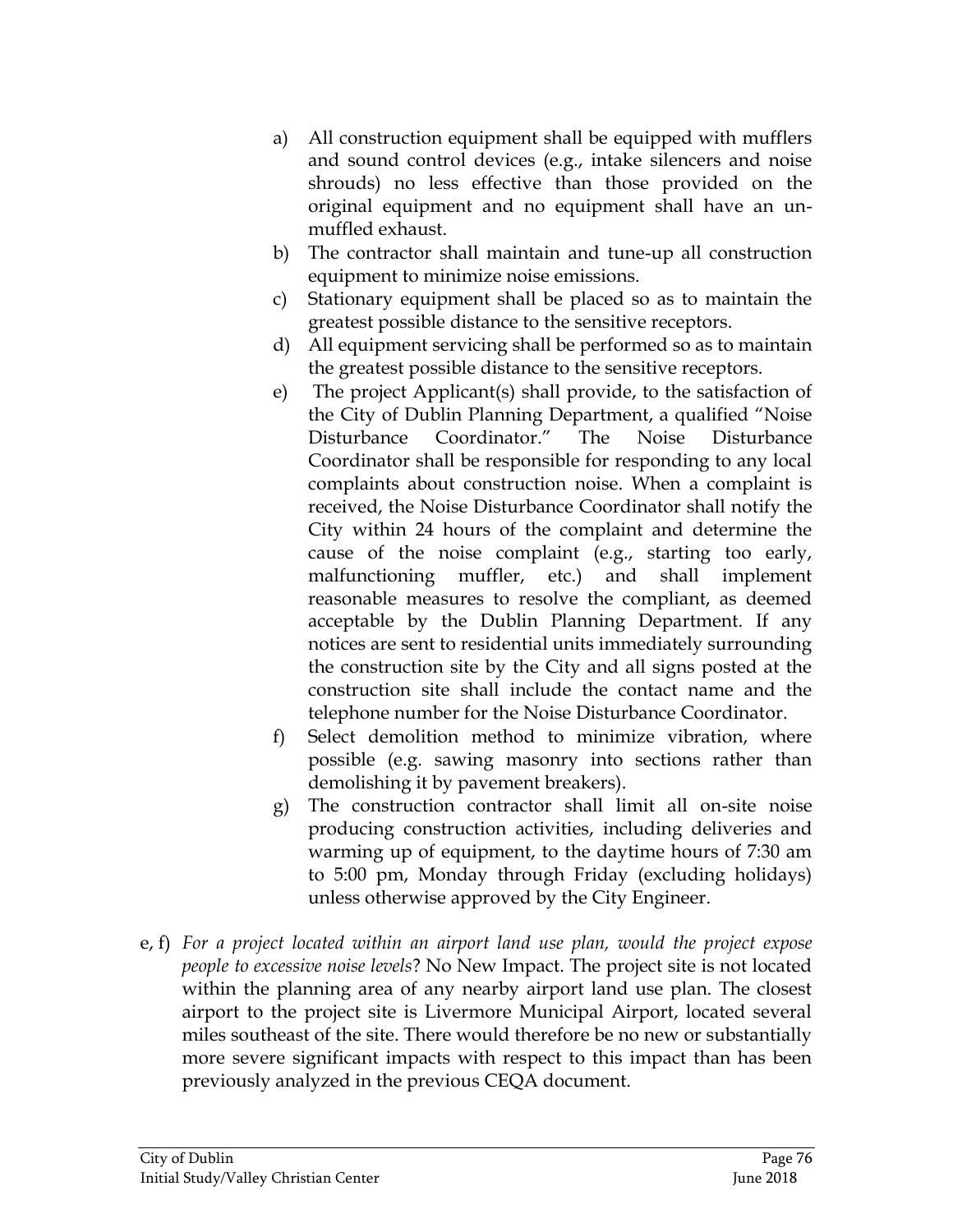# **13. Population and Housing**

#### Environmental Setting

The project site is partially developed with the Valley Christian Church and school. Other portions of the site remain vacant.

#### Previous EIR

The 2003 EIR identified no specific population or housing impacts associated with the project.

### Project Impacts

- a) *Induce substantial population growth in an area, either directly or indirectly*? No New Impact. The project site has been planned for a combination of a religious facility, private school and related uses since 1978. The current proposal could result in construction of an increase of up to 1,300 square feet of floor space over the approved Master Plan. The previous EIR also analyzed the development of up to 22 dwellings on the site; however, the approved Master Plan does not include a residential component. The only residential use proposed as part of this project is a caretaker unit, which will not induce population growth; therefore, the impact is less significant. Proposed uses would include a new multi-use sports stadium, a baseball field, vehicle parking and similar uses. There would be no new or more severe impact with respect than was previously analyzed in the pervious CEQA document, and no other CEQA standards for supplemental review are met. Therefore, no further environmental review is required for this impact area.
- b,c) *Would the project displace substantial numbers of existing housing units or people*? No New Impact. The project site does not include any dwelling units and no impact would result with regard to displacement of dwellings or population on the site. There would be no new or substantially more severe significant impacts with respect to this impact than has been previously analyzed in the 2003 EIR and no other CEQA standards for supplemental review are met. Therefore, no further environmental review is required for this impact area.

# **14. Public Services**

### Environmental Setting

The following provide essential services to the project site: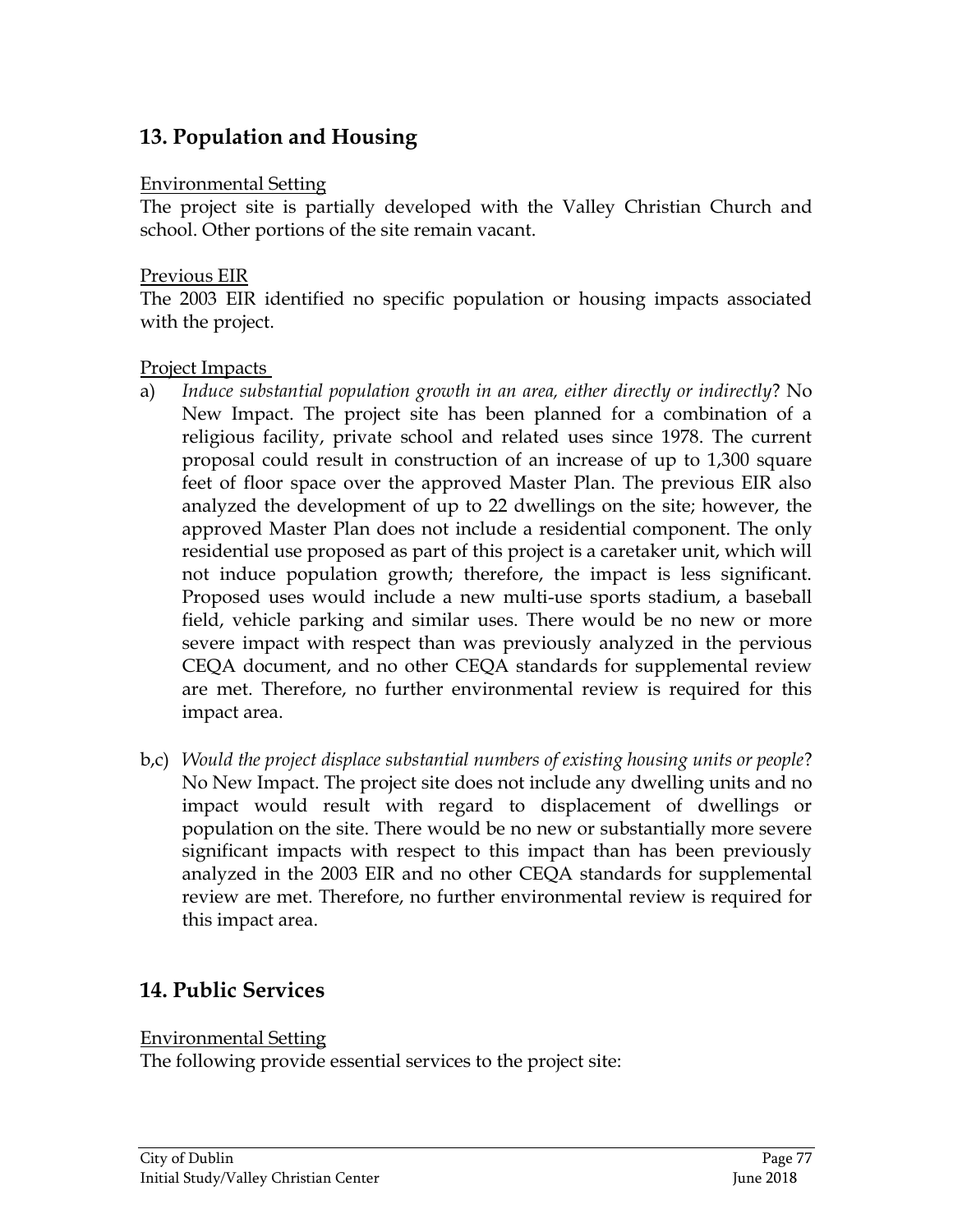- Fire Protection. Fire protection services are provided by the Alameda County Fire Department. Alameda County provides fire suppression, emergency medical response, fire prevention, education, building inspection services and hazardous material control. The nearest station is Station 16, located northwest of the project area at 74940 Donohue Drive near downtown Dublin.
- Police Protection: Police and security protection is provided by the Dublin Police Services.
- Schools. The Dublin Unified School District provides public K-12 educational services for properties in the Dublin area.
- Library Services: Alameda County Library service.
- Maintenance. Maintenance of streets, roads and other governmental facilities are the responsibility of the City of Dublin.

## Previous CEQA document

There is no applicable mitigation measures contained in 2003 VCC EIR addressing potential impacts to public services, since the previously proposed residential units were not approved as part of the project.

Project Impacts

a) *Fire protection*? No New Impact. Approval and implementation of the proposed project could increase the number of fire and emergency medical calls for service that would need to be responded to by the Alameda County Fire Department. The proposed project is required to adhere to the California Building Code, the California Fire Code and other state and local fire protection standards to minimize fire hazards. The existing complex currently includes water service for firefighting purposes, fire hydrants, fire extinguishers and similar fire protection features.

The proposed project represents a minor increase in development compared to the approved Master Plan; therefore, the project would not result in a substantial change from the analyses and conclusions in the prior CEQA documents. There would therefore be no new or substantially more severe significant impacts with respect to fire protection than has been previously analyzed in the 2003 EIR.

Based on discussions with Alameda County Fire Department Staff, there would be no new or substantially more severe significant impacts with respect to fire service beyond that analyzed in previous CEQA documents (source: Bonnie Terra, Alameda County Fire Department, 8/28/17).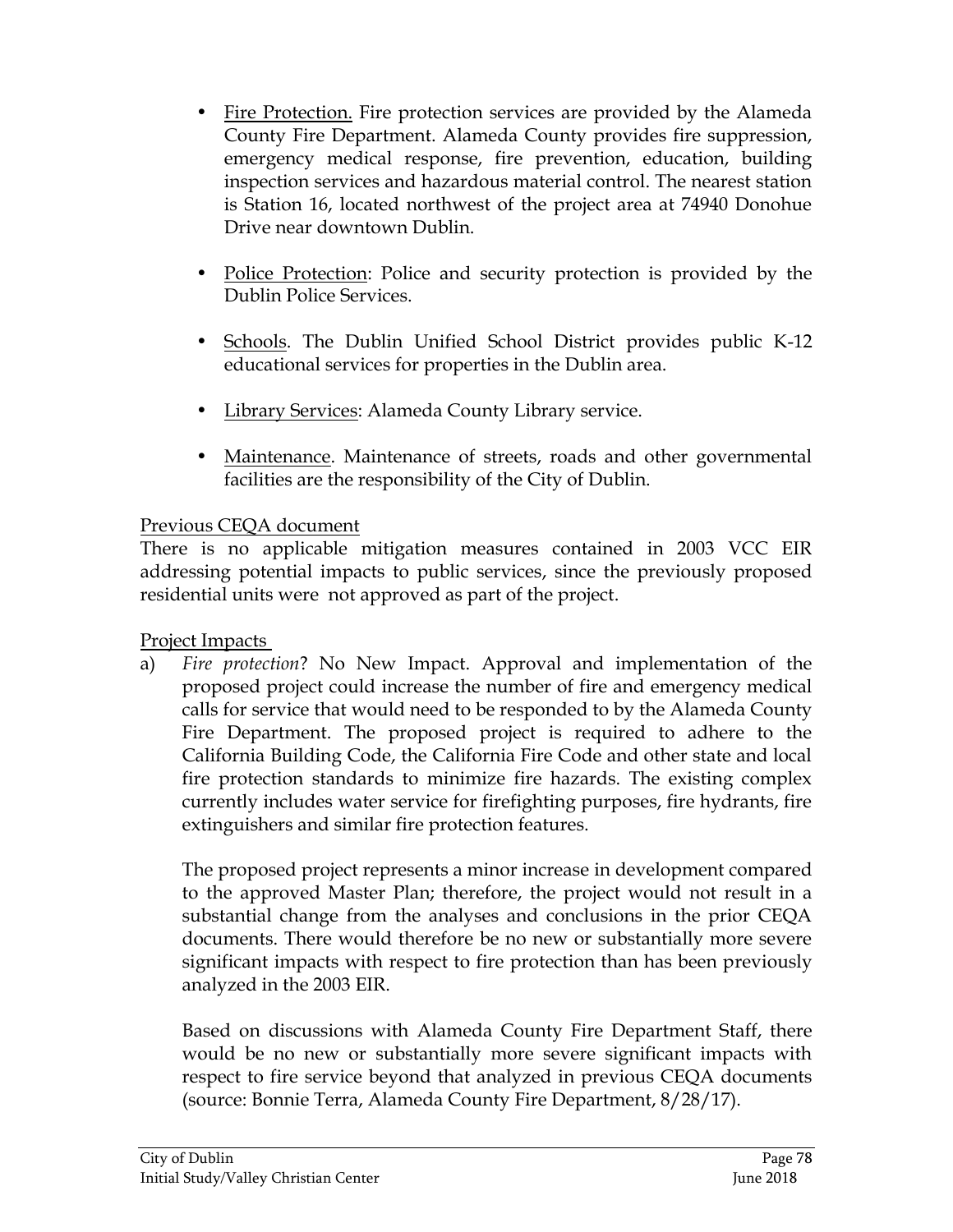b) *Police protection*? No New Impact. Similar to fire protection, there could be a small increase in the number of calls for service to the Dublin Police Services; however, the amount of proposed additional square footage is relatively small.

There would therefore be no new or substantially more severe significant impacts with respect to police protection than has been previously analyzed in the 2003 EIR.

Based on discussions with Dublin Police Services Staff, there would be no new or substantially more severe impacts with respect to police service beyond that analyzed in the previous CEQA document (source: Chief Dennis Houghtelling, Dublin Police Services, 10/24/17).

- c) *Schools?* No New Impact. The only residential included as part of the project is one caretaker unit. Therefore, there would be no new or substantially more severe significant impacts with respect to this impact than has been previously analyzed in the 2003 EIR.
- d) *Other governmental service, including maintenance of public facilities?* No New Impact. Maintenance of public facilities would continue to be provided by the City of Dublin. New public facilities will be required to be designed to meet City of Dublin standards to ensure that no excessive wear or other impacts would occur with respect to public facilities. Therefore, there would be no new or substantially more severe significant impacts with respect to this impact than has been previously analyzed in the 2003 EIR.
- e) *Adequate wastewater capacity to serve the project and other projects?* No New Impact. See subsection 17 "a" and "b," below.
- f, g) *Solid waste generation?* This impact was found to be less-than-significant in the 2003 EIR. The proposed project includes a small increase in the amount of allowable development on the site. There would therefore be no new or substantially more severe significant impacts with respect to this impact than has been previously analyzed in the 2003 EIR.

# **15. Recreation**

## Environmental Setting

No City parks or other recreational facilities are located on the project site. Similarly, no parks or other recreational facilities are designated on the site in the Dublin General Plan.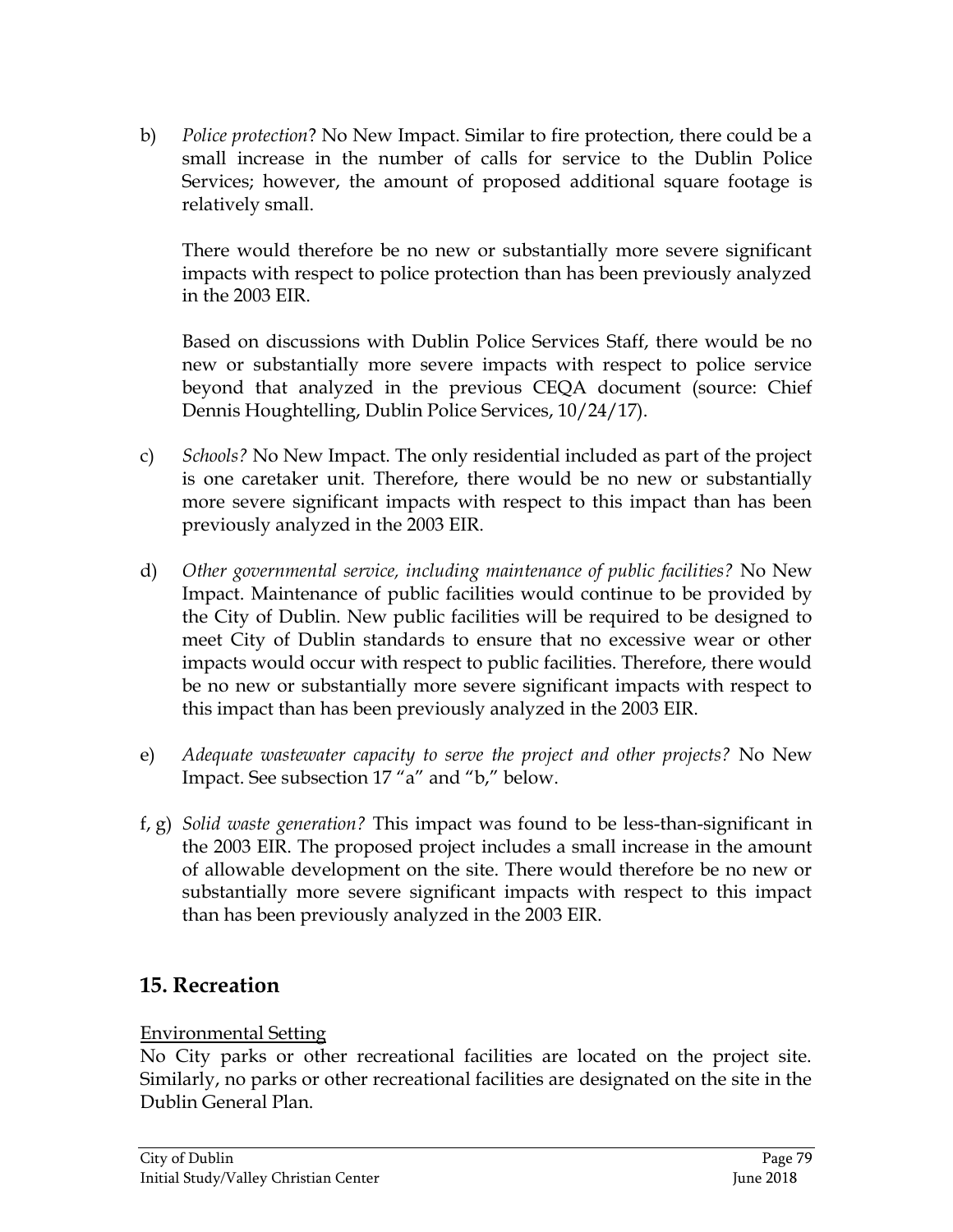The City of Dublin offers a range of park, recreation and cultural services to the public. Nearby City parks include the Dublin Heritage Park and Museum, Dolan Park and Mape Memorial Park.

Regional park facilities are provided by the East Bay Regional Park District (EBRPD). The EBRPD maintains a large number of regional parks, trails and similar recreation facilities in Alameda and Contra Costa Counties.

### Previous EIR

No significant impacts with respect to parks or recreation were identified in the 2003 EIR.

## Project Impacts

- a) Would the project increase the use of existing neighborhood or regional parks? No New Impact. The proposed project would not increase the on-site permanent population, since the project would primarily involve recreational facilities. The one exception would be the future construction of one on-site caretaker unit. There would therefore be no new or substantially more severe significant impacts with respect to this impact than has been previously analyzed in the 2003 EIR.
- b) *Does the project include recreational facilities or require the construction of recreational facilities*? No New Impact. See item "a," above. As noted in the Project Description, the Applicant is proposing to construct a major athletic field and improve other existing facilities for students of the private school. There would therefore be no new or substantially more severe significant impacts with respect to this impact than has been previously analyzed in the 2003 EIR.

# **16. Transportation/Traffic**

## Environmental Setting

This section of the Initial Study is based on traffic analysis of the proposed project completed by the firm of Omni Means Planners and Engineers. The Omni Means report is hereby incorporated by reference into this Initial Study and is included as Attachment 3.

## *Existing roadways*

Regional access to and from the site is provided by the I-680 freeway that provides north and south regional vehicular transportation and the I-580 freeway that provides east and west service.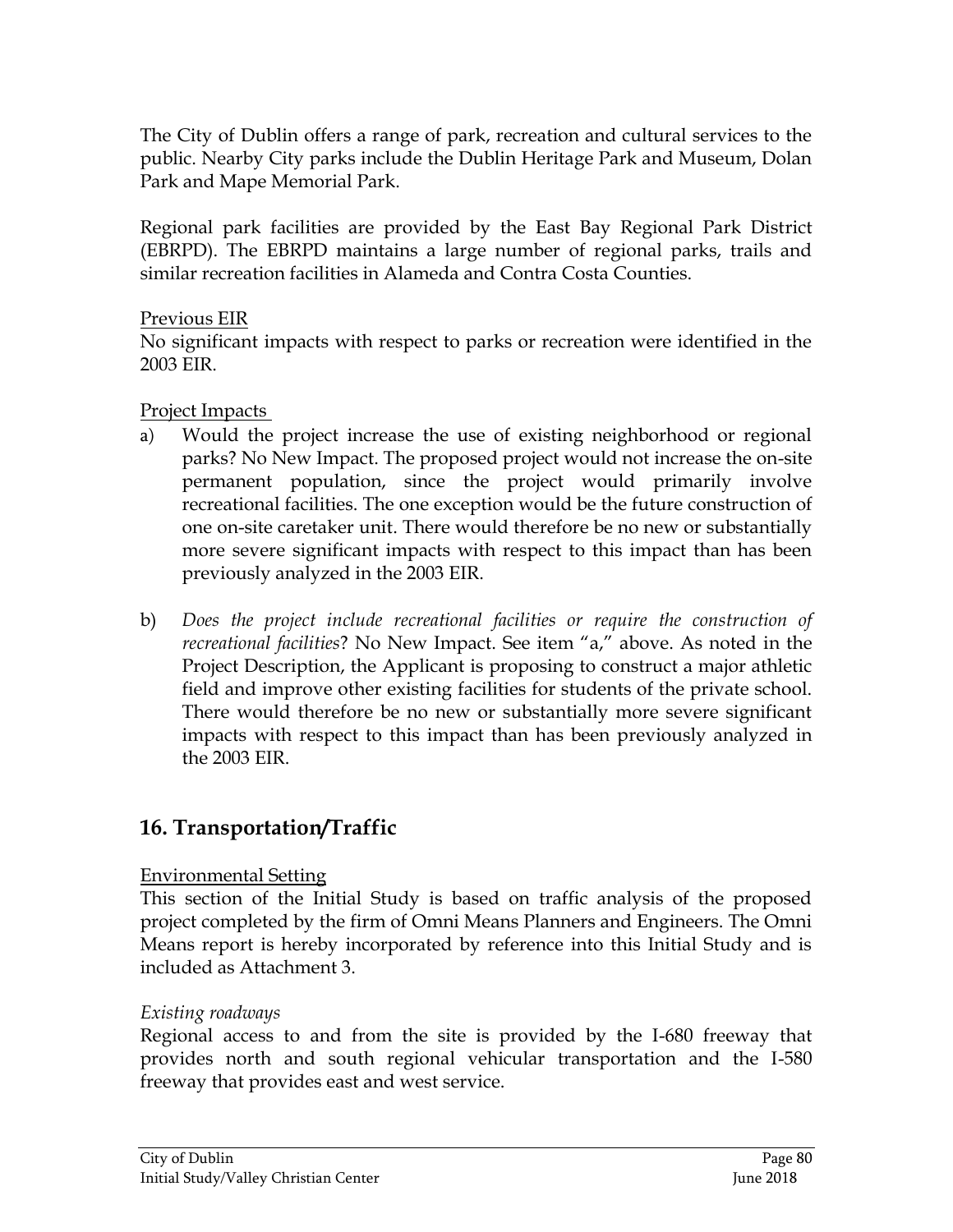Local roads serving the VCC project include Dublin Boulevard, Amador Valley Boulevard, San Ramon Road, Bay Laurel Street and Inspiration Drive.

## *Existing transit service*

Transit service to the project area is provided by Livermore-Amador Valley Transit Authority (Wheels). Wheels that provides localized service to the site and surrounding communities. Regional access throughout the Bay Area is provided by the Bay Area Rapid Transit District (BART) with a station located in West Dublin.

## Previous EIR

The 2003 EIR identified the following impacts and mitigation measures with respect to traffic and transportation

- Impact 4.10-1 noted an impact with respect to traffic congestion at the Silvergate Avenue and Dublin Boulevard intersection. Mitigation Measure 4.10-1 required the project Applicant to make a fair share contribution to funding traffic signals at Dublin Boulevard and Silvergate Drive and Dublin Boulevard and Inspiration Drive. With this action, Impact 4.10-1 was deemed to be less-than-significant. Both signals have been installed and are operational.
- Impact 4.10-2 found an impact with respect to project traffic causing increased traffic on local streets near the project site. Mitigation Measure 4.10-2 reduced this impact to a less-than-significant level by requiring the Applicant to monitor peak hour turning movements at project driveways during a typical school day at six month periods to ensure that the project vehicles do not violate turning restrictions. If turning violations are found, more restrictions shall be imposed, as approved by the Public Works Director.
- Impact 4.10-3 identified an impact with the project's contribution to cumulative traffic, especially on Dublin Boulevard. Adherence to Mitigation Measure 4.10-3 reduced this impact to a less-than-significant level by requiring the project Applicant to widen Dublin Boulevard between Hansen Drive and Silvergate Drive from two to four lanes. This mitigation measure has been completed.

## Project Impacts

a) *Cause an increase in traffic which is substantial to existing traffic load and street capacity*? No New Impact. The proposed updated Master Plan includes construction of a sports field which would host football games and other sporting events. Trip generation for football games, based on survey data of other high schools, indicates the proposed seating capacity of 1,100 seats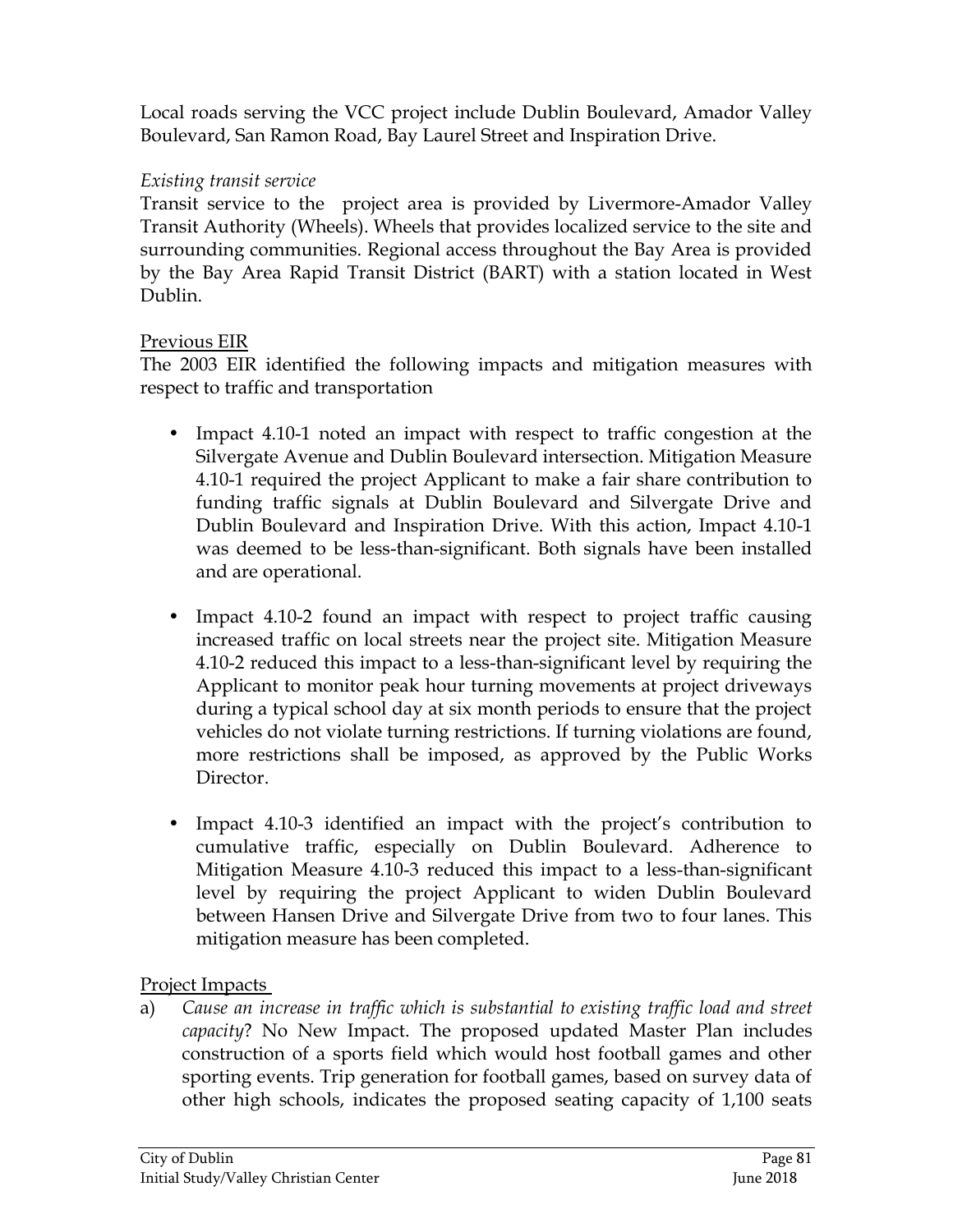would generate 451 trips temporarily before and after the games. Football game trips would occur during time periods when background traffic volumes are low and the volumes would remain within the carrying capacity of the street network. Trip generation for non-football sporting events, including softball, soccer, lacrosse and track and field, would be low and would not be expected to have a substantial effect on traffic operating conditions.

Based on the findings of the traffic analysis for the project (see Attachment 3), the proposed changes to the Master Plan would not result in new or more severe significant impacts than were analyzed in the 2003 EIR. Mitigation Measures included in the 2003 EIR have been implemented to minimize traffic at Dublin Boulevard intersections with Inspiration Drive and Hansen Drive. The widening of Dublin Boulevard near the project site has also been completed; therefore, no new or more severe impacts would occur from the project, and no other CEQA standards for supplemental review are met. Therefore, no further environmental review is required for this impact area.

- b) *Exceed, either individually or cumulatively, a LOS standard established by the County CMA for designated roads)*? No New Impact. The 2003 EIR found a potentially significant impact with respect to cumulative traffic (see Impact 4.10-3 in the 2003 EIR). With adherence to Mitigation Measure 4.10-3, also included in the 2003 EIR, this impact was deemed to be less-thansignificant. Mitigation Measure 4.10-3 required the Applicant to make a fair share contribution to the widening of Dublin Boulevard near the project site to accommodate additional project traffic. This measure has been fulfilled. Proposed changes to the VCC Master Plan would generate the same or fewer peak hour trips as analyzed in the 2003 EIR based on the project traffic analysis. No new or more significant impacts would result with respect to cumulative traffic than previously analyzed in the 2003 EIR. The major sporting events at the proposed stadium would occur after weekday peak hours or during weekends, so there will be no new impacts. A Condition of Approval has been added to the project that prohibits varsity football games from occurring during peak hours.
- c) *Change in air traffic patterns*? No New Impact. The proposed project would have no impact on air traffic patterns, since it involves the expansion of an approved church, school and similar semi-public facilities. There would be no new or substantially more severe significant impacts with respect to this impact than has been previously analyzed in the 2003 EIR.
- d) *Substantially increase hazards due to a design feature or an incompatible use*? Less-than-Significant with Mitigation. In order to minimize school traffic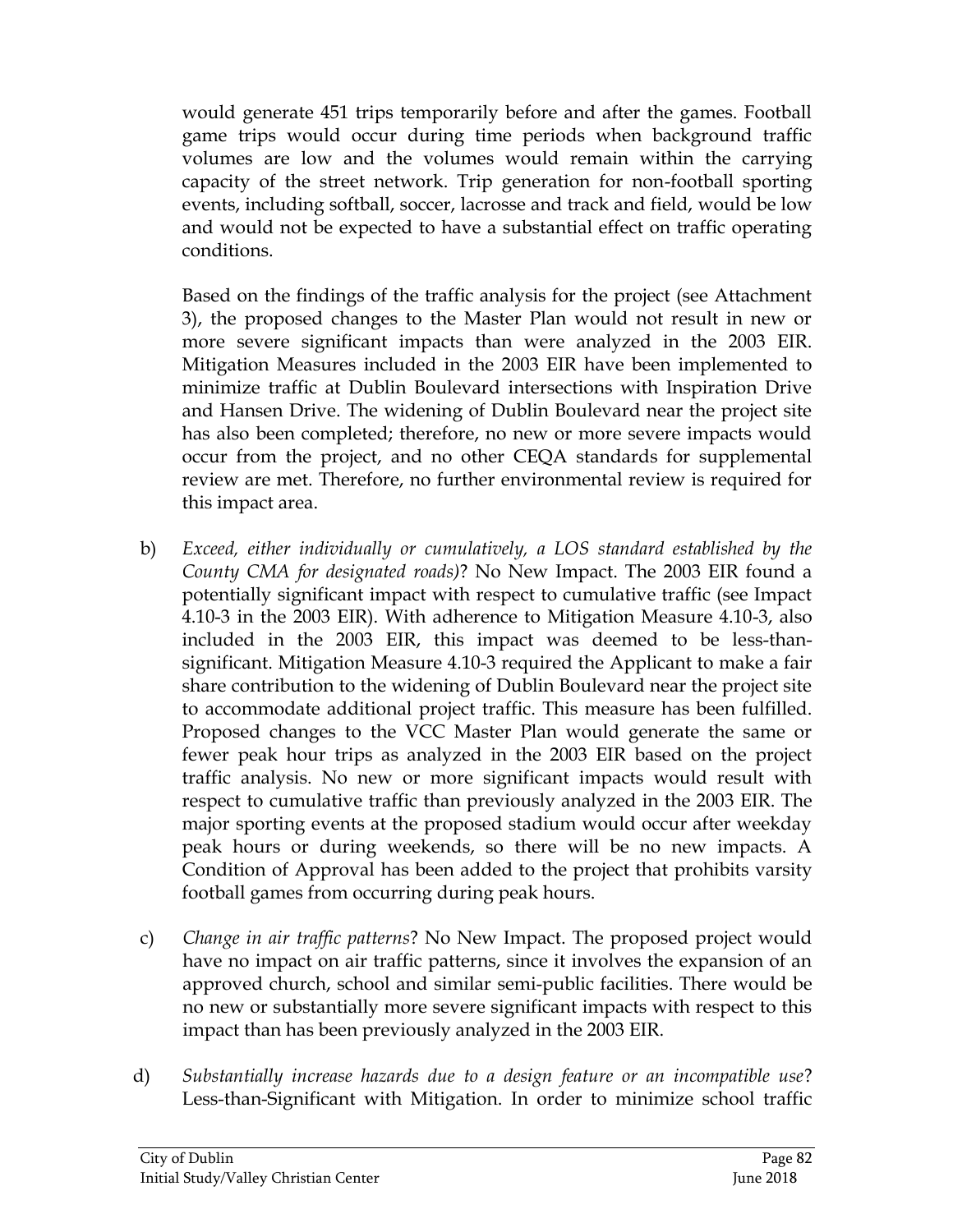from intruding on the local neighborhood streets north of the school, vehicle turn restrictions are in place at two of the school's three driveways (the north and middle driveways). Specifically, signs are posted prohibiting right turns in and left turns out on school days from 7:00 am to 5:00 pm. There are no turn restrictions at the school's south driveway. Observations of vehicle turning movements during the am peak hour were conducted in 2001 for the 2003 draft EIR. The observed trips were 50 turns to/from the north (20 illegal turns from the north and middle driveways plus 30 legal turns from the south driveway).

Recent (2015) traffic counts completed by Omni Means staff observed 29 turns to/from the north (14 illegal plus 15 legal) during the am peak hour. The current volume is lower than 2001, but accounting for a lower existing school population compared to the 2001 population, the percentage of trips to/from the north is nearly equal for both surveys: approximately 4.5 % of the total peak hour trips. This indicates the cut-through rate has not been increasing. It would also appear to reflect a fairly low cut-through rate, given that some of the trips are likely from residents of the neighborhood.

Future school operations could increase the possibility of greater cutthrough traffic. This could be a potentially significant impact and the following measure is recommended to reduce this impact to a less-thansignificant level.

> **Mitigation Measure TRA-1**. The following steps shall be taken to ensure that project related traffic does not cut through adjacent neighborhoods as part of school operations:

- a) The school administration shall issue a letter to all students a minimum of one time per year advising household drivers not to use routes through adjacent neighborhoods.
- b) The Applicant shall continue monitoring local driving activities as required in the 2003 EIR Mitigation Measure 4.10-2 at the completion of development phases 2, 3 and 4 to ensure that the rate of cut though traffic does not increase.
- c) If it is determined that cut-through traffic has increased based on additional construction, increased enforcement of the illegal turns and/or prohibiting turns to/from the north at the southern driveway shall be implemented by the school with the oversight of the Dublin Public Works Department.
- e) *Result in inadequate emergency access*? No New Impact. The proposed project would maintain two driveways which provide adequate emergency access. No new or significantly more severe impacts are therefore anticipated with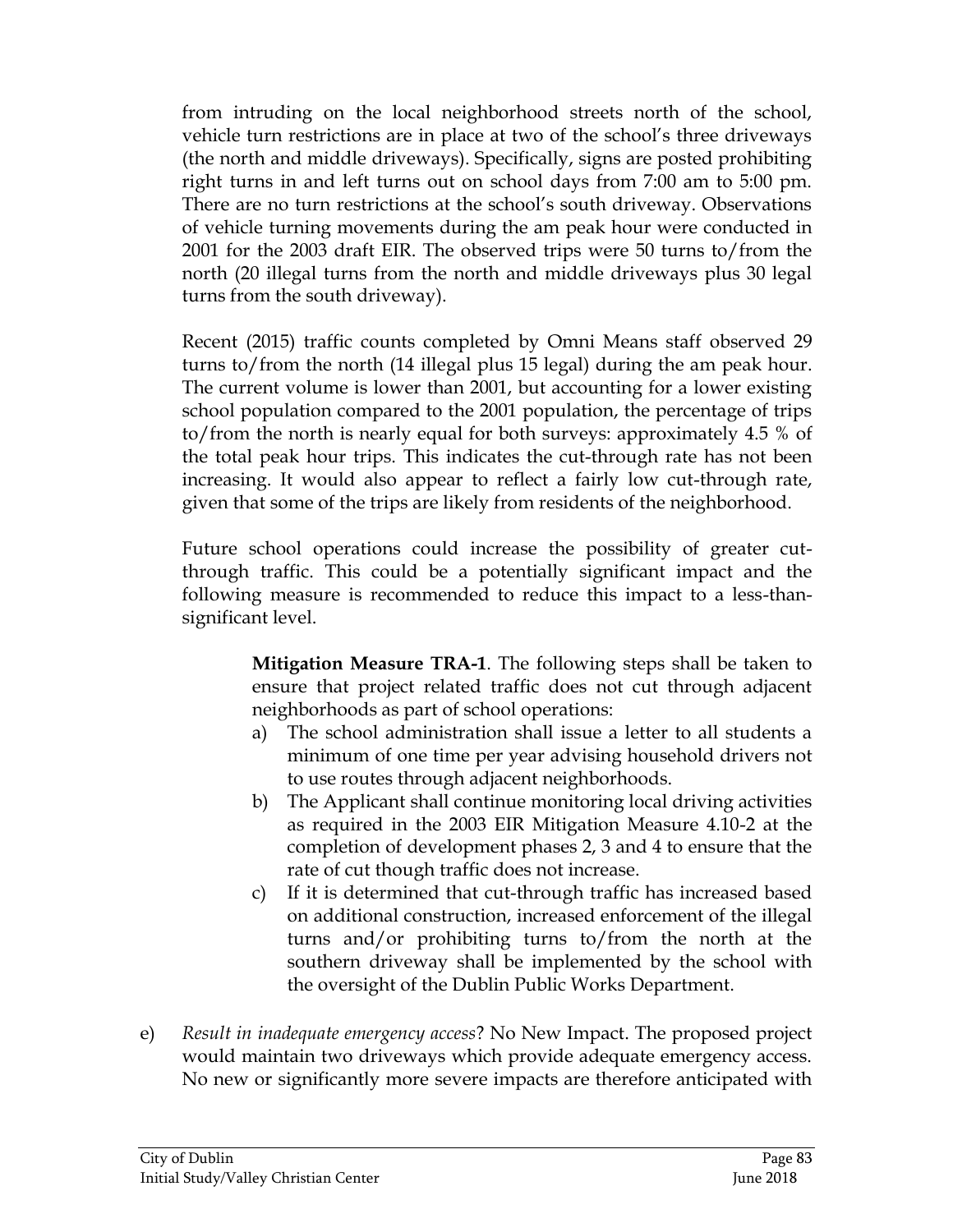respect to this topic than have been previously analyzed in prior CEQA documents.

f) *Inadequate parking capacity*? Less-than-Significant with Mitigation. The proposed revised Master Plan would consist of three separate parking generating components: the sanctuary, the school facilities, and the new sports field activities. The parking requirements for each component have been calculated independently. A Conditional Use Permit is required by the Dublin Zoning Ordinance to establish a parking requirement for the football and multi-use sports field, since parking for this specific use is not established in the Zoning Ordinance. It is assumed the church, school, and sports field games would not be in use concurrently. To ensure this, a Minor Use Permit for shared parking is also being processed.

The 2003 EIR for the approved expansion evaluated parking based on the City of Dublin Zoning Ordinance. The parking requirements were evaluated for the Sunday worship space and for the weekday school uses. The highest parking space requirement was associated with the Sunday worship service. The required parking was calculated to be 667 spaces for the worship service based on 2,000 seats (at 1 required space per 3 seats).

The existing parking supply consists of 510 striped spaces and the approved plan was to add 250 new paved and 100 unpaved overflow spaces for a total of 860 spaces. Therefore the parking supply met the Zoning Ordinance requirement, with a surplus of 193 spaces.

For the current application, the City of Dublin Planning Staff has calculated the required number of parking spaces based on the current Zoning Ordinance requirements (see Table A-3 in Attachment 3). Pursuant to Chapter 8.76 (Off-Street Parking and Loading Regulations) of the Zoning Ordinance, a sanctuary facility requires 1 space per 3 fixed seats plus 1 space per Sunday service classroom. The existing sanctuary containing 763 seats and requires 258 parking spaces, which is met with the current supply of 510 spaces

An existing parking lot will be eliminated to allow construction of the stadium facility; however, the Applicant will be providing additional parking at a new parking area. The total number of parking spaces provided for Phases 1 and 2 is 511 parking spaces.

Proposed Phase 3 would include the construction of the baseball field in the western side of the campus and would also add additional paved parking spaces for a total of 530 spaces.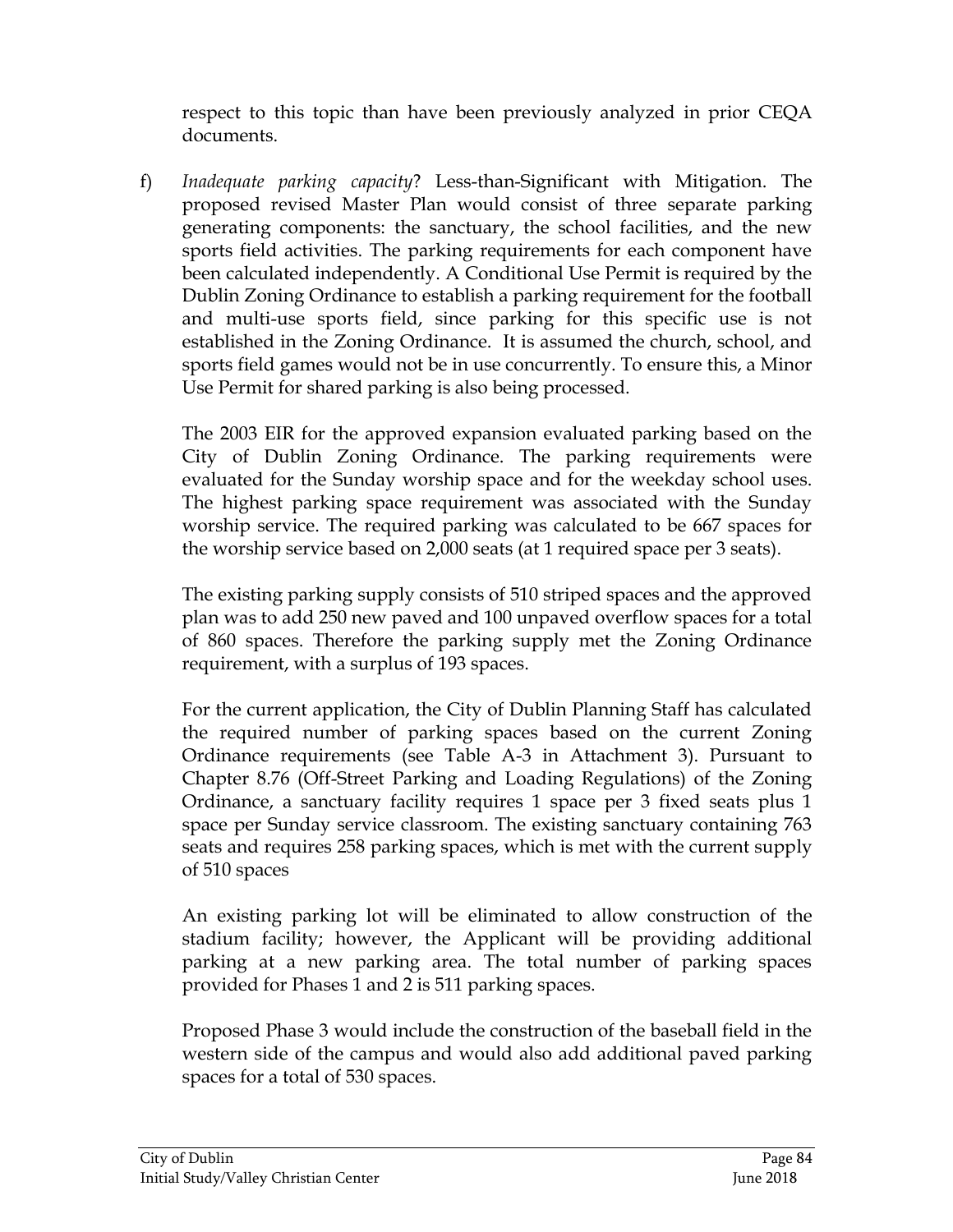The sanctuary expansion to 1,500 seats would occur in Development Phase 4. The Zoning Ordinance requires 504 spaces for the proposed sanctuary. The parking supply would increase from 530 spaces in Phase 3 to 600 spaces in Phase 4. Therefore, the parking requirement would be met, with a surplus of 96 spaces.

Per Chapter 8.76 of the Zoning Ordinance, the parking requirement for the sanctuary is 0.33 parking spaces per seat. Recent parking surveys of the church identified a higher demand of 0.40 vehicles per person (220 vehicles for 560 people). Applying the surveyed rate to the proposed 1,500 seats equates to a parking demand of 600 vehicles if the church is fully occupied. With 600 spaces provided in Phase 4, demand based on the surveyed rate would be accommodated with maximum attendance.

For the weekday school related parking demand, without the operation of a sports stadium, the proposed plan after build-out would require 395 parking spaces to satisfy the weekday school parking requirement. The proposed plan would provide a minimum of 511 spaces (Phases 1 and 2) and up to 600 spaces (Phase 4). Therefore, the proposed plan would meet the weekday parking requirement during all of the Development Phases.

In summary, at full build-out, the proposed Master Plan revision would provide sufficient on-site paved parking that would be consistent with the Dublin Zoning Ordinance and the calculated parking for the football stadium, per the Omni-Means site specific study.

> **Mitigation Measure TRA-2**. Prior to issuance of a building permit for the football stadium, the Applicant shall retain a Californiaregistered Traffic Engineer to prepare a Parking Management for the operation of football games and other large activities (such as graduations) held at the proposed stadium. The Parking Management Plan shall demonstrate that all parking for football games and other large activities can be safely accommodated on the site and avoid spill-over of parking on adjacent streets. Methods that could be included in the Parking Management Plan could include but are not limited to use of parking attendants before and during games and other large activities to implement valet parking, promotion of carpooling to games and limiting sales of admission tickets to correspond with estimated parking supply. The Parking Management Plan shall be approved by the City of Dublin Community Development Department and Public Works Department prior to the issuance of the building permit for the stadium.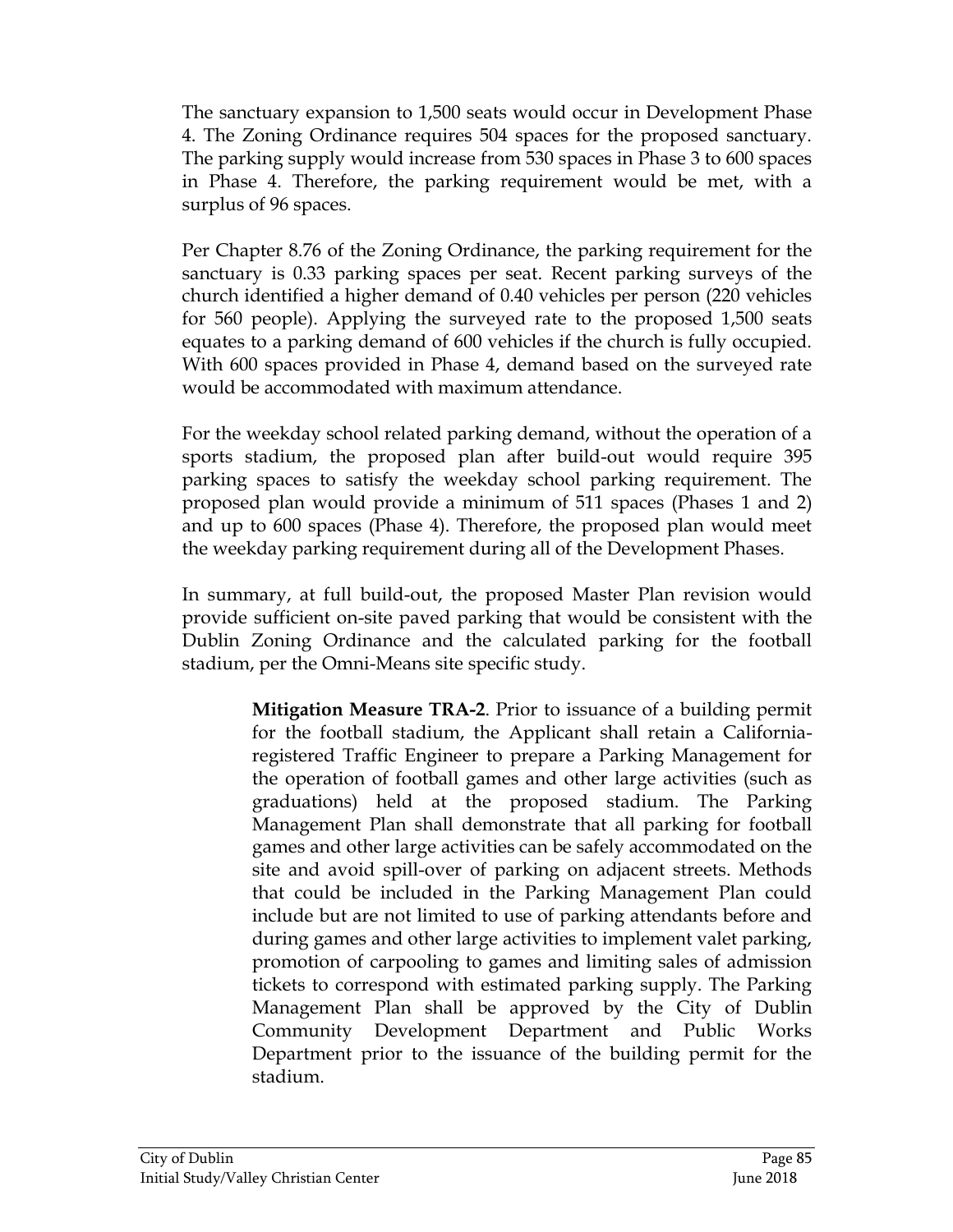g) *Hazards or barriers for pedestrians or bicyclists*? No New Impact. The proposed project includes on-site pedestrian pathways and sidewalks as well as a sidewalk along Inspiration Drive from Dublin Boulevard to the main campus. Additionally, a Condition of Approval requires that bicycle parking be provided at each phase of development consistent with CAL Green Building Code. No new or more severe significant impacts to this topic would result than was previously analyzed in the 2003 EIR*.* 

# **17. Tribal Cultural Resources**

## Environmental Setting

As noted in the Cultural Resources section of this Initial Study, the 2003 EIR did not identify significant impacts on historic, cultural, Native American or other cultural resources. The project site has been largely disturbed for the construction of buildings, parking lots, on-site roads and other improvements. Much of the undeveloped portions of the site will remain as undisturbed open space as part of the proposed project, as noted in the Project Description.

Also, as noted in the Cultural Resources section of this document, on October 31, 2017, the Dublin Community Development Department sent a letter to Mr. Randy Yonemura of the Ione Band of Miwok Indian tribe informing the tribe of the City of Dublin's intent to prepare a Mitigated Negative Declaration for this project as required by AB 52. As of the public date of this Initial Study, no response has been received by the City. This letter is hereby incorporated by reference into this document and is available for review at the Dublin Community Development Department during normal business hours.

## Previous EIR.

Two cultural resource impacts and an associated mitigation measure were contained in the 2003 EIR.

• Impact 4.4-1 noted that on-site construction, including building foundations, utility lines and similar improvements could disturb archeological and/or Native American underground resources. Adherence to Mitigation Measure 4-1.1 reduced this impact to a less-thansignificant level by requiring that work on the project shall cease until a resource protection plan prepared by a qualified archeologist consistent with CEQA Guideline Section 15064.5 (e) is prepared and implemented. If human remains are identified, the County Coroner was to be contacted.

The proposed project will be required to comply with the above cultural resource mitigation measure.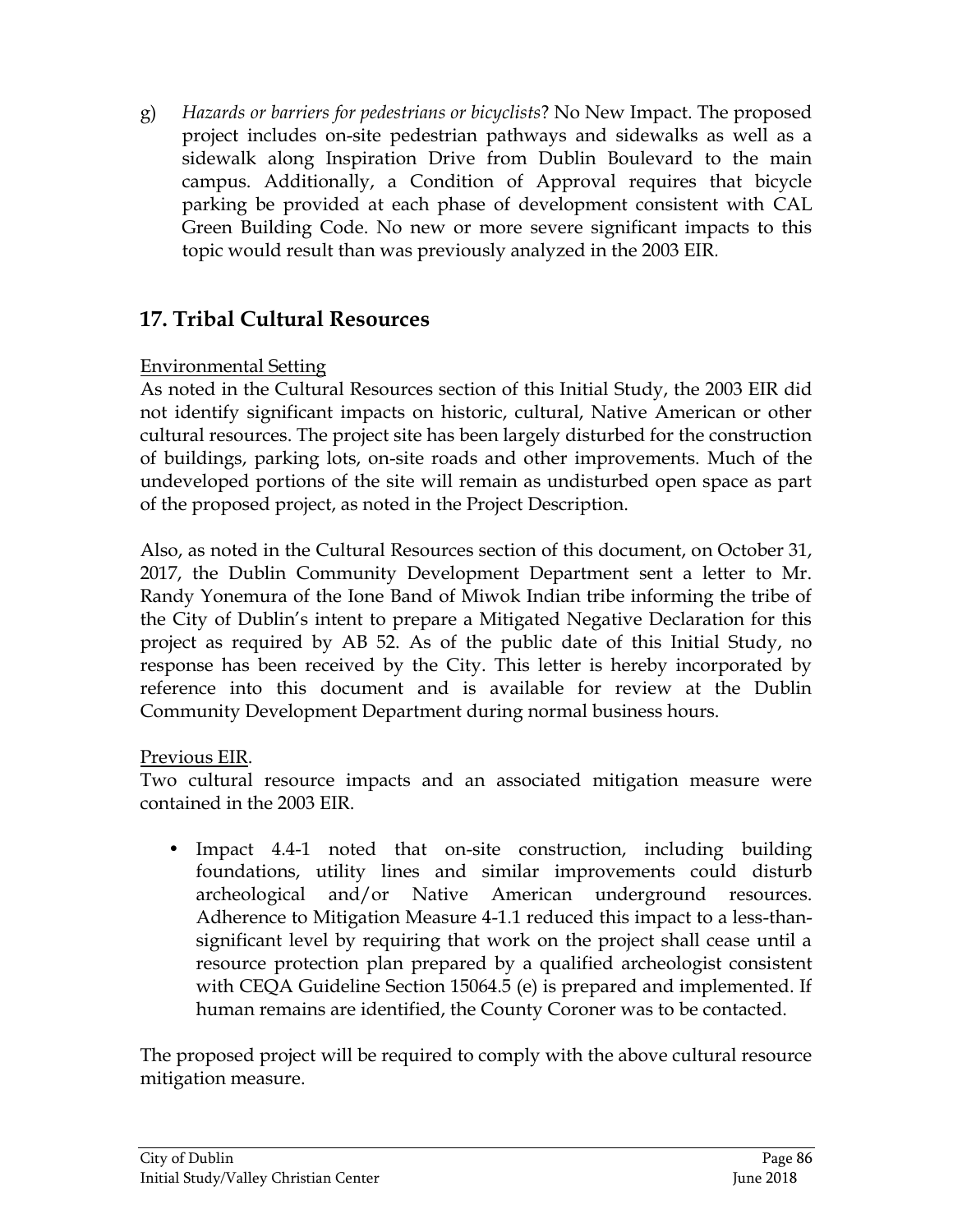### Project Impacts

- a) *Listed or be eligible in the California Register of Historic Resources or in a local register of historic resources as defined in PRC Section 5020.1 (k)?* No New Impact. The project site contains an existing church and school complex with no record of historic or Native American resources present. Future development will be required to adhere to Mitigation Measure 4.4-1 contained in the 2003 EIR. No new or more severe significant impacts to this topic would result than was previously analyzed in the 2003 EIR*.*
- b) *Be a resource determined by the lead agency to be significant pursuant to subdivision (c) of the PRC section 5024.1, including the significance to a California Native American Tribe?* No New Impact. The City contacted the tribal representative of the Ione Band of Miwok Indians (Ltr. from M. Battaglia to R. Yonemura dated October 31, 2017). No response was received.

There are no known significant Tribal Cultural Resources on the project site. If Native American artifacts are encountered during construction, work on the project shall cease until compliance with CEQA Guidelines Section 15064.5 is demonstrated. Work on the project may commence under the guidelines of an approved resource protection plan. The County Coroner is to be contacted if human remains are uncovered as required by State Law.

With adherence to required regulatory requirements, there would be no new or more severe significant impacts to this topic beyond what has been analyzed in the 2003 EIR.

# **18. Utilities and Service Systems**

### Environmental Setting

The project area is served by the following service providers:

- Water supply: Dublin San Ramon Services District (DSRSD).
- Sewage collection and treatment; recycled water: DSRSD.
- Storm drainage: City of Dublin and Zone 7.
- Solid waste service: Amador Valley Industries
- Electrical and natural gas power: Pacific Gas and Electric Co.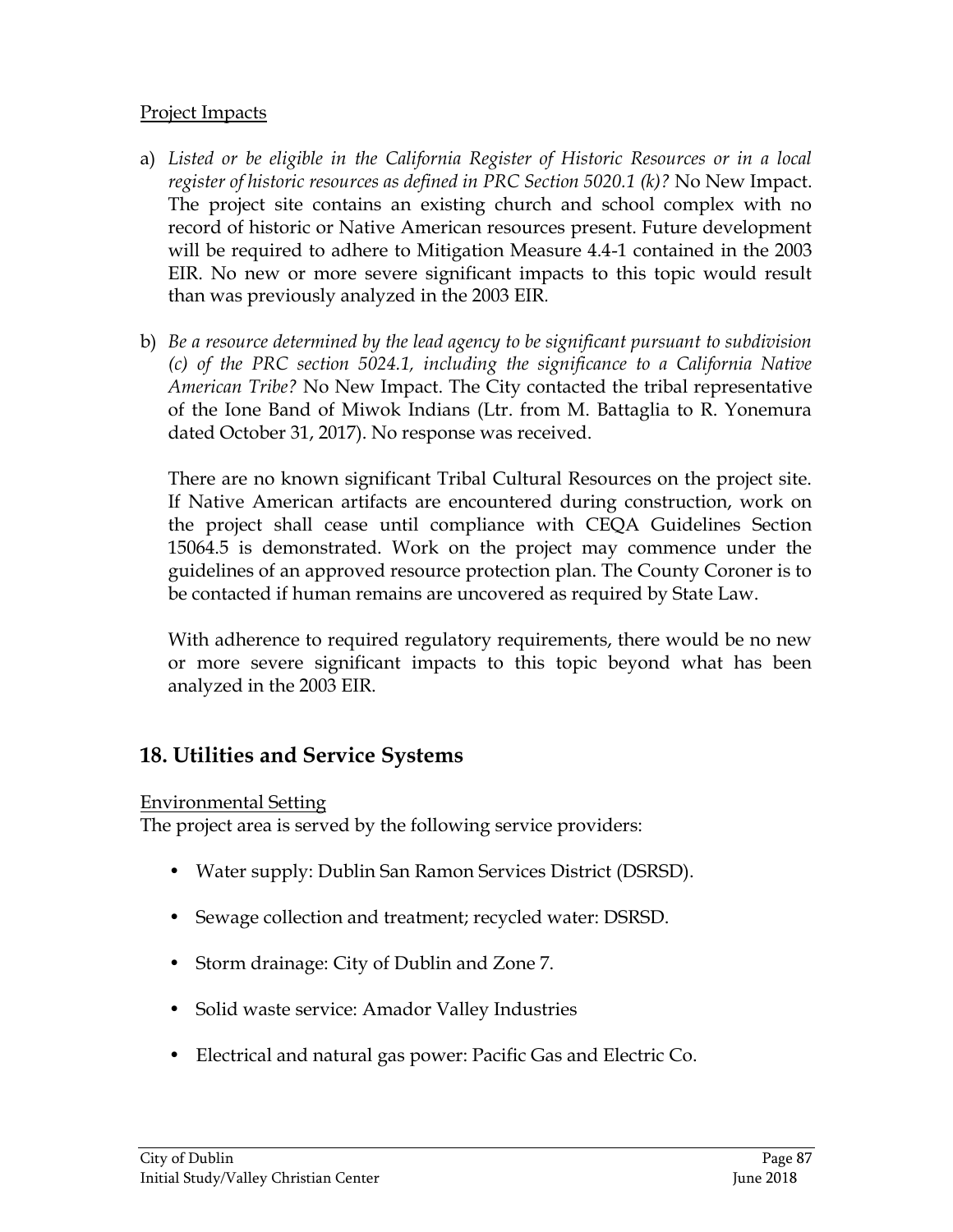### Previous EIR

No significant utility impacts were identified in the 2003 EIR.

### Project Impacts

- a) *Exceed wastewater treatment requirements of the RWQCB?* No New Impact The project site is located within the service area of DSRSD. The current campus receives water and wastewater service from DSRSD. Representatives of DSRSD have indicated that DSRSD facilities are adequate to accommodate any increased amount of wastewater generated by project construction (source: Stan Kolodzie, DSRSD, 9/13/17). With adherence to local and regional requirements, there would be no new or more severe significant impacts with respect to exceedances of wastewater treatment requirements than was analyzed in the 2003 EIR and no other CEQA standards for supplemental review are met. Therefore, no further environmental review is required for this impact area.
- b) *Require new water or wastewater treatment facilities or expansion of existing facilities?* No New Impact. The water and wastewater facilities needed to serve the proposed project have been constructed as part of previous development on the project site. It is anticipated that minimal upsizing will be needed to accommodate proposed project changes. The surface of the proposed athletic field would be constructed of synthetic material to minimize water demand. Based on discussions with DSRSD, it has been determined that there would be no new or substantially more severe significant impacts with respect to new water or wastewater facilities than has been previously analyzed in the prior EIR, and no other CEQA standards for supplemental review are met. Therefore, no further environmental review is required for this impact area.
- c) *Require new storm drainage facilities?* No New Impact. A local storm drain system currently exists on the site, as required by the City of Dublin as part of construction of previous development phases. The Applicant may be required to construct expansions or enlargements to the existing system, which would be minor. With adherence to local and regional requirements regarding drainage flows that would be applied by the City at the time of permit issuance, there would be no new or more severe significant impacts with respect to drainage facilities was analyzed in the 2003 EIR, and no other CEQA standards for supplemental review are met. Therefore, no further environmental review is required for this impact area.
- d) *Are sufficient water supplies available?* No New Impact. The current project receives domestic water from DSRSD. The proposed expansion of the campus may require small increases in the amount of water delivered to the site, but according to DSRSD, the District can provide additional water with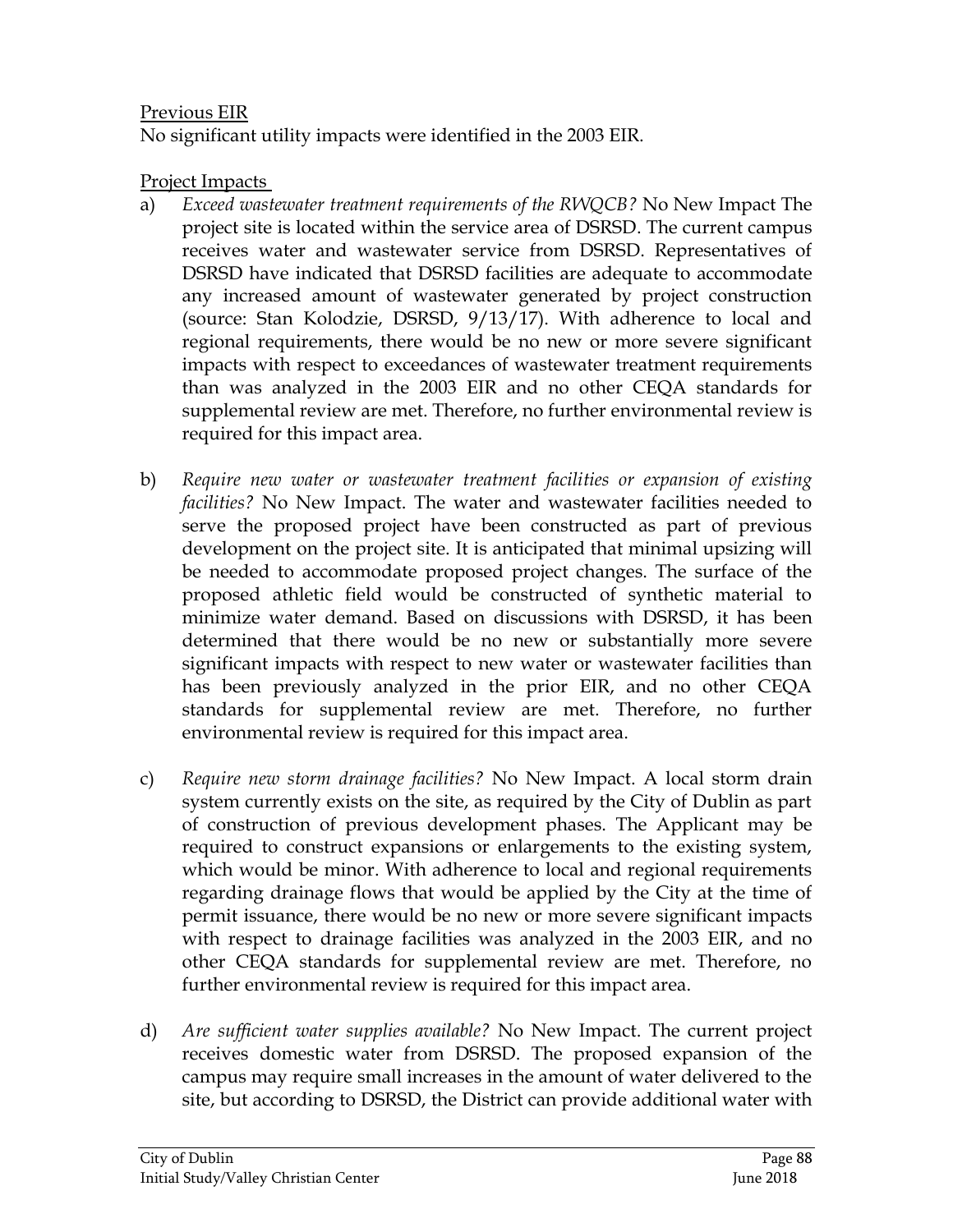no significant impacts (source: Stan Kolodzie, DSRSD, 9/13/17). There would therefore be no new or substantially more severe significant impacts with respect to water supply than has been previously analyzed in the prior EIRs, and no other CEQA standards for supplemental review are met. Therefore, no further environmental review is required for this impact area.

- e) *Adequate wastewater capacity to serve the proposed project*? No New Impact. See response to "a," above.
- f) *Solid waste disposal*? No New Impact. The site is within the franchise area of Amador Valley Industries (AVI). AVI provides residential and commercial solid waste pick-up and recycling services within the City of Dublin. The Applicant is currently receiving solid waste and recycling service from AVI and the amount of increased generation resulting from the proposed project would be minor and less-than-significant. There would therefore be no new or substantially more severe significant impacts with respect to solid waste disposal than has been previously analyzed in the prior EIR, and no other CEQA standards for supplemental review are met. Therefore, no further environmental review is required for this impact area.
- g) *Comply with federal, state and local statutes and regulations related to solid waste?* No New Impact. The existing service provider will ensure adherence to federal, state and local solid waste regulations. There would therefore be no new or substantially more severe significant impacts with respect to this impact than has been previously analyzed in the prior EIR.

# **18. Mandatory Findings of Significance**

a) *Does the project have the potential to degrade the quality of the environment, substantially reduce the habitat of a fish or wildlife species, cause a fish or wildlife population to drop below self-sustaining levels, threaten to eliminate a plant or animal community, reduce the number of or restrict the range of a rare or endangered plant or animal or eliminate important examples of the major periods of California history or prehistory?* Less than Significant with Mitigation. Potential impacts related to substantial reduction of fish or wildlife species or their respective species, reduce the range or number of endangered plant or animal species or eliminate examples of major period of California history or prehistory have been analyzed and mitigated in the 2003 VCC EIR. See subsection 4 of this Initial Study for a discussion of potential of impacts to biological resources and mitigation measures. With the implementation of mitigations measures under the 2003 Valley Christian Center EIR and this Supplemental MND, the proposed project would have a less-than-significant impact on these resources.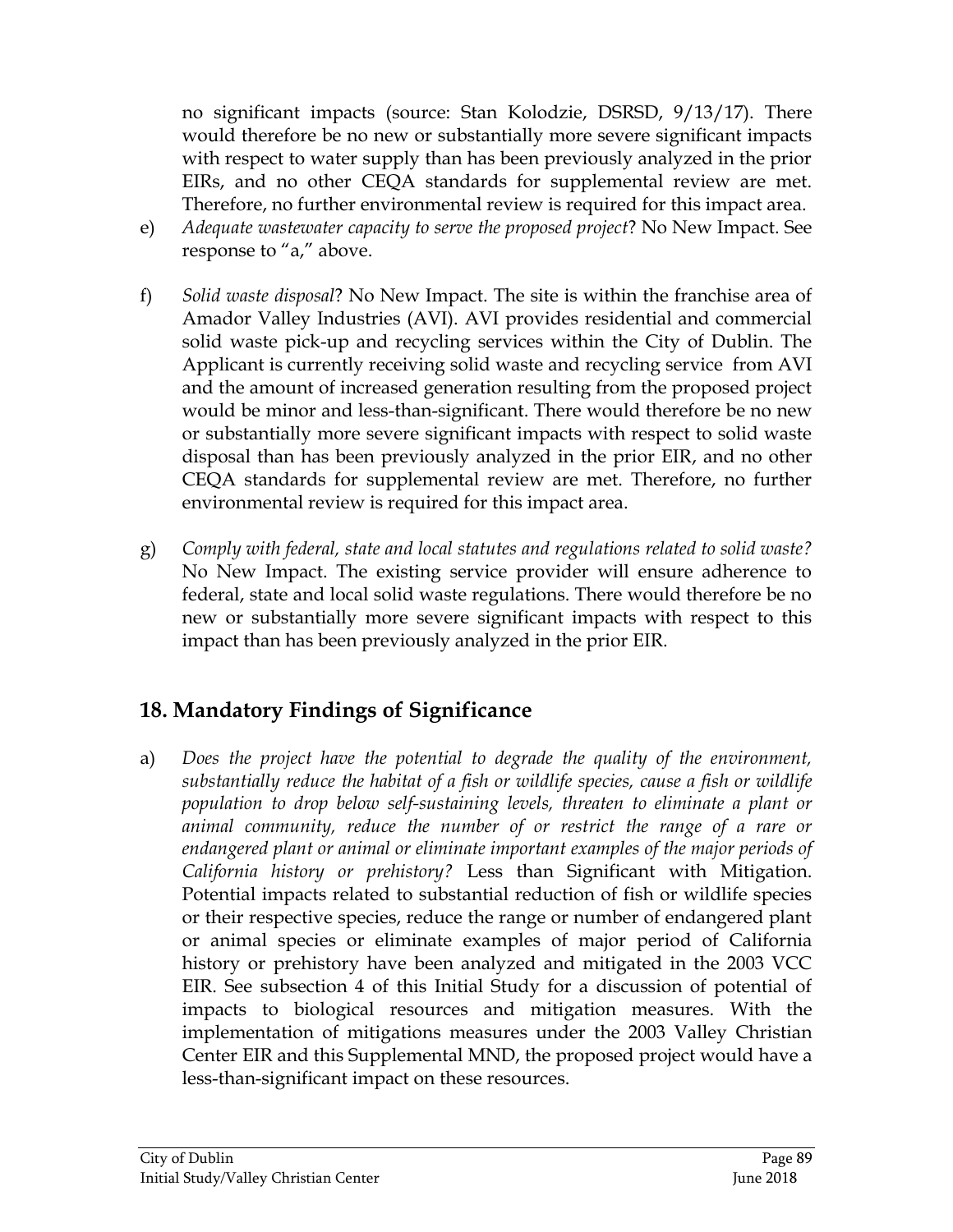- b) *Does the project have impacts that are individually limited, but cumulatively considerable*? ("Cumulatively considerable" means that the incremental effects of a project are considerable when viewed in connection with the effects of past projects, the effects of other current projects and the effects of probable future projects). Less Than Significant with Mitigation. No cumulatively considerable impacts were identified with the VCC project in 2004, as documented in the final EIR. The current project would make minor changes to the development program of the facility to replace an existing parking lot and undeveloped portions of the campus to a multi-use sports stadium and other minor changes. Based on the analysis in this Initial Study and with the implementation of mitigations measures under the 2003 Valley Christian Center EIR and this Supplemental MND, the project impact would be less than cumulatively considerable.
- c) *Does the project have environmental effects which will cause substantial adverse effects on human beings, either directly or indirectly?* Less-than-Significant with Mitigation. With the implementation of mitigations measures under the 2003 Valley Christian Center EIR and this Supplemental MND, the proposed project would have a less-than-significant impact on human beings.